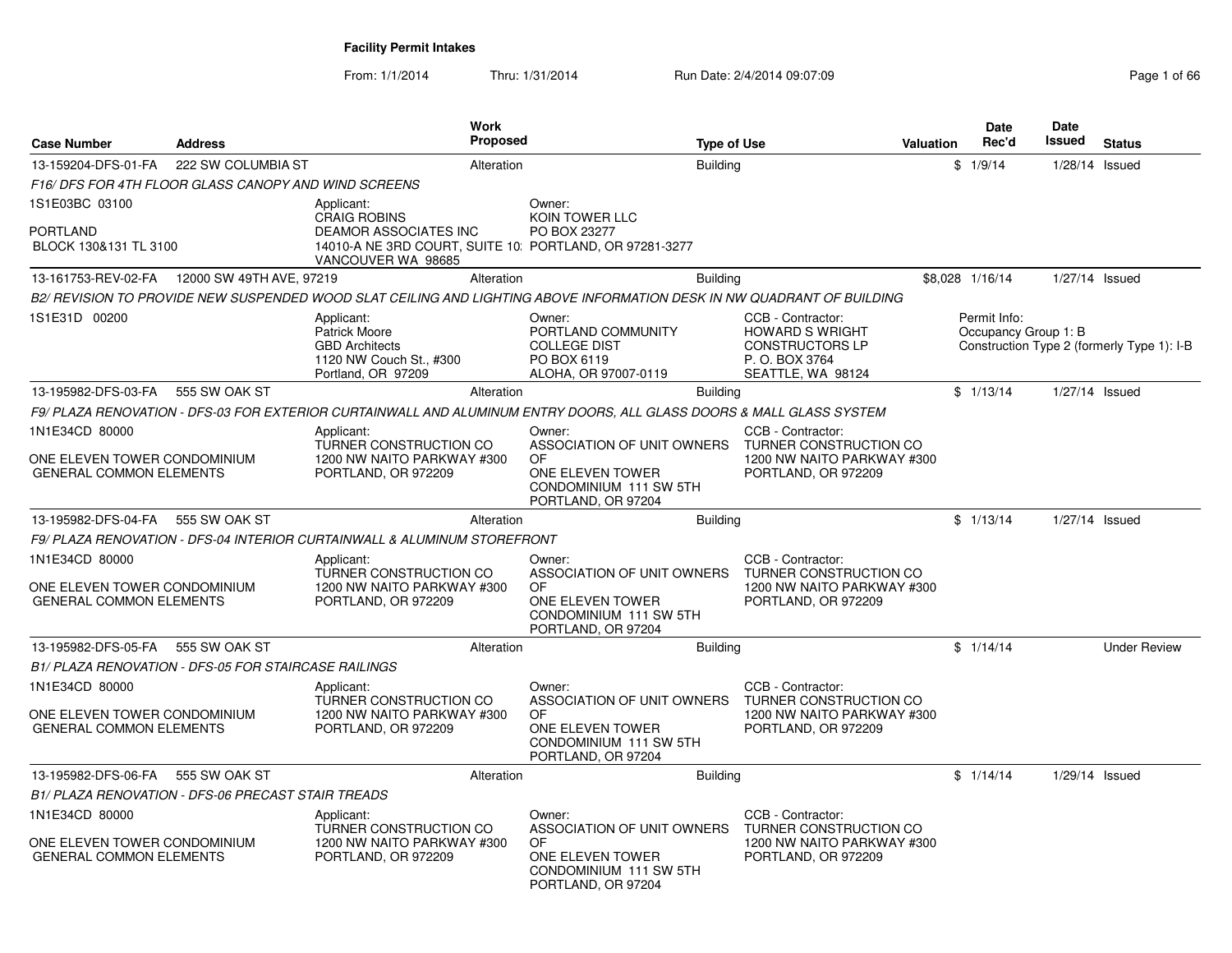From: 1/1/2014Thru: 1/31/2014 Run Date: 2/4/2014 09:07:09 Rege 2 of 66

| <b>Case Number</b>                                                                                  | <b>Address</b>                               | Work<br><b>Proposed</b>                                                                                                                                       |                                                                                                                                                               | <b>Type of Use</b>                                                                                                                                                           | Valuation                                                | Date<br>Rec'd                          | Date<br>Issued                   | <b>Status</b>                               |
|-----------------------------------------------------------------------------------------------------|----------------------------------------------|---------------------------------------------------------------------------------------------------------------------------------------------------------------|---------------------------------------------------------------------------------------------------------------------------------------------------------------|------------------------------------------------------------------------------------------------------------------------------------------------------------------------------|----------------------------------------------------------|----------------------------------------|----------------------------------|---------------------------------------------|
| 13-204280-DFS-01-FA                                                                                 | 1433 SW 6TH AVE, 97201                       | Alteration                                                                                                                                                    |                                                                                                                                                               | <b>Building</b>                                                                                                                                                              |                                                          | \$1/16/14                              |                                  | $1/23/14$ Issued                            |
|                                                                                                     |                                              | F14/ PORTLAND TITLE GROUP 1ST FLOOR NE CORNER - DFS-01 FOR ALUMINUM STROREFRONTS AND ENTRANCES                                                                |                                                                                                                                                               |                                                                                                                                                                              |                                                          |                                        |                                  |                                             |
| IS1E03BC 02500<br>PORTLAND<br>BLOCK 186<br>LOT 3&4                                                  |                                              | Applicant:<br>ALAN VOLM<br><b>PACIFIC CREST STRUCTURES</b><br>17750 SW UPPER BOONES<br>FERRY RD 190<br>DURHAM OR 97224                                        | Owner:<br><b>HARSCH INVESTMENT</b><br>PO BOX 2708<br>PORTLAND, OR 97208-2708<br>Owner:<br>PROPERTIES LLC<br>PO BOX 2708<br>PORTLAND, OR 97208-2708            | CCB - Contractor:<br><b>ALAN VOLM</b><br>FERRY RD 190<br>DURHAM OR 97224                                                                                                     | <b>PACIFIC CREST STRUCTURES</b><br>17750 SW UPPER BOONES | Permit Info:<br>Med.Off., Pub.Bldg.    | Occupancy Group 1: B Bank, Off., | Construction Type 2 (formerly Type 1): II-B |
|                                                                                                     |                                              | 13-228538-DFS-01-FA 3181 SW SAM JACKSON PARK RD - Bldg OHS, 9 Alteration                                                                                      |                                                                                                                                                               | <b>Building</b>                                                                                                                                                              |                                                          | \$1/13/14                              |                                  | <b>Under Review</b>                         |
| <b>B2/ DFS FOR SUSPENDED CEILING</b>                                                                |                                              |                                                                                                                                                               |                                                                                                                                                               |                                                                                                                                                                              |                                                          |                                        |                                  |                                             |
| 1S1E09 00200                                                                                        |                                              | Applicant:<br><b>JASON RIGGS</b><br>741 SW GAINES RD<br>PORTLAND, OR 97239                                                                                    | Owner:<br>OREGON STATE OF<br>3181 SW SAM JACKSON PARK RD<br>PORTLAND, OR 97239                                                                                | CCB - Contractor:<br><b>COMPANY</b><br>PO BOX 6712                                                                                                                           | ANDERSEN CONSTRUCTION<br>PORTLAND, OR 97228-6712         | Permit Info:<br>Occupancy Group 1: I-2 |                                  | Construction Type 2 (formerly Type 1): I-A  |
| 14-100128-000-00-FA                                                                                 | 601 SW 2ND AVE, 97204                        | Alteration                                                                                                                                                    |                                                                                                                                                               | Building                                                                                                                                                                     |                                                          | \$229,591 1/2/14                       |                                  | 1/24/14 Under Inspection                    |
|                                                                                                     |                                              | F10/ TI, MODA EXPANSION ON 15TH & 17TH FLOORS; REMOVE PARTITION WALLS, CREATE OPEN OFFICE SPACE, NEW FLOOR ENTRY DOORS, WALLS FOR CONFERENCE ROOMS, WORK ROOM |                                                                                                                                                               |                                                                                                                                                                              |                                                          |                                        |                                  |                                             |
| 1S1E03BA 05000<br>PORTLAND<br>BLOCK 20<br>LOT 1-4 EXC PT IN ST & LOT 5-8                            |                                              | Applicant:<br><b>TONY SILVESTRINI</b><br><b>LANGLEY INVESTMENT</b><br>PROPERTIES INC.<br>825 NE MULTNOMAH SUITE 1275<br>PORTLAND, OR 97232                    | Owner:<br>MORRISON STREET CF LLC<br>1211 SW 5TH AVE #2230<br>PORTLAND, OR 97204                                                                               | CCB - Contractor:<br><b>LANGLEY INVESTMENT</b><br>PROPERTIES INC<br>PORTLAND, OR 97232                                                                                       | 825 NE MULTNOMAH ST STE 1275                             |                                        |                                  |                                             |
|                                                                                                     | 14-100128-REV-01-FA    601 SW 2ND AVE, 97204 | Alteration                                                                                                                                                    |                                                                                                                                                               | Building                                                                                                                                                                     |                                                          | \$24.500 1/28/14                       |                                  | $1/31/14$ Issued                            |
|                                                                                                     |                                              | F10/ TI, MODA EXPANSION ON 15TH & 17TH FLOORS; REV-01 ADD FOUR NEW OFFICES ON THE 17TH FLOOR                                                                  |                                                                                                                                                               |                                                                                                                                                                              |                                                          |                                        |                                  |                                             |
| IS1E03BA 05000<br>PORTLAND<br>BLOCK 20<br>LOT 1-4 EXC PT IN ST & LOT 5-8                            |                                              | Applicant:<br><b>TONY SILVESTRINI</b><br><b>LANGLEY INVESTMENT</b><br>PROPERTIES INC.<br>825 NE MULTNOMAH SUITE 1275<br>PORTLAND, OR 97232                    | Owner:<br>MORRISON STREET CF LLC<br>1211 SW 5TH AVE #2230<br>PORTLAND, OR 97204                                                                               | CCB - Contractor:<br><b>LANGLEY INVESTMENT</b><br>PROPERTIES INC<br>PORTLAND, OR 97232                                                                                       | 825 NE MULTNOMAH ST STE 1275                             |                                        |                                  |                                             |
| 14-100188-000-00-FA                                                                                 | 614 SW 11TH AVE, 97205                       | Alteration                                                                                                                                                    |                                                                                                                                                               | Building                                                                                                                                                                     |                                                          | \$150,000 1/2/14                       |                                  | <b>Under Review</b>                         |
|                                                                                                     |                                              | F10/ BUILD-OUT FOR NEW RESTAURANT; WALLS FOR KITCHEN, DINING, CABINETRY, BAR, FLOORING, CEILING, ELEC, PLBG, FINISHES                                         |                                                                                                                                                               |                                                                                                                                                                              |                                                          |                                        |                                  |                                             |
| 1N1E33DD 04300<br>PORTLAND<br>BLOCK 252<br>HISTORIC PROPERTY 15 YR 2004<br>POTENTIAL ADDITIONAL TAX |                                              | Applicant:<br><b>BEN HUFFORD</b><br><b>DESIGN DEPARTMENT</b><br>208 SW STARK ST. #200<br>PORTLAND, OR 97204                                                   | Owner:<br>PORTLAND GOVERNOR HOTEL<br>1900 N AKARD ST<br>DALLAS, TX 75201-2300<br>Owner:<br><b>ACQUISITION LLC</b><br>1900 N AKARD ST<br>DALLAS, TX 75201-2300 | CCB - Contractor:<br><b>JIMMY WYNN</b><br><b>ARCTIC HEATING &amp;</b><br><b>REFRIGERATION</b><br>PO BOX 83795<br>CCB - Contractor:<br>2914 NE 66TH AVE<br>PORTLAND, OR 97213 | PORTLAND OR 97283-0795<br>NW CUSTOM CONTRACTORS INC      | Permit Info:                           |                                  | Occupancy Group 1: R-1 Hotel or Motel       |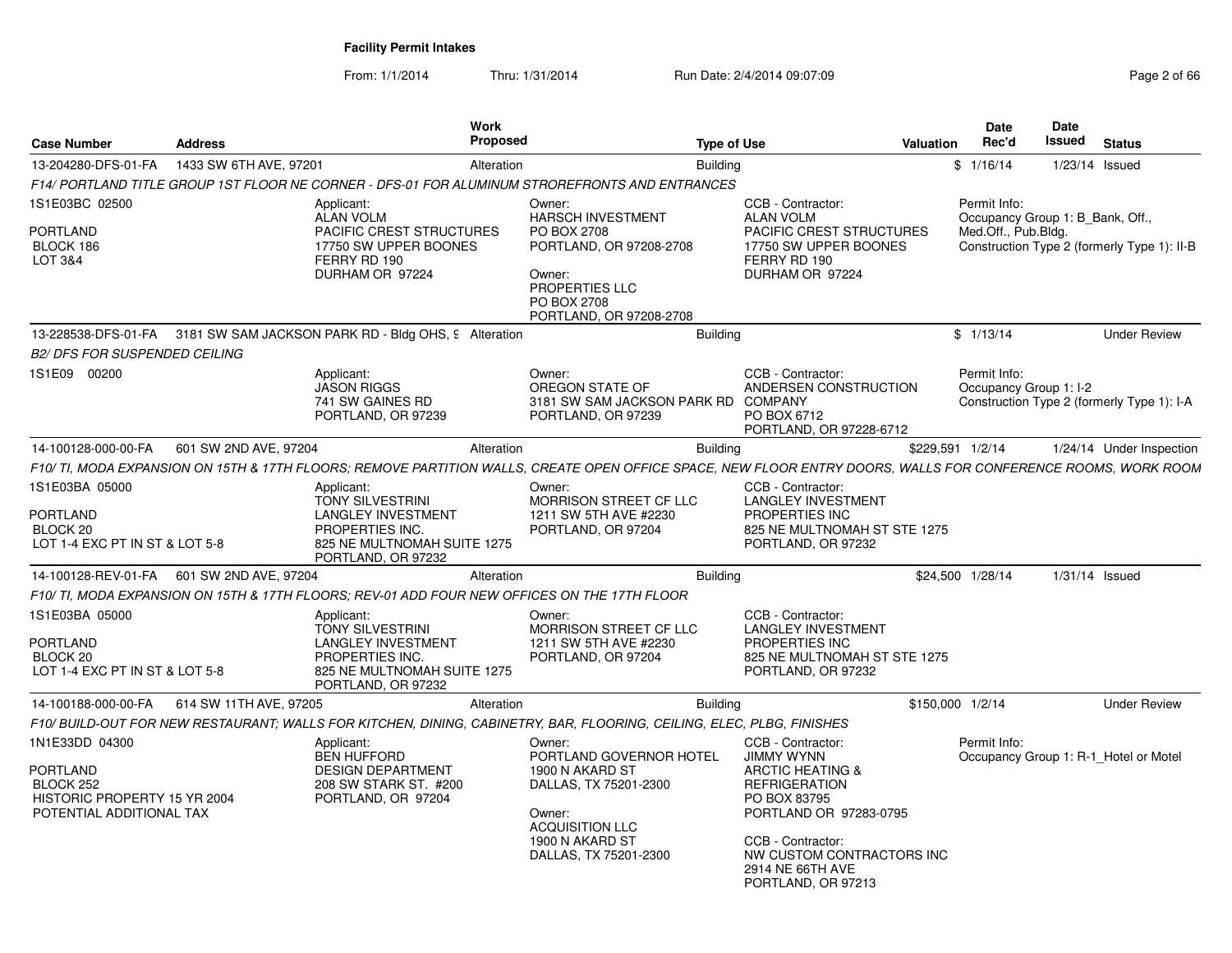From: 1/1/2014Thru: 1/31/2014 Run Date: 2/4/2014 09:07:09

| Page 3 of 66 |  |  |
|--------------|--|--|
|              |  |  |

| <b>Case Number</b>                                                    | <b>Address</b>                    | Work<br><b>Proposed</b>                                                                                                                                          |                                                                                  | <b>Type of Use</b> |                                                                                                            | <b>Valuation</b> | <b>Date</b><br>Rec'd                             | Date<br><b>Issued</b> | <b>Status</b>                              |
|-----------------------------------------------------------------------|-----------------------------------|------------------------------------------------------------------------------------------------------------------------------------------------------------------|----------------------------------------------------------------------------------|--------------------|------------------------------------------------------------------------------------------------------------|------------------|--------------------------------------------------|-----------------------|--------------------------------------------|
| 14-100243-000-00-FA                                                   | 1200 NW NAITO PKY                 | Alteration                                                                                                                                                       |                                                                                  | <b>Building</b>    |                                                                                                            |                  | \$118,000 1/2/14                                 |                       | <b>Under Review</b>                        |
|                                                                       |                                   | F3/ SUITE 310; TI, NEW WALLS FOR OFFICES, LARGE EXAM ROOM, WORK ROOM, NEW RESTROOM W/SHOWER, RECEPTION, CEILING, ELEC, PLBG, FINISHES                            |                                                                                  |                    |                                                                                                            |                  |                                                  |                       |                                            |
| 1N1E34BA 00100                                                        |                                   | Applicant:<br><b>RUSTY SANDAGE</b>                                                                                                                               | Owner:<br>ALBERS MILL BUILDING LLC                                               |                    | CCB - Contractor:<br><b>CRAIG SANDAGE</b>                                                                  |                  |                                                  |                       |                                            |
| <b>COUCHS ADD</b><br>BLOCK 318<br>LOT 2-15 TL 100                     |                                   | <b>MALIBU PACIFIC GEN</b><br><b>CONTRACTORS</b><br>735 NE JACKSON SCHOOL RD<br><b>HILLSBORO, OR 971240000</b>                                                    | 2701 NW VAUGHN ST #390<br>PORTLAND, OR 97210                                     |                    | <b>MALIBU PACIFIC GENERAL</b><br><b>CONTRACTORS</b><br>735 NE JACKSON SCHOOL RD<br>HILLSBORO, OR 971242309 |                  |                                                  |                       |                                            |
| 14-100409-000-00-FA                                                   | 26 SW SALMON ST, 97204            | Alteration                                                                                                                                                       |                                                                                  | <b>Building</b>    |                                                                                                            |                  | \$68,000 1/2/14                                  |                       | 1/15/14 Issued                             |
|                                                                       |                                   | B2/13TH FLOOR; REMOVE ONE OFFICE WALL, ADD BACK GLASS WALL IN ITS PLACE, ADD DEMISING WALL TO SEPARATE SPACE FROM OPEN OFFICE AREA, DOORS, CEILING, ELEC         |                                                                                  |                    |                                                                                                            |                  |                                                  |                       |                                            |
| 1S1E03BD 00200                                                        |                                   | Applicant:<br>Alfred Bran                                                                                                                                        | Owner:<br><b>IEH PORTLAND LLC</b>                                                |                    | CCB - Contractor:<br><b>MARK BECKIUS</b>                                                                   |                  | Permit Info:<br>Occupancy Group 1: B_Bank, Off., |                       |                                            |
| <b>PORTLAND</b><br>BLOCK 6<br>LOT 1-8                                 |                                   | 121 SW SALMON<br>Portland, OR 97204                                                                                                                              | 121 SW SALMON ST<br>PORTLAND, OR 97204-2901                                      |                    | REIMERS & JOLIVETTE INC<br>2344 NW 24TH AVE<br>Portland, OR 97210                                          |                  | Med.Off., Pub.Bldg.                              |                       |                                            |
| 14-100473-000-00-FA                                                   | 5331 SW MACADAM AVE, 97201        | Alteration                                                                                                                                                       |                                                                                  | <b>Building</b>    |                                                                                                            |                  | \$40,000 1/2/14                                  |                       | 1/15/14 Under Inspection                   |
|                                                                       |                                   | B2/ SUITE 380; NEW IN-WALL HINGED (ACCORDIAN) GLASS OPENING WITH RELITE ABOVE AT RECEPTION AREA, RELITES AT SOUTH TREATMENT ROOMS WALLS, FLOORING, CEILING, ELEC |                                                                                  |                    |                                                                                                            |                  |                                                  |                       |                                            |
| 1S1E15BD 03900                                                        |                                   | Applicant:<br><b>DAVID BROWN</b>                                                                                                                                 | Owner:<br>WATER TOWER BUILDING LLC                                               |                    | CCB - Contractor:<br>MELVIN MARK CONSTRUCTION C(Occupancy Group 1: B                                       |                  | Permit Info:                                     |                       |                                            |
| SECTION 15 1S 1E<br>TL 3900 3.66 ACRES                                |                                   | <b>MELVIN MARK COMPANIES</b><br>111 SW COLUMBIA, STE 1380<br>PORTLAND OR 97201                                                                                   | 111 SW COLUMBIA ST #1380<br>PORTLAND, OR 97239                                   |                    | 111 SW COLUMBIA ST STE 1380<br>PORTLAND, OR 972015873                                                      |                  | <b>IV-HT</b>                                     |                       | Construction Type 2 (formerly Type 1):     |
| 14-100667-000-00-FA                                                   | 5216 NE 158TH AVE - Bldg 6, 97230 | Alteration                                                                                                                                                       |                                                                                  | <b>Building</b>    |                                                                                                            |                  | \$100,078 1/3/14                                 |                       | 1/27/14 Issued                             |
|                                                                       |                                   | F5/ BLDG 6; REMOVE ALL WALLS, DOORS, PRESERVE RESTROOMS AND OFFICE AREA AT FRONT OF BUILDING, RETURN TO WAREHOUSE CONDITION, REMOVE DROP CEILING, NO OCCUPANC    |                                                                                  |                    |                                                                                                            |                  |                                                  |                       |                                            |
| 1N2E24AA 00400                                                        |                                   | Applicant:<br><b>ERIC MONEY</b><br>1265 S 35TH PL<br>RIDGEFIELD, WA 98642                                                                                        | Owner:<br><b>WALTON CWOR COMMERCE</b><br>PO BOX A-3879<br>CHICAGO, IL 60690-3879 |                    | CCB - Contractor:<br>COMMERCIAL CONTRACTORS<br>1265 S 35TH PL<br>RIDGEFIELD WA 98642                       |                  |                                                  |                       |                                            |
| 14-100928-000-00-FA                                                   | 1001 SW 5TH AVE, 97204            | Alteration                                                                                                                                                       |                                                                                  | <b>Building</b>    |                                                                                                            |                  | \$216,000 1/3/14                                 |                       | 1/30/14 Under Inspection                   |
|                                                                       |                                   | F11/STE 300 ENTERPRISE COMMUNITY - CREATE OFFICES, BREAKROOM, CONFERENCES, RECEPTION AND OPEN OFFICES. NEW CEILING GRID, ELECTRICAL AND HVAC. NEW FOLDING PARTI  |                                                                                  |                    |                                                                                                            |                  |                                                  |                       |                                            |
| 1S1E03BB 00800                                                        |                                   |                                                                                                                                                                  | Owner:<br>OR-CONGRESS CENTER LP                                                  |                    | CCB - Contractor:<br><b>HOWARD S WRIGHT</b>                                                                |                  | Permit Info:<br>Occupancy Group 1: B             |                       |                                            |
| <b>PORTLAND</b><br>BLOCK 169<br>$LOT 1-8$<br>SEE R246278 (R667717341) |                                   |                                                                                                                                                                  | 235 MONTGOMERY ST 16TH<br><b>FLOOR</b><br>SAN FRANCISCO, CA 94104-3104           |                    | <b>CONSTRUCTORS LP</b><br>P. O. BOX 3764<br>SEATTLE, WA 98124                                              |                  |                                                  |                       | Construction Type 2 (formerly Type 1): I-A |
| 14-101248-000-00-FA                                                   | 10150 NE 33RD DR, 97218           | Alteration                                                                                                                                                       |                                                                                  | <b>Building</b>    |                                                                                                            |                  | \$60,000 1/6/14                                  |                       | $1/29/14$ Issued                           |
|                                                                       |                                   | B2/ DEICING TREATMENT BUILDING; INSTALL NEW 1950 GAL. CAUSTIC STORAGE TANK, EXISTING PIT, SEISMIC ANCHORAGE, CMU WALL PENETRATION, ETC.                          |                                                                                  |                    |                                                                                                            |                  |                                                  |                       |                                            |
| 1N1E01 00100                                                          |                                   | Applicant:<br><b>MIKE COYLE</b>                                                                                                                                  | Owner:<br>PORT OF PORTLAND                                                       |                    | CCB - Contractor:<br>STETTLER SUPPLY CO INC                                                                |                  |                                                  |                       |                                            |
| SECTION 01 1N 1E<br>TL 100 192.67 ACRES                               |                                   | <b>FASTER PERMITS</b><br>14334 NW EAGLERIDGE LANE<br>PORTLAND, OR 97229                                                                                          | PO BOX 3529<br>PORTLAND, OR 97208-3529                                           |                    | 1810 LANA AVE NE<br>SALEM, OR 97303-3198                                                                   |                  |                                                  |                       |                                            |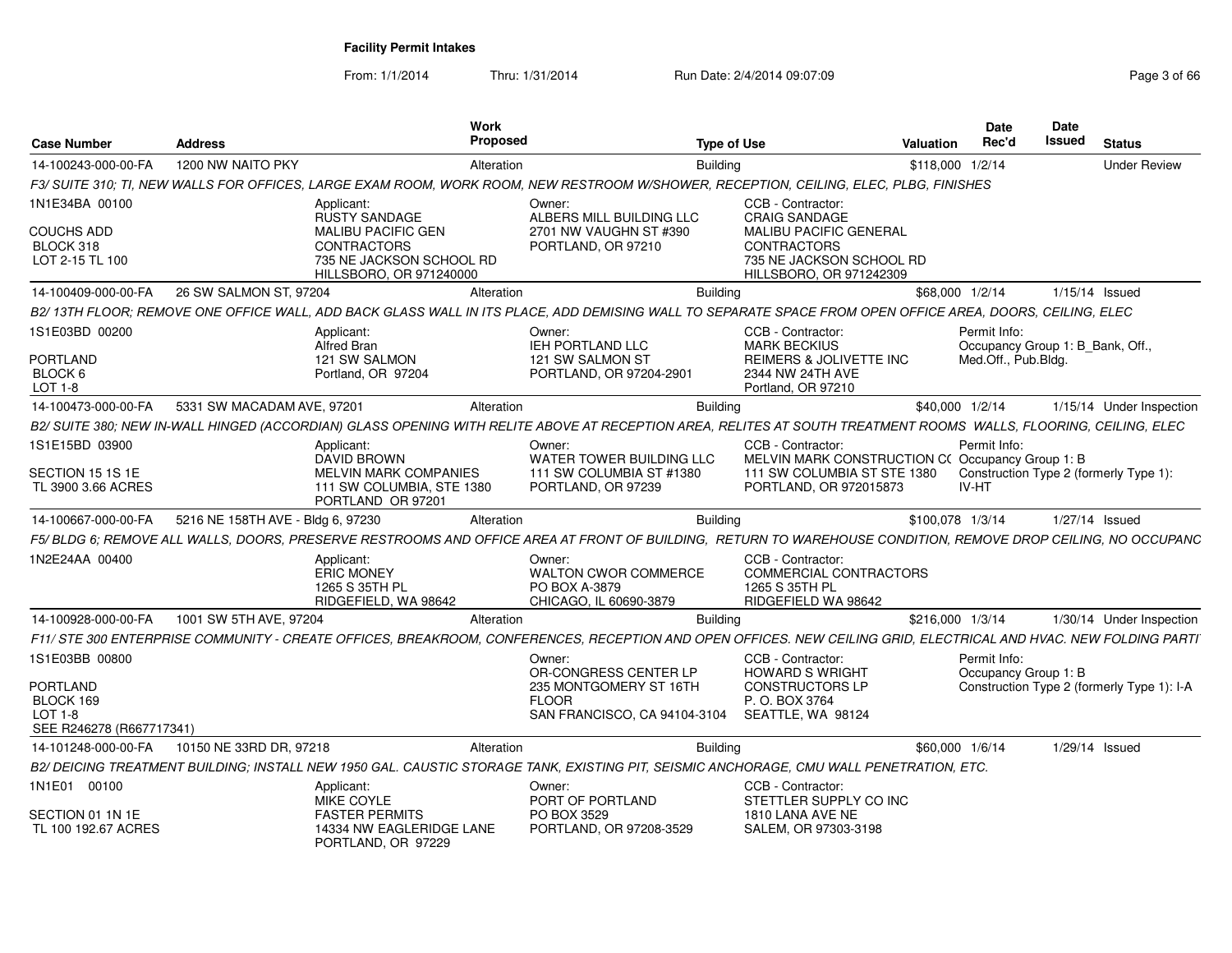From: 1/1/2014Thru: 1/31/2014 Run Date: 2/4/2014 09:07:09 Research 2010 12:00 Page 4 of 66

| <b>Case Number</b>                                                                                                                | <b>Address</b>              | Work<br><b>Proposed</b>                                                                                                                                      |                                                                                                                                                       | <b>Type of Use</b>                                                                                 | <b>Valuation</b> | Date<br>Rec'd                                                           | Date<br>Issued | <b>Status</b>                          |
|-----------------------------------------------------------------------------------------------------------------------------------|-----------------------------|--------------------------------------------------------------------------------------------------------------------------------------------------------------|-------------------------------------------------------------------------------------------------------------------------------------------------------|----------------------------------------------------------------------------------------------------|------------------|-------------------------------------------------------------------------|----------------|----------------------------------------|
| 14-101987-000-00-FA                                                                                                               | 107 SE WASHINGTON ST, 97214 | Alteration                                                                                                                                                   | <b>Building</b>                                                                                                                                       |                                                                                                    | \$25,000 1/7/14  |                                                                         |                | 1/14/14 Under Inspection               |
|                                                                                                                                   |                             | F4/ SUITE 252; ADD WALLS FOR A SERVER ROOM, REVERSE DOOR SWING, CABINETS IN NEW BREAKROOM, GLASS WALL IN NEW CONFERENCE ROOM, ELEC, PLBG                     |                                                                                                                                                       |                                                                                                    |                  |                                                                         |                |                                        |
| 1S1E03AA 00900                                                                                                                    |                             | Applicant:<br><b>ERIC DUGGER</b>                                                                                                                             | Owner:<br>OLYMPIC MILLS WAREHOUSE LLC Kevin Moisan                                                                                                    | CCB - Contractor:                                                                                  |                  | Permit Info:<br>Occupancy Group 1: B_Bank, Off.,                        |                |                                        |
| EAST PORTLAND<br>BLOCK 42<br>LOT 1-8<br><b>HISTORIC PROPERTY 15 YR 2006</b><br>POTENTIAL ADDITIONAL TAX                           |                             | <b>WESTERN CONSTRUCTION</b><br><b>SERVICES</b><br>2300 EAST THIRD LOOP, SUITE 11<br>VANCOUVER WA 98661                                                       | 901 NE GLISAN ST<br>PORTLAND, OR 97232                                                                                                                | <b>WESTERN CONSTRUCTION</b><br><b>SERVICES</b><br>2300 EAST THIRD LOOP #110<br>VANCOUVER, WA 98661 |                  | Med.Off., Pub.Bldg.<br>IV-HT                                            |                | Construction Type 2 (formerly Type 1): |
| 14-102452-000-00-FA                                                                                                               | 7409 N LEADBETTER RD, 97203 | Alteration                                                                                                                                                   | <b>Building</b>                                                                                                                                       |                                                                                                    | \$54,000 1/8/14  |                                                                         |                | <b>Under Review</b>                    |
|                                                                                                                                   |                             | F4/7425 N LEADBETTER; PREPARE SPACE FOR FUTURE TENANT, REMOVE WALLS IN PORTION OF OFFICE SPACE FOR WAREHOUSE USE, MOVE DEMISING WALL TO INCREASE WAREHOUSE S |                                                                                                                                                       |                                                                                                    |                  |                                                                         |                |                                        |
| 2N1W25A 01100                                                                                                                     |                             | Applicant:<br>Dale Poppe<br>Group Mackenzie<br>1515 SE Water Ave. #100<br>Portland, OR 97214                                                                 | Owner:<br>LIT INDUSTRIAL LTD<br><b>PARTNERSHIP</b><br>1717 MCKINNEY AVE #1900<br>DALLAS, TX 75202-1253                                                | CCB - Contractor:<br>VANOSDEL CONSTRUCTION<br>PO BOX 1057<br>BATTLEGROUND, WA 98604                |                  |                                                                         |                |                                        |
| 14-102819-000-00-FA                                                                                                               | 5050 NE HOYT ST, 97213      | Alteration                                                                                                                                                   | <b>Building</b>                                                                                                                                       |                                                                                                    |                  | \$91,507 1/9/14                                                         |                | <b>Under Review</b>                    |
|                                                                                                                                   |                             | F4/ SUITE 317; REMODEL, REMOVE WALLS DOORS, RECONFIGURE FOR OFFICES, EXAM ROOM, BREAKROOM, RECEPTION, RESTROOM, CEILING, ELEC, PLBG, FINISHES                |                                                                                                                                                       |                                                                                                    |                  |                                                                         |                |                                        |
| 1N2E31BD 03800<br><b>CENTER ADD</b><br>BLOCK <sub>3</sub><br>LOT 1-7 INC PT VAC ST<br>LOT 20-26 EXC PT IN ST                      |                             | Applicant:<br><b>RICK ROBINSON</b><br>PROVIDENCE PROFESSIONAL<br>4400 NE HALSEY, BLDG. 2, SUITE PORTLAND, OR 97213-1545<br>190<br>PORTLAND, OR 97213         | Owner:<br>PROVIDENCE HEALTH<br>4400 NE HALSEY ST BLDG 2 #190<br>Owner:<br>SERVICES-OREGON<br>4400 NE HALSEY ST BLDG 2 #190<br>PORTLAND, OR 97213-1545 | CCB - Contractor:<br>IN LINE COMMERCIAL CONST<br><b>PO BOX 5837</b><br><b>ALOHA, OR 97006</b>      |                  | Permit Info:<br>Occupancy Group 1: B<br>I-FR                            |                | Construction Type 2 (formerly Type 1): |
| 14-102908-000-00-FA                                                                                                               | 1844 SW MORRISON ST, 97205  | Alteration                                                                                                                                                   | <b>Building</b>                                                                                                                                       |                                                                                                    | \$80,000 1/9/14  |                                                                         |                | <b>Under Review</b>                    |
|                                                                                                                                   |                             | F4/ SECTION 201, REMOVE SECTION OF BLEACHERS FOR NEW ELEVATED VIEWING PLATFORM                                                                               |                                                                                                                                                       |                                                                                                    |                  |                                                                         |                |                                        |
| 1N1E33DC 00800<br>SECTION 33 1N 1E<br><b>TL 800</b><br><b>ACRES 6.95</b><br>SEE R645766 (R941330531) FOR LEASED<br><b>ACCOUNT</b> |                             | Applicant:<br><b>JOHN WEIL</b><br><b>JOHN WEIL ARCHITECT</b><br>1315 SE 9TH<br>PORTLAND, OR 97214                                                            | Owner:<br>PORTLAND CITY OF<br>1120 SW 5TH AVE #1204<br>PORTLAND, OR 97204-1912                                                                        |                                                                                                    |                  |                                                                         |                |                                        |
| 14-103095-000-00-FA                                                                                                               | 1631 NW THURMAN ST          | Alteration                                                                                                                                                   | <b>Building</b>                                                                                                                                       |                                                                                                    | \$133,333 1/9/14 |                                                                         | 1/21/14 Issued |                                        |
|                                                                                                                                   |                             | F11/ CMD 3RD & 4TH FLOORS TENANT REMODEL, NEW BREAKROOM, OFFICES, CONF ROOM AND OPEN OFFICE AREA                                                             |                                                                                                                                                       |                                                                                                    |                  |                                                                         |                |                                        |
| 1N1E28DD 03500<br>WATSONS ADD<br>BLOCK 17-19 & TERMINAL BLK TL 3500                                                               |                             | Applicant:<br><b>BETHANNE WHALEN</b><br>FFA, INC.<br>520 SW YAMHILL ST. SUITE 900<br>PORTLAND, OR 97204                                                      | Owner:<br>1631 NW THURMAN STREET LLC<br>111 SW COLUMBIA ST #1380<br>PORTLAND, OR 97201-5845                                                           | CCB - Contractor:<br><b>R&amp;H RESTORATIONS</b><br>1530 SW TAYLOR ST<br>PORTLAND OR 97205         |                  | Permit Info:<br>Occupancy Group 1: B Bank, Off.,<br>Med.Off., Pub.Bldg. |                |                                        |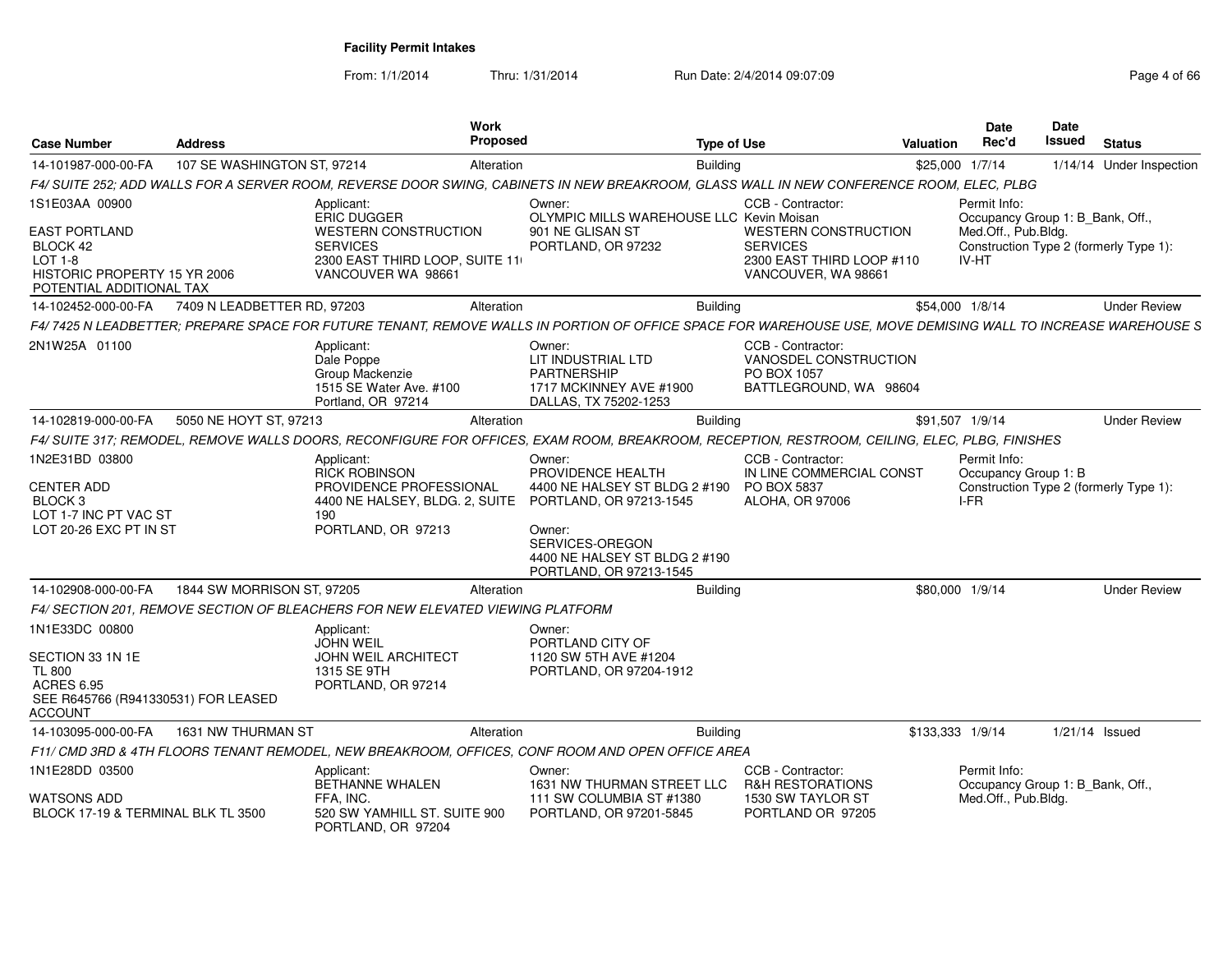From: 1/1/2014Thru: 1/31/2014 Run Date: 2/4/2014 09:07:09 Rege 5 of 66

| <b>Case Number</b>                                                                                                                                           | <b>Address</b>                                                                                                                                                     | Work<br><b>Proposed</b>                                                                                                                          | <b>Type of Use</b>                                                                                                                                              | <b>Valuation</b>   | Date<br>Rec'd                                                           | <b>Date</b><br>Issued | <b>Status</b>                                |
|--------------------------------------------------------------------------------------------------------------------------------------------------------------|--------------------------------------------------------------------------------------------------------------------------------------------------------------------|--------------------------------------------------------------------------------------------------------------------------------------------------|-----------------------------------------------------------------------------------------------------------------------------------------------------------------|--------------------|-------------------------------------------------------------------------|-----------------------|----------------------------------------------|
| 14-103146-000-00-FA                                                                                                                                          | 1621 SW 1ST AVE, 97201                                                                                                                                             | Alteration                                                                                                                                       | <b>Building</b>                                                                                                                                                 | \$1,241,000 1/9/14 |                                                                         |                       | <b>Under Review</b>                          |
|                                                                                                                                                              | F16/6TH FLOOR CAMBIA HEALTH SOLUTIONS INTERIOR DEMO AND REMODEL OF 30,896 SQ FT ENTIRE FLOOR, NEW OFFICES, CONFERENCE ROOMS, BREAK ROOM AND OPEN AREAS             |                                                                                                                                                  |                                                                                                                                                                 |                    |                                                                         |                       |                                              |
| 1S1E03CB 00700                                                                                                                                               | Applicant:<br>NICOLE BEKKEN<br>1515 SE WATER AVE. STE 100<br>PORTLAND, OR 97214                                                                                    |                                                                                                                                                  | CCB - Contractor:<br>SWINERTON BUILDERS INC<br>260 TOWNSEND ST<br>SAN FRANCISCO, CA 94107                                                                       |                    | Permit Info:<br>Occupancy Group 1: B                                    |                       | Construction Type 2 (formerly Type 1): I-B   |
| 14-103420-000-00-FA                                                                                                                                          | 123 NE 3RD AVE, 97232                                                                                                                                              | Alteration                                                                                                                                       | <b>Building</b>                                                                                                                                                 |                    | \$300,000 1/10/14                                                       |                       | $1/30/14$ Issued                             |
|                                                                                                                                                              | F8/ SUITE 313: TI. WALLS FOR OFFICES. BREAKROOM. LOBBY. WORKROOM. OPEN OFFICE. CONFERENCE ROOM. FOLDING PARTITIONS. RELITES. SAWCUT DOOR IN 12 INCH THICK CONCRETE |                                                                                                                                                  |                                                                                                                                                                 |                    |                                                                         |                       |                                              |
| 1N1E34DA 02800<br>EAST PORTLAND<br>BLOCK 68<br>INC PT VAC ST LOT 1&8<br>LOT 2&3&6&7<br>INC PT VAC ST LOT 4&5; HISTORIC<br>PROPERTY: POTENTIAL ADDITIONAL TAX | Applicant:<br><b>BRITTAIN BREWER</b><br>DDP ARCHITECTURE, LLC.<br>2831 NW CORNELL ROAD<br>PORTLAND, OR 97210                                                       | Owner:<br>1001 SE WATER AVE #120<br>PORTLAND, OR 97214-2147                                                                                      | CCB - Contractor:<br>BRIDGEHEAD DEVELOPMENT LLC BNK CONSTRUCTION INC<br>45 82nd dr. ste 53b<br>gladstone, or 97027                                              |                    | Permit Info:<br>Occupancy Group 1: B_Bank, Off.,<br>Med.Off., Pub.Bldg. |                       | Construction Type 2 (formerly Type 1): III-A |
| 14-103566-000-00-FA                                                                                                                                          | 5050 NE HOYT ST, 97213                                                                                                                                             | Alteration                                                                                                                                       | <b>Building</b>                                                                                                                                                 |                    | \$58.571 1/10/14                                                        |                       | 1/17/14 Under Inspection                     |
|                                                                                                                                                              | F1/ SUITE 221; REMODEL RECEPTION AND BUSINESS OFFICE, INFILL DOORWAY, NEW CASEWORK, RELOCATED SINKS. NEW CUSTOMER SERVICE WINDOW IN RECEPTION AREA, CEILING, ELE   |                                                                                                                                                  |                                                                                                                                                                 |                    |                                                                         |                       |                                              |
| 1N2E31BD 03800<br><b>CENTER ADD</b><br>BLOCK <sub>3</sub><br>LOT 1-7 INC PT VAC ST<br>LOT 20-26 EXC PT IN ST                                                 | Applicant:<br><b>RICK ROBINSON</b><br>PROVIDENCE PROFESSIONAL<br>190<br>PORTLAND, OR 97213                                                                         | Owner:<br>PROVIDENCE HEALTH<br>4400 NE HALSEY, BLDG. 2, SUITE<br>PORTLAND, OR 97213-1545<br>Owner:<br>SERVICES-OREGON<br>PORTLAND, OR 97213-1545 | CCB - Contractor:<br>IN LINE COMMERCIAL CONST<br>4400 NE HALSEY ST BLDG 2 #190<br><b>PO BOX 5837</b><br><b>ALOHA, OR 97006</b><br>4400 NE HALSEY ST BLDG 2 #190 |                    | Permit Info:<br>Occupancy Group 1: B<br>I-FR                            |                       | Construction Type 2 (formerly Type 1):       |
| 14-103640-000-00-FA                                                                                                                                          | 10000 SE MAIN ST, 97216                                                                                                                                            | Alteration                                                                                                                                       | <b>Building</b>                                                                                                                                                 |                    | \$65,000 1/10/14                                                        |                       | 1/17/14 Issued                               |
|                                                                                                                                                              | <b>B1/2ND FLOOR ICU CEILING PATIENT LIFT SYSTEM</b>                                                                                                                |                                                                                                                                                  |                                                                                                                                                                 |                    |                                                                         |                       |                                              |
| 1S2E04A 02400<br><b>EVERGLADE</b><br>LOT 6 TL 2400                                                                                                           | Applicant:<br><b>MICHAEL THIEL</b><br>PKA ARCHITECTS<br>6969 SW HAMPTON ST<br>PORTLAND, OR 97223                                                                   | Owner:<br>10123 SE MARKET ST<br>PORTLAND, OR 97216-2532<br>Owner:<br><b>CENTER</b><br>10123 SE MARKET ST<br>PORTLAND, OR 97216-2532              | CCB - Contractor:<br>MICHAEL L BROWN<br>PORTLAND ADVENTIST MEDICAL<br><b>M BROWN INDUSTRIES LLC</b><br>16631 S RACHEL CT<br>OREGON CITY, OR 97045               |                    |                                                                         |                       |                                              |
| 14-103778-000-00-FA                                                                                                                                          | 1410 SW MORRISON ST. 97205                                                                                                                                         | Alteration                                                                                                                                       | <b>Building</b>                                                                                                                                                 |                    | \$30,000 1/10/14                                                        |                       | $1/15/14$ Issued                             |
|                                                                                                                                                              | F6/ SUITE 700; TI, REMOVE WALLS DOORS, RECONFIGURE FOR OFFICE, DOORS AND RELITES, CONFERENCE ROOM, WORK ROOM, RECEPTION AREA, NEW ADA RESTROOM, OPEN OFFICE SP.    |                                                                                                                                                  |                                                                                                                                                                 |                    |                                                                         |                       |                                              |
| 1N1E33DD 07400<br><b>PORTLAND</b><br>BLOCK 310<br>LOT 1&2<br>N 40' OF LOT 3                                                                                  | Applicant:<br><b>MARK WOLFE</b><br><b>AMERICAN PROPERTY</b><br><b>MANAGEMENT</b><br>2510 NE MULTNOMAH<br>PORTLAND OR 97232                                         | Owner:<br>2154 NE BROADWAY RM 200<br>PORTLAND, OR 97232-1590                                                                                     | WESTON INVESTMENT CO LLC                                                                                                                                        |                    | Permit Info:<br>Occupancy Group 1: B                                    |                       | Construction Type 2 (formerly Type 1): I-B   |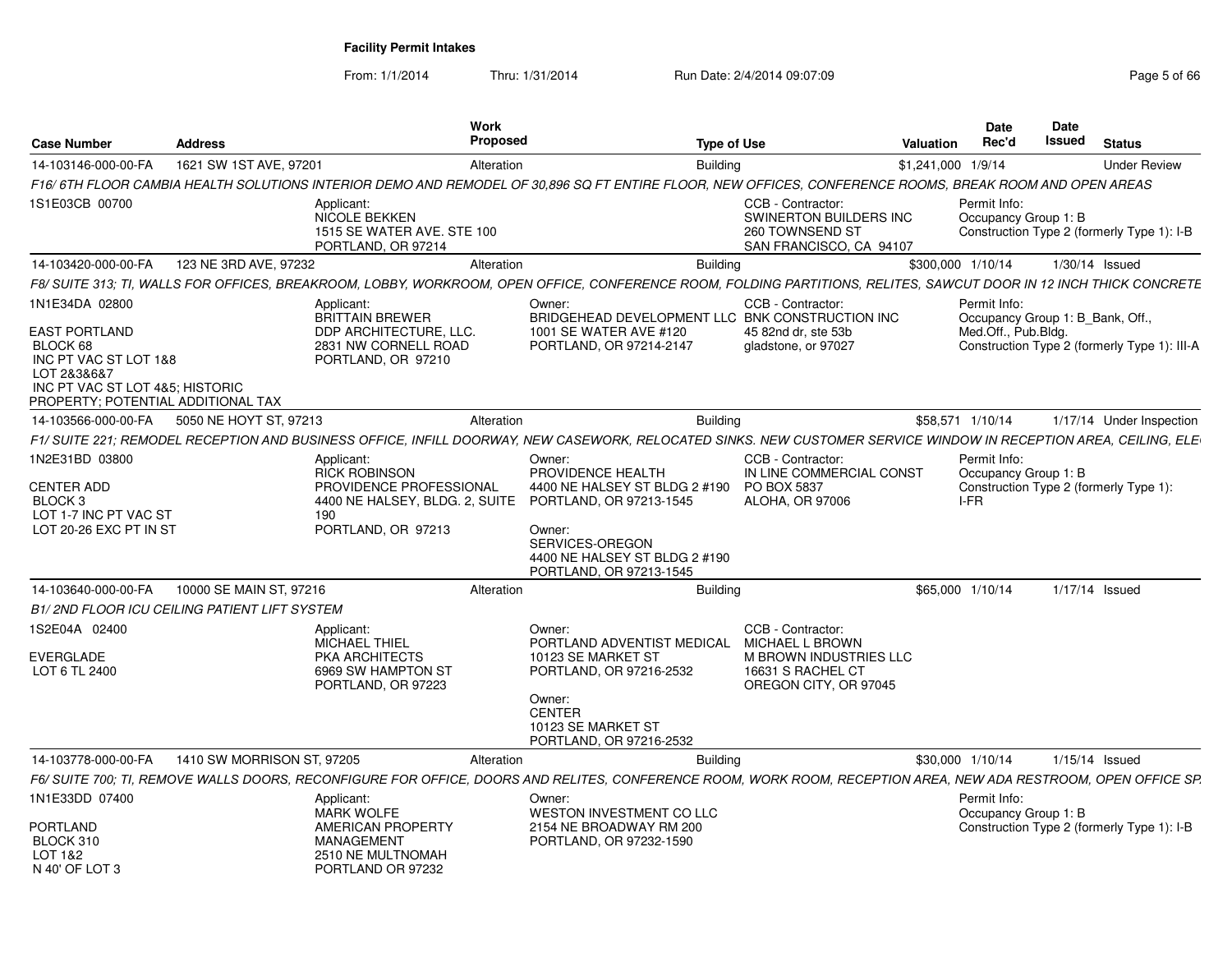From: 1/1/2014Thru: 1/31/2014 Run Date: 2/4/2014 09:07:09 Rege 6 of 66

| <b>Case Number</b>                                      | <b>Address</b>                                                                                                                                                     | <b>Work</b><br>Proposed                                                                    | <b>Type of Use</b>                                                   | Valuation           | Date<br>Rec'd                                    | <b>Date</b><br>Issued | <b>Status</b>                               |
|---------------------------------------------------------|--------------------------------------------------------------------------------------------------------------------------------------------------------------------|--------------------------------------------------------------------------------------------|----------------------------------------------------------------------|---------------------|--------------------------------------------------|-----------------------|---------------------------------------------|
| 14-103904-000-00-FA                                     | 919 NE 19TH AVE, 97232                                                                                                                                             | Alteration                                                                                 | Building                                                             |                     | \$65,000 1/10/14                                 |                       | 1/17/14 Issued                              |
|                                                         | F4/ SUITE 100; DEMO MOST WALLS, COUPLE OF RESTROOMS, RECONFIGURE WALLS FOR MULTIPLE OFFICES, CONFERENCE ROOMS, BREAK ROOM, NEW RECEPTION AREA, DOORS, RELITES      |                                                                                            |                                                                      |                     |                                                  |                       |                                             |
| 1N1E35AC 00100                                          | Applicant:<br><b>MARK WOLFE</b>                                                                                                                                    | Owner:<br>WESTON INVESTMENT CO LLC                                                         |                                                                      |                     | Permit Info:<br>Occupancy Group 1: B             |                       |                                             |
| <b>SULLIVANS ADD</b><br><b>BLOCK 36 TL 100</b>          | AMERICAN PROPERTY<br><b>MANAGEMENT</b><br>2510 NE MULTNOMAH<br>PORTLAND OR 97232                                                                                   | 2154 NE BROADWAY RM 200<br>PORTLAND, OR 97232-1590                                         |                                                                      |                     |                                                  |                       | Construction Type 2 (formerly Type 1): II-A |
| 14-104083-000-00-FA                                     | 700 NE MULTNOMAH ST, 97232                                                                                                                                         | Alteration                                                                                 | <b>Building</b>                                                      | \$3,280,000 1/13/14 |                                                  |                       | <b>Under Review</b>                         |
|                                                         | F8/ LLOYD BUILDING CENTRAL UTILITY PLANT HEATING & COOLING PROJECT TO SERVE THIS BUILDING AND FUTURE BUILDINGS UNDER CONSTRUCTION - REPLACE EXISTING HEATING & COO |                                                                                            |                                                                      |                     |                                                  |                       |                                             |
| 1N1E35BB 02600                                          | Applicant:<br>Craig Davis                                                                                                                                          | Owner:<br>AAT LLOYD DISTRICT LLC                                                           | CCB - Contractor:<br>TURNER CONSTRUCTION CO                          |                     | Permit Info:<br>Occupancy Group 1: B_Bank, Off., |                       |                                             |
| <b>HOLLADAYS ADD</b><br>BLOCK 93<br>LOT 1-3&6-8 TL 2600 | <b>GBD Architects</b><br>1120 NW COUCH ST. #300<br>PORTLAND OR 97209                                                                                               | 11455 EL CAMINO REAL #200<br>SAN DIEGO, CA 92130-2047                                      | 1200 NW NAITO PARKWAY #300<br>PORTLAND, OR 972209                    |                     | Med.Off., Pub.Blda.                              |                       |                                             |
| 14-104168-000-00-FA                                     | 3181 SW SAM JACKSON PARK RD - Bldg BSC, 9 Alteration                                                                                                               |                                                                                            | <b>Building</b>                                                      |                     | \$121,545 1/13/14                                |                       | 1/23/14 Issued                              |
|                                                         | F1/ 5TH FLOOR. N END: NEW ACT GRID. BRACE TOP OF EXISTING WALLS. RATED ACCESS HATCH IN RATED MT SHAFT                                                              |                                                                                            |                                                                      |                     |                                                  |                       |                                             |
| 1S1E09 00200                                            | Applicant:<br><b>CLAIRE ROTHSTEIN</b><br>ORANGEWALL STUDIOS<br>240 N BROADWAY ST. SUITE 202<br>PORTLAND, OR 97227                                                  | Owner:<br>OREGON STATE OF<br>3181 SW SAM JACKSON PARK RD PO BOX 5837<br>PORTLAND, OR 97239 | CCB - Contractor:<br>IN LINE COMMERCIAL CONST<br>ALOHA, OR 97006     |                     | Permit Info:<br>Occupancy Group 1: B             |                       | Construction Type 2 (formerly Type 1): I-B  |
| 14-104449-000-00-FA                                     | 3600 N INTERSTATE AVE, 97227                                                                                                                                       | Alteration                                                                                 | <b>Building</b>                                                      |                     | \$105,000 1/14/14                                |                       | <b>Under Review</b>                         |
|                                                         | F6/3RD FLOOR, COSMETICS RELOCATE FROM INTS TO CIN; OFFICE REMODELS, CABINET REMOVAL, FLOORING, REMOVE WALL AT RECEPTION TO ENLARGE AREA, NEW CABINETY, FINISHES    |                                                                                            |                                                                      |                     |                                                  |                       |                                             |
| 1N1E22CC 13200                                          | Applicant:<br>MICHELLE SCHULZ                                                                                                                                      | Owner:<br>KAISER FOUNDATION HEALTH                                                         | CCB - Contractor:<br><b>TOM MITCHELL</b>                             |                     |                                                  |                       |                                             |
| <b>MULTNOMAH</b><br>BLOCK 31<br>LOT 1-16 TL 13200       | <b>GBD ARCHITECTS. INC</b><br>1120 NW COUCH, SUITE 300<br>PORTLAND, OR 97209                                                                                       | 500 NE MULTNOMAH ST #100<br>PORTLAND, OR 97232-2031                                        | <b>WALSH CONSTRUCTION CO</b><br>2905 SW 1ST AV<br>PORTLAND, OR 97201 |                     |                                                  |                       |                                             |
|                                                         |                                                                                                                                                                    | Owner:<br>PLAN OF THE NORTHWEST<br>500 NE MULTNOMAH ST #100<br>PORTLAND, OR 97232-2031     |                                                                      |                     |                                                  |                       |                                             |
| 14-104486-000-00-FA                                     | 3600 N INTERSTATE AVE, 97227                                                                                                                                       | Alteration                                                                                 | <b>Building</b>                                                      |                     | \$135,000 1/14/14                                |                       | <b>Under Review</b>                         |
|                                                         | F6/1ST FLOOR, RELOCATE HEPATOLOGY FROM INTS 3RD FLOOR TO CIN 1ST FLOOR; LOWER LEVEL, REMOVE CASEWORK, ADD WALL TO ENLARGE WAITING AREA, REMODEL OFFICES, CEILII    |                                                                                            |                                                                      |                     |                                                  |                       |                                             |
| 1N1E22CC 13200                                          | Applicant:<br>MICHELLE SCHULZ                                                                                                                                      | Owner:<br>KAISER FOUNDATION HEALTH                                                         | CCB - Contractor:<br><b>TOM MITCHELL</b>                             |                     |                                                  |                       |                                             |
| <b>MULTNOMAH</b><br>BLOCK 31<br>LOT 1-16 TL 13200       | <b>GBD ARCHITECTS. INC</b><br>1120 NW COUCH, SUITE 300<br>PORTLAND, OR 97209                                                                                       | 500 NE MULTNOMAH ST #100<br>PORTLAND, OR 97232-2031                                        | <b>WALSH CONSTRUCTION CO</b><br>2905 SW 1ST AV<br>PORTLAND, OR 97201 |                     |                                                  |                       |                                             |
|                                                         |                                                                                                                                                                    | Owner:<br>PLAN OF THE NORTHWEST<br>500 NE MULTNOMAH ST #100<br>PORTLAND, OR 97232-2031     |                                                                      |                     |                                                  |                       |                                             |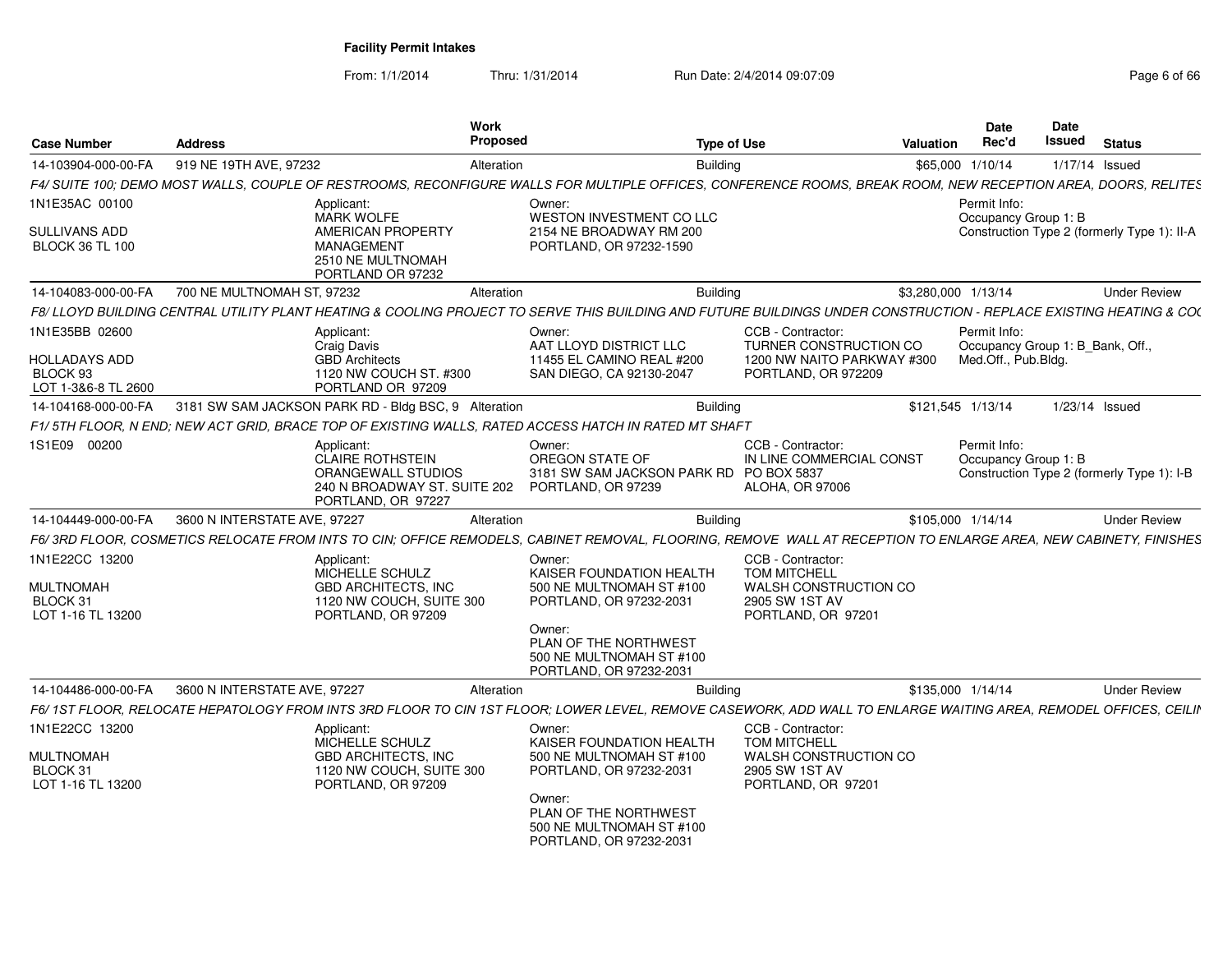From: 1/1/2014Thru: 1/31/2014 Run Date: 2/4/2014 09:07:09 Rege 7 of 66

| <b>Case Number</b>                                                                                                                                           | <b>Address</b>                     | Work<br>Proposed                                                                                                                                                    |                                                                                               | <b>Type of Use</b>                                                                                                 | <b>Valuation</b> | Date<br>Rec'd                        | <b>Date</b><br>Issued            | <b>Status</b>                                |
|--------------------------------------------------------------------------------------------------------------------------------------------------------------|------------------------------------|---------------------------------------------------------------------------------------------------------------------------------------------------------------------|-----------------------------------------------------------------------------------------------|--------------------------------------------------------------------------------------------------------------------|------------------|--------------------------------------|----------------------------------|----------------------------------------------|
| 14-104817-000-00-FA                                                                                                                                          | 1912 SW 6TH AVE, 97201             | Alteration                                                                                                                                                          |                                                                                               | <b>Building</b>                                                                                                    |                  | \$20,000 1/14/14                     |                                  | $1/29/14$ Issued                             |
|                                                                                                                                                              |                                    | B2/ SECURITY UPGRADES, SOUTH TOWER, REPLACE HANDRAIL, 2ND TO 3RD FLOOR, STEEL DOOR, LIGHTING, LOCKS 3RD FLOOR TO 15TH FLOOR; NORTH TOWER, NEW LOCKS                 |                                                                                               |                                                                                                                    |                  |                                      |                                  |                                              |
| 1S1E04DA 00500                                                                                                                                               |                                    | Applicant:<br>Francis McBride                                                                                                                                       | Owner:<br>OREGON STATE OF(BD HIGHER                                                           |                                                                                                                    |                  |                                      |                                  |                                              |
| PORTLAND<br>BLOCK 159<br>LOT 1&2&5-8<br>N 27 1/2' OF LOT 3                                                                                                   |                                    | <b>Portland State Univ</b><br>PO Box 751-FAC<br>Portland, OR 97207-0751                                                                                             | <b>EDUC</b><br><b>PO BOX 751</b><br>PORTLAND, OR 97207-0751                                   |                                                                                                                    |                  |                                      |                                  |                                              |
| 14-104973-000-00-FA                                                                                                                                          | 123 NE 3RD AVE, 97232              | Alteration                                                                                                                                                          |                                                                                               | Building                                                                                                           |                  | \$91,732 1/14/14                     |                                  | 1/28/14 Under Inspection                     |
|                                                                                                                                                              |                                    | F13/ SUITE 213 OFFICE REMODEL INCLUDING BREAKROOM, OPEN OFFICE AREA, PRIVATE OFFICES AND CONFERENCE ROOM                                                            |                                                                                               |                                                                                                                    |                  |                                      |                                  |                                              |
| 1N1E34DA 02800<br>EAST PORTLAND<br>BLOCK 68<br>INC PT VAC ST LOT 1&8<br>LOT 2&3&6&7<br>INC PT VAC ST LOT 4&5; HISTORIC<br>PROPERTY; POTENTIAL ADDITIONAL TAX |                                    | Applicant:<br><b>JENNIFER DZIENIS</b><br><b>WORKS ARCHITECTURE</b><br>524 E BURNSIDE ST #320<br>PORTLAND, OR 97214                                                  | Owner:<br>1001 SE WATER AVE #120<br>PORTLAND, OR 97214-2147                                   | CCB - Contractor:<br>BRIDGEHEAD DEVELOPMENT LLC BNK CONSTRUCTION INC<br>45 82nd dr. ste 53b<br>gladstone, or 97027 |                  | Permit Info:<br>Med.Off., Pub.Bldg.  | Occupancy Group 1: B Bank, Off., | Construction Type 2 (formerly Type 1): III-A |
| 14-105272-000-00-FA                                                                                                                                          | 3251 SW SAM JACKSON PARK RD, 97201 | Alteration                                                                                                                                                          |                                                                                               | <b>Building</b>                                                                                                    |                  | \$52,000 1/15/14                     |                                  | $2/3/14$ Issued                              |
|                                                                                                                                                              |                                    | F6/4TH FLOOR, MRI #2; REMOVE CEILING ASSEMBLY, SLIDING WALL, DOOR, RELITE, CASEWORK, ADD NEW MRI EQUIPMENT AND ASSOCIATED COUNTERS, CABINETRY, CEILING, ELEC, PLBG, |                                                                                               |                                                                                                                    |                  |                                      |                                  |                                              |
| 1S1E09AC 03700<br>SECTION 09 1S 1E<br>TL 3700 0.07 ACRES                                                                                                     |                                    | Applicant:<br>SEAN INGERSOLL<br>PKA ARCHITECTS<br>6969 SW HAMPTON ST.<br>PORTLAND, OR 97223                                                                         | Owner:<br>OREGON STATE OF<br>3181 SW SAM JACKSON PARK RD<br>PORTLAND, OR 97239                | CCB - Contractor:<br>HOFFMAN CONSTRUCTION CO<br>OF OREGON<br>805 SW BROADWAY SUITE 2100<br>PORTLAND, OR 97205      |                  | Permit Info:<br>I-FR                 | Occupancy Group 1: I1.1          | Construction Type 2 (formerly Type 1):       |
| 14-105419-000-00-FA                                                                                                                                          | 1300 SW WASHINGTON ST, 97205       | Alteration                                                                                                                                                          |                                                                                               | <b>Building</b>                                                                                                    |                  | \$90,000 1/15/14                     |                                  | <b>Under Review</b>                          |
|                                                                                                                                                              |                                    | B2/ RENOVATE BATHROOM AND LAUNDRY ROOMS ON 2ND AND 3RD FLOORS. SE AND SW, NEW WALLS, FIXTURES, CEILING, FINISHES                                                    |                                                                                               |                                                                                                                    |                  |                                      |                                  |                                              |
| 1N1E33DD 03500<br>PORTLAND<br>LOT 1&2 BLOCK S1/2J<br>E 15' OF LOT 7&8 BLOCK S1/2J                                                                            |                                    | Applicant:<br><b>KEVIN SAXTON</b><br><b>KASA ARCHITECTS</b><br>4119 NE CESAR E CHAVEZ BLVD<br>PORTLAND, OR 97211                                                    | Owner:<br>DE PAUL TREATMENT<br>P O BOX 3007<br>PORTLAND, OR 97208-3007<br>Owner:              | CCB - Contractor:<br>JAEGER AND ERWERT<br><b>CONTRACTOR</b><br>601 S MCLOUGHLIN BLVD<br>OREGON CITY, OR 97045      |                  |                                      |                                  |                                              |
|                                                                                                                                                              |                                    |                                                                                                                                                                     | <b>CENTERS INC</b><br>P O BOX 3007<br>PORTLAND, OR 97208-3007                                 |                                                                                                                    |                  |                                      |                                  |                                              |
| 14-105569-000-00-FA                                                                                                                                          | 1040 NW 22ND AVE, 97210            | Alteration                                                                                                                                                          |                                                                                               | <b>Building</b>                                                                                                    |                  | \$42,886 1/15/14                     |                                  | $1/30/14$ Issued                             |
|                                                                                                                                                              |                                    | F6/ SUITE 550; INFILL SOME DOORS, REPLACE WITH RELOCATED LARGER DOORS, CEILING, ELEC, FINISHES                                                                      |                                                                                               |                                                                                                                    |                  |                                      |                                  |                                              |
| 1N1E33BA 03600<br>COUCHS ADD<br>BLOCK 301<br>LOT 15-18                                                                                                       |                                    | Applicant:<br><b>JAN ECKELMAN</b><br><b>ZGF ARCHITECTURE</b><br>1223 SW WASHINGTON SUITE 20( 1919 NW LOVEJOY ST<br>PORTLAND, OR 97205                               | Owner:<br><b>GOOD SAMARITAN HOSPITAL &amp;</b><br><b>MEDICAL CENTER</b><br>PORTLAND, OR 97209 | CCB - Contractor:<br><b>HOWARD S WRIGHT</b><br><b>CONSTRUCTORS LP</b><br>P. O. BOX 3764<br>SEATTLE, WA 98124       |                  | Permit Info:<br>Occupancy Group 1: B |                                  | Construction Type 2 (formerly Type 1): I-B   |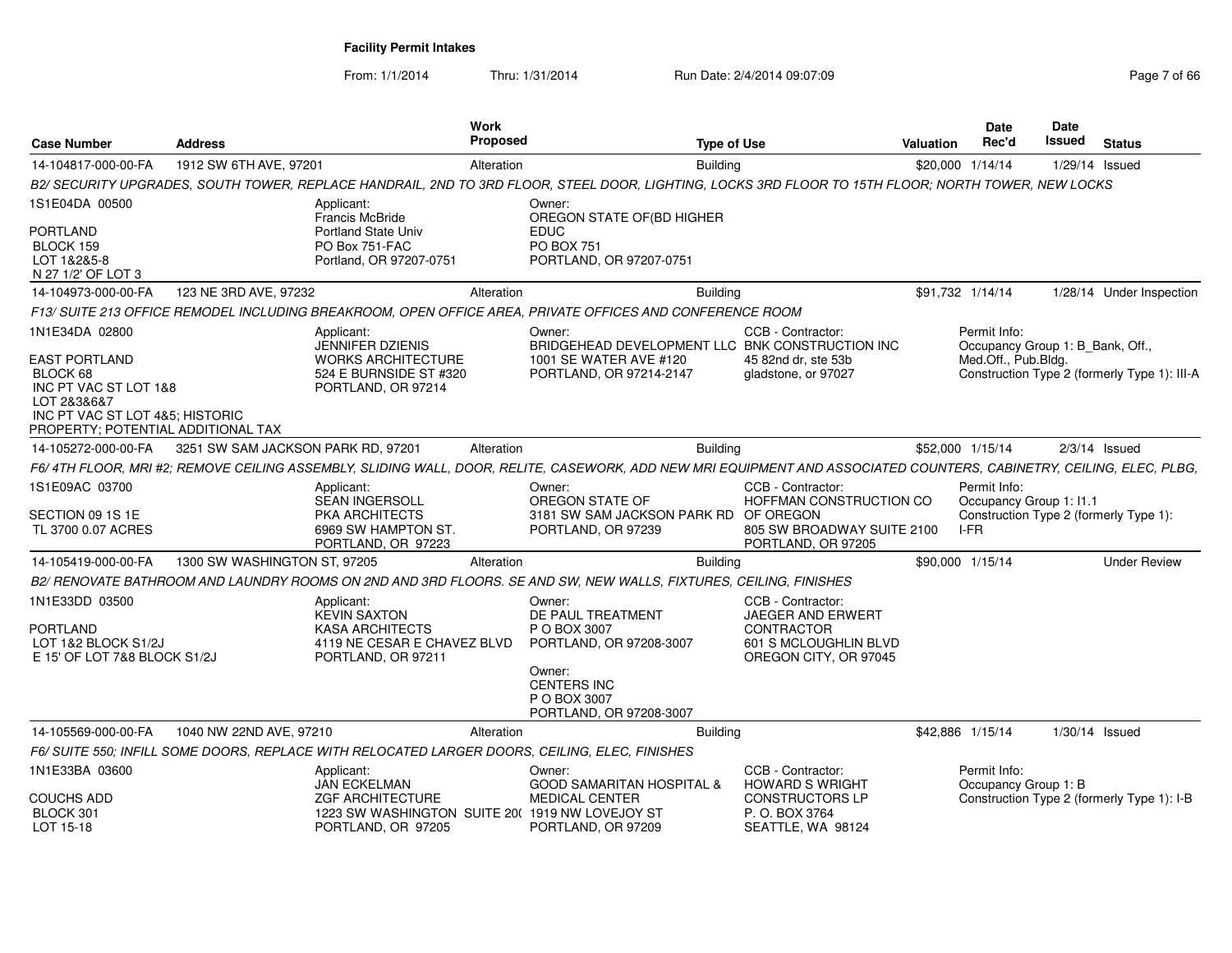From: 1/1/2014Thru: 1/31/2014 Run Date: 2/4/2014 09:07:09 Rege 8 of 66

| <b>Case Number</b>                                                                                                              | <b>Address</b>                              | <b>Work</b><br><b>Proposed</b>                                                                                                                                   |                                                                                                                                                                          | <b>Type of Use</b> |                                                                                                                                                                     | <b>Valuation</b>  | <b>Date</b><br>Rec'd                         | Date<br><b>Issued</b> | <b>Status</b>                              |
|---------------------------------------------------------------------------------------------------------------------------------|---------------------------------------------|------------------------------------------------------------------------------------------------------------------------------------------------------------------|--------------------------------------------------------------------------------------------------------------------------------------------------------------------------|--------------------|---------------------------------------------------------------------------------------------------------------------------------------------------------------------|-------------------|----------------------------------------------|-----------------------|--------------------------------------------|
| 14-106127-000-00-FA                                                                                                             | 2421 SE 11TH AVE, 97214                     | Alteration                                                                                                                                                       |                                                                                                                                                                          | <b>Building</b>    |                                                                                                                                                                     |                   | \$6,500 1/16/14                              |                       | <b>Under Review</b>                        |
|                                                                                                                                 | F4/ TENANT 3, KITCHENETTE, MEZZANINE, STAIR |                                                                                                                                                                  |                                                                                                                                                                          |                    |                                                                                                                                                                     |                   |                                              |                       |                                            |
| 1S1E02CD 09200                                                                                                                  |                                             | Applicant:<br>Matt Loosemore<br>Sum Design Studio & Architecture<br>2505 SE 11th Ave, Ste 268<br>Portland, OR 97202                                              | Owner:<br><b>JAMES R ALLAN</b><br>2770 NW IMPERIAL TER<br>PORTLAND, OR 97210-3316<br>Owner:<br><b>MARILYN M ALLAN</b><br>2770 NW IMPERIAL TER<br>PORTLAND, OR 97210-3316 |                    | CCB - Contractor:<br>TREVOR MATTHEW JONES<br>4844 NE 32ND AVE<br>PORTLAND, OR 97211-7022                                                                            |                   |                                              |                       |                                            |
| 14-106207-000-00-FA                                                                                                             | 4400 NE HALSEY ST - Bldg D                  | Alteration                                                                                                                                                       |                                                                                                                                                                          | <b>Building</b>    |                                                                                                                                                                     | \$200,000 1/16/14 |                                              | 1/29/14 Issued        |                                            |
|                                                                                                                                 |                                             | F11/ SUITE 129 - 18.365 SQ FT TI: REMOVE OFFICE PARTITION WALLS. DOORS. RECONFIGURE FOR MORE WORK SPACES. PARTITIONS FLOOR TO CEILING. CEILING. ELEC             |                                                                                                                                                                          |                    |                                                                                                                                                                     |                   |                                              |                       |                                            |
| 1N2E31BB 03401                                                                                                                  |                                             | Applicant:<br><b>RICK SANDERS</b><br>4400 NE HALSEY BLDG 1 SUITE<br>160<br>PORTLAND, OR 97213                                                                    | Owner:<br>DAVIS BUSINESS CENTER LLC<br>4400 NE HALSEY ST BLDG 2 #190<br>PORTLAND, OR 97213                                                                               |                    | CCB - Contractor:<br>IN LINE COMMERCIAL CONST<br>PO BOX 5837<br>ALOHA, OR 97006                                                                                     |                   | Permit Info:<br>Occupancy Group 1: B<br>I-FR |                       | Construction Type 2 (formerly Type 1):     |
| 14-106274-000-00-FA                                                                                                             | 2421 SE 11TH AVE, 97214                     | Alteration                                                                                                                                                       |                                                                                                                                                                          | <b>Building</b>    |                                                                                                                                                                     | \$10,000 1/16/14  |                                              | $1/23/14$ Issued      |                                            |
|                                                                                                                                 |                                             | F12/ TENANT 4, ADD DEMISING WALL FOR CREATION OF 2 SUITES (3 & 4), ADD ADA TOILET ROOM                                                                           |                                                                                                                                                                          |                    |                                                                                                                                                                     |                   |                                              |                       |                                            |
| 1S1E02CD 09200                                                                                                                  |                                             | Applicant:<br>Matt Loosemore<br>Sum Design Studio & Architecture<br>2505 SE 11th Ave, Ste 268<br>Portland, OR 97202                                              | Owner:<br><b>JAMES R ALLAN</b><br>2770 NW IMPERIAL TER<br>PORTLAND, OR 97210-3316<br>Owner:<br>MARILYN M ALLAN<br>2770 NW IMPERIAL TER<br>PORTLAND, OR 97210-3316        |                    | CCB - Contractor:<br><b>DOYLE PETERSON</b><br>SUPERIOR QUALITY<br>CONSTRUCTION CO<br>PO BOX 9291<br>BROOKS OR 97305                                                 |                   |                                              |                       |                                            |
| 14-106568-000-00-FA                                                                                                             | 2700 N HAYDEN ISLAND DR - Bldg B, 97217     | Alteration                                                                                                                                                       |                                                                                                                                                                          | <b>Building</b>    |                                                                                                                                                                     |                   | \$7,000 1/17/14                              |                       | 1/22/14 Under Inspection                   |
|                                                                                                                                 | B1/ SUITE 2700 NEW WALLS FOR PRIVATE OFFICE |                                                                                                                                                                  |                                                                                                                                                                          |                    |                                                                                                                                                                     |                   |                                              |                       |                                            |
| 2N1E33B 00900                                                                                                                   |                                             | Applicant:<br>DAVID BROWN<br><b>MELVIN MARK COMPANIES</b><br>111 SW COLUMBIA, STE 1380<br>PORTLAND OR 97201                                                      | Owner:<br>HAYDEN OPB PARTNERS LLC<br>111 SW COLUMBIA ST #1380<br>PORTLAND, OR 97201                                                                                      |                    | CCB - Contractor:<br>MELVIN MARK CONSTRUCTION CO<br>111 SW COLUMBIA ST STE 1380<br>PORTLAND, OR 972015873                                                           |                   |                                              |                       |                                            |
| 14-106991-000-00-FA                                                                                                             | 7000 NE AIRPORT WAY, 97218                  | Alteration                                                                                                                                                       |                                                                                                                                                                          | <b>Building</b>    |                                                                                                                                                                     | \$80,000 1/17/14  |                                              |                       | <b>Under Review</b>                        |
|                                                                                                                                 |                                             | F7/ MEZZANINE LEVEL T3194: CONVERT UNUSED SPACE INTO LOUNGE AREA FOR MILITARY PERSONNEL. REMOVE WALL. RECONFIGURE FOR COMPUTER AREA. CEILING. ELEC. PLBG. FINISH |                                                                                                                                                                          |                    |                                                                                                                                                                     |                   |                                              |                       |                                            |
| 1N2E08B 00400<br>SECTION 08 1N 2E<br>TL 400 7.39 ACRES<br><b>TERMINAL BLDG</b><br><b>NONTAXABLE</b><br>SEE TAXABLE SUB ACCOUNTS |                                             | Applicant:<br><b>NED VAIVODA</b><br>EVA ARCHITECTURE LLC<br>720 NW DAVIS SUITE 300<br>PORTLAND OR 97209                                                          | Owner:<br>PORT OF PORTLAND<br>PO BOX 3529<br>PORTLAND, OR 97208-3529                                                                                                     |                    | CCB - Contractor:<br><b>GLEN BROWN</b><br>GLEN MAR CONSTRUCTION INC<br>(CHIMNEY SPECIALISTS -<br><b>GHEORGHE DOBOS</b><br>15790 SE 135TH<br>CLACKAMAS, OR 970157267 |                   | Permit Info:<br>Occupancy Group 1: A-2       |                       | Construction Type 2 (formerly Type 1): I-A |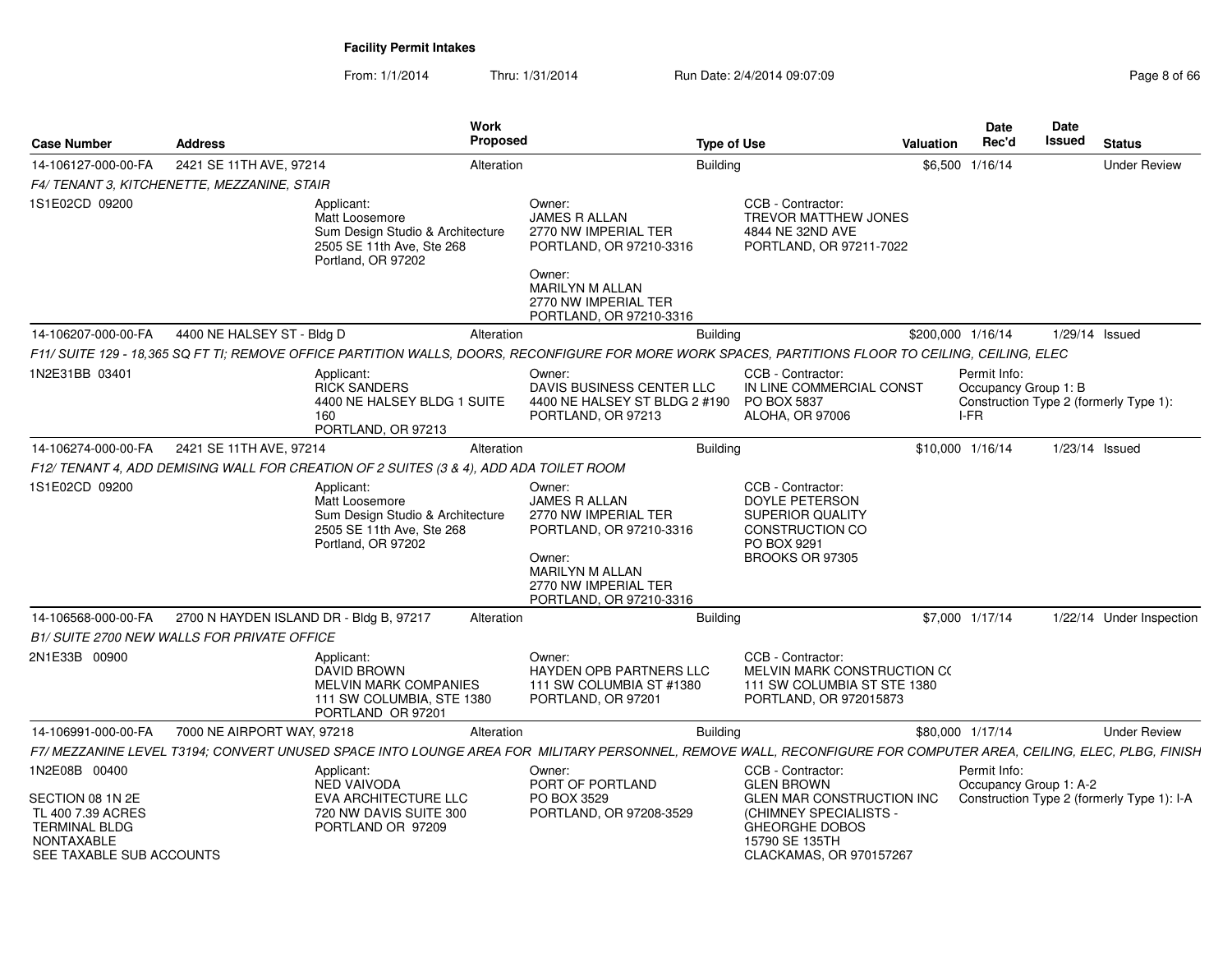From: 1/1/2014

Thru: 1/31/2014 Run Date: 2/4/2014 09:07:09 Research 2010 12:00 Page 9 of 66

| <b>Case Number</b>                                    | <b>Address</b>                                                                                                                                                  | <b>Work</b><br>Proposed                                                  | <b>Type of Use</b>                                                                                                                                           | Valuation         | <b>Date</b><br>Rec'd                | Date<br><b>Issued</b> | <b>Status</b>                    |
|-------------------------------------------------------|-----------------------------------------------------------------------------------------------------------------------------------------------------------------|--------------------------------------------------------------------------|--------------------------------------------------------------------------------------------------------------------------------------------------------------|-------------------|-------------------------------------|-----------------------|----------------------------------|
| 14-108172-000-00-FA                                   | 1120 NW COUCH ST, 97209                                                                                                                                         | Alteration                                                               | <b>Building</b>                                                                                                                                              | \$247,500 1/21/14 |                                     |                       | <b>Under Review</b>              |
|                                                       | F7/30 NW 12TH; MADEWELL TI FOR NEW RETAIL TENANT IN PRIOR RETAIL SPACE, REMOVE WALLS, ADD BACK AND RECONFIGURE FOR ONE NEW RESTROOM, DRESSING ROOMS, OFFICE, ST |                                                                          |                                                                                                                                                              |                   |                                     |                       |                                  |
| 1N1E33DA 04900                                        | Applicant:<br><b>TASIA KALLIES</b><br><b>BURNHAM NATION WIDE</b><br><b>111 WEST WASHINGTON</b><br>STREET. SUITE 450<br>CHICAGO, IL 60602                        | Owner:<br>PO BOX 320099                                                  | CCB - Contractor:<br>MEPT BREWERY BLOCK 2 LLC<br><b>DUGAN BUILDING COMPANY</b><br>4200 ELIZABETH LAKE RD<br>WATERFORD, MI 48328<br>ALEXANDRIA, VA 22320-0156 |                   | Permit Info:<br>Med.Off., Pub.Bldg. |                       | Occupancy Group 1: B_Bank, Off., |
| 14-108415-000-00-FA                                   | 10000 SE MAIN ST, 97216                                                                                                                                         | Alteration                                                               | <b>Building</b>                                                                                                                                              | \$350,000 1/22/14 |                                     |                       | <b>Under Review</b>              |
|                                                       | F8/1ST FLOOR, 3T MRI REMODEL: REMOVE WALLS DOORS. ADD SOME WALLS BACK, RECONFIGURE WORK AREA, GLAZING, CABINETS, REMODEL PATIENT RESTROOM, PATIENT LIFT SYSTEM  |                                                                          |                                                                                                                                                              |                   |                                     |                       |                                  |
| 1S2E04A 02400                                         | Applicant:<br>MICHAEL THIEL                                                                                                                                     | Owner:                                                                   | Primary Contractor:<br>PORTLAND ADVENTIST MEDICAL<br>TO BID                                                                                                  |                   |                                     |                       |                                  |
| EVERGLADE<br>LOT 6 TL 2400                            | PKA ARCHITECTS<br>6969 SW HAMPTON ST<br>PORTLAND, OR 97223                                                                                                      | 10123 SE MARKET ST<br>PORTLAND, OR 97216-2532                            |                                                                                                                                                              |                   |                                     |                       |                                  |
|                                                       |                                                                                                                                                                 | Owner:<br><b>CENTER</b><br>10123 SE MARKET ST<br>PORTLAND, OR 97216-2532 |                                                                                                                                                              |                   |                                     |                       |                                  |
| 14-108446-000-00-FA                                   | 3181 SW SAM JACKSON PARK RD - Bldg MRB, 9 Alteration                                                                                                            |                                                                          | Buildina                                                                                                                                                     |                   | \$70,000 1/22/14                    |                       | 1/28/14 Issued                   |
|                                                       | F7/LEVEL 0: ENCLOSE ELECTRICAL ROOM. WALLS. DOOR. ELEC                                                                                                          |                                                                          |                                                                                                                                                              |                   |                                     |                       |                                  |
| 1S1E09 00200                                          | Applicant:<br><b>DAVID DOMOGALLA</b><br>PKA ARCHITECTS<br>6969 SW HAMPTON ST<br>PORTLAND, OR 97223                                                              | Owner:<br>OREGON STATE OF<br>PORTLAND, OR 97239                          | CCB - Contractor:<br>JIM LEE<br>3181 SW SAM JACKSON PARK RD<br>DYNALECTRIC COMPANY<br>5711 SW HOOD AVE<br>PORTLAND OR 97239                                  |                   |                                     |                       |                                  |
| 14-108560-000-00-FA                                   | 220 NW 2ND AVE, 97209                                                                                                                                           | Alteration                                                               | <b>Building</b>                                                                                                                                              | \$152,557 1/22/14 |                                     |                       | <b>Under Review</b>              |
|                                                       | F7/ SUITE 940: TI. REMOVE WALLS. ADD DEMISING WALL AT ENTRY. WALLS FOR CONFERENCE ROOMS. SERVER ROOM. BREAKROOM. STORAGE. WORK ROOM. CREATE OPEN OFFICE SPACE.  |                                                                          |                                                                                                                                                              |                   |                                     |                       |                                  |
| 1N1E34CA 04500                                        | Applicant:<br><b>Tony Silvestrini</b>                                                                                                                           | Owner:                                                                   | ONE PACIFIC SQUARE CF LLC                                                                                                                                    |                   |                                     |                       |                                  |
| <b>COUCHS ADD</b><br>BLOCK 14<br>LOT 1-8 EXC PT IN ST | <b>LANGLEY INVESTMENT</b><br>PROPERTIES. INC.<br>1211 SW Fifth Avenue, Suite L-17<br>Portland, OR 97204-3735                                                    | 1211 SW 5TH AVE #2230<br>PORTLAND, OR 97204-3735                         |                                                                                                                                                              |                   |                                     |                       |                                  |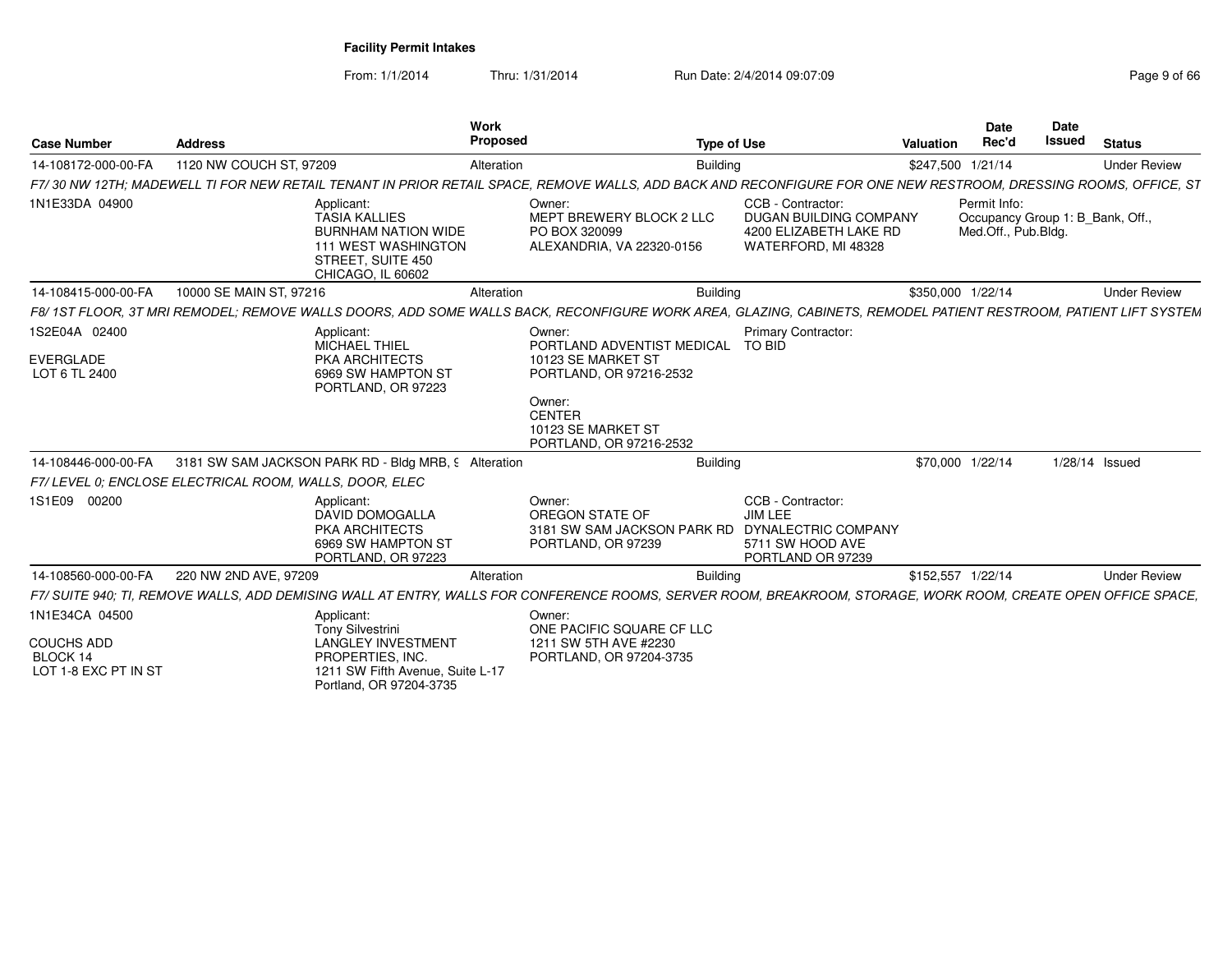From: 1/1/2014Thru: 1/31/2014 Run Date: 2/4/2014 09:07:09 Research 2010 06:06

| <b>Case Number</b>                                                                                                                         | Address                            | <b>Work</b><br><b>Proposed</b>                                                                                                                        | <b>Type of Use</b>                                                                                                                                                                    | Valuation                                   | Date<br>Rec'd     | Date<br>Issued                                   | <b>Status</b> |                                              |
|--------------------------------------------------------------------------------------------------------------------------------------------|------------------------------------|-------------------------------------------------------------------------------------------------------------------------------------------------------|---------------------------------------------------------------------------------------------------------------------------------------------------------------------------------------|---------------------------------------------|-------------------|--------------------------------------------------|---------------|----------------------------------------------|
| 14-108908-000-00-FA                                                                                                                        | 4400 SE 17TH AVE, 97202            | Alteration                                                                                                                                            |                                                                                                                                                                                       | <b>Building</b>                             | \$188,000 1/23/14 |                                                  |               | <b>Under Review</b>                          |
|                                                                                                                                            |                                    | F7/ BAYS 27 & 28; REPLACE TWO IN-GROUND VEHICLE LIFTS WITH NEW SHALLOW DEPTH HOISTS, EXCAVATION AND BACKFILLING.                                      |                                                                                                                                                                                       |                                             |                   |                                                  |               |                                              |
| 1S1E11DC 08900                                                                                                                             |                                    | Applicant:<br><b>Michael Sawiel</b><br>Waterleaf Arch.<br>419 SW 11th Ave., Suite 200<br>Portland, OR 97205                                           | Owner:<br>TRI-COUNTY METROPOLITAN<br>4012 SE 17TH AVE<br>PORTLAND, OR 97202-3940<br>Owner:<br><b>TRANSPORTATION DISTRICT</b><br>4012 SE 17TH AVE<br>PORTLAND, OR 97202-3940<br>Owner: | <b>Primary Contractor:</b><br><b>TO BID</b> |                   |                                                  |               |                                              |
|                                                                                                                                            |                                    |                                                                                                                                                       | OF OREGON<br>4012 SE 17TH AVE<br>PORTLAND, OR 97202-3940                                                                                                                              |                                             |                   |                                                  |               |                                              |
| 14-108968-000-00-FA                                                                                                                        | 123 NE 3RD AVE, 97232              | Alteration                                                                                                                                            |                                                                                                                                                                                       | <b>Building</b>                             |                   | \$50,000 1/23/14                                 |               | <b>Under Review</b>                          |
|                                                                                                                                            |                                    | F1/ SUITE 010; BUILD OUT FOR A PRODUCTION KITCHEN, TWO WALLS TO SEPARATE ENTRY FROM KITCHEN AREA, SINKS, STORAGE RACKS, BOTTLING, CEILING, ELEC, PLBG |                                                                                                                                                                                       |                                             |                   |                                                  |               |                                              |
| 1N1E34DA 02800                                                                                                                             |                                    | Applicant:<br>OWEN GABBERT                                                                                                                            | Owner:<br>BRIDGEHEAD DEVELOPMENT LLC OWEN GABBERT LLC                                                                                                                                 | CCB - Contractor:                           |                   | Permit Info:<br>Occupancy Group 1: B Bank, Off., |               |                                              |
| EAST PORTLAND<br>BLOCK 68<br>INC PT VAC ST LOT 1&8<br>LOT 2&3&6&7<br>INC PT VAC ST LOT 4&5; HISTORIC<br>PROPERTY; POTENTIAL ADDITIONAL TAX |                                    | OWEN GABBERT, LLC<br>3809 N BORTHWICK<br>PORTLAND, OR 97227                                                                                           | 1001 SE WATER AVE #120<br>PORTLAND, OR 97214-2147                                                                                                                                     | 3809 N BORTHWICK AVE<br>PORTLAND, OR 97227  |                   | Med.Off., Pub.Bldg.                              |               | Construction Type 2 (formerly Type 1): III-A |
| 14-109489-000-00-FA                                                                                                                        | 1221 SW YAMHILL ST                 | Alteration                                                                                                                                            |                                                                                                                                                                                       | <b>Building</b>                             |                   | \$5,000 1/24/14                                  |               | 1/29/14 Under Inspection                     |
|                                                                                                                                            |                                    | B2/747 SW 12TH; ADD THREE WALLS, DOORS, RELITE FOR OFFICE, STORAGE, CEILING, ELEC                                                                     |                                                                                                                                                                                       |                                             |                   |                                                  |               |                                              |
| 1N1E33DD 06200A1<br><b>PORTLAND</b><br><b>BLOCK S1/2H</b><br><b>LOT 1-8</b><br>NON-HISTORIC<br>SEE R246865 FOR HISTORIC                    |                                    | Applicant:<br><b>MARK WOLFE</b><br>2510 NE MULTNOMAH<br>PORTLAND, OR 97232                                                                            | Owner:<br><b>WESTON INVESTMENT CO LLC</b><br>2154 NE BROADWAY RM 200<br>PORTLAND, OR 97232-1590                                                                                       |                                             |                   | Permit Info:<br>Occupancy Group 1: B             |               | Construction Type 2 (formerly Type 1): I-A   |
| 14-109532-000-00-FA                                                                                                                        | 3101 SW SAM JACKSON PARK RD, 97201 | Alteration                                                                                                                                            |                                                                                                                                                                                       | Building                                    |                   | \$18,000 1/24/14                                 |               | <b>Under Review</b>                          |
|                                                                                                                                            |                                    | B2/ P&O RECEPTION REMODEL, NEW CABINETRY, REMOVE RESTROOM, FINISHES                                                                                   |                                                                                                                                                                                       |                                             |                   |                                                  |               |                                              |
| 1S1E09 00500                                                                                                                               |                                    | Applicant:<br>PETER SMITH<br>SHRINERS HOSPITAL FOR<br><b>CHILDREN</b><br>3101 SW SAM JACKSON PARK RD.<br>PORTLAND, OR 97239                           | Owner:<br>OREGON STATE OF<br>3181 SW SAM JACKSON PARK RD<br>PORTLAND, OR 97239                                                                                                        |                                             |                   |                                                  |               |                                              |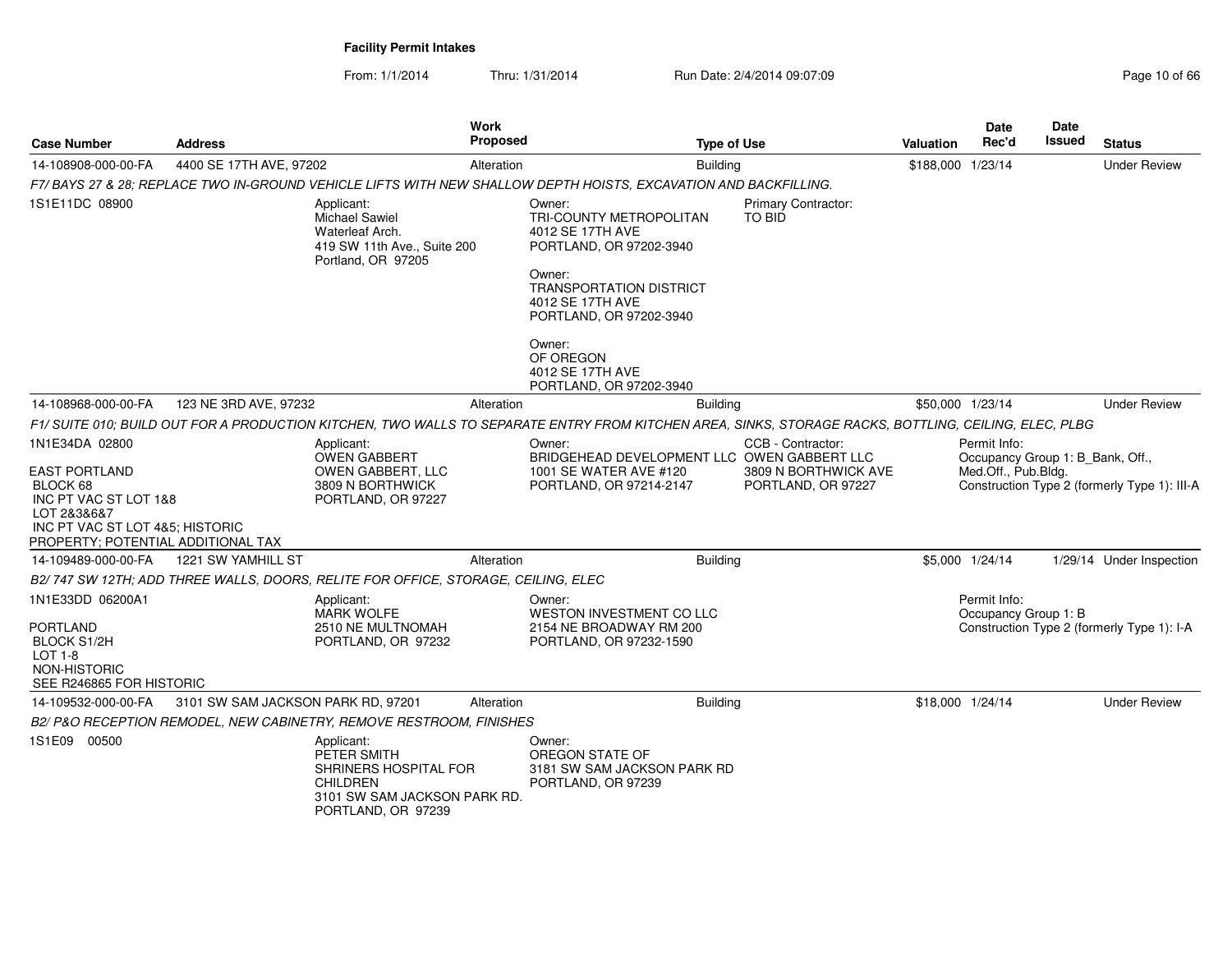From: 1/1/2014Thru: 1/31/2014 Run Date: 2/4/2014 09:07:09 Research 2010 12:00 Page 11 of 66

| <b>Case Number</b>                                                                                               | <b>Address</b>                                            |                                                                                                                       | <b>Work</b><br><b>Proposed</b> |                                                                                                                                                                   | <b>Type of Use</b>                                                                                                            | Valuation                 | <b>Date</b><br>Rec'd                 | Date<br><b>Issued</b> | <b>Status</b>                                                                  |
|------------------------------------------------------------------------------------------------------------------|-----------------------------------------------------------|-----------------------------------------------------------------------------------------------------------------------|--------------------------------|-------------------------------------------------------------------------------------------------------------------------------------------------------------------|-------------------------------------------------------------------------------------------------------------------------------|---------------------------|--------------------------------------|-----------------------|--------------------------------------------------------------------------------|
| 14-109770-000-00-FA                                                                                              | 6870 N FATHOM ST, 97217                                   |                                                                                                                       | Alteration                     |                                                                                                                                                                   | <b>Building</b>                                                                                                               |                           | \$12,850 1/24/14                     |                       | <b>Under Review</b>                                                            |
|                                                                                                                  | B1/ SUITE E - EYELEVEL TENANT 17.5' PALLET RACKING SYSTEM |                                                                                                                       |                                |                                                                                                                                                                   |                                                                                                                               |                           |                                      |                       |                                                                                |
| 1N1E17B 00600                                                                                                    |                                                           | Applicant:<br><b>JOHN CASELLI</b><br>18008 NE AIRPORT WAY<br>PORTLAND, OR 97230                                       |                                | Owner:<br>WESTON INVESTMENT CO LLC<br>NORTHWEST HANDLING SYSTEM: 2154 NE BROADWAY RM 200<br>PORTLAND, OR 97232-1590                                               | CCB - Contractor:<br><b>B &amp; B INSTALLATIONS INC</b><br>14401 S GLEN OAK RD<br>OREGON CITY, OR 970459006                   |                           |                                      |                       |                                                                                |
| 14-109810-000-00-FA                                                                                              | 2311 NW NORTHRUP ST, 97210                                |                                                                                                                       | Alteration                     |                                                                                                                                                                   | <b>Building</b>                                                                                                               |                           | \$75,000 1/24/14                     |                       | $2/3/14$ Issued                                                                |
|                                                                                                                  |                                                           | <b>B1/ SUITE 101 PACIFIC MEDICAL RECONFIGURE OFFICE MEDICAL AREA</b>                                                  |                                |                                                                                                                                                                   |                                                                                                                               |                           |                                      |                       |                                                                                |
| 1N1E33BB 04200                                                                                                   |                                                           | Applicant:<br><b>BEN GATES</b><br>317 SW ALDAS ST<br>PORTLAND, OR 97204                                               |                                | Owner:<br><b>EASTERN WESTERN</b><br>CORPORATION<br>PO BOX 3228<br>PORTLAND, OR 97208-3228                                                                         | CCB - Contractor:<br>Kevin<br><b>BARTEL CONTRACTING INC</b><br>PO BOX 160<br>GLADSTONE, OR 97027                              |                           | Permit Info:<br>Med.Off., Pub.Bldg.  |                       | Occupancy Group 1: B Bank, Off.,<br>Construction Type 2 (formerly Type 1): V-B |
| 14-109832-000-00-FA                                                                                              | 851 SW 6TH AVE, 97205                                     |                                                                                                                       | Alteration                     |                                                                                                                                                                   | <b>Building</b>                                                                                                               |                           | \$19,190 1/24/14                     |                       | 1/29/14 Issued                                                                 |
|                                                                                                                  |                                                           |                                                                                                                       |                                | B1/9TH FLOOR - REMOVE INTERIOR NON BEARING PATITIONS AND SUSPENDED CEILING FOR FUTURE TENANT                                                                      |                                                                                                                               |                           |                                      |                       |                                                                                |
| 1S1E03BB 02100                                                                                                   |                                                           | Applicant:<br><b>ALAN VOLM</b><br>17750 SW UPPER BOONES<br>FERRY RD STE 190<br>DURHAM, OREGON 97224                   |                                | Owner:<br>PLI PORTLAND LLC<br>1825 S GRANT ST STE 700<br>SAN MATEO, CA 94402                                                                                      | CCB - Contractor:<br><b>ALAN VOLM</b><br>PACIFIC CREST STRUCTURES<br>17750 SW UPPER BOONES<br>FERRY RD 190<br>DURHAM OR 97224 |                           | Permit Info:<br>Med.Off., Pub.Bldg.  |                       | Occupancy Group 1: B Bank, Off.,<br>Construction Type 2 (formerly Type 1): I-A |
| 14-110032-000-00-FA                                                                                              | 309 SW 6TH AVE, 97205                                     |                                                                                                                       | Alteration                     |                                                                                                                                                                   | <b>Building</b>                                                                                                               |                           | \$164,000 1/27/14                    |                       | 1/28/14 Issued                                                                 |
|                                                                                                                  |                                                           |                                                                                                                       |                                | F12/ 6TH FLOOR ESRI NEW TENANT REMODEL OF EXISTING OFFICE SPACE. ADD SMALL AMOUNT OF NEW WALLS AND ADD WALL BETWEEN SERVER ROOM AND STORAGE ROOM                  |                                                                                                                               |                           |                                      |                       |                                                                                |
| 1N1E34CC 03800                                                                                                   |                                                           | Applicant:<br><b>Thomas Ellicott</b><br>BEARDSLEY BLDG. DEV.<br>115 SW Ash, #500<br>Portland, OR 97204                |                                | Owner:<br><b>HISTORIC U S NATIONAL BANK</b><br><b>BLOCK LLC</b><br>115 SW ASH ST #500<br>PORTLAND, OR 97204                                                       |                                                                                                                               |                           | Permit Info:<br>Occupancy Group 1: B |                       | Construction Type 2 (formerly Type 1): I-B                                     |
| 14-110060-000-00-FA                                                                                              | 530 SW 5TH AVE, 97204                                     |                                                                                                                       | Alteration                     |                                                                                                                                                                   | <b>Building</b>                                                                                                               |                           | \$48,000 1/27/14                     |                       | $1/28/14$ Issued                                                               |
|                                                                                                                  |                                                           |                                                                                                                       |                                | F11/7TH FLOOR SUITE 725 RJL ENTERPRISES OFFICE REMODEL, RECONFIGURE OFFICE SPACE, ADD WALLS FOR BREAK ROOM AND OFFICE                                             |                                                                                                                               |                           |                                      |                       |                                                                                |
| 1N1E34CD 09600<br><b>PORTLAND</b><br>BLOCK 63<br>LOT 5&6<br><b>HISTORIC PROPERTY</b><br>POTENTIAL ADDITIONAL TAX |                                                           | Applicant:<br><b>DAN YOUNG</b><br><b>OREGON BUSINESS</b><br><b>ARCHITECTURE</b><br>PO BOX 80301<br>PORTLAND, OR 97280 |                                | Owner:<br>RGOF YEON BUILDING LLC<br>551 FIFTH AVE 23RD FLOOR<br>NEW YORK, NY 10176                                                                                | CCB - Contractor:<br>5D CONTRACTORS LLC<br>PO BOX 416<br>CORBETT, OR 97019                                                    |                           | Permit Info:<br>Med.Off., Pub.Bldg.  |                       | Occupancy Group 1: B_Bank, Off.,                                               |
| 14-110078-000-00-FA                                                                                              | 100 SW MAIN ST, 97204                                     |                                                                                                                       | Alteration                     |                                                                                                                                                                   | <b>Building</b>                                                                                                               |                           | \$124,404 1/27/14                    |                       | <b>Under Review</b>                                                            |
|                                                                                                                  |                                                           |                                                                                                                       |                                | F13/ RECI SUBLEASE 13TH, 14TH & 15TH FLOORS - MODIFY 13TH FLOOR BY ADDING SEVERAL WALLS TO CREATE A SUBLEASE SPACE, 14TH FLOOR ADD DOOR FOR NEW STORAGE ROOM, 151 |                                                                                                                               |                           |                                      |                       |                                                                                |
| 1S1E03BD 00600                                                                                                   |                                                           | Applicant:<br><b>MATT FITZGERALD</b>                                                                                  |                                | Owner:<br>AAT OREGON OFFICE I LLC                                                                                                                                 | CCB - Contractor:                                                                                                             | LEASE CRUTCHER LEWIS CORP |                                      |                       |                                                                                |
| PORTLAND<br>BLOCK 10<br>LOT 1 EXC PT IN STS<br>LOT 2-8 FXC PT IN ST                                              |                                                           | <b>GBD ARCHITECTS</b><br>1120 NW COUCH ST. SUITE 300<br>PORTLAND OR 97209                                             |                                | 11455 EL CAMINO REAL #200<br>SAN DIEGO, CA 92130-2047                                                                                                             | 921 SW WASHINGTON #150<br>PORTLAND, OR 972050000                                                                              |                           |                                      |                       |                                                                                |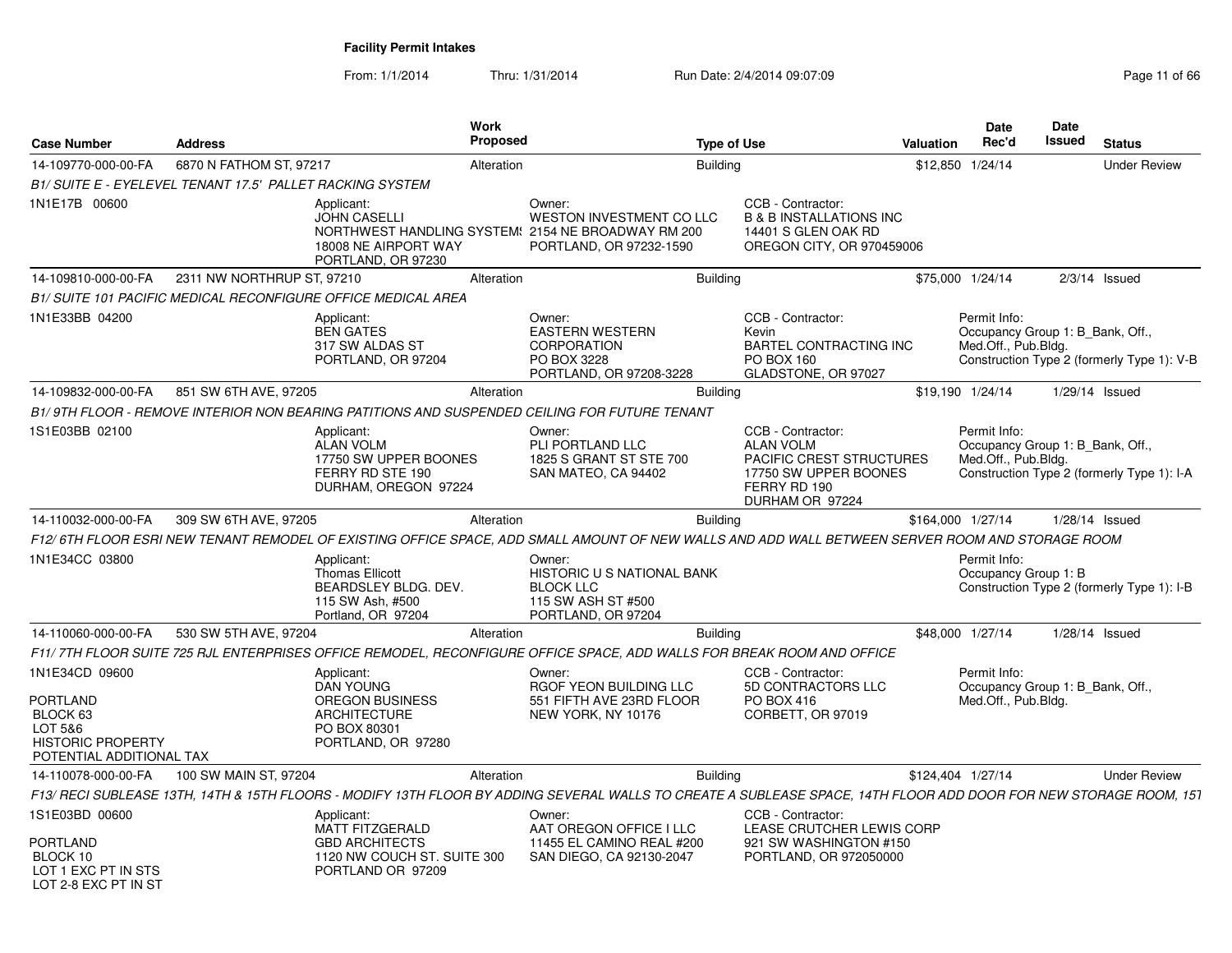From: 1/1/2014Thru: 1/31/2014 Run Date: 2/4/2014 09:07:09 Research 2006 06 Page 12 of 66

| <b>Case Number</b>                                                                               | <b>Address</b>                                      |                                                                                                           | Work<br>Proposed |                                                                                                                                           | <b>Type of Use</b> |                                                                                                             | Valuation | Date<br>Rec'd                                                           | <b>Date</b><br>Issued | <b>Status</b>                              |
|--------------------------------------------------------------------------------------------------|-----------------------------------------------------|-----------------------------------------------------------------------------------------------------------|------------------|-------------------------------------------------------------------------------------------------------------------------------------------|--------------------|-------------------------------------------------------------------------------------------------------------|-----------|-------------------------------------------------------------------------|-----------------------|--------------------------------------------|
| 14-110107-000-00-FA                                                                              | 1 SW COLUMBIA ST, 97201                             |                                                                                                           | Alteration       |                                                                                                                                           | <b>Building</b>    |                                                                                                             |           | \$5,000 1/27/14                                                         | 1/28/14 Issued        |                                            |
|                                                                                                  |                                                     | F7/ SUITE 1500 MAZAMA CAPITAL NEW DEMISING WALL AND NEW TENANT ENTRY AT VACANT SUITE                      |                  |                                                                                                                                           |                    |                                                                                                             |           |                                                                         |                       |                                            |
| 1S1E03BD 01800                                                                                   |                                                     | Applicant:<br>JANE CATALANO                                                                               |                  | Owner:<br><b>UMPQUA PLAZA LLC</b>                                                                                                         |                    | CCB - Contractor:<br>LEASE CRUTCHER LEWIS CORP                                                              |           | Permit Info:<br>Occupancy Group 1: B                                    |                       |                                            |
| <b>PORTLAND</b><br>BLOCK 114<br>LOT 1-8                                                          |                                                     | <b>MACKENZIE</b><br>1515 SE WATER AVE #100<br>PORTLAND, OR 97214                                          |                  | 555 CALIFORNIA ST 49TH FL<br>SAN FRANCISCO, CA 94104                                                                                      |                    | 921 SW WASHINGTON #150<br>PORTLAND, OR 972050000                                                            |           |                                                                         |                       | Construction Type 2 (formerly Type 1): I-B |
| 14-110229-000-00-FA                                                                              | 7507 N LEADBETTER RD, 97203                         |                                                                                                           | Alteration       |                                                                                                                                           | <b>Building</b>    |                                                                                                             |           | \$20,000 1/27/14                                                        |                       | <b>Under Review</b>                        |
| F11/ MEDIA VAULT INSTALLATION                                                                    |                                                     |                                                                                                           |                  |                                                                                                                                           |                    |                                                                                                             |           |                                                                         |                       |                                            |
| 2N1W25A 01100                                                                                    |                                                     | Applicant:<br><b>JOSEPH YASSINE</b><br>4556 W GRAND AVE<br>CHICAGO, IL 60639                              |                  | Owner:<br>LIT INDUSTRIAL LTD<br>PARTNERSHIP<br>1717 MCKINNEY AVE #1900<br>DALLAS, TX 75202-1253                                           |                    | CCB - Contractor:<br><b>B &amp; B INSTALLATIONS INC</b><br>14401 S GLEN OAK RD<br>OREGON CITY, OR 970459006 |           |                                                                         |                       |                                            |
| 14-110691-000-00-FA                                                                              | 11815 NE GLENN WIDING DR, 97220                     |                                                                                                           | Alteration       |                                                                                                                                           | <b>Building</b>    |                                                                                                             |           | \$37,280 1/28/14                                                        |                       | <b>Under Review</b>                        |
| B1/ CARE RX INC STORAGE SHELVING                                                                 |                                                     |                                                                                                           |                  |                                                                                                                                           |                    |                                                                                                             |           |                                                                         |                       |                                            |
| 1N2E15A 00201                                                                                    |                                                     | Applicant:<br><b>JIM MCCORD</b><br>SPACESAVER SPECIALISTS INC<br>9730 SW Herman Rd.<br>Tualatin, OR 97062 |                  | Owner:<br>PACIFIC REALTY ASSOCIATES L P JIM MCCORD<br>15350 SW SEQUOIA PKWY #300<br>TIGARD, OR 97224-7175                                 |                    | CCB - Contractor:<br>SPACESAVER SPECIALISTS INC<br>9730 SW Herman Rd.<br>Tualatin, OR 97062                 |           | Permit Info:<br>Occupancy Group 1: B_Bank, Off.,<br>Med.Off., Pub.Bldg. |                       | Construction Type 2 (formerly Type 1): V-B |
| 14-111567-000-00-FA                                                                              | 3530 SE 84TH AVE, 97266                             |                                                                                                           | Alteration       |                                                                                                                                           | <b>Building</b>    |                                                                                                             |           | \$450,000 1/30/14                                                       |                       | <b>Under Review</b>                        |
|                                                                                                  | F10/ KIRKLAND UNION MANOR VOLUNTARY SEISMIC UPGRADE |                                                                                                           |                  |                                                                                                                                           |                    |                                                                                                             |           |                                                                         |                       |                                            |
| 1S2E09CB 00101<br>PARTITION PLAT 1994-101<br>LOT 2 EXC PT IN HWY<br>STATE PAYS TAXES ORS 307.241 |                                                     | Applicant:<br><b>SHANE O'HARA</b><br>322 NW 8TH AVE<br>PORTLAND OR 97209                                  |                  | Owner:<br>UNION RETIREMENT ASSOCIATIOI TOM MITCHELL<br>1625 SE LAFAYETTE ST<br>PORTLAND, OR 97202-3862                                    |                    | CCB - Contractor:<br>WALSH CONSTRUCTION CO<br>2905 SW 1ST AV<br>PORTLAND, OR 97201                          |           |                                                                         |                       |                                            |
| 14-111582-000-00-FA                                                                              | 1 SW COLUMBIA ST, 97201                             |                                                                                                           | Alteration       |                                                                                                                                           | <b>Building</b>    |                                                                                                             |           | \$12,750 1/30/14                                                        |                       | <b>Under Review</b>                        |
|                                                                                                  |                                                     |                                                                                                           |                  | B2/ SUITE 1610; REMOVE A FEW WALLS, ADD SOME FOR NEW OFFICES, DOORS, RELITES, CEILING, ELEC, FINISHES                                     |                    |                                                                                                             |           |                                                                         |                       |                                            |
| 1S1E03BD 01800                                                                                   |                                                     | Applicant:<br><b>JANE CATALANO</b>                                                                        |                  | Owner:<br>UMPQUA PLAZA LLC                                                                                                                |                    | CCB - Contractor:<br><b>HOWARD S WRIGHT</b>                                                                 |           | Permit Info:<br>Occupancy Group 1: B                                    |                       |                                            |
| <b>PORTLAND</b><br>BLOCK 114<br><b>LOT 1-8</b>                                                   |                                                     | <b>MACKENZIE</b><br>1515 SE WATER AVE #100<br>PORTLAND, OR 97214                                          |                  | 555 CALIFORNIA ST 49TH FL<br>SAN FRANCISCO, CA 94104                                                                                      |                    | <b>CONSTRUCTORS LP</b><br>P. O. BOX 3764<br>SEATTLE, WA 98124                                               |           |                                                                         |                       | Construction Type 2 (formerly Type 1): I-B |
| 14-111651-000-00-FA                                                                              | 3030 SW MOODY AVE, 97201                            |                                                                                                           | Alteration       |                                                                                                                                           | <b>Building</b>    |                                                                                                             |           | \$85,000 1/30/14                                                        |                       | <b>Under Review</b>                        |
|                                                                                                  |                                                     |                                                                                                           |                  | F10/ 1ST FLOOR & 2ND FLOOR TI WORK TO INCLUDE NEW DEMISING WALLS, WALLS TO UNDERSIDE OF GRID, DOORS, RELITES AND GENERAL REMODEL UPGRADES |                    |                                                                                                             |           |                                                                         |                       |                                            |
| 1S1E10 00400                                                                                     |                                                     | Applicant:<br><b>SUZIE HONG</b>                                                                           |                  | Owner:<br>3030 PROPERTY LLC                                                                                                               |                    | CCB - Contractor:<br>IN LINE COMMERCIAL CONST                                                               |           |                                                                         |                       |                                            |
| SECTION 10 1S 1E<br>TL 400 2.77 ACRES                                                            |                                                     | <b>MACKENZIE</b><br>1515 SW WATER AVE<br>PORTLAND, OR 97214                                               |                  | 3121 SW MOODY AVE<br>PORTLAND, OR 97239                                                                                                   |                    | PO BOX 5837<br>ALOHA, OR 97006                                                                              |           |                                                                         |                       |                                            |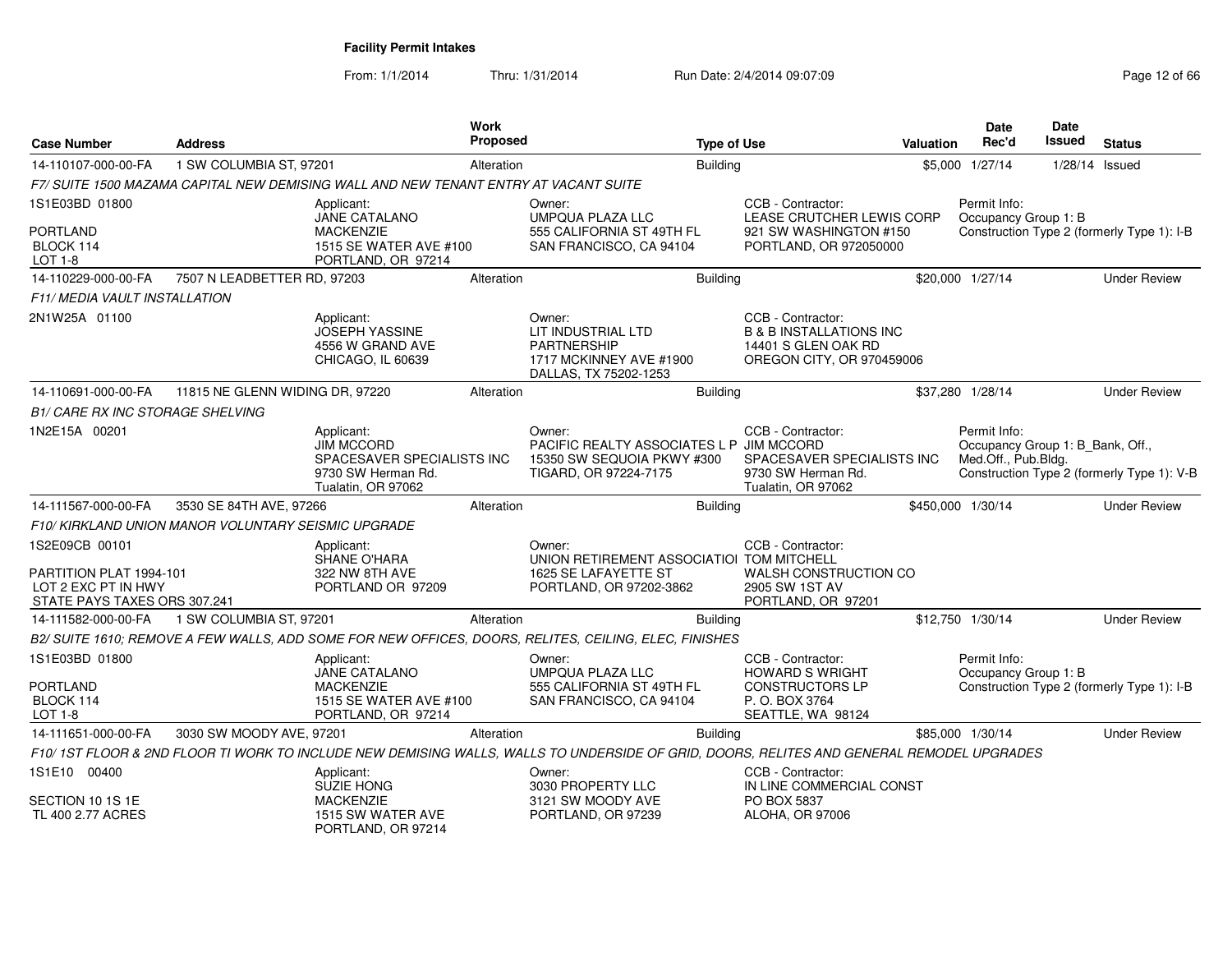From: 1/1/2014Thru: 1/31/2014 Run Date: 2/4/2014 09:07:09 Research 2010 13 of 66

| <b>Case Number</b>                                                                                               | <b>Address</b>                                 | Work<br>Proposed                                                                                                                            |                                                                                           | <b>Type of Use</b> |                                                                                                 | Valuation | Date<br>Rec'd                          | Date<br>Issued | <b>Status</b>                              |
|------------------------------------------------------------------------------------------------------------------|------------------------------------------------|---------------------------------------------------------------------------------------------------------------------------------------------|-------------------------------------------------------------------------------------------|--------------------|-------------------------------------------------------------------------------------------------|-----------|----------------------------------------|----------------|--------------------------------------------|
| 14-111899-000-00-FA                                                                                              | 101 SW MAIN ST, 97204                          | Alteration                                                                                                                                  |                                                                                           | <b>Building</b>    |                                                                                                 |           | \$40,000 1/30/14                       |                | <b>Under Review</b>                        |
|                                                                                                                  |                                                | F12/ SUITE 804 REMOVE PARTITION WALLS AND ADD WALLS FOR CONFERENCE ROOM AND RECEPTION AREA FOR OPEN OFFICE SPACE                            |                                                                                           |                    |                                                                                                 |           |                                        |                |                                            |
| 1S1E03BD 00300                                                                                                   |                                                | Applicant:<br>Anne Rogness                                                                                                                  | Owner:<br>KBSH ONE MAIN PLACE LLC                                                         |                    | <b>Primary Contractor:</b><br><b>TO BID</b>                                                     |           |                                        |                |                                            |
| PORTLAND<br>BLOCK 11<br><b>LOT 1-4</b><br>LOT 5-8 EXC PT IN STS                                                  |                                                | ZGF<br>1223 S.W. Washington,#200<br>Portland, OR 97205                                                                                      | 121 SW MORRISON ST #200<br>PORTLAND, OR 97204                                             |                    |                                                                                                 |           |                                        |                |                                            |
| 14-111931-000-00-FA                                                                                              | 101 SW MAIN ST, 97204                          | Alteration                                                                                                                                  |                                                                                           | <b>Building</b>    |                                                                                                 |           | \$75,000 1/30/14                       |                | <b>Under Review</b>                        |
|                                                                                                                  |                                                | F10/ SUITE 905; TI, REMOVE ALL PARTITION WALLS, ADD BACK ONE FOR CONFERENCE ROOM, DOOR, RELITE, CREATE OPEN OFFICE, CEILING, ELEC, FINISHES |                                                                                           |                    |                                                                                                 |           |                                        |                |                                            |
| 1S1E03BD 00300<br>PORTLAND<br>BLOCK 11<br><b>LOT 1-4</b><br>LOT 5-8 EXC PT IN STS                                |                                                | Applicant:<br>Anne Rogness<br><b>ZGF</b><br>1223 S.W. Washington,#200<br>Portland, OR 97205                                                 | Owner:<br><b>KBSH ONE MAIN PLACE LLC</b><br>121 SW MORRISON ST #200<br>PORTLAND, OR 97204 |                    | Primary Contractor:<br><b>TO BID</b>                                                            |           |                                        |                |                                            |
| 14-111933-000-00-FA                                                                                              | 101 SW MAIN ST, 97204                          | Alteration                                                                                                                                  |                                                                                           | <b>Building</b>    |                                                                                                 |           | \$35,000 1/30/14                       |                | <b>Under Review</b>                        |
|                                                                                                                  | F12/ SUITE 1010 OFFICE REMODEL FOR NEW TENANT  |                                                                                                                                             |                                                                                           |                    |                                                                                                 |           |                                        |                |                                            |
| 1S1E03BD 00300<br><b>PORTLAND</b><br>BLOCK 11                                                                    |                                                | Applicant:<br>Anne Rogness<br><b>ZGF</b><br>1223 S.W. Washington,#200                                                                       | Owner:<br><b>KBSH ONE MAIN PLACE LLC</b><br>121 SW MORRISON ST #200<br>PORTLAND, OR 97204 |                    | CCB - Contractor:<br>ROBERT TODD CONSTRUCTION<br><b>INC</b><br>4080 SE INTERNATIONAL WAY        |           |                                        |                |                                            |
| <b>LOT 1-4</b><br>LOT 5-8 EXC PT IN STS                                                                          |                                                | Portland, OR 97205                                                                                                                          |                                                                                           |                    | <b>B113</b><br>MILWAUKIE, OR 97222                                                              |           |                                        |                |                                            |
| 14-111960-000-00-FA                                                                                              | 101 SW MAIN ST, 97204                          | Alteration                                                                                                                                  |                                                                                           | <b>Building</b>    |                                                                                                 |           | \$11,000 1/30/14                       |                | <b>Under Review</b>                        |
|                                                                                                                  |                                                | F10/ SUITE 350: TI. REMOVE ALL PARTITION WALLS. INFILL ENTRY DOOR AND RELITE, CEILING, ELEC, FINISHES                                       |                                                                                           |                    |                                                                                                 |           |                                        |                |                                            |
| 1S1E03BD 00300<br>PORTLAND<br>BLOCK 11<br>$LOT 1-4$<br>LOT 5-8 EXC PT IN STS                                     |                                                | Applicant:<br>Anne Rogness<br><b>ZGF</b><br>1223 S.W. Washington,#200<br>Portland, OR 97205                                                 | Owner:<br>KBSH ONE MAIN PLACE LLC<br>121 SW MORRISON ST #200<br>PORTLAND, OR 97204        |                    | Primary Contractor:<br>TO BID                                                                   |           |                                        |                |                                            |
| 14-112342-000-00-FA                                                                                              | 2801 N GANTENBEIN AVE, 97227                   | Alteration                                                                                                                                  |                                                                                           | <b>Building</b>    |                                                                                                 |           | \$84,000 1/31/14                       |                | <b>Under Review</b>                        |
|                                                                                                                  |                                                | B1/WEST WING - LABOR & DELIVERY STORAGE EXPANTION AND RELOCATE A BIRTH TUB                                                                  |                                                                                           |                    |                                                                                                 |           |                                        |                |                                            |
| 1N1E27AC 01100<br>ABENDS ADD<br><b>BLOCK 4</b>                                                                   |                                                | Applicant:<br>NIKOLAS HEAGY<br>2555 SW 153RD DR<br>PORTLAND, OR 97006                                                                       | Owner:<br><b>EMANUEL HOSPITAL</b><br>1919 NW LOVEJOY ST<br>PORTLAND, OR 97209             |                    | CCB - Contractor:<br><b>SKANSKA USA</b><br>222 SW Columbia St., Suite 300<br>Portland, OR 97201 |           | Permit Info:<br>Occupancy Group 1: I-2 |                | Construction Type 2 (formerly Type 1): I-A |
| LOT 1-18 TL 1100                                                                                                 |                                                |                                                                                                                                             |                                                                                           |                    |                                                                                                 |           |                                        |                |                                            |
| 14-100253-000-00-FA                                                                                              | 1221 SW YAMHILL ST                             | Alteration                                                                                                                                  |                                                                                           | Electrical         |                                                                                                 |           | \$1/2/14                               |                | $1/6/14$ Issued                            |
|                                                                                                                  | Fire Alarm ControlsPR# 1221 fire(See Comments) |                                                                                                                                             |                                                                                           |                    |                                                                                                 |           |                                        |                |                                            |
| 1N1E33DD 06200A1<br>PORTLAND<br><b>BLOCK S1/2H</b><br><b>LOT 1-8</b><br>NON-HISTORIC<br>SEE R246865 FOR HISTORIC |                                                | Applicant:<br>Sara Patterson<br>AMERICAN SECURITY ALARMS IN(2154 NE BROADWAY RM 200<br>2231 SE 162nd Avenue<br>Portland, OR 97233           | Owner:<br>WESTON INVESTMENT CO LLC<br>PORTLAND, OR 97232-1590                             |                    |                                                                                                 |           | Permit Info:<br>Occupancy Group 1: B   |                | Construction Type 2 (formerly Type 1): I-A |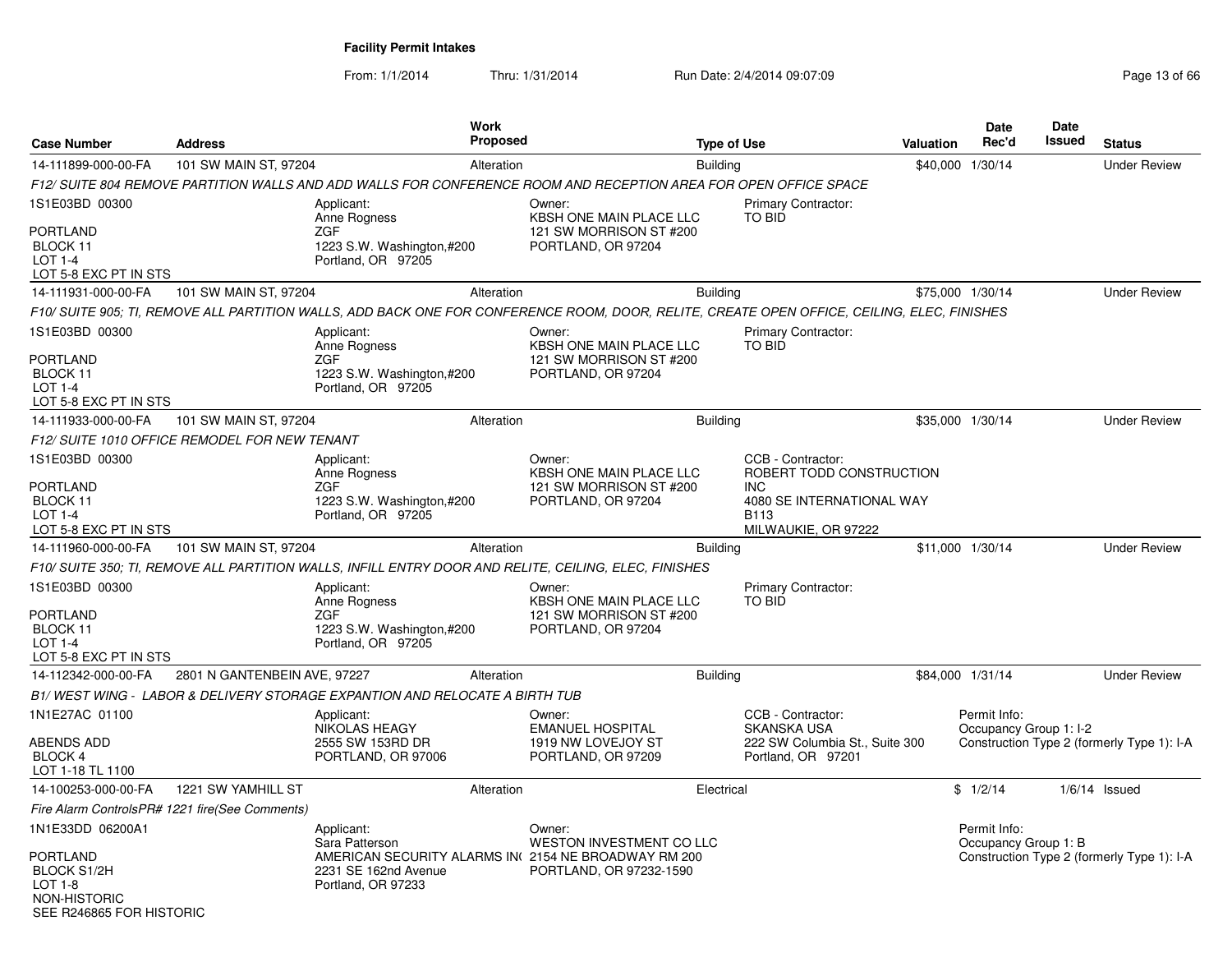From: 1/1/2014Thru: 1/31/2014 Run Date: 2/4/2014 09:07:09 Research 2010 12:00 Page 14 of 66

| <b>Case Number</b>                                                                   | <b>Address</b>               |                                                                                                  | <b>Work</b><br>Proposed | <b>Type of Use</b>                                                                                                                                                       | Valuation | <b>Date</b><br>Rec'd                | Date<br>Issued                   | <b>Status</b>                              |
|--------------------------------------------------------------------------------------|------------------------------|--------------------------------------------------------------------------------------------------|-------------------------|--------------------------------------------------------------------------------------------------------------------------------------------------------------------------|-----------|-------------------------------------|----------------------------------|--------------------------------------------|
| 14-101061-000-00-FA                                                                  | 12702 NE MARX ST, 97230      |                                                                                                  | Alteration              | Electrical                                                                                                                                                               |           | \$1/6/14                            | 1/6/14 Final                     |                                            |
| Bldg 6 Lighting - powerpr# Odwalla - PBPS140                                         |                              |                                                                                                  |                         |                                                                                                                                                                          |           |                                     |                                  |                                            |
| 1N2E23BC 00200                                                                       |                              | Applicant:<br>JOHANSEN ELECTRIC INC.<br>10948 SE VALLEY VIEW TER.<br>HAPPY VALLEY OR 97086-9713  |                         | Owner:<br>PACIFIC REALTY ASSOCIATES<br>15350 SW SEQUOIA PKWY #300<br>TIGARD, OR 97224-7175<br>Owner:                                                                     |           |                                     |                                  |                                            |
|                                                                                      |                              |                                                                                                  |                         | <b>LTD PARTNERSHIP</b><br>15350 SW SEQUOIA PKWY #300<br>TIGARD, OR 97224-7175                                                                                            |           |                                     |                                  |                                            |
| 14-101162-000-00-FA                                                                  | 121 SW MORRISON ST, 97204    |                                                                                                  | Alteration              | Electrical                                                                                                                                                               |           | \$1/6/14                            |                                  | 1/6/14 Under Inspection                    |
|                                                                                      |                              |                                                                                                  |                         | power - 7TH FLOOR; TI, PARTITIONS, GLASS ENTRY SYSTEM AT RECEPTION, DOORS, SIDELITES, SLIDING GLASS WALL AT CONFERENCE ROOM, FLOORING, CABINETRY, CEILING, ELEC, FINISH. |           |                                     |                                  |                                            |
| 1S1E03BA 02700<br><b>PORTLAND</b><br>BLOCK 15<br><b>LOT 1-4</b><br>LOT 7&8 EXC W 75' |                              | Applicant:<br>CAPITOL ELECTRIC CO INC.<br>11401 NE MARX ST.<br>PORTLAND OR 97220-1041            |                         | Owner:<br>TERRACE TOWER USA-<br>PORTLAND INC<br>121 SW MORRISON ST #250<br>PORTLAND, OR 97204-3179                                                                       |           | Permit Info:<br>Med.Off., Pub.Bldg. | Occupancy Group 1: B_Bank, Off., | Construction Type 2 (formerly Type 1): I-A |
| 14-101513-000-00-FA                                                                  | 10000 SE MAIN ST, 97216      |                                                                                                  | Alteration              | Electrical                                                                                                                                                               |           | \$1/6/14                            |                                  | 1/6/14 Under Inspection                    |
|                                                                                      |                              | LOWER LEVEL KITCHEN REMODEL. EQUIPMENT REPLACEMENT. FINISHESPR# 12190P130136                     |                         |                                                                                                                                                                          |           |                                     |                                  |                                            |
| 1S2E04A 02400<br><b>EVERGLADE</b><br>LOT 6 TL 2400                                   |                              | Applicant:<br>STONER ELECTRIC, INC.<br>1904 SE OCHOCO ST.<br>MILWAUKIE OR 97222-7315             |                         | Owner:<br>PORTLAND ADVENTIST MEDICAL<br>10123 SE MARKET ST<br>PORTLAND, OR 97216-2532                                                                                    |           |                                     |                                  |                                            |
|                                                                                      |                              |                                                                                                  |                         | Owner:<br><b>CENTER</b><br>10123 SE MARKET ST<br>PORTLAND, OR 97216-2532                                                                                                 |           |                                     |                                  |                                            |
| 14-101561-000-00-FA                                                                  | 610 SW ALDER ST, 97205       |                                                                                                  | Alteration              | Electrical                                                                                                                                                               |           | \$1/6/14                            |                                  | 1/6/14 Under Inspection                    |
| SUITE #220 5D CONTRACTORS TI                                                         |                              |                                                                                                  |                         |                                                                                                                                                                          |           |                                     |                                  |                                            |
| 1N1E34CC 08000<br>PORTLAND                                                           |                              | Applicant:<br>CAPITOL ELECTRIC CO INC.<br>11401 NE MARX ST.                                      |                         | Owner:<br>RALPH SCHLESINGER COMPANY<br>LLC.                                                                                                                              |           | Permit Info:                        | Occupancy Group 1: B_Bank, Off., |                                            |
| TL 8000 LOT 1-3 BLOCK 178                                                            |                              | PORTLAND OR 97220-1041                                                                           |                         | 610 SW ALDER ST #1221<br>PORTLAND, OR 97205-3613                                                                                                                         |           | Med.Off., Pub.Bldg.                 |                                  |                                            |
| 14-101596-000-00-FA                                                                  | 825 NE MULTNOMAH ST - Unit 1 |                                                                                                  | Alteration              | Electrical                                                                                                                                                               |           | \$1/6/14                            | 1/21/14 Final                    |                                            |
|                                                                                      |                              | 20TH FLOOR, REMOVE PARTITIONS, ADD WALLS, DOORS TO CREATE TWO OFFICES - power                    |                         |                                                                                                                                                                          |           |                                     |                                  |                                            |
| 1N1E35BB 90002<br>LLOYD CENTER TOWER CONDOMINIUM<br>LOT 1<br><b>DEPT OF REVENUE</b>  |                              | Applicant:<br>CHRISTENSON ELECTRIC INC.<br>111 SW COLUMBIA ST. STE 480<br>PORTLAND OR 97201-5838 |                         | Owner:<br><b>PACIFICORP</b><br>700 NE MULTNOMAH ST 7TH FLR<br>PORTLAND, OR 97232                                                                                         |           |                                     |                                  |                                            |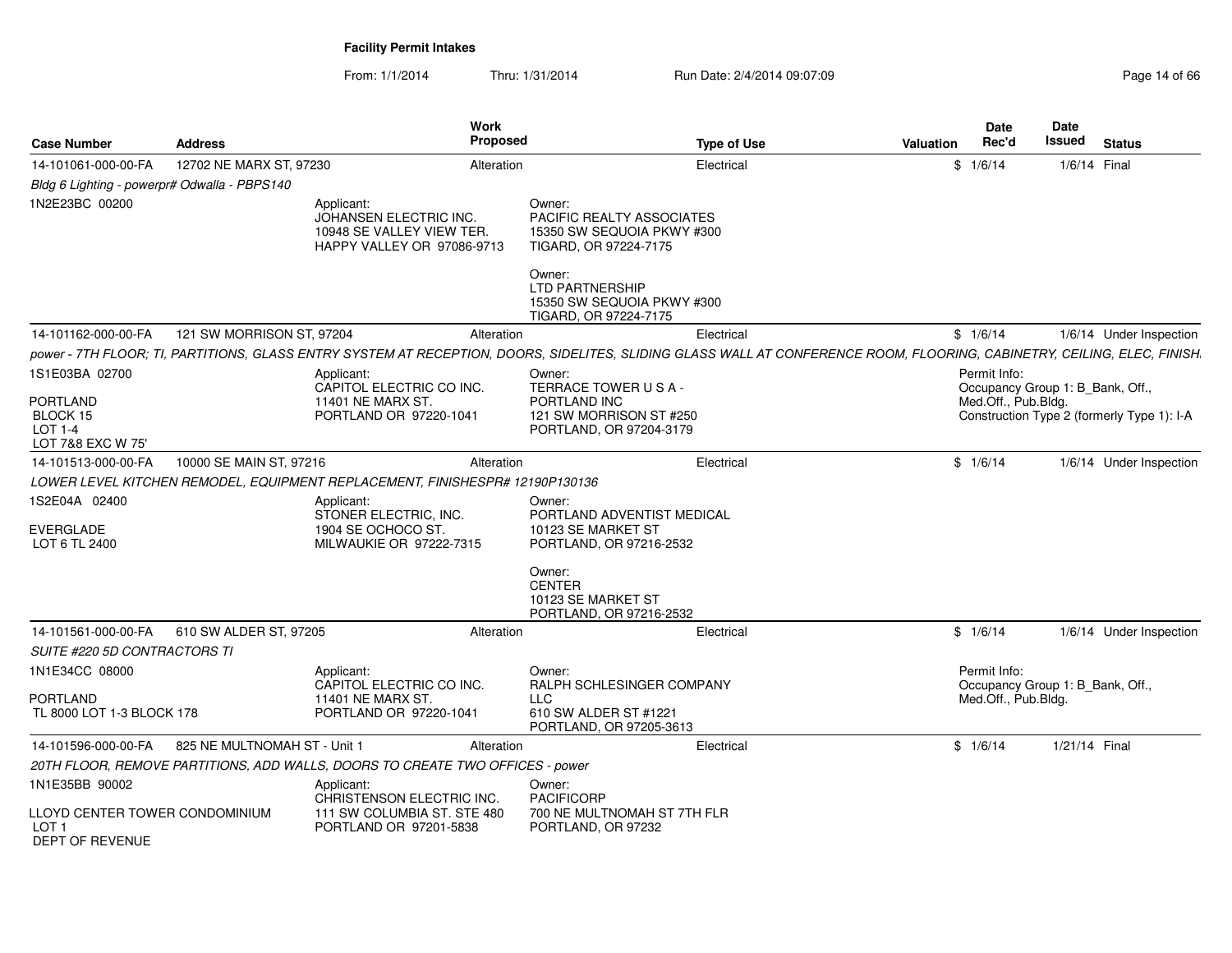From: 1/1/2014Thru: 1/31/2014 Run Date: 2/4/2014 09:07:09 Research 2010 15 of 66

| <b>Case Number</b>                                                         | <b>Address</b>                                                                                  | <b>Work</b><br><b>Proposed</b>                                                                         |                                                                           | <b>Type of Use</b> | Valuation | Date<br>Rec'd                        | Date<br>Issued | <b>Status</b>                               |
|----------------------------------------------------------------------------|-------------------------------------------------------------------------------------------------|--------------------------------------------------------------------------------------------------------|---------------------------------------------------------------------------|--------------------|-----------|--------------------------------------|----------------|---------------------------------------------|
| 14-101601-000-00-FA                                                        | 26 SW SALMON ST, 97204                                                                          | Alteration                                                                                             |                                                                           | Electrical         |           | \$1/6/14                             |                | 1/15/14 Under Inspection                    |
|                                                                            | EW - pwr CLASSROOM #106 PARTIAL INTERIOR RENOVATION                                             |                                                                                                        |                                                                           |                    |           |                                      |                |                                             |
| 1S1E03BD 00200                                                             | Applicant:                                                                                      | TICE ELECTRIC CO.                                                                                      | Owner:<br><b>IEH PORTLAND LLC</b>                                         |                    |           |                                      |                |                                             |
| <b>PORTLAND</b><br>BLOCK 6<br>LOT 1-8                                      |                                                                                                 | 5405 N Lagoon Ave.<br>PORTLAND OR 97217-7637                                                           | 121 SW SALMON ST<br>PORTLAND, OR 97204-2901                               |                    |           |                                      |                |                                             |
| 14-101614-000-00-FA                                                        | 631 SW HARRISON ST, 97201                                                                       | Alteration                                                                                             |                                                                           | Electrical         |           | \$1/7/14                             |                | $1/7/14$ Issued                             |
|                                                                            | Security enhancement at 1st, 2nd, & 4th floor points of entryPR# 14-38094-054                   |                                                                                                        |                                                                           |                    |           |                                      |                |                                             |
| 1S1E04DA 05400<br><b>PORTLAND</b>                                          | Applicant:                                                                                      | ARONSON SECURITY GROUP INC. OREGON STATE OF (BOARD OF<br>8089 SW CIRRUS DR.                            | Owner:<br>PO BOX 3175                                                     |                    |           |                                      |                |                                             |
| BLOCK 190<br>LOT <sub>5</sub>                                              |                                                                                                 | BEAVERTON OR 97008-5989                                                                                | EUGENE, OR 97403-0175                                                     |                    |           |                                      |                |                                             |
|                                                                            |                                                                                                 |                                                                                                        | Owner:<br><b>HIGHER EDUCATION</b><br>PO BOX 3175<br>EUGENE, OR 97403-0175 |                    |           |                                      |                |                                             |
| 14-101618-000-00-FA                                                        | 1721 SW BROADWAY, 97201                                                                         | Alteration                                                                                             |                                                                           | Electrical         |           | \$1/7/14                             |                | $1/7/14$ Issued                             |
|                                                                            | Card reader adds at ground level entry points. PR# 14-38092-053                                 |                                                                                                        |                                                                           |                    |           |                                      |                |                                             |
| 1S1E04AD 08500<br><b>PORTLAND</b><br>BLOCK 201<br>$LOT 1-8$                | Applicant:                                                                                      | ARONSON SECURITY GROUP INC. OREGON STATE OF (BOARD OF<br>8089 SW CIRRUS DR.<br>BEAVERTON OR 97008-5989 | Owner:<br>PO BOX 3175<br>EUGENE, OR 97403-0175                            |                    |           |                                      |                |                                             |
|                                                                            |                                                                                                 |                                                                                                        | Owner:<br><b>HIGHER EDUCATION</b><br>PO BOX 3175<br>EUGENE, OR 97403-0175 |                    |           |                                      |                |                                             |
| 14-101620-000-00-FA                                                        | 724 SW HARRISON ST, 97201                                                                       | Alteration                                                                                             |                                                                           | Electrical         |           | \$1/7/14                             |                | $1/7/14$ Issued                             |
|                                                                            | Security enhancements at ground level entry points 2nd & 3rd floor entry pointsPR# 14-38093-053 |                                                                                                        |                                                                           |                    |           |                                      |                |                                             |
| 1S1E04DA 06900                                                             | Applicant:                                                                                      | ARONSON SECURITY GROUP INC. OREGON STATE OF (BD OF<br>8089 SW CIRRUS DR.<br>BEAVERTON OR 97008-5989    | Owner:<br><b>HIGHER EDUCATION</b><br>PO BOX 3175<br>EUGENE, OR 97403-0175 |                    |           |                                      |                |                                             |
| 14-101621-000-00-FA                                                        | 4380 SW MACADAM AVE, 97201                                                                      | Alteration                                                                                             |                                                                           | Electrical         |           | \$1/7/14                             |                | <b>Under Review</b>                         |
|                                                                            | #255 Lincoln Financial TI - voice/datapr# LINCOLN FINANCIAL-1620                                |                                                                                                        |                                                                           |                    |           |                                      |                |                                             |
| 1S1E10DC 00800                                                             |                                                                                                 |                                                                                                        | Owner:<br><b>RIVER FORUM LLC</b>                                          |                    |           | Permit Info:<br>Occupancy Group 1: B |                |                                             |
| SECTION 10 1S 1E<br>TL 800 3.18 ACRES<br>DEFERRAI-POTENTIAI ADDITIONAI TAX |                                                                                                 |                                                                                                        | 235 MONTGOMERY ST FL 16<br>SAN FRANCISCO, CA 94104                        |                    |           |                                      |                | Construction Type 2 (formerly Type 1): II-A |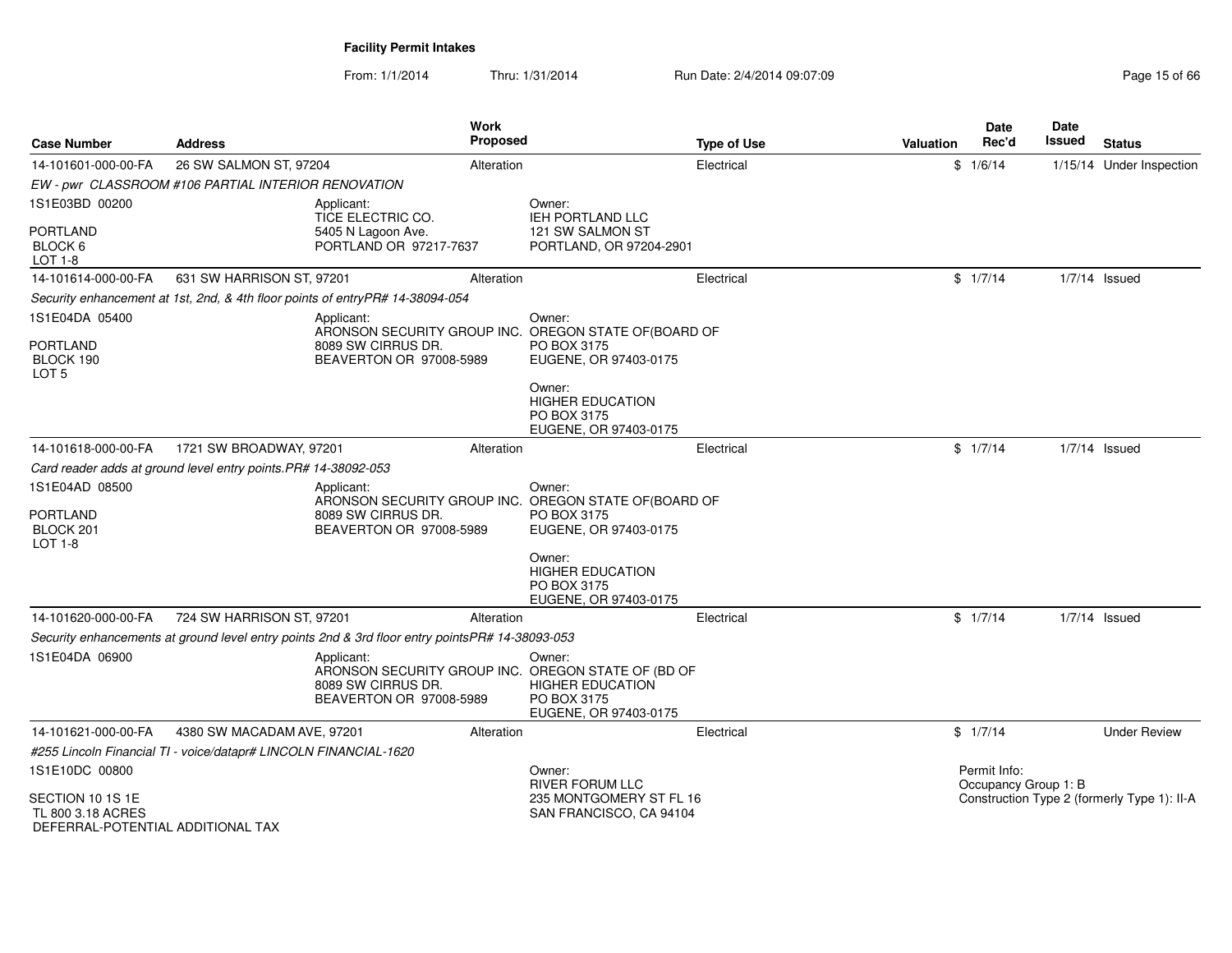From: 1/1/2014Thru: 1/31/2014 Run Date: 2/4/2014 09:07:09 Research 2010 13:07:09

| <b>Case Number</b>                                                                           | <b>Address</b>                                                         |                                                                                                                | <b>Work</b><br><b>Proposed</b> |                                                                                                                                 | <b>Type of Use</b> | <b>Valuation</b>                                                                                                                                                                       |      | <b>Date</b><br>Rec'd                                                    | <b>Date</b><br>Issued | <b>Status</b>                                |
|----------------------------------------------------------------------------------------------|------------------------------------------------------------------------|----------------------------------------------------------------------------------------------------------------|--------------------------------|---------------------------------------------------------------------------------------------------------------------------------|--------------------|----------------------------------------------------------------------------------------------------------------------------------------------------------------------------------------|------|-------------------------------------------------------------------------|-----------------------|----------------------------------------------|
| 14-101623-000-00-FA                                                                          | 1825 SW BROADWAY, 97201                                                |                                                                                                                | Alteration                     |                                                                                                                                 | Electrical         |                                                                                                                                                                                        |      | \$1/7/14                                                                | 1/7/14                | Issued                                       |
|                                                                                              |                                                                        | Security enhancements at basement, 3rd floor & 4th floorPR# 14-38121-053                                       |                                |                                                                                                                                 |                    |                                                                                                                                                                                        |      |                                                                         |                       |                                              |
| 1S1E04DA 06300<br><b>PORTLAND</b><br>BLOCK 200                                               |                                                                        | Applicant:<br>ARONSON SECURITY GROUP INC.<br>8089 SW CIRRUS DR.<br>BEAVERTON OR 97008-5989                     |                                | Owner:<br>OREGON STATE OF (BRD HIGHER<br>ED)<br><b>PO BOX 751</b>                                                               |                    |                                                                                                                                                                                        |      |                                                                         |                       |                                              |
| 99.88% NONTAXABLE                                                                            |                                                                        |                                                                                                                |                                | PORTLAND, OR 97207-0751                                                                                                         |                    |                                                                                                                                                                                        |      |                                                                         |                       |                                              |
| 14-101735-000-00-FA                                                                          | 0615 SW PALATINE HILL RD, 97219                                        |                                                                                                                | Alteration                     |                                                                                                                                 | Electrical         |                                                                                                                                                                                        |      | \$1/7/14                                                                | 1/7/14 Final          |                                              |
|                                                                                              |                                                                        | Install (3) new receptacles & add (1) welder receptacle - powerpr# FIELDS - WELDER & OUTLETS                   |                                |                                                                                                                                 |                    |                                                                                                                                                                                        |      |                                                                         |                       |                                              |
| 1S1E27D 00100<br>SECTION 27 1S 1E                                                            | TL 100 85.50 ACRES SPLIT LEVY (R709301280 Portland, OR 97230           | Applicant:<br>BERGELECTRIC CORP.<br>13650 NE Whitaker Way                                                      |                                | Owner:<br>LEWIS & CLARK COLLEGE<br>0615 SW PALATINE HILL RD MSC<br>31<br>PORTLAND, OR 97219<br>Owner:<br><b>BUSINESS OFFICE</b> |                    |                                                                                                                                                                                        |      | Permit Info:<br>Occupancy Group 1: B                                    |                       | Construction Type 2 (formerly Type 1): III-N |
|                                                                                              |                                                                        |                                                                                                                |                                | 0615 SW PALATINE HILL RD MSC<br>31<br>PORTLAND, OR 97219                                                                        |                    |                                                                                                                                                                                        |      |                                                                         |                       |                                              |
| 14-101770-000-00-FA                                                                          | 4380 SW MACADAM AVE, 97201                                             |                                                                                                                | Alteration                     |                                                                                                                                 | Electrical         |                                                                                                                                                                                        |      | \$1/7/14                                                                |                       | $1/7/14$ Issued                              |
|                                                                                              | #320 Provident - voice/datapr# PROVIDENT FUNDING-1620                  |                                                                                                                |                                |                                                                                                                                 |                    |                                                                                                                                                                                        |      |                                                                         |                       |                                              |
| 1S1E10DC 00800<br>SECTION 10 1S 1E<br>TL 800 3.18 ACRES<br>DEFERRAL-POTENTIAL ADDITIONAL TAX |                                                                        | Applicant:<br><b>CAPITOL DATA &amp;</b><br>COMMUNICATIONS INC.<br>11401 NE MARX ST.<br>PORTLAND, OR 97220-1041 |                                | Owner:<br><b>RIVER FORUM LLC</b><br>235 MONTGOMERY ST FL 16<br>SAN FRANCISCO, CA 94104                                          |                    |                                                                                                                                                                                        |      | Permit Info:<br>Occupancy Group 1: B                                    |                       | Construction Type 2 (formerly Type 1): II-A  |
| 14-101808-000-00-FA                                                                          | 111 SW 5TH AVE, 97204-3626                                             |                                                                                                                | Alteration                     |                                                                                                                                 | Electrical         |                                                                                                                                                                                        |      | \$1/7/14                                                                |                       | <b>Under Review</b>                          |
|                                                                                              | T28/29 NEW RELIC - powerpr# T-29 NEW RELIC                             |                                                                                                                |                                |                                                                                                                                 |                    |                                                                                                                                                                                        |      |                                                                         |                       |                                              |
| 1N1E34CD 01300                                                                               |                                                                        |                                                                                                                |                                |                                                                                                                                 |                    |                                                                                                                                                                                        |      | Permit Info:<br>Occupancy Group 1: B                                    |                       | Construction Type 2 (formerly Type 1): I-A   |
| 14-101861-000-00-FA                                                                          | 1211 SW 5TH AVE, 97204                                                 |                                                                                                                | Alteration                     |                                                                                                                                 | Electrical         |                                                                                                                                                                                        |      | \$1/7/14                                                                |                       | $1/7/14$ Issued                              |
|                                                                                              | Installation of Comcast coax from Dmarc to Starbucks suitePR# 2013-920 |                                                                                                                |                                |                                                                                                                                 |                    |                                                                                                                                                                                        |      |                                                                         |                       |                                              |
| 1S1E03BC 00900<br><b>PORTLAND</b><br>BLOCK 167                                               |                                                                        | Applicant:<br><b>CAPITOL DATA &amp;</b><br>COMMUNICATIONS INC.<br>11401 NE MARX ST.                            |                                | Owner:<br>PACWEST CENTER LLC<br>1211 SW 5TH AVE #2230<br>PORTLAND, OR 97204                                                     |                    |                                                                                                                                                                                        |      | Permit Info:<br>Occupancy Group 1: B Bank, Off.,<br>Med.Off., Pub.Bldg. |                       |                                              |
| LOT 1-8                                                                                      |                                                                        | PORTLAND, OR 97220-1041                                                                                        |                                |                                                                                                                                 |                    |                                                                                                                                                                                        |      |                                                                         |                       |                                              |
| 14-101903-000-00-FA                                                                          | 1410 SW MORRISON ST, 97205                                             |                                                                                                                | Alteration                     |                                                                                                                                 | Electrical         |                                                                                                                                                                                        |      | \$1/7/14                                                                | 1/7/14 Final          |                                              |
|                                                                                              |                                                                        |                                                                                                                |                                | SUITE 810; REMOVE SOME PARTITION WALLS, CREATE OPEN OFFICE SPACE, CEILING, ELEC Voice/Data: PR # AVIBE 810                      |                    |                                                                                                                                                                                        |      |                                                                         |                       |                                              |
| 1N1E33DD 07400<br>PORTLAND<br>BLOCK 310<br>LOT 1&2<br>N 40' OF LOT 3                         |                                                                        | Applicant:<br><b>DOUG REEDER</b><br>13826 S MEYERS RD., #2127<br>OREGON CITY, OR 97045<br>doug@ore-com.com     |                                | Owner:<br>WESTON INVESTMENT CO LLC<br>ORE-COM TELECOMMUNICATION § 2154 NE BROADWAY RM 200<br>PORTLAND, OR 97232-1590            |                    | CCB - Contractor:<br><b>DOUG REEDER</b><br>ORE-COM TELECOMMUNICATION: Construction Type 2 (formerly Type 1):<br>13826 S MEYERS RD., #2127<br>OREGON CITY, OR 97045<br>doug@ore-com.com | I-FR | Permit Info:<br>Occupancy Group 1: B                                    |                       |                                              |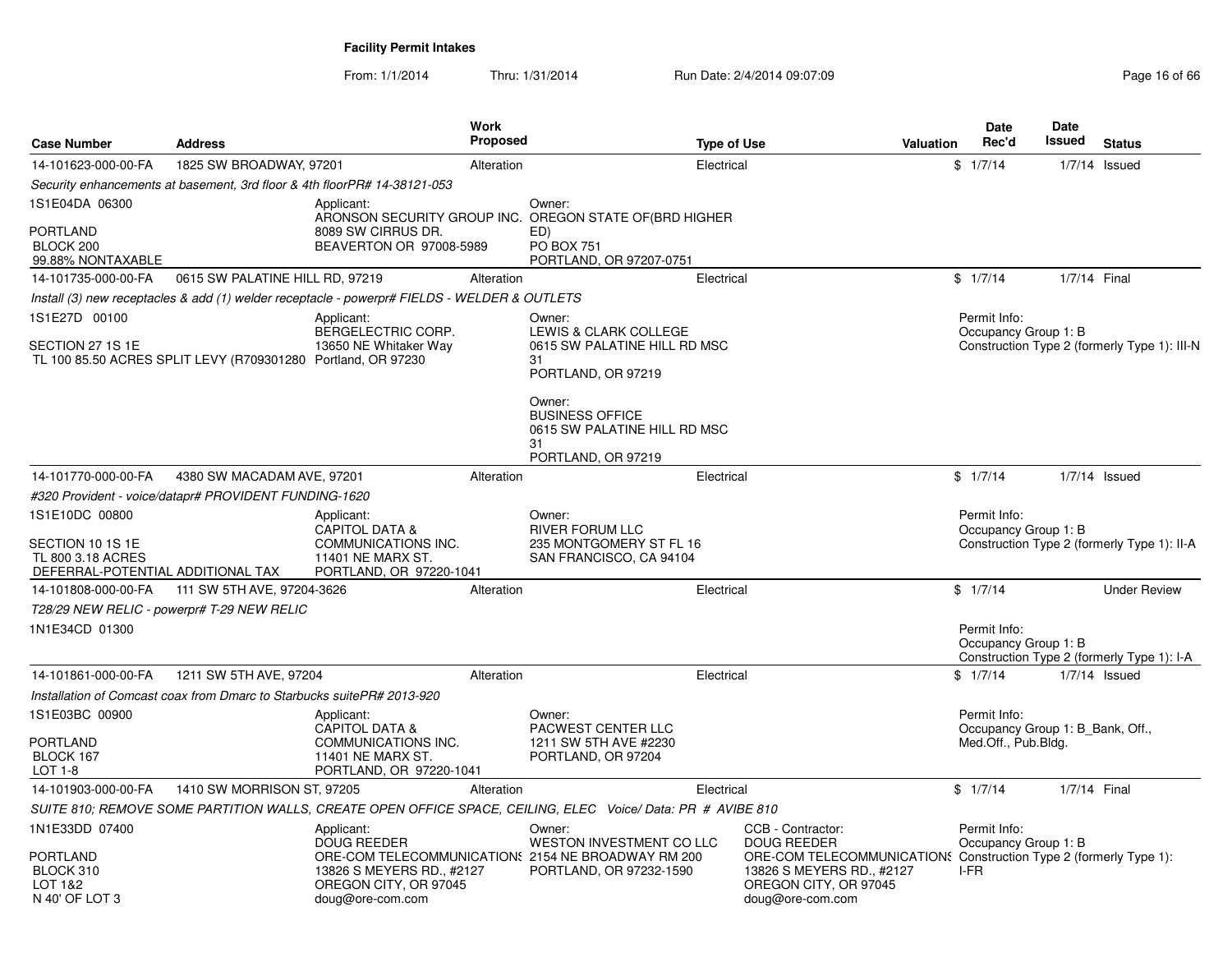From: 1/1/2014Thru: 1/31/2014 Run Date: 2/4/2014 09:07:09 Research 2010 17:06 66

| <b>Case Number</b>                                                                         | <b>Address</b>                                                     | Work<br>Proposed                                                                                                         | <b>Type of Use</b>                                                                                                                                                               | Valuation | Date<br>Rec'd                          | Date<br>Issued | <b>Status</b>                              |
|--------------------------------------------------------------------------------------------|--------------------------------------------------------------------|--------------------------------------------------------------------------------------------------------------------------|----------------------------------------------------------------------------------------------------------------------------------------------------------------------------------|-----------|----------------------------------------|----------------|--------------------------------------------|
| 14-102034-000-00-FA                                                                        | 520 SW YAMHILL ST, 97204                                           | Alteration                                                                                                               | Electrical                                                                                                                                                                       |           | \$1/7/14                               |                | $1/7/14$ Issued                            |
|                                                                                            |                                                                    |                                                                                                                          | SUITE 402 APPTHWACK TI, REMOVE 1 INTERIOR WALL AND DOOR, REMOVE CEILING IN PORTION OF SUITE ADD SINK AND COUNTERPR# PAC BLDG-402                                                 |           |                                        |                |                                            |
| 1S1E03BB 01200                                                                             | Applicant:                                                         |                                                                                                                          | Owner:<br>ADVANCED ALARM SYSTEMS LLC PAC-HILL LIMITED PARTNERSHIP                                                                                                                |           | Permit Info:<br>Occupancy Group 1: B   |                |                                            |
| PORTLAND<br>BLOCK 171<br>LOT 1&8<br>N 1/2 OF LOT 2&7                                       | PO BOX 1623                                                        | FAIRVIEW, OREGON 97024                                                                                                   | 520 SW YAMHILL ST RF GDN #8<br>PORTLAND, OR 97204                                                                                                                                |           |                                        |                | Construction Type 2 (formerly Type 1): I-A |
| 14-102189-000-00-FA                                                                        | 5050 NE HOYT ST, 97213                                             | Alteration                                                                                                               | Electrical                                                                                                                                                                       |           | \$1/8/14                               |                | 1/8/14 Under Inspection                    |
|                                                                                            |                                                                    |                                                                                                                          | power - PLAZA SUITE 256 - 7,712 SQ FT AND SUITE 257 - 958 SQ FT MEDICAL OFFICE REMODEL, ADD AND REMOVE WALLS FOR NEW OFFICES AND RESTROOMPR# PLAZA SUITE 257                     |           |                                        |                |                                            |
| 1N2E31BD 03800<br>CENTER ADD<br>BLOCK <sub>3</sub>                                         | Applicant:                                                         | TICE ELECTRIC CO.<br>5405 N Lagoon Ave.<br>PORTLAND OR 97217-7637                                                        | Owner:<br>PROVIDENCE HEALTH<br>4400 NE HALSEY ST BLDG 2 #190<br>PORTLAND, OR 97213-1545                                                                                          | I-FR      | Permit Info:<br>Occupancy Group 1: B   |                | Construction Type 2 (formerly Type 1):     |
| LOT 1-7 INC PT VAC ST<br>LOT 20-26 EXC PT IN ST                                            |                                                                    |                                                                                                                          | Owner:<br>SERVICES-OREGON<br>4400 NE HALSEY ST BLDG 2 #190<br>PORTLAND, OR 97213-1545                                                                                            |           |                                        |                |                                            |
| 14-102191-000-00-FA                                                                        | 6121 N CUTTER CIR, 97217                                           | Alteration                                                                                                               | Electrical                                                                                                                                                                       |           | \$1/8/14                               | 1/8/14 Final   |                                            |
|                                                                                            | (2) Circuits for Corp 6 CNG/LNG Monitoring SystemPR# FL-6121-C6-#4 |                                                                                                                          |                                                                                                                                                                                  |           |                                        |                |                                            |
| 1N1E16CB 04600<br>1951 COMMISSIONERS ADD<br><b>BLOCK 4</b><br>LOT 1&2 TL 4600              | Applicant:<br>INC.                                                 | <b>MICHAEL RUSHING</b><br>PREMIER ELECTRICAL SERVICES 942 HARVARD AVE E<br>4548 SW TAYLORS FERRY RD<br>PORTLAND OR 97219 | Owner:<br>SOUND BUILDING ASSOCIATES<br>SEATTLE, WA 98102<br>Owner:<br>PETER C CHICK<br>942 HARVARD AVE E<br>SEATTLE, WA 98102                                                    |           | Permit Info:<br>Occupancy Group 1: B   |                | Construction Type 2 (formerly Type 1): V-A |
| 14-102192-000-00-FA                                                                        | 5050 NE HOYT ST, 97213                                             | Alteration                                                                                                               | Electrical                                                                                                                                                                       |           | \$1/8/14                               |                | $1/8/14$ Issued                            |
|                                                                                            |                                                                    |                                                                                                                          | GROUND FLOOR SUITE 156 14,000 SQ FT AMBULATORY SURGERY CENTER (ASC) EXPANSION, INFILL POOL AND THERAPY TUB AREA WITH NEW DECK, REPLACE EXISTING WINDOW GLASS WI                  |           |                                        |                |                                            |
| 1N2E31BD 03800<br>CENTER ADD<br>BLOCK 3<br>LOT 1-7 INC PT VAC ST<br>LOT 20-26 EXC PT IN ST | Applicant:                                                         | <b>ESC AUTOMATION INC.</b><br>12064 SW GARDEN PL<br>TIGARD, OR 97223                                                     | Owner:<br>PROVIDENCE HEALTH<br>4400 NE HALSEY ST BLDG 2 #190<br>PORTLAND, OR 97213-1545<br>Owner:<br>SERVICES-OREGON<br>4400 NE HALSEY ST BLDG 2 #190<br>PORTLAND, OR 97213-1545 | I-FR      | Permit Info:<br>Occupancy Group 1: B   |                | Construction Type 2 (formerly Type 1):     |
| 14-102270-000-00-FA                                                                        | 3181 SW SAM JACKSON PARK RD - Bldg OHS, 9 Alteration               |                                                                                                                          | Electrical                                                                                                                                                                       |           | \$1/8/14                               | 1/8/14 Final   |                                            |
|                                                                                            | 4A Four New Patient Lifts - powerpr# 14-OHS-079                    |                                                                                                                          |                                                                                                                                                                                  |           |                                        |                |                                            |
| 1S1E09 00200                                                                               | Applicant:                                                         | DYNALECTRIC CO.<br>5711 SW HOOD AVE.<br>PORTLAND OR 97239-3716                                                           | Owner:<br>OREGON STATE OF<br>3181 SW SAM JACKSON PARK RD<br>PORTLAND, OR 97239                                                                                                   |           | Permit Info:<br>Occupancy Group 1: I-2 |                | Construction Type 2 (formerly Type 1): I-A |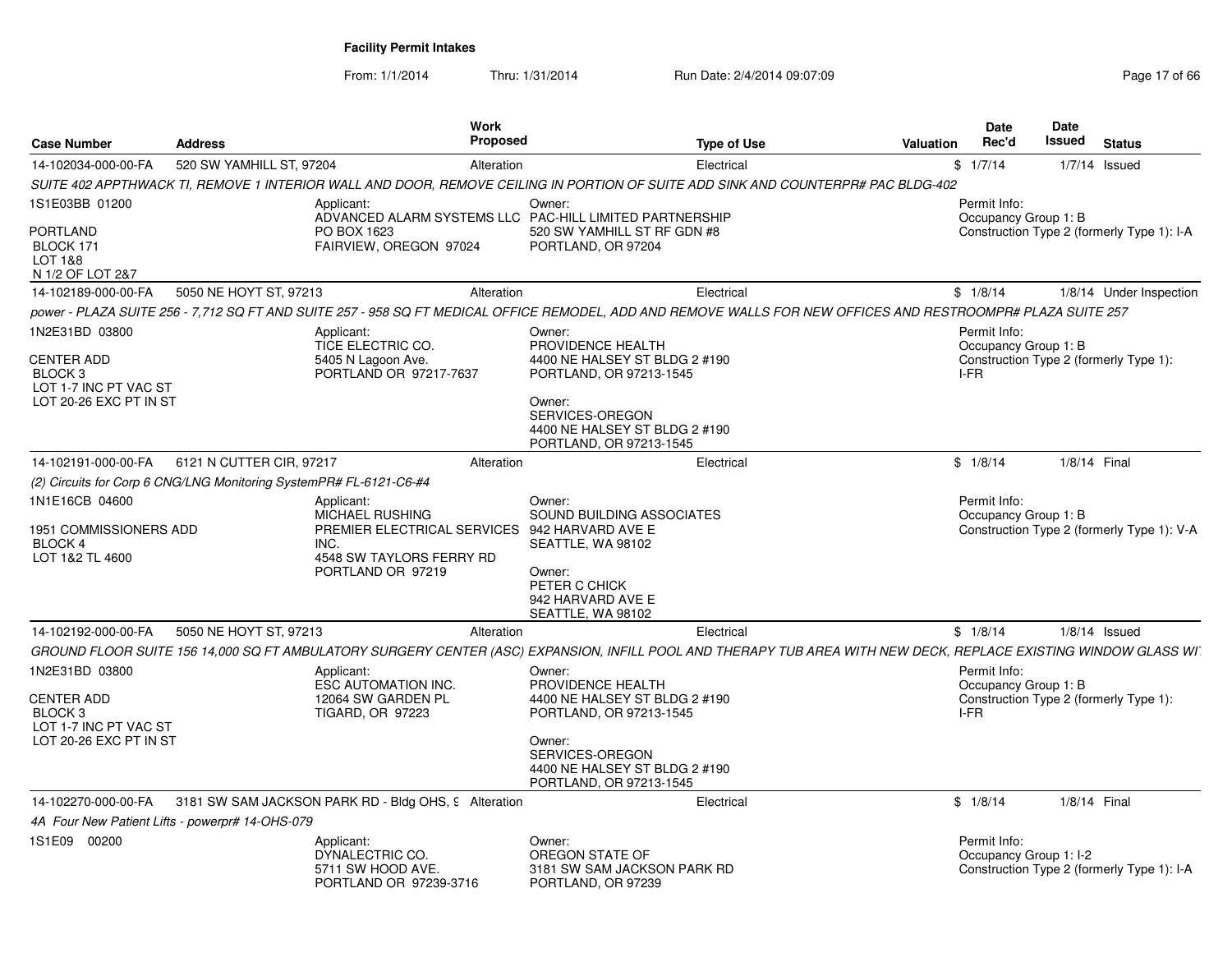From: 1/1/2014Thru: 1/31/2014 Run Date: 2/4/2014 09:07:09 Research 2010 18:00 Page 18 of 66

| <b>Case Number</b>                                                                                                                    | <b>Address</b>                  | Work<br><b>Proposed</b>                                                                                                                                                    |                                                                                                                     | <b>Type of Use</b> | <b>Valuation</b>                                                                   | <b>Date</b><br>Rec'd                   | Date<br>Issued | <b>Status</b>                                |
|---------------------------------------------------------------------------------------------------------------------------------------|---------------------------------|----------------------------------------------------------------------------------------------------------------------------------------------------------------------------|---------------------------------------------------------------------------------------------------------------------|--------------------|------------------------------------------------------------------------------------|----------------------------------------|----------------|----------------------------------------------|
| 14-102344-000-00-FA                                                                                                                   | 5115 N LAGOON AVE, 97217        | Alteration                                                                                                                                                                 |                                                                                                                     | Electrical         |                                                                                    | \$1/8/14                               |                | 1/8/14 Final                                 |
|                                                                                                                                       |                                 | TI, 1ST FLOOR, RM #101; NEW CEILING SUSPENDED CHAIN WEIGHTED VINYL CURTAIN, OFFICE ON ONE SIDE, STORAGE ON THE OTHER, FINISHES, CEILING, ELEC - power voltagePR# FL-5115-( |                                                                                                                     |                    |                                                                                    |                                        |                |                                              |
| 1N1E20AB 00800                                                                                                                        |                                 | Applicant:<br><b>MICHAEL RUSHING</b><br>PREMIER ELECTRICAL SERVICES<br>INC.<br>4548 SW TAYLORS FERRY RD<br>PORTLAND OR 97219                                               | Owner:<br><b>FREIGHTLINER CORPORATION</b><br>PO BOX 3820<br>PORTLAND, OR 97208-3820                                 |                    |                                                                                    | Permit Info:<br>Occupancy Group 1: B   |                | Construction Type 2 (formerly Type 1): III-N |
| 14-102392-000-00-FA                                                                                                                   | 2055 NW SAVIER ST, 97209        | Alteration                                                                                                                                                                 |                                                                                                                     | Electrical         |                                                                                    | \$1/8/14                               |                | $1/8/14$ Issued                              |
|                                                                                                                                       |                                 | Legacy COLO Datat Center - Install starline busway and extend cable trayPR# EDC2                                                                                           |                                                                                                                     |                    |                                                                                    |                                        |                |                                              |
| 1N1E28CD 02300<br><b>COUCHS ADD</b><br><b>BLOCK 293 TL 2300</b><br>LAND & IMPS SEE R529517 (R180230571)<br>FOR OTHER IMPS             |                                 | Applicant:<br><b>OREGON ELECTRIC</b><br>CONSTRUCTION INC. /DBA<br>OREGON ELECTRIC GROUP.<br>1709 SE 3RD AVE.<br>PORTLAND OR 97214-4547                                     | Owner:<br><b>CON-WAY PROPERTIES INC</b><br>PO BOX 4138<br>PORTLAND, OR 97208-4138                                   |                    |                                                                                    |                                        |                |                                              |
| 14-102587-000-00-FA                                                                                                                   | 1130 NW 22ND AVE                | Alteration                                                                                                                                                                 |                                                                                                                     | Electrical         |                                                                                    | \$1/8/14                               |                | $1/8/14$ Issued                              |
|                                                                                                                                       |                                 | SUITE 320, 3RD FLOOR; TI & EXPANSION OF PEDIATRIC CLINIC, REMOVE ALL PARTITIONS, FLOORING, CABINETRY, ADD BACK AND RECONFIGURE FOR DOCTOR'S OFFICES, EXAM ROOMS, NUF       |                                                                                                                     |                    |                                                                                    |                                        |                |                                              |
| 1N1E33BA 04000A1<br><b>COUCHS ADD</b><br>BLOCK 300<br>LOT 5-14&16-18 TL 4000<br>IMPS ONLY SEE R141330 (R180232300) FOR<br>LAND & IMPS |                                 | Applicant<br>AZIMUTH COMMUNICATIONS INC.<br>9500 SW TUALATIN SHERWOOD<br><b>RD</b><br>TUALATIN OR 97062-8586                                                               | Owner:<br><b>GOOD SAMARITAN HOSPITAL &amp;</b><br><b>MEDICAL CENTER</b><br>1919 NW LOVEJOY ST<br>PORTLAND, OR 97209 |                    | Permit Info:<br>Occupancy Group 1: B<br>Construction Type 2 (formerly Type 1): I-A |                                        |                |                                              |
| 14-102669-000-00-FA                                                                                                                   |                                 | 3181 SW SAM JACKSON PARK RD - Bldg OHS, 9 Alteration                                                                                                                       |                                                                                                                     | Electrical         |                                                                                    | \$1/8/14                               |                | <b>Under Review</b>                          |
| 7C OHS remodel & patient lifts - powerpr# 14-OHS-167                                                                                  |                                 |                                                                                                                                                                            |                                                                                                                     |                    |                                                                                    |                                        |                |                                              |
| 1S1E09 00200                                                                                                                          |                                 |                                                                                                                                                                            | Owner:<br>OREGON STATE OF<br>3181 SW SAM JACKSON PARK RD<br>PORTLAND, OR 97239                                      |                    |                                                                                    | Permit Info:<br>Occupancy Group 1: I-2 |                | Construction Type 2 (formerly Type 1): I-A   |
| 14-102677-000-00-FA                                                                                                                   | 107 SE WASHINGTON ST, 97214     | Alteration                                                                                                                                                                 |                                                                                                                     | Electrical         |                                                                                    | \$1/8/14                               |                | 1/8/14 Final                                 |
| #252 TI - power & datapr# 13-300-18-OR                                                                                                |                                 |                                                                                                                                                                            |                                                                                                                     |                    |                                                                                    |                                        |                |                                              |
| 1S1E03AA 00900<br>EAST PORTLAND<br>BLOCK 42<br>LOT 1-8<br>HISTORIC PROPERTY 15 YR 2006<br>POTENTIAL ADDITIONAL TAX                    |                                 | Applicant:<br>FIVE STAR ELECTRIC INC.<br>756 SW BAILEY AVE<br>HILLSBORO OR 97123                                                                                           | Owner:<br>OLYMPIC MILLS WAREHOUSE LLC<br>901 NE GLISAN ST<br>PORTLAND, OR 97232                                     |                    |                                                                                    |                                        |                |                                              |
| 14-102681-000-00-FA                                                                                                                   | 3375 SW TERWILLIGER BLVD, 97201 | Alteration                                                                                                                                                                 |                                                                                                                     | Electrical         |                                                                                    | \$1/8/14                               |                | <b>Under Review</b>                          |
| 6th fl FSDs - powerpr# 13-CEI-100/6TH FLR                                                                                             |                                 |                                                                                                                                                                            |                                                                                                                     |                    |                                                                                    |                                        |                |                                              |
| 1S1E09 00200                                                                                                                          |                                 |                                                                                                                                                                            | Owner:<br>OREGON STATE OF<br>3181 SW SAM JACKSON PARK RD<br>PORTLAND, OR 97239                                      |                    |                                                                                    |                                        |                |                                              |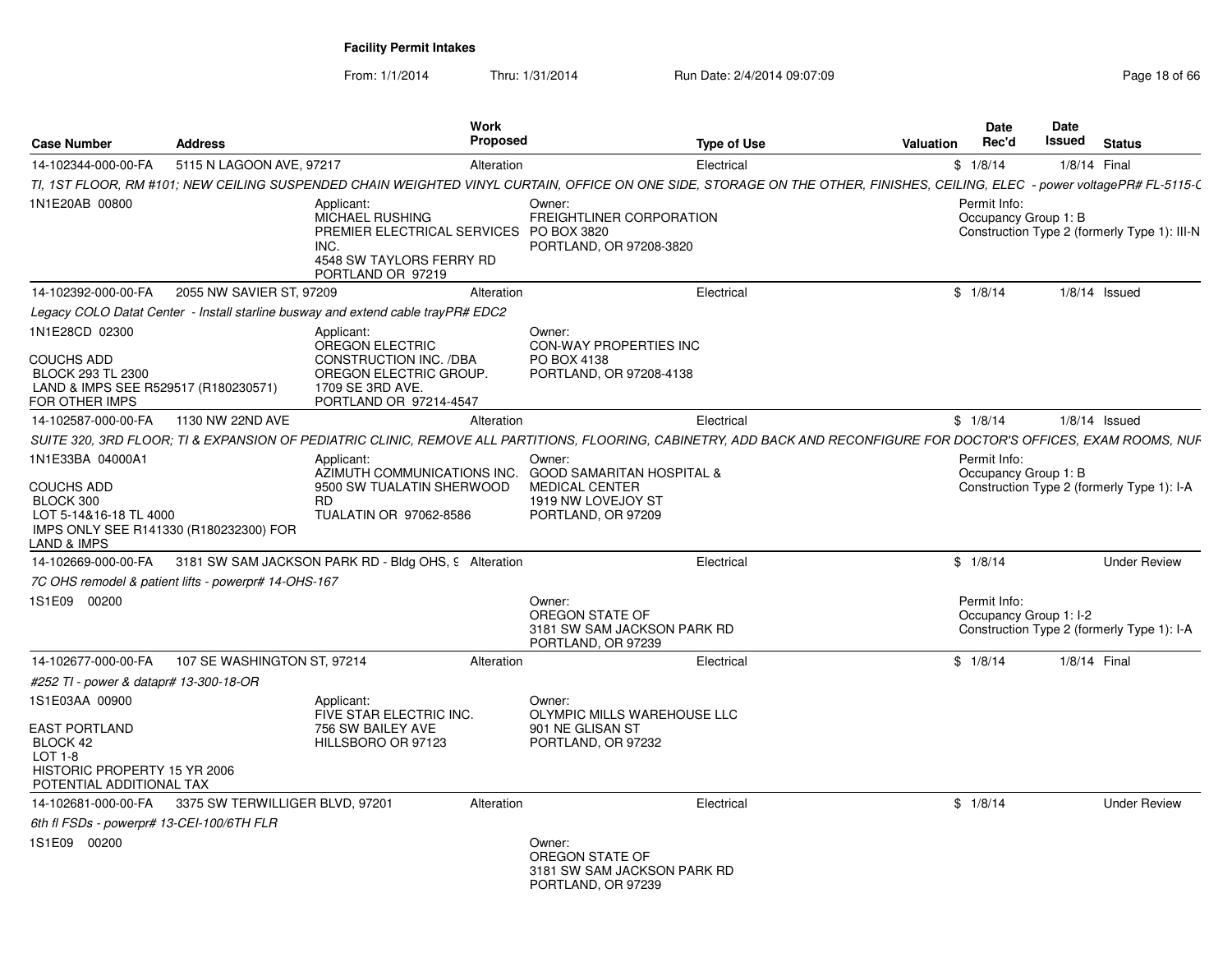From: 1/1/2014Thru: 1/31/2014 Run Date: 2/4/2014 09:07:09 Research 2010 19:06 Page 19 of 66

| <b>Case Number</b>                                             | <b>Address</b>                                                      | Work<br><b>Proposed</b>                                                               |                                 | <b>Type of Use</b>                                                                                                                                          | <b>Valuation</b> | Date<br>Rec'd                                 | Date<br><b>Issued</b> | <b>Status</b>                              |
|----------------------------------------------------------------|---------------------------------------------------------------------|---------------------------------------------------------------------------------------|---------------------------------|-------------------------------------------------------------------------------------------------------------------------------------------------------------|------------------|-----------------------------------------------|-----------------------|--------------------------------------------|
| 14-102686-000-00-FA                                            | 1125 NW COUCH ST, 97209                                             | Alteration                                                                            |                                 | Electrical                                                                                                                                                  |                  | \$1/8/14                                      |                       | <b>Under Review</b>                        |
|                                                                | 8th fl M Financial Group Expansion - powerpr# M FINANCIAL/LEV 8 EXP |                                                                                       |                                 |                                                                                                                                                             |                  |                                               |                       |                                            |
| 1N1E33DA 04800                                                 |                                                                     |                                                                                       | Owner:<br>351 NW 12TH AVE       | SPF BREWERY BLOCKS LLC<br>PORTLAND, OR 97209-2905                                                                                                           |                  | Permit Info:<br>Occupancy Group 1: B<br>I-FR  |                       | Construction Type 2 (formerly Type 1):     |
| 14-102687-000-00-FA                                            | 111 SW 5TH AVE, 97204-3626                                          | Alteration                                                                            |                                 | Electrical                                                                                                                                                  |                  | \$1/8/14                                      |                       | <b>Under Review</b>                        |
|                                                                |                                                                     | T-36 NATIONAL PAYMENT SYSTEMS TI - powerpr# T-36 NATIONAL PMT SYSTEM                  |                                 |                                                                                                                                                             |                  |                                               |                       |                                            |
| 1N1E34CD 01300                                                 |                                                                     |                                                                                       |                                 |                                                                                                                                                             |                  | Permit Info:<br>Occupancy Group 1: B          |                       | Construction Type 2 (formerly Type 1): I-A |
| 14-102691-000-00-FA                                            | 5331 SW MACADAM AVE, 97201                                          | Alteration                                                                            |                                 | Electrical                                                                                                                                                  |                  | \$1/8/14                                      |                       | 1/14/14 Under Inspection                   |
|                                                                | #380 Natasha Kassam - 8 Hearts - powerpr# X5973                     |                                                                                       |                                 |                                                                                                                                                             |                  |                                               |                       |                                            |
| 1S1E15BD 03900                                                 |                                                                     | Applicant:                                                                            | Owner:                          |                                                                                                                                                             |                  | Permit Info:                                  |                       |                                            |
| SECTION 15 1S 1E<br>TL 3900 3.66 ACRES                         |                                                                     | CHRISTENSON ELECTRIC INC.<br>111 SW COLUMBIA ST. STE 480<br>PORTLAND OR 97201-5838    |                                 | WATER TOWER BUILDING LLC<br>111 SW COLUMBIA ST #1380<br>PORTLAND, OR 97239                                                                                  |                  | Occupancy Group 1: B<br>IV-HT                 |                       | Construction Type 2 (formerly Type 1):     |
| 14-102695-000-00-FA                                            | 5331 SW MACADAM AVE, 97201                                          | Alteration                                                                            |                                 | Electrical                                                                                                                                                  |                  | \$1/8/14                                      | 1/8/14 Final          |                                            |
| #251 ING TI - voice/datapr# X5991                              |                                                                     |                                                                                       |                                 |                                                                                                                                                             |                  |                                               |                       |                                            |
| 1S1E15BD 03900<br>SECTION 15 1S 1E<br>TL 3900 3.66 ACRES       |                                                                     | Applicant:<br><b>TELEDIGIT INC.</b><br>PO BOX 22287<br>PORTLAND OR 97269-2287         | Owner:                          | WATER TOWER BUILDING LLC<br>111 SW COLUMBIA ST #1380<br>PORTLAND, OR 97239                                                                                  |                  | Permit Info:<br>Occupancy Group 1: B<br>IV-HT |                       | Construction Type 2 (formerly Type 1):     |
| 14-102696-000-00-FA                                            |                                                                     | 3181 SW SAM JACKSON PARK RD - Bldg OHS, 9 Alteration                                  |                                 | Electrical                                                                                                                                                  |                  | \$1/8/14                                      |                       | <b>Under Review</b>                        |
|                                                                | 7A ICU Remodel - powerpr# 14-OHS-076 7A REMODEL                     |                                                                                       |                                 |                                                                                                                                                             |                  |                                               |                       |                                            |
| 1S1E09 00200                                                   |                                                                     |                                                                                       | Owner:<br>OREGON STATE OF       | 3181 SW SAM JACKSON PARK RD<br>PORTLAND, OR 97239                                                                                                           |                  | Permit Info:<br>Occupancy Group 1: I-2        |                       | Construction Type 2 (formerly Type 1): I-A |
| 14-102698-000-00-FA                                            | 555 SW OAK ST                                                       | Alteration                                                                            |                                 | Electrical                                                                                                                                                  |                  | \$1/8/14                                      |                       | <b>Under Review</b>                        |
|                                                                | 6TH FL PLAZA REMODEL - powerpr# US BANK P6 TI                       |                                                                                       |                                 |                                                                                                                                                             |                  |                                               |                       |                                            |
| 1N1E34CD 80000                                                 |                                                                     |                                                                                       | Owner:                          | ASSOCIATION OF UNIT OWNERS                                                                                                                                  |                  |                                               |                       |                                            |
| ONE ELEVEN TOWER CONDOMINIUM<br><b>GENERAL COMMON ELEMENTS</b> |                                                                     |                                                                                       | OF                              | ONE ELEVEN TOWER<br>CONDOMINIUM 111 SW 5TH<br>PORTLAND, OR 97204                                                                                            |                  |                                               |                       |                                            |
| 14-102715-000-00-FA                                            | 720 SW WASHINGTON ST, 97205                                         | Alteration                                                                            |                                 | Electrical                                                                                                                                                  |                  | \$1/9/14                                      | 1/9/14 Final          |                                            |
|                                                                |                                                                     |                                                                                       |                                 | power - SUITE 112 LANDLORD WORK TO CONVERT SUITE TO OPEN SPACE FOR FUTURE TENANT AND ADD NEW ACCESSIBLE TOILET ROOM***No occupancy this permit***PR# 13-380 |                  |                                               |                       |                                            |
| 1N1E34CC 06600<br>PORTLAND<br>BLOCK 213                        |                                                                     | Applicant:<br>CAPITOL ELECTRIC CO INC.<br>11401 NE MARX ST.<br>PORTLAND OR 97220-1041 | Owner:<br><b>GPO MORGAN LLC</b> | 522 SW 5TH AVE #1105<br>PORTLAND, OR 97204                                                                                                                  |                  |                                               |                       |                                            |
| LOT 1&2&7&8                                                    |                                                                     |                                                                                       |                                 |                                                                                                                                                             |                  |                                               |                       |                                            |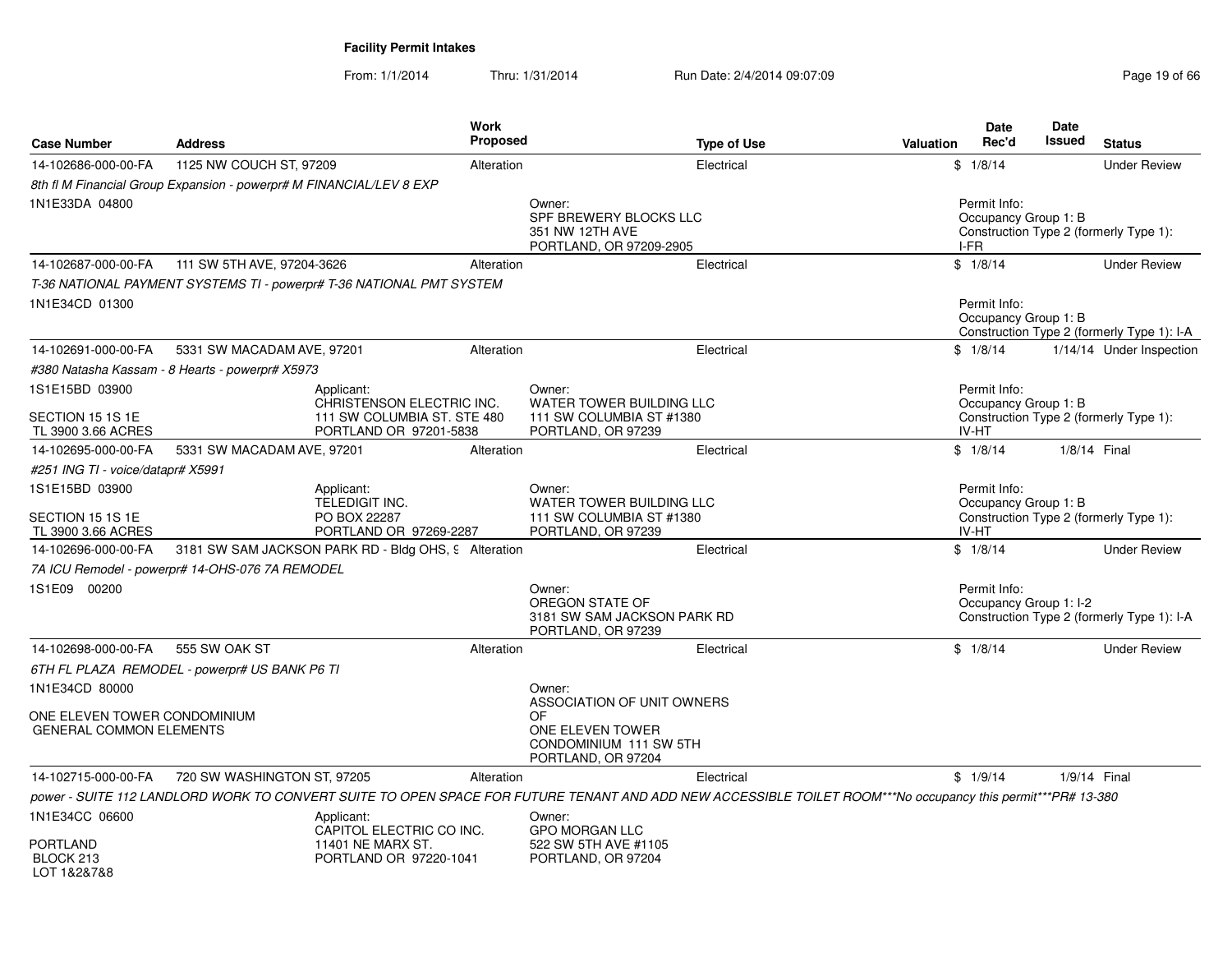From: 1/1/2014Thru: 1/31/2014 Run Date: 2/4/2014 09:07:09 Research 20 of 66

| <b>Case Number</b>                                                                   | <b>Address</b>                                                                                                                             | <b>Work</b><br>Proposed                                                                                                                    | <b>Type of Use</b>                                                                                                                                                                     | <b>Valuation</b> | <b>Date</b><br>Rec'd                  | <b>Date</b><br><b>Issued</b> | <b>Status</b> |
|--------------------------------------------------------------------------------------|--------------------------------------------------------------------------------------------------------------------------------------------|--------------------------------------------------------------------------------------------------------------------------------------------|----------------------------------------------------------------------------------------------------------------------------------------------------------------------------------------|------------------|---------------------------------------|------------------------------|---------------|
| 14-102775-000-00-FA                                                                  | 0615 SW PALATINE HILL RD, 97219                                                                                                            | Alteration                                                                                                                                 | Electrical                                                                                                                                                                             |                  | \$1/9/14                              | 1/9/14 Final                 |               |
|                                                                                      | HOWARD HAND DRYERS - powerPR# HAND DRYER WIRING LEWIS                                                                                      |                                                                                                                                            |                                                                                                                                                                                        |                  |                                       |                              |               |
| 1S1E27D 00100<br>SECTION 27 1S 1E                                                    |                                                                                                                                            | Applicant:<br>CHRISTENSON ELECTRIC INC.<br>111 SW COLUMBIA ST. STE 480<br>TL 100 85.50 ACRES SPLIT LEVY (R709301280 PORTLAND OR 97201-5838 | Owner:<br>LEWIS & CLARK COLLEGE<br>0615 SW PALATINE HILL RD MSC<br>31<br>PORTLAND, OR 97219                                                                                            |                  | Permit Info:<br>Occupancy Group 1: R1 |                              |               |
|                                                                                      |                                                                                                                                            |                                                                                                                                            | Owner:<br><b>BUSINESS OFFICE</b><br>0615 SW PALATINE HILL RD MSC<br>31<br>PORTLAND, OR 97219                                                                                           |                  |                                       |                              |               |
| 14-102783-000-00-FA                                                                  | 0615 SW PALATINE HILL RD, 97219                                                                                                            | Alteration                                                                                                                                 | Electrical                                                                                                                                                                             |                  | \$1/9/14                              | 1/9/14 Final                 |               |
|                                                                                      |                                                                                                                                            | YORK GRADUATE CENTER HAND DRYERS - powerPR# HAND DRYER WIRING LEWIS                                                                        |                                                                                                                                                                                        |                  |                                       |                              |               |
| 1S1E27D 00100                                                                        | Applicant:                                                                                                                                 |                                                                                                                                            | Owner:                                                                                                                                                                                 |                  |                                       |                              |               |
| SECTION 27 1S 1E<br>TL 100 85.50 ACRES SPLIT LEVY (R709301280 PORTLAND OR 97201-5838 |                                                                                                                                            | CHRISTENSON ELECTRIC INC.<br>111 SW COLUMBIA ST. STE 480                                                                                   | LEWIS & CLARK COLLEGE<br>0615 SW PALATINE HILL RD MSC<br>31<br>PORTLAND, OR 97219                                                                                                      |                  |                                       |                              |               |
|                                                                                      |                                                                                                                                            |                                                                                                                                            | Owner:<br><b>BUSINESS OFFICE</b><br>0615 SW PALATINE HILL RD MSC<br>31<br>PORTLAND, OR 97219                                                                                           |                  |                                       |                              |               |
| 14-102795-000-00-FA                                                                  | 0615 SW PALATINE HILL RD, 97219                                                                                                            | Alteration                                                                                                                                 | Electrical                                                                                                                                                                             |                  | \$1/9/14                              | 1/9/14 Final                 |               |
|                                                                                      | TEMPLETON HAND DRYERS - powerpr# HAND DRYER WIRING LEWIS                                                                                   |                                                                                                                                            |                                                                                                                                                                                        |                  |                                       |                              |               |
| 1S1E27D 00100<br>SECTION 27 1S 1E                                                    | Applicant:<br>CHRISTENSON ELECTRIC INC.<br>111 SW COLUMBIA ST. STE 480<br>TL 100 85.50 ACRES SPLIT LEVY (R709301280 PORTLAND OR 97201-5838 |                                                                                                                                            | Permit Info:<br>Owner:<br>LEWIS & CLARK COLLEGE<br>Occupancy Group 1: A3<br>Construction Type 2 (formerly Type 1):<br>0615 SW PALATINE HILL RD MSC<br>I-FR<br>31<br>PORTLAND, OR 97219 |                  |                                       |                              |               |
|                                                                                      |                                                                                                                                            |                                                                                                                                            | Owner:<br><b>BUSINESS OFFICE</b><br>0615 SW PALATINE HILL RD MSC<br>31<br>PORTLAND, OR 97219                                                                                           |                  |                                       |                              |               |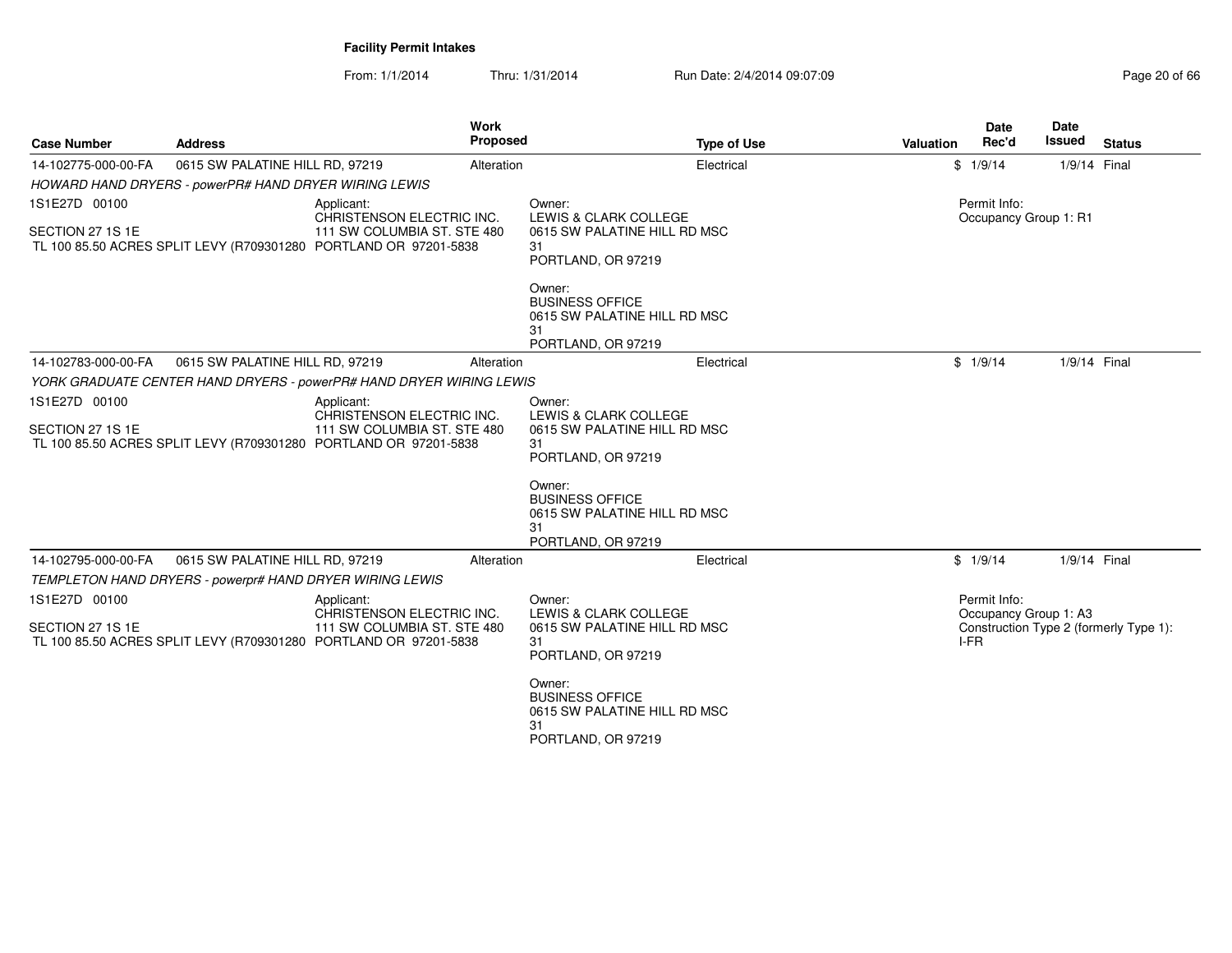From: 1/1/2014Thru: 1/31/2014 Run Date: 2/4/2014 09:07:09 Research 2010 12:00 Page 21 of 66

| <b>Case Number</b>                                                                         | <b>Address</b>                                                                                                   | Work<br>Proposed                                               |                                                                                                                                                                        | <b>Type of Use</b>                                                                                                                                                                                 | <b>Valuation</b> | <b>Date</b><br>Rec'd         | Date<br>Issued         | <b>Status</b>                              |
|--------------------------------------------------------------------------------------------|------------------------------------------------------------------------------------------------------------------|----------------------------------------------------------------|------------------------------------------------------------------------------------------------------------------------------------------------------------------------|----------------------------------------------------------------------------------------------------------------------------------------------------------------------------------------------------|------------------|------------------------------|------------------------|--------------------------------------------|
| 14-102816-000-00-FA                                                                        | 7100 NE AIRPORT WAY                                                                                              | Alteration                                                     |                                                                                                                                                                        | Electrical                                                                                                                                                                                         |                  | \$1/9/14                     |                        | <b>Under Review</b>                        |
|                                                                                            | P1 GARAGE: REPLACE ANCHOR BOLTS AT THREE LIGHT POLE BASES ON LEVEL 7, ROTATE POLE, RE-GROUT PR# EAN12D010 101615 |                                                                |                                                                                                                                                                        |                                                                                                                                                                                                    |                  |                              |                        |                                            |
| 1N2E08B 00400                                                                              |                                                                                                                  |                                                                | Owner:<br>NORTHWEST NATURAL GAS CO<br>220 NW 2ND AVE<br>PORTLAND, OR 97209-3943                                                                                        |                                                                                                                                                                                                    |                  |                              |                        |                                            |
|                                                                                            |                                                                                                                  |                                                                | Owner:<br>PORT OF PORTLAND(LEASED<br>UNITED AIRLINES<br>P O BOX 3529<br>PORTLAND, OR 97208-3529                                                                        |                                                                                                                                                                                                    |                  |                              |                        |                                            |
| 14-102834-000-00-FA                                                                        | 5050 NE HOYT ST, 97213                                                                                           | Alteration                                                     |                                                                                                                                                                        | Electrical                                                                                                                                                                                         |                  | \$1/9/14                     |                        | <b>Under Review</b>                        |
|                                                                                            |                                                                                                                  |                                                                |                                                                                                                                                                        | SUITE 259, UROLOGY CLINIC REMODEL, 2ND FLOOR EAST; DEMO WALLS, DOORS, FLOORING, ADD BACK AND RECONFIGURE FOR EXAM ROOMS, BREAK ROOM, RECEPTION, WAITING ROOM, I                                    |                  |                              |                        |                                            |
| 1N2E31BD 03800                                                                             |                                                                                                                  |                                                                | Owner:                                                                                                                                                                 |                                                                                                                                                                                                    |                  | Permit Info:                 |                        |                                            |
| <b>CENTER ADD</b><br>BLOCK <sub>3</sub><br>LOT 1-7 INC PT VAC ST<br>LOT 20-26 EXC PT IN ST |                                                                                                                  |                                                                | PROVIDENCE HEALTH<br>4400 NE HALSEY ST BLDG 2 #190<br>PORTLAND, OR 97213-1545<br>Owner:<br>SERVICES-OREGON<br>4400 NE HALSEY ST BLDG 2 #190<br>PORTLAND, OR 97213-1545 |                                                                                                                                                                                                    |                  | Occupancy Group 1: B<br>I-FR |                        | Construction Type 2 (formerly Type 1):     |
| 14-103184-000-00-FA                                                                        | 614 SW 11TH AVE, 97205                                                                                           | Alteration                                                     |                                                                                                                                                                        | Electrical                                                                                                                                                                                         |                  | \$1/9/14                     |                        | <b>Under Review</b>                        |
| EW-pwr - Type I Hood                                                                       |                                                                                                                  |                                                                |                                                                                                                                                                        |                                                                                                                                                                                                    |                  |                              |                        |                                            |
| 1N1E33DD 04300<br>PORTLAND<br>BLOCK 252<br>HISTORIC PROPERTY 15 YR 2004                    |                                                                                                                  |                                                                | Owner:<br>PORTLAND GOVERNOR HOTEL<br>1900 N AKARD ST<br>DALLAS, TX 75201-2300                                                                                          |                                                                                                                                                                                                    |                  | Permit Info:                 |                        | Occupancy Group 1: R-1 Hotel or Motel      |
| POTENTIAL ADDITIONAL TAX                                                                   |                                                                                                                  |                                                                | Owner:<br><b>ACQUISITION LLC</b><br>1900 N AKARD ST<br>DALLAS, TX 75201-2300                                                                                           |                                                                                                                                                                                                    |                  |                              |                        |                                            |
| 14-103232-000-00-FA                                                                        | 3181 SW SAM JACKSON PARK RD - Bldg OHS, 9 Alteration                                                             |                                                                |                                                                                                                                                                        | Electrical                                                                                                                                                                                         |                  | \$1/9/14                     |                        | $1/9/14$ Issued                            |
|                                                                                            | Paralleling Gear and ATS Communication & Controls for 19 ATSs in KPV, & HRC & P-Gear (part C)pr# 14-OHS-006      |                                                                |                                                                                                                                                                        |                                                                                                                                                                                                    |                  |                              |                        |                                            |
| 1S1E09 00200                                                                               | Applicant:                                                                                                       | DYNALECTRIC CO.<br>5711 SW HOOD AVE.<br>PORTLAND OR 97239-3716 | Owner:<br>OREGON STATE OF<br>3181 SW SAM JACKSON PARK RD<br>PORTLAND, OR 97239                                                                                         |                                                                                                                                                                                                    |                  | Permit Info:                 | Occupancy Group 1: I-2 | Construction Type 2 (formerly Type 1): I-A |
| 14-103241-000-00-FA                                                                        | 3181 SW SAM JACKSON PARK RD - Bldg OHS, 9 Alteration                                                             |                                                                |                                                                                                                                                                        | Electrical                                                                                                                                                                                         |                  | \$1/9/14                     |                        | $1/9/14$ Issued                            |
|                                                                                            |                                                                                                                  |                                                                |                                                                                                                                                                        | 5C60, 5C95 & Penthouse: Re-feed 5C60 equip branch panels from 5C95 SCHEQ2-1. Provide feeder from SCHEQ2-1 to new 480V panel, 15kva transformer, and 208V in c-wing penthouse to re-feed pharmacy e |                  |                              |                        |                                            |
| 1S1E09 00200                                                                               | Applicant:                                                                                                       | DYNALECTRIC CO.<br>5711 SW HOOD AVE.<br>PORTLAND OR 97239-3716 | Owner:<br>OREGON STATE OF<br>3181 SW SAM JACKSON PARK RD<br>PORTLAND, OR 97239                                                                                         |                                                                                                                                                                                                    |                  | Permit Info:                 | Occupancy Group 1: I-2 | Construction Type 2 (formerly Type 1): I-A |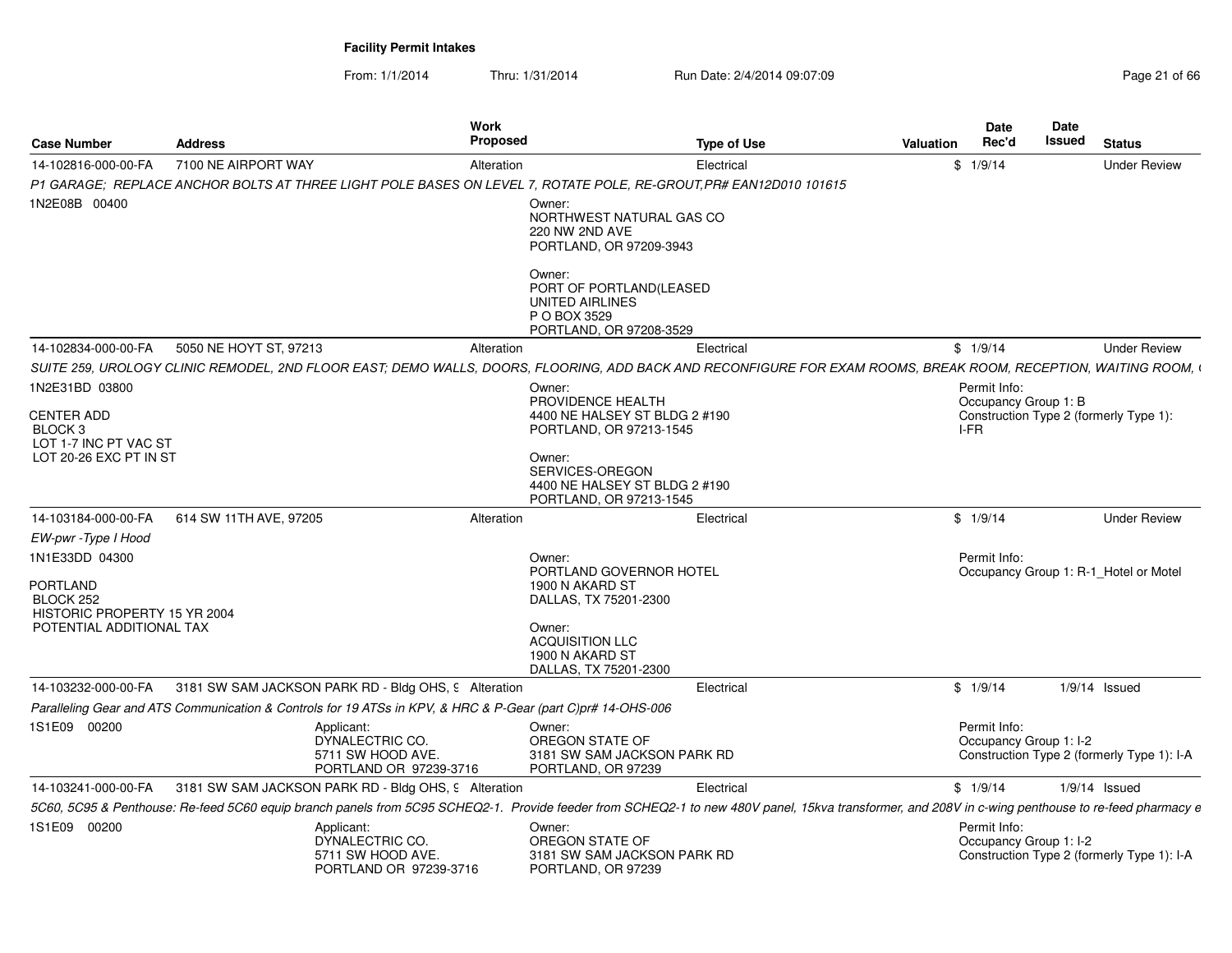From: 1/1/2014

Thru: 1/31/2014 Run Date: 2/4/2014 09:07:09 Research 2010 22 of 66

| <b>Case Number</b>                                                         | <b>Address</b>                                                                                                                                                                                        |                                                                | Work<br><b>Proposed</b> |                                                                                | <b>Type of Use</b> | Valuation | Date<br>Rec'd                          | Date<br>Issued   | <b>Status</b>                               |
|----------------------------------------------------------------------------|-------------------------------------------------------------------------------------------------------------------------------------------------------------------------------------------------------|----------------------------------------------------------------|-------------------------|--------------------------------------------------------------------------------|--------------------|-----------|----------------------------------------|------------------|---------------------------------------------|
| 14-103265-000-00-FA                                                        | 3181 SW SAM JACKSON PARK RD - Bldg OHS, 9 Alteration                                                                                                                                                  |                                                                |                         |                                                                                | Electrical         |           | \$1/9/14                               | $1/9/14$ Issued  |                                             |
|                                                                            | Room 13, 17, 250 and 260 (EQ1 & EQ2 Distribution) (Misc work Part A)Re-feed existing Rm 17 syncroflow domestic water equipment from panel 0SDHEQ2 in Rm 12. Re-feed two equipment branch panels in ro |                                                                |                         |                                                                                |                    |           |                                        |                  |                                             |
| 1S1E09 00200                                                               | Applicant:                                                                                                                                                                                            | DYNALECTRIC CO.<br>5711 SW HOOD AVE.<br>PORTLAND OR 97239-3716 |                         | Owner:<br>OREGON STATE OF<br>3181 SW SAM JACKSON PARK RD<br>PORTLAND, OR 97239 |                    |           | Permit Info:<br>Occupancy Group 1: I-2 |                  | Construction Type 2 (formerly Type 1): I-A  |
| 14-103338-000-00-FA                                                        | 555 SW OAK ST                                                                                                                                                                                         |                                                                | Alteration              |                                                                                | Electrical         |           | \$1/9/14                               |                  | <b>Under Review</b>                         |
|                                                                            | 5TH FL PLAZA REMODEL - powerpr# US BANK P5 TI                                                                                                                                                         |                                                                |                         |                                                                                |                    |           |                                        |                  |                                             |
| 1N1E34CD 80000                                                             |                                                                                                                                                                                                       |                                                                |                         | Owner:<br>ASSOCIATION OF UNIT OWNERS                                           |                    |           |                                        |                  |                                             |
| ONE ELEVEN TOWER CONDOMINIUM<br><b>GENERAL COMMON ELEMENTS</b>             |                                                                                                                                                                                                       |                                                                |                         | OF<br>ONE ELEVEN TOWER<br>CONDOMINIUM 111 SW 5TH<br>PORTLAND, OR 97204         |                    |           |                                        |                  |                                             |
| 14-103347-000-00-FA                                                        | 3181 SW SAM JACKSON PARK RD - Bldg OHS, 9 Alteration                                                                                                                                                  |                                                                |                         |                                                                                | Electrical         |           | \$1/9/14                               |                  | <b>Under Review</b>                         |
|                                                                            | #10C53 RF REPLACEMENT - powerpr# 14-OHS-026-RF REPLACEMENT                                                                                                                                            |                                                                |                         |                                                                                |                    |           |                                        |                  |                                             |
| 1S1E09 00200                                                               |                                                                                                                                                                                                       |                                                                |                         | Owner:<br>OREGON STATE OF<br>3181 SW SAM JACKSON PARK RD<br>PORTLAND, OR 97239 |                    |           | Permit Info:<br>Occupancy Group 1: I-2 |                  | Construction Type 2 (formerly Type 1): I-A  |
| 14-103350-000-00-FA                                                        | 5550 SW MACADAM AVE, 97201                                                                                                                                                                            |                                                                | Alteration              |                                                                                | Electrical         |           | \$1/9/14                               | $1/9/14$ Issued  |                                             |
|                                                                            | #303 ERICKSON AIR TI - powerpr# ERICKSON 303-1620                                                                                                                                                     |                                                                |                         |                                                                                |                    |           |                                        |                  |                                             |
| 1S1E15BD 01200<br>SECTION 15 1S 1E                                         | Applicant:                                                                                                                                                                                            | WILLAMETTE ELECTRIC INC.<br>P.O. BOX 230547                    |                         | Owner:<br>SRI EIGHT MACADAM LLC<br>235 MONTGOMERY ST 16TH                      |                    |           | Permit Info:<br>Occupancy Group 1: B   |                  | Construction Type 2 (formerly Type 1): II-A |
| TL 1200 1.91 ACRES                                                         |                                                                                                                                                                                                       | TIGARD, OR 97281-0547                                          |                         | <b>FLOOR</b><br>SAN FRANCISCO, CA 94104-3104                                   |                    |           |                                        |                  |                                             |
| 14-103351-000-00-FA                                                        | 4380 SW MACADAM AVE, 97201                                                                                                                                                                            |                                                                | Alteration              |                                                                                | Electrical         |           | \$1/9/14                               | $1/9/14$ Issued  |                                             |
|                                                                            | #320 Provident - HVAC controlspr# PROVIDENT FUNDING-1620                                                                                                                                              |                                                                |                         |                                                                                |                    |           |                                        |                  |                                             |
| 1S1E10DC 00800                                                             | Applicant:                                                                                                                                                                                            | MCKINSTRY CO. LLC.                                             |                         | Owner:<br><b>RIVER FORUM LLC</b>                                               |                    |           | Permit Info:<br>Occupancy Group 1: B   |                  |                                             |
| SECTION 10 1S 1E<br>TL 800 3.18 ACRES<br>DEFERRAL-POTENTIAL ADDITIONAL TAX |                                                                                                                                                                                                       | 16790 NE MASON ST STE 100<br>PORTLAND OR 97230-7398            |                         | 235 MONTGOMERY ST FL 16<br>SAN FRANCISCO, CA 94104                             |                    |           |                                        |                  | Construction Type 2 (formerly Type 1): II-A |
| 14-103368-000-00-FA                                                        | 5550 SW MACADAM AVE, 97201                                                                                                                                                                            |                                                                | Alteration              |                                                                                | Electrical         |           | \$1/10/14                              | $1/10/14$ Issued |                                             |
|                                                                            | #205/215 Erickson Air Crane - powerpr# ERICKSON 205/215-1620                                                                                                                                          |                                                                |                         |                                                                                |                    |           |                                        |                  |                                             |
| 1S1E15BD 01200                                                             | Applicant:                                                                                                                                                                                            | WILLAMETTE ELECTRIC INC.                                       |                         | Owner:<br><b>SRI EIGHT MACADAM LLC</b>                                         |                    |           | Permit Info:<br>Occupancy Group 1: B   |                  |                                             |
| SECTION 15 1S 1E<br>TL 1200 1.91 ACRES                                     |                                                                                                                                                                                                       | P.O. BOX 230547<br>TIGARD, OR 97281-0547                       |                         | 235 MONTGOMERY ST 16TH<br><b>FLOOR</b><br>SAN FRANCISCO, CA 94104-3104         |                    |           |                                        |                  | Construction Type 2 (formerly Type 1): II-A |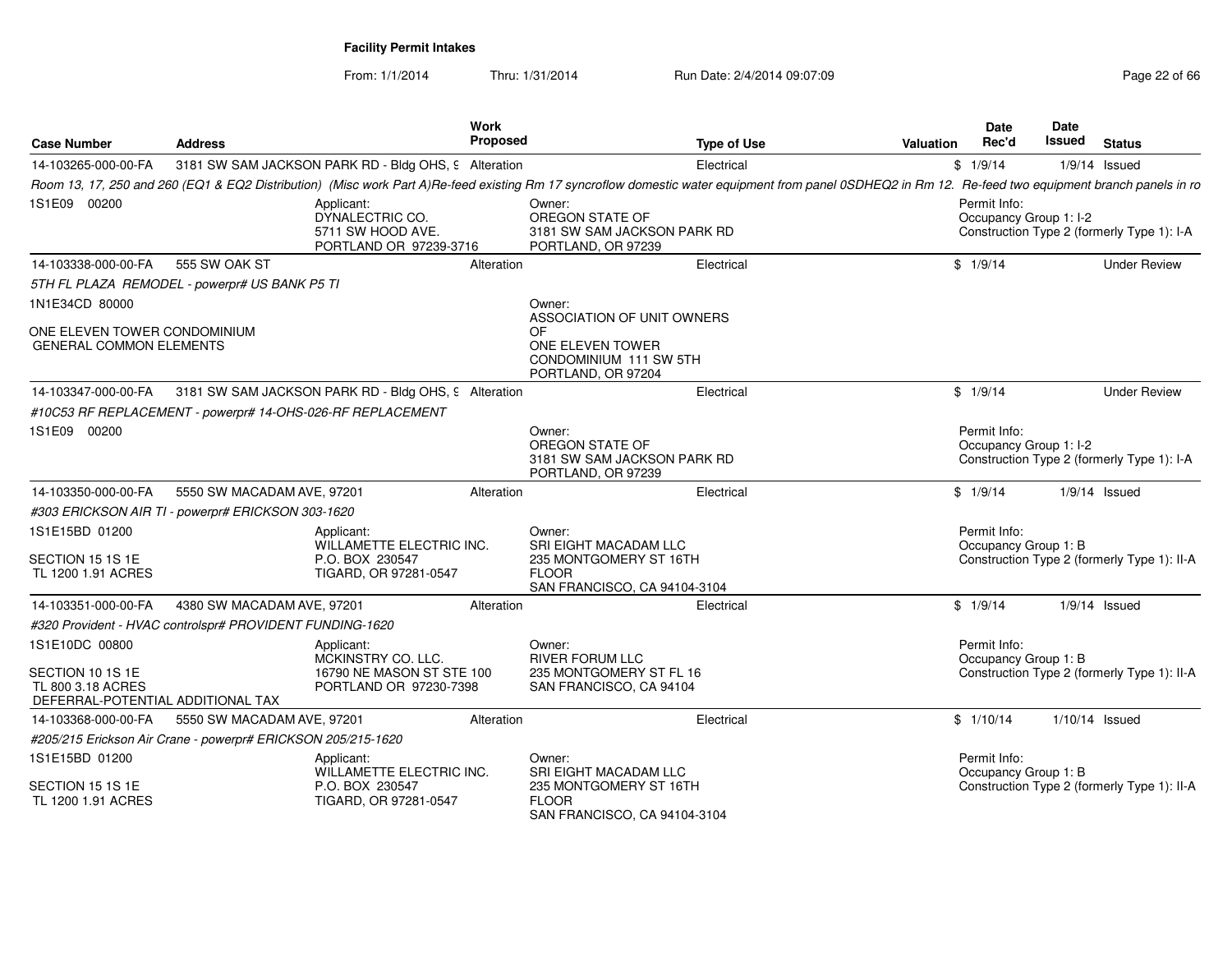From: 1/1/2014Thru: 1/31/2014 Run Date: 2/4/2014 09:07:09 Research 2010 12:00 Page 23 of 66

| <b>Case Number</b>                                  | <b>Address</b>                                                  | <b>Work</b><br><b>Proposed</b> | <b>Type of Use</b>                                                                                                                      | Valuation                                   | <b>Date</b><br>Rec'd                                    | Date<br>Issued   | <b>Status</b>                               |
|-----------------------------------------------------|-----------------------------------------------------------------|--------------------------------|-----------------------------------------------------------------------------------------------------------------------------------------|---------------------------------------------|---------------------------------------------------------|------------------|---------------------------------------------|
| 14-103369-000-00-FA                                 | 5550 SW MACADAM AVE, 97201                                      | Alteration                     | Electrical                                                                                                                              |                                             | \$1/10/14                                               | $1/10/14$ Issued |                                             |
|                                                     | #210/220 Erickson Air Crane TI - powerpr# ERICKSON 210/220-1620 |                                |                                                                                                                                         |                                             |                                                         |                  |                                             |
| 1S1E15BD 01200                                      | Applicant:<br><b>WILLAMETTE ELECTRIC INC.</b>                   |                                | Owner:<br><b>SRI EIGHT MACADAM LLC</b>                                                                                                  |                                             | Permit Info:<br>Occupancy Group 1: B                    |                  |                                             |
| SECTION 15 1S 1E<br>TL 1200 1.91 ACRES              | P.O. BOX 230547<br>TIGARD, OR 97281-0547                        |                                | 235 MONTGOMERY ST 16TH<br><b>FLOOR</b><br>SAN FRANCISCO, CA 94104-3104                                                                  | Construction Type 2 (formerly Type 1): II-A |                                                         |                  |                                             |
| 14-103379-000-00-FA                                 | 5550 SW MACADAM AVE, 97201                                      | Alteration                     | Electrical                                                                                                                              |                                             | \$1/10/14                                               | $1/10/14$ Issued |                                             |
|                                                     | #200 Erickson Air Crane TI - powerpr# ERICKSON 200-1620         |                                |                                                                                                                                         |                                             |                                                         |                  |                                             |
| 1S1E15BD 01200                                      | Applicant:<br>WILLAMETTE ELECTRIC INC.                          |                                | Owner:<br>SRI EIGHT MACADAM LLC                                                                                                         |                                             | Permit Info:                                            |                  |                                             |
| SECTION 15 1S 1E<br>TL 1200 1.91 ACRES              | P.O. BOX 230547<br>TIGARD, OR 97281-0547                        |                                | 235 MONTGOMERY ST 16TH<br><b>FLOOR</b><br>SAN FRANCISCO, CA 94104-3104                                                                  |                                             | Occupancy Group 1: B                                    |                  | Construction Type 2 (formerly Type 1): II-A |
| 14-103569-000-00-FA                                 | 500 NE MULTNOMAH ST, 97232                                      | Alteration                     | Electrical                                                                                                                              |                                             | \$1/10/14                                               |                  | <b>Under Review</b>                         |
|                                                     |                                                                 |                                | MODIFY 16 IT CLOSETS AND ADD 1 NEW CLOSET (BASEMENT THRU 17TH FLOORS) ALL HAVE NEW DOOR; ELECTRICAL UPGRADE (ADD TX & SUB PANEL)        |                                             |                                                         |                  |                                             |
| 1N1E35BB 02400                                      |                                                                 |                                | Owner:                                                                                                                                  |                                             | Permit Info:                                            |                  |                                             |
| HOLLADAYS ADD                                       |                                                                 |                                | KAISER FOUNDATION HEALTH<br>500 NE MULTNOMAH ST #100                                                                                    |                                             | Occupancy Group 1: B_Bank, Off.,<br>Med.Off., Pub.Bldg. |                  |                                             |
| BLOCK 73&80 TL 2400                                 |                                                                 |                                | PORTLAND, OR 97232-2099                                                                                                                 |                                             |                                                         |                  | Construction Type 2 (formerly Type 1): I-A  |
|                                                     |                                                                 |                                | Owner:<br>PLAN OF THE NORTHWEST<br>500 NE MULTNOMAH ST #100<br>PORTLAND, OR 97232-2099                                                  |                                             |                                                         |                  |                                             |
| 14-103689-000-00-FA                                 | 920 SW 6TH AVE, 97204                                           | Alteration                     | Electrical                                                                                                                              |                                             | \$1/10/14                                               |                  | <b>Under Review</b>                         |
|                                                     |                                                                 |                                | SUITE 1500 TVA ARCHITECTS OFFICE REMODEL, ADD PARTITION WALLS FOR KITCHEN & PRINT ROOM & REMODEL 2 ROOMS ON 16TH FLOOR FOR BIKE STORAGE |                                             |                                                         |                  |                                             |
| 1S1E03BB 01000                                      |                                                                 |                                | Owner:<br>PUBLIC SERVICE BUILDING LLC                                                                                                   |                                             |                                                         |                  |                                             |
| <b>PORTLAND</b><br>BLOCK 170<br>LOT 5-8             |                                                                 |                                | 920 SW 6TH AVE STE 223<br>PORTLAND, OR 97204                                                                                            |                                             |                                                         |                  |                                             |
| 14-103706-000-00-FA                                 | 300 N WINNING ST, 97227                                         | Alteration                     | Electrical                                                                                                                              |                                             | \$1/10/14                                               |                  | <b>Under Review</b>                         |
|                                                     | EW-PWR=REPLACE CONDENSORS & ADD WALK-IN COOLER                  |                                |                                                                                                                                         |                                             |                                                         |                  |                                             |
| 1N1E34AB 01200                                      |                                                                 |                                | Owner:<br>PORTLAND CITY OF                                                                                                              |                                             |                                                         |                  |                                             |
| <b>MC MILLENS ADD</b><br>BLOCK 7&8&10-12&16 TL 1200 |                                                                 |                                | 1120 SW 5TH AVE #1204<br>PORTLAND, OR 97204-1912                                                                                        |                                             |                                                         |                  |                                             |
| 14-103715-000-00-FA                                 | 1300 SW 5TH AVE, 97201                                          | Alteration                     | Electrical                                                                                                                              |                                             | \$1/10/14                                               |                  | 1/10/14 Under Inspection                    |
|                                                     | #1700 Build-out ph 1 & 2 - HVAC controlspr# 192314-04095-17     |                                |                                                                                                                                         |                                             |                                                         |                  |                                             |
| 1S1E03BC 01800                                      | Applicant:<br>SIEMENS INDUSTRY INC.                             |                                | Owner:<br>FIRST INTERSTATE BANK OF OR                                                                                                   |                                             | Permit Info:<br>Occupancy Group 1: B                    |                  |                                             |
| <b>PORTLAND</b><br><b>BLOCK 148 TL 1800</b>         | 15201 NW GREENBRIER PKWY<br>STE A4<br>BEAVERTON OR 97006-5720   |                                | PO BOX 2609<br>CARLSBAD, CA 92018-2609                                                                                                  |                                             |                                                         |                  | Construction Type 2 (formerly Type 1): I-A  |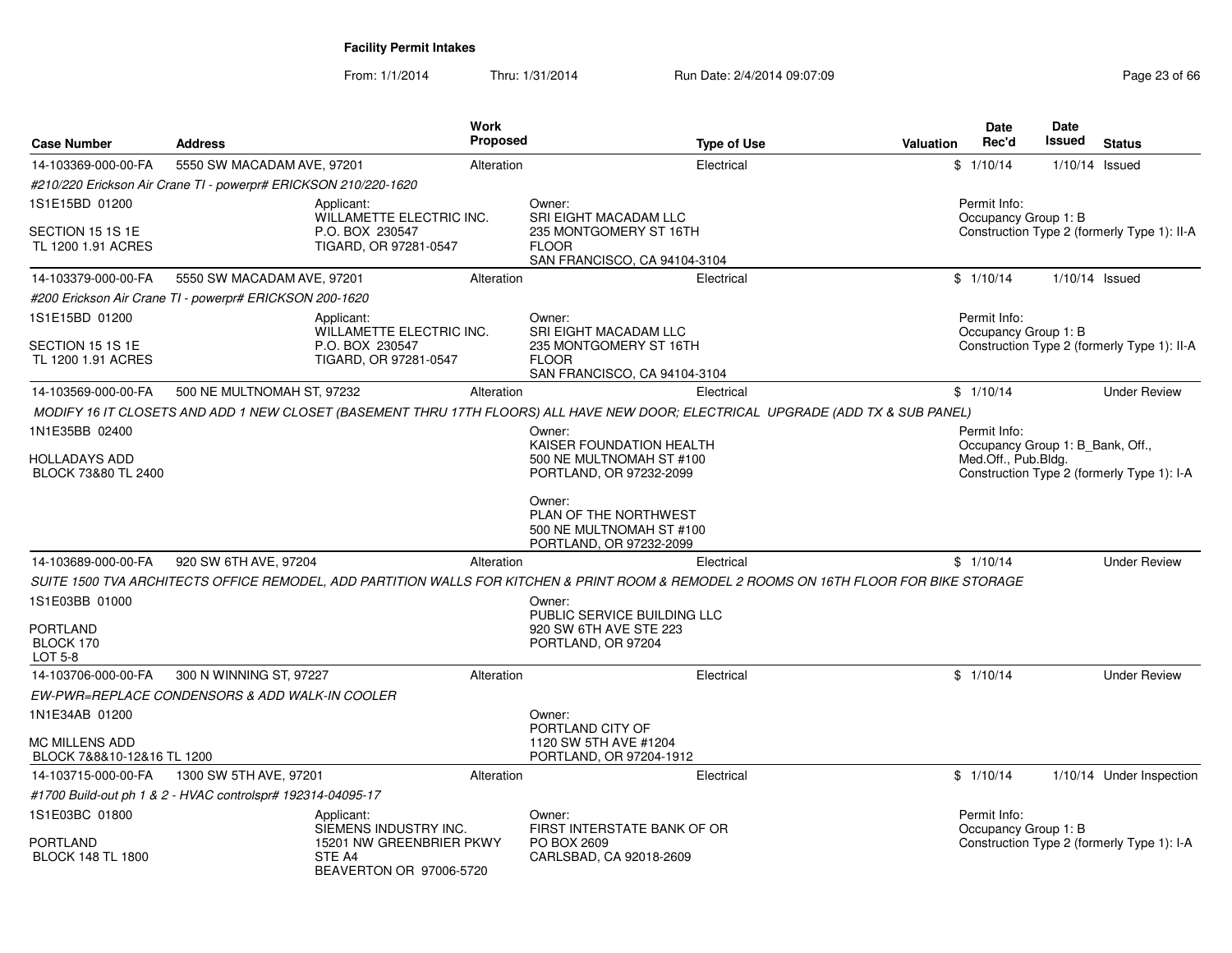From: 1/1/2014Thru: 1/31/2014 Run Date: 2/4/2014 09:07:09 Research 2010 12:00 Page 24 of 66

| <b>Case Number</b>                                | <b>Address</b>                                             |                                                                                                  | Work<br><b>Proposed</b> |                                                                                                                              | <b>Type of Use</b> | <b>Valuation</b> | Date<br>Rec'd | <b>Date</b><br>Issued | <b>Status</b>            |
|---------------------------------------------------|------------------------------------------------------------|--------------------------------------------------------------------------------------------------|-------------------------|------------------------------------------------------------------------------------------------------------------------------|--------------------|------------------|---------------|-----------------------|--------------------------|
| 14-103968-000-00-FA                               | 1200 NW NAITO PKY                                          |                                                                                                  | Alteration              |                                                                                                                              | Electrical         |                  | \$1/13/14     |                       | 1/13/14 Under Inspection |
|                                                   | #310 Portland Plastic Surgery Group - powerpr# ALBERS #310 |                                                                                                  |                         |                                                                                                                              |                    |                  |               |                       |                          |
| 1N1E34BA 00100                                    |                                                            | Applicant:<br>FUZION ELECTRIC LLC.                                                               |                         | Owner:<br>ALBERS MILL BUILDING LLC                                                                                           |                    |                  |               |                       |                          |
| <b>COUCHS ADD</b><br>BLOCK 318<br>LOT 2-15 TL 100 |                                                            | 1335 SW 197TH AVE<br>ALOHA OR 97006-2545                                                         |                         | 2701 NW VAUGHN ST #390<br>PORTLAND, OR 97210                                                                                 |                    |                  |               |                       |                          |
| 14-104011-000-00-FA                               | 1900 SW 4TH AVE - Unit 2                                   |                                                                                                  | Alteration              |                                                                                                                              | Electrical         |                  | \$1/13/14     | 1/13/14 Final         |                          |
| 4th -6th floors Projectors - powerpr# 22130399    |                                                            |                                                                                                  |                         |                                                                                                                              |                    |                  |               |                       |                          |
| 1S1E03CB 90001                                    |                                                            | Applicant:                                                                                       |                         | Owner:                                                                                                                       |                    |                  |               |                       |                          |
| URBAN CENTER CONDOMINIUM<br>LOT <sub>2</sub>      |                                                            | <b>FRAHLER ELECTRIC</b><br><b>JRA INC</b><br>11860 SW Greenburg Rd<br>Tigard Or 97223            |                         | OREGON STATE OF (LEASED<br>825 NE MULTNOMAH ST #1900<br>PORTLAND, OR 97232                                                   |                    |                  |               |                       |                          |
|                                                   |                                                            |                                                                                                  |                         | Owner:<br><b>PACIFICORP</b><br>825 NE MULTNOMAH ST #1900<br>PORTLAND, OR 97232                                               |                    |                  |               |                       |                          |
| 14-104028-000-00-FA                               | 720 SW WASHINGTON ST, 97205                                |                                                                                                  | Alteration              |                                                                                                                              | Electrical         |                  | \$1/13/14     |                       | <b>Under Review</b>      |
|                                                   |                                                            |                                                                                                  |                         | 728 SW WASHINGTON; TI FOR SPA, NEW SINKS, WALLS FOR TREATMENT ROOMS, ELEC, FINISHES; INTERIOR WORK ONLYPR# URBANTOPIA 122413 |                    |                  |               |                       |                          |
| 1N1E34CC 06600                                    |                                                            |                                                                                                  |                         | Owner:<br><b>GPO MORGAN LLC</b>                                                                                              |                    |                  |               |                       |                          |
| <b>PORTLAND</b><br>BLOCK 213<br>LOT 1&2&7&8       |                                                            |                                                                                                  |                         | 522 SW 5TH AVE #1105<br>PORTLAND, OR 97204                                                                                   |                    |                  |               |                       |                          |
| 14-104079-000-00-FA                               | 2 N CENTER COURT ST, 97227                                 |                                                                                                  | Alteration              |                                                                                                                              | Electrical         |                  | \$1/13/14     |                       | 1/21/14 Under Inspection |
|                                                   |                                                            |                                                                                                  |                         | BLAZERS RESTAURANT - COMPLETE RENOVATION OF AN EXISTING RESTAURANT WITH NEW WALLS, DOORS KITCHEN,                            |                    |                  |               |                       |                          |
| 1N1E34AB 01400                                    |                                                            | Applicant:<br>CHRISTENSON ELECTRIC INC.<br>111 SW COLUMBIA ST. STE 480<br>PORTLAND OR 97201-5838 |                         | Owner:<br>PORTLAND CITY OF(LEASED<br>1 CENTER CT #150<br>PORTLAND, OR 97227                                                  |                    |                  |               |                       |                          |
|                                                   |                                                            |                                                                                                  |                         | Owner:<br>PORTLAND ARENA MGMT LLC<br>1 CENTER CT #150<br>PORTLAND, OR 97227                                                  |                    |                  |               |                       |                          |
| 14-104123-000-00-FA                               | 3100 NW INDUSTRIAL ST, 97210                               |                                                                                                  | Alteration              |                                                                                                                              | Electrical         |                  | \$1/13/14     |                       | <b>Under Review</b>      |
|                                                   |                                                            | Electricla Renovation PGE; Rose City Bldg. Office space TI, new panelboards.                     |                         |                                                                                                                              |                    |                  |               |                       |                          |
| 1N1E29CA 00600                                    |                                                            |                                                                                                  |                         | Owner:<br>PORTLAND GENERAL ELECTRIC                                                                                          |                    |                  |               |                       |                          |
| GUILDS ADD<br>BLOCK 1<br>LOT 4-7 TL 600           |                                                            |                                                                                                  |                         | & COMPANY<br>121 SW SALMON ST 3WTCBR07<br>PORTLAND, OR 97204-2901                                                            |                    |                  |               |                       |                          |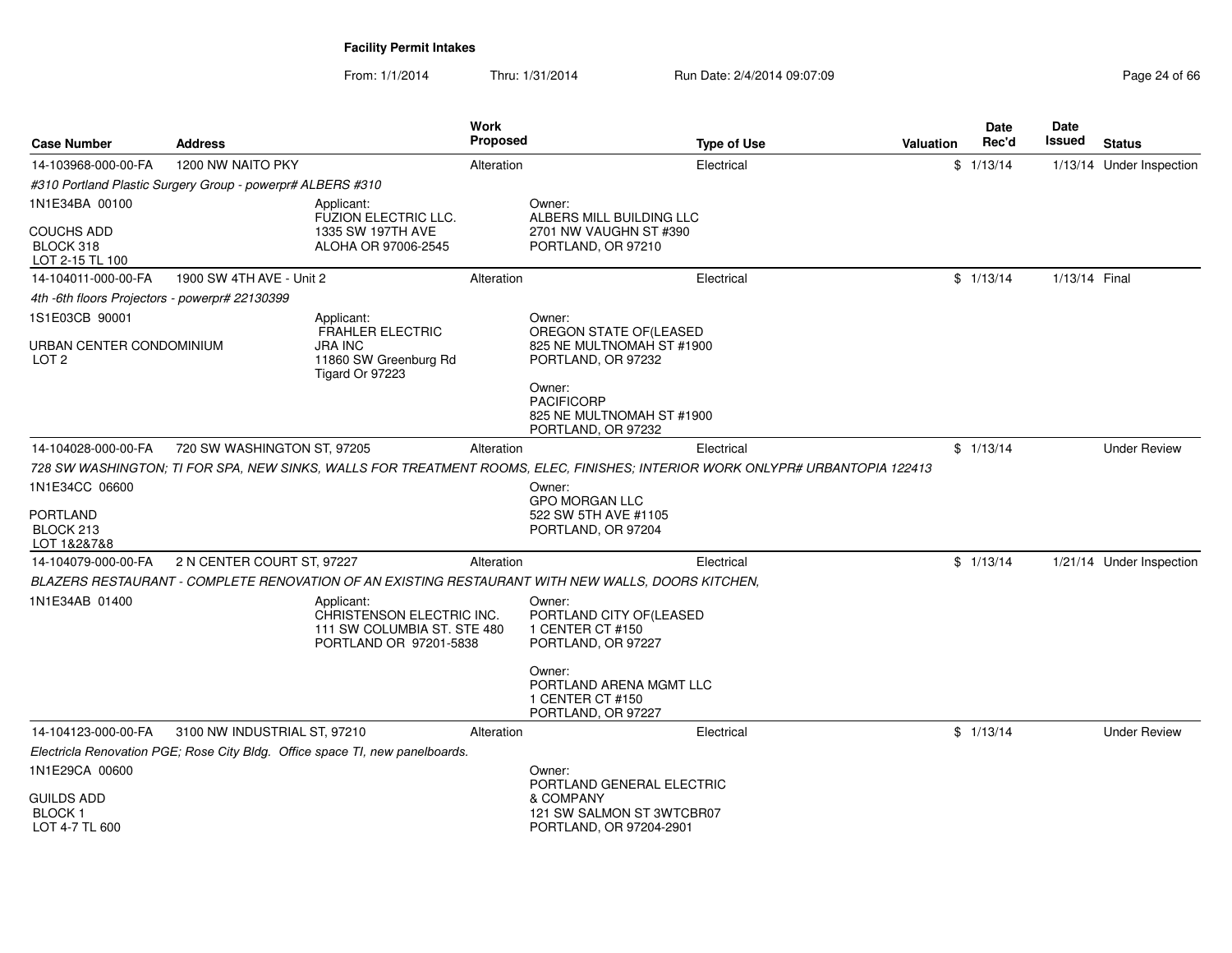From: 1/1/2014Thru: 1/31/2014 Run Date: 2/4/2014 09:07:09 Research 2010 25 of 66

| <b>Case Number</b>                                                                           | <b>Address</b>                                 |                                                                                                            | Work<br><b>Proposed</b> | <b>Type of Use</b>                                                                                                                                                                                                                                            |                                             | Valuation | Date<br>Rec'd                        | <b>Date</b><br>Issued | <b>Status</b>                              |
|----------------------------------------------------------------------------------------------|------------------------------------------------|------------------------------------------------------------------------------------------------------------|-------------------------|---------------------------------------------------------------------------------------------------------------------------------------------------------------------------------------------------------------------------------------------------------------|---------------------------------------------|-----------|--------------------------------------|-----------------------|--------------------------------------------|
| 14-104145-000-00-FA                                                                          | 614 SW 11TH AVE, 97205                         |                                                                                                            | Alteration              | Electrical                                                                                                                                                                                                                                                    |                                             |           | \$1/13/14                            |                       | 1/30/14 Under Inspection                   |
|                                                                                              |                                                |                                                                                                            |                         | power - BUILD-OUT FOR NEW RESTAURANT; WALLS FOR KITCHEN, DINING, CABINETRY, BAR, FLOORING, CEILING, ELEC, FINISHES                                                                                                                                            |                                             |           |                                      |                       |                                            |
| 1N1E33DD 04300                                                                               |                                                | Applicant:<br>STUMPTOWN ELECTRIC LLC                                                                       |                         | Owner:<br>PORTLAND GOVERNOR HOTEL                                                                                                                                                                                                                             | CCB - Contractor:<br>STUMPTOWN ELECTRIC LLC |           | Permit Info:                         |                       | Occupancy Group 1: R-1_Hotel or Motel      |
| PORTLAND<br>BLOCK 252<br>HISTORIC PROPERTY 15 YR 2004<br>POTENTIAL ADDITIONAL TAX            |                                                | 4321 SE FLAVEL ST<br>PORTLAND OR 97206                                                                     |                         | 1900 N AKARD ST<br>DALLAS, TX 75201-2300<br>Owner:<br><b>ACQUISITION LLC</b><br>1900 N AKARD ST<br>DALLAS, TX 75201-2300                                                                                                                                      | 4321 SE FLAVEL ST<br>PORTLAND OR 97206      |           |                                      |                       |                                            |
| 14-104156-000-00-FA                                                                          | 4386 SW MACADAM AVE, 97201                     |                                                                                                            | Alteration              | Electrical                                                                                                                                                                                                                                                    |                                             |           | \$1/13/14                            | 1/13/14 Issued        |                                            |
| #200 Buckeye - Comcast Cable installation                                                    |                                                |                                                                                                            |                         |                                                                                                                                                                                                                                                               |                                             |           |                                      |                       |                                            |
| 1S1E10DC 00900<br>SECTION 10 1S 1E<br>TL 900 0.88 ACRES<br>DEFERRAL-POTENTIAL ADDITIONAL TAX |                                                | Applicant:<br>CAPITOL DATA &<br>COMMUNICATIONS INC.<br>11401 NE MARX ST.<br>PORTLAND, OR 97220-1041        |                         | Owner:<br><b>RIVER FORUM LLC</b><br>235 MONTGOMERY ST FL 16<br>SAN FRANCISCO, CA 94104                                                                                                                                                                        |                                             |           |                                      |                       |                                            |
| 14-104157-000-00-FA                                                                          | 1500 SW 1ST AVE, 97201                         |                                                                                                            | Alteration              | Electrical                                                                                                                                                                                                                                                    |                                             |           | \$1/13/14                            | 1/13/14 Issued        |                                            |
|                                                                                              | #770 Oregon Board of Dentistry - Comcast Cable |                                                                                                            |                         |                                                                                                                                                                                                                                                               |                                             |           |                                      |                       |                                            |
| 1S1E03CA 00600<br><b>PORTLAND</b><br><b>BLOCK 116 TL 600</b>                                 |                                                | Applicant:<br>CAPITOL DATA &<br><b>COMMUNICATIONS INC.</b><br>11401 NE MARX ST.<br>PORTLAND, OR 97220-1041 |                         | Owner:<br><b>URBAN OFFICE</b><br>111 SW COLUMBIA ST #1380<br>PORTLAND, OR 97201-5845<br>Owner:<br><b>PARKING</b><br>111 SW COLUMBIA ST #1380<br>PORTLAND, OR 97201-5845<br>Owner:<br><b>FACILITIES</b><br>111 SW COLUMBIA ST #1380<br>PORTLAND, OR 97201-5845 |                                             |           | Permit Info:<br>Occupancy Group 1: B |                       | Construction Type 2 (formerly Type 1): I-A |
| 14-104171-000-00-FA                                                                          | 3500 N INTERSTATE AVE, 97227                   |                                                                                                            | Alteration              | Electrical                                                                                                                                                                                                                                                    |                                             |           | \$1/13/14                            |                       | <b>Under Review</b>                        |
| 1N1E22CC 12100                                                                               |                                                |                                                                                                            |                         | pwr - 1ST FLOOR, EAST END; SELECTED DEMO OF CASEWORK, COUNTER TOPS, ETC, FOR RELOCATION OF OCCUPATIONAL HEALTH TO INTS 1ST FLOOR FROM LOWER LEVEL, NEW PRIVACY<br>Owner:                                                                                      |                                             |           | Permit Info:                         |                       |                                            |
|                                                                                              |                                                |                                                                                                            |                         | KAISER FOUNDATION HEALTH<br>500 NE MULTNOMAH ST #100<br>PORTLAND, OR 97232-2099                                                                                                                                                                               |                                             |           | Occupancy Group 1: I-2               |                       | Construction Type 2 (formerly Type 1): I-A |
|                                                                                              |                                                |                                                                                                            |                         | Owner:<br>PLAN OF THE NORTHWEST<br>500 NE MULTNOMAH ST #100<br>PORTLAND, OR 97232-2099                                                                                                                                                                        |                                             |           |                                      |                       |                                            |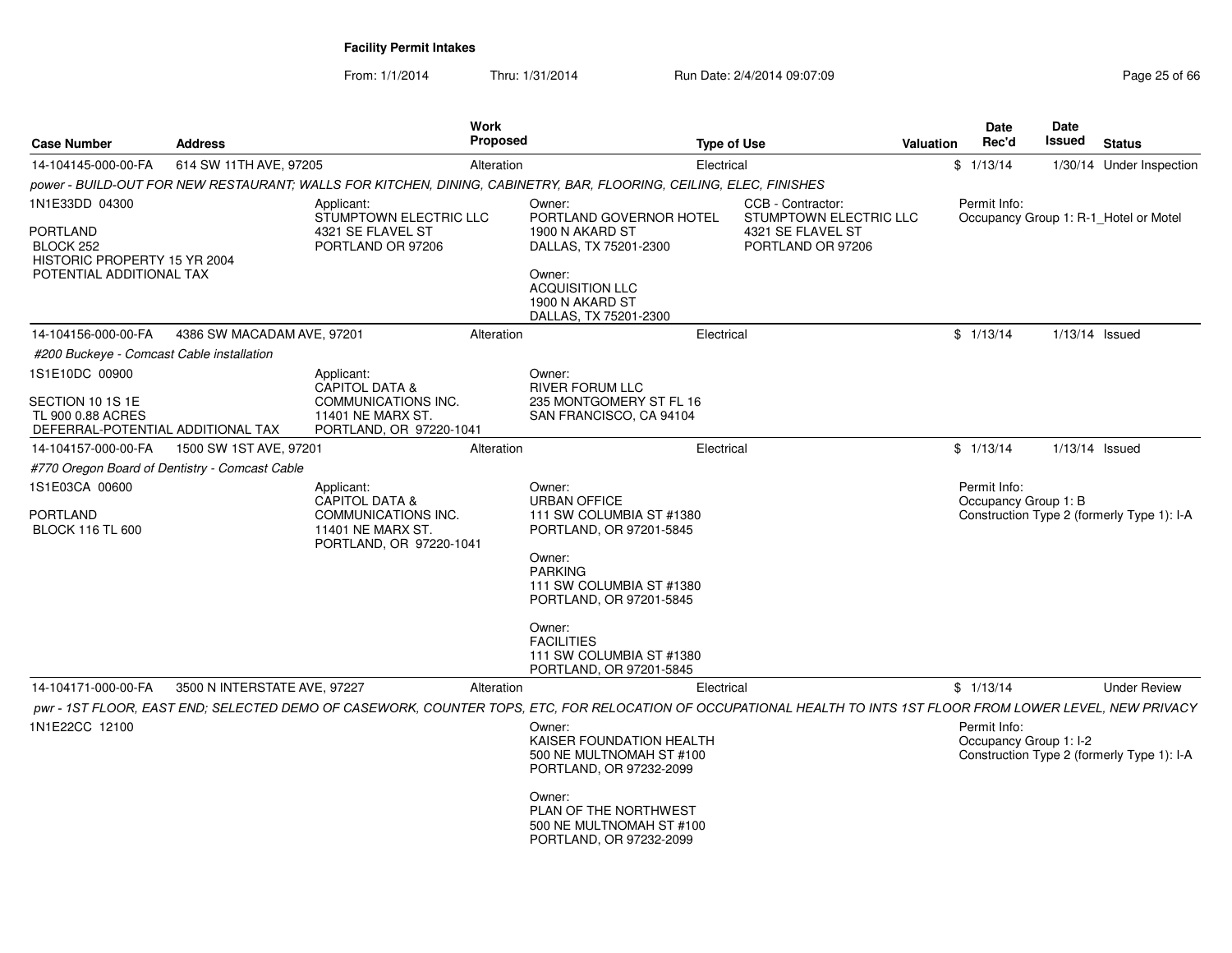From: 1/1/2014Thru: 1/31/2014 Run Date: 2/4/2014 09:07:09 Research 2010 26 of 66

| <b>Case Number</b>                                                                           | <b>Address</b>                                             | Work<br><b>Proposed</b>                                                                                          |                                                                                                           | <b>Type of Use</b>                                                                                                                                                               | <b>Valuation</b> | <b>Date</b><br>Rec'd                             | Date<br><b>Issued</b> | <b>Status</b>                              |
|----------------------------------------------------------------------------------------------|------------------------------------------------------------|------------------------------------------------------------------------------------------------------------------|-----------------------------------------------------------------------------------------------------------|----------------------------------------------------------------------------------------------------------------------------------------------------------------------------------|------------------|--------------------------------------------------|-----------------------|--------------------------------------------|
| 14-104204-000-00-FA                                                                          | 825 NE MULTNOMAH ST - Unit 1                               | Alteration                                                                                                       |                                                                                                           | Electrical                                                                                                                                                                       |                  | \$1/13/14                                        |                       | <b>Under Review</b>                        |
|                                                                                              | pwr-10TH FLOOR, Bath, ADDONE 8" EXHAUST FAN-pwr            |                                                                                                                  |                                                                                                           |                                                                                                                                                                                  |                  |                                                  |                       |                                            |
| 1N1E35BB 90002                                                                               |                                                            |                                                                                                                  | Owner:<br><b>PACIFICORP</b>                                                                               |                                                                                                                                                                                  |                  |                                                  |                       |                                            |
| LLOYD CENTER TOWER CONDOMINIUM<br>LOT <sub>1</sub><br><b>DEPT OF REVENUE</b>                 |                                                            |                                                                                                                  | 700 NE MULTNOMAH ST 7TH FLR<br>PORTLAND, OR 97232                                                         |                                                                                                                                                                                  |                  |                                                  |                       |                                            |
| 14-104283-000-00-FA                                                                          |                                                            | 3181 SW SAM JACKSON PARK RD - Bldg OHS, 9 Alteration                                                             |                                                                                                           | Electrical                                                                                                                                                                       |                  | \$1/14/14                                        |                       | 1/14/14 Issued                             |
|                                                                                              |                                                            |                                                                                                                  |                                                                                                           | voice/data - OHS 02 ITG Recable - 14019 Replace all communications cabling on the 2nd floor. New cables will terminate in OHS 118 BET. Existing cables terminate in OHS 210A TR. |                  |                                                  |                       |                                            |
| 1S1E09 00200                                                                                 | 220                                                        | Applicant:<br>COCHRAN INC. dba BROADWAY<br><b>ELECTRIC</b><br>7550 SW TECH CENTER DR STE<br>TIGARD OR 97223-8061 | Owner:<br>OREGON STATE OF<br>3181 SW SAM JACKSON PARK RD<br>PORTLAND, OR 97239                            |                                                                                                                                                                                  |                  | Permit Info:<br>Occupancy Group 1: I-2           |                       | Construction Type 2 (formerly Type 1): I-A |
| 14-104303-000-00-FA                                                                          | 1001 SW 5TH AVE, 97204                                     | Alteration                                                                                                       |                                                                                                           | Electrical                                                                                                                                                                       |                  | \$1/14/14                                        |                       | 1/14/14 Under Inspection                   |
|                                                                                              |                                                            |                                                                                                                  |                                                                                                           | power - #300 ENTERPRISE COMMUNITY - CREATE OFFICES, BREAKROOM, CONFERENCES, RECEPTION AND OPEN OFFICES. NEW CEILING GRID                                                         |                  |                                                  |                       |                                            |
| 1S1E03BB 00800<br><b>PORTLAND</b><br>BLOCK 169<br><b>LOT 1-8</b><br>SEE R246278 (R667717341) | 220                                                        | Applicant:<br>COCHRAN INC. dba BROADWAY<br><b>ELECTRIC</b><br>7550 SW TECH CENTER DR STE<br>TIGARD OR 97223-8061 | Owner:<br>OR-CONGRESS CENTER LP<br>235 MONTGOMERY ST 16TH<br><b>FLOOR</b><br>SAN FRANCISCO, CA 94104-3104 |                                                                                                                                                                                  |                  | Permit Info:<br>Occupancy Group 1: B             |                       | Construction Type 2 (formerly Type 1): I-A |
| 14-104345-000-00-FA                                                                          | 7409 N LEADBETTER RD, 97203                                | Alteration                                                                                                       |                                                                                                           | Electrical                                                                                                                                                                       |                  | \$1/14/14                                        |                       | 1/14/14 Issued                             |
|                                                                                              | power - 7425 N LEADBETTER: PREPARE SPACE FOR FUTURE TENANT |                                                                                                                  |                                                                                                           |                                                                                                                                                                                  |                  |                                                  |                       |                                            |
| 2N1W25A 01100                                                                                |                                                            | Applicant:<br><b>ERTELL ELECTRIC.</b><br><b>PO BOX 279</b><br>FOREST GROVE OR 97116-0279                         | Owner:<br>LIT INDUSTRIAL LTD<br><b>PARTNERSHIP</b><br>1717 MCKINNEY AVE #1900<br>DALLAS, TX 75202-1253    |                                                                                                                                                                                  |                  |                                                  |                       |                                            |
| 14-104457-000-00-FA                                                                          | 700 NE MULTNOMAH ST, 97232                                 | Alteration                                                                                                       |                                                                                                           | Electrical                                                                                                                                                                       |                  | \$1/14/14                                        | 1/16/14 Final         |                                            |
|                                                                                              |                                                            |                                                                                                                  |                                                                                                           | 11TH FLOOR, ALS; REMOVE PORTION OF ONE WALL, RECONFIGURE WITH DOOR FOR BREAKROOM, SINK, ADD WALL IN WAITING AREA TO CREATE CONFERENCE ROOM, FLOORING, CEILING, I                 |                  |                                                  |                       |                                            |
| 1N1E35BB 02600                                                                               |                                                            | Applicant:<br>CHRISTENSON ELECTRIC INC.                                                                          | Owner:<br>AAT LLOYD DISTRICT LLC                                                                          |                                                                                                                                                                                  |                  | Permit Info:<br>Occupancy Group 1: B_Bank, Off., |                       |                                            |
| <b>HOLLADAYS ADD</b><br>BLOCK 93<br>LOT 1-3&6-8 TL 2600                                      |                                                            | 111 SW COLUMBIA ST. STE 480<br>PORTLAND OR 97201-5838                                                            | 11455 EL CAMINO REAL #200<br>SAN DIEGO, CA 92130-2047                                                     |                                                                                                                                                                                  |                  | Med.Off., Pub.Bldg.                              |                       |                                            |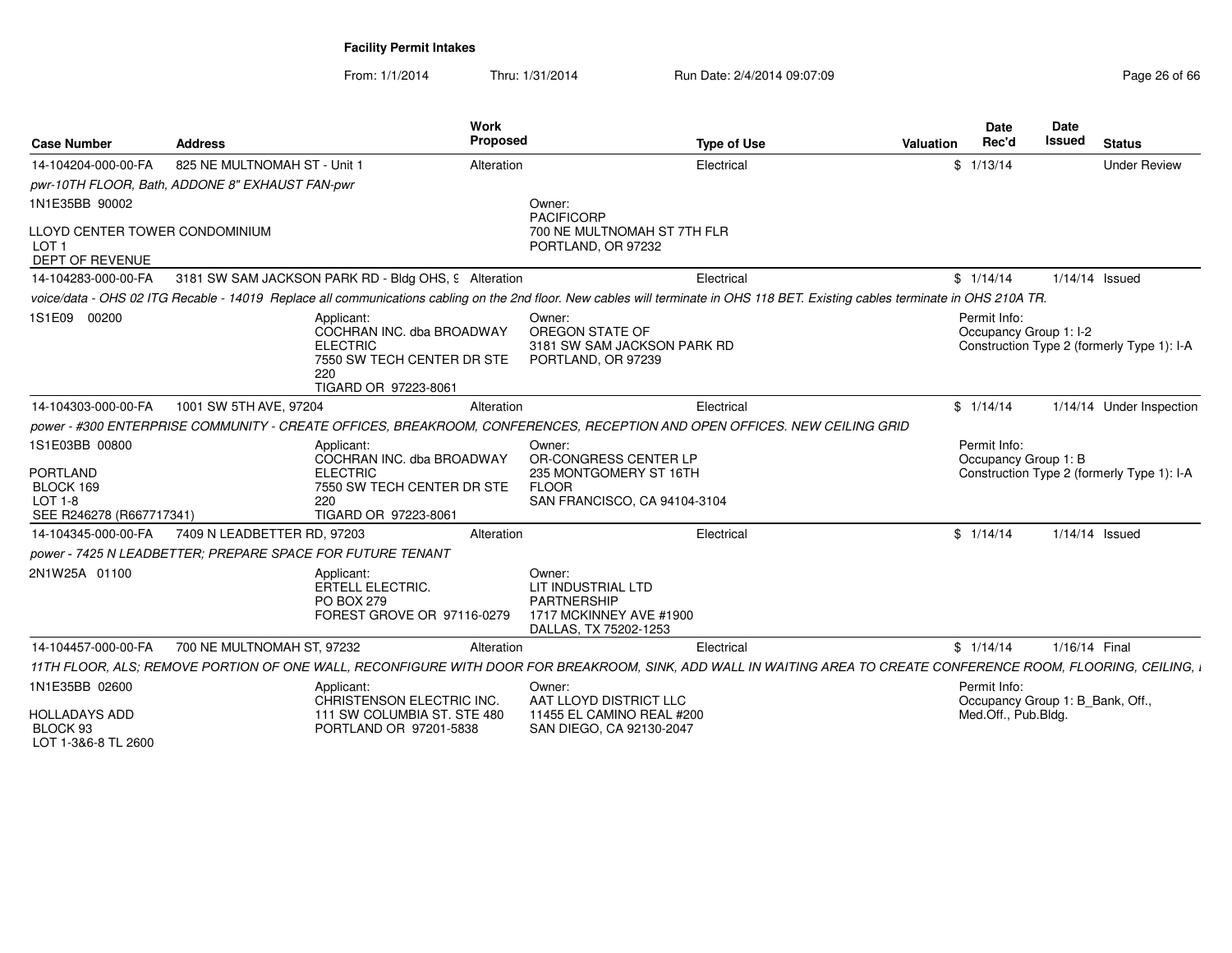From: 1/1/2014Thru: 1/31/2014 Run Date: 2/4/2014 09:07:09 Research 2010 12:00 Page 27 of 66

| <b>Case Number</b>                                                                                                                                | <b>Address</b>                               | Work<br><b>Proposed</b>                                                                                                                                             |                                                                                                         | <b>Type of Use</b>                      | Valuation | Date<br>Rec'd        | <b>Date</b><br>Issued<br><b>Status</b>                                           |
|---------------------------------------------------------------------------------------------------------------------------------------------------|----------------------------------------------|---------------------------------------------------------------------------------------------------------------------------------------------------------------------|---------------------------------------------------------------------------------------------------------|-----------------------------------------|-----------|----------------------|----------------------------------------------------------------------------------|
| 14-104495-000-00-FA                                                                                                                               | 1800 SW 6TH AVE                              | Alteration                                                                                                                                                          |                                                                                                         | Electrical                              |           | \$1/14/14            | $1/14/14$ Issued                                                                 |
|                                                                                                                                                   |                                              | Archives Rm 550 - 2 circuits for low voltage contractor from existing permit 13-109622 FA bw                                                                        |                                                                                                         |                                         |           |                      |                                                                                  |
| 1S1E04DA 90000                                                                                                                                    |                                              | Applicant:<br>EA MARTIN LLC<br>4233 SE 182ND AVE #202<br>GRESHAM OR 97030-5082                                                                                      | Owner:<br>OWNERS' ASSOCIATION OF<br>PORTLAND<br>1600 SW 4TH AVE STE 515<br>PORTLAND, OR 97201<br>Owner: |                                         |           |                      |                                                                                  |
|                                                                                                                                                   |                                              |                                                                                                                                                                     | STATE UNIVERSITY ACADEMIC<br>1600 SW 4TH AVE STE 515<br>PORTLAND, OR 97201                              |                                         |           |                      |                                                                                  |
|                                                                                                                                                   |                                              |                                                                                                                                                                     | Owner:<br>A CONDO STUDENT RECREATION<br><b>CTR</b>                                                      |                                         |           |                      |                                                                                  |
|                                                                                                                                                   |                                              |                                                                                                                                                                     | 1600 SW 4TH AVE STE 515<br>PORTLAND, OR 97201                                                           |                                         |           |                      |                                                                                  |
| 14-104725-000-00-FA                                                                                                                               | 920 SW 6TH AVE, 97204                        | Alteration                                                                                                                                                          |                                                                                                         | Electrical                              |           | \$1/14/14            | 1/17/14 Under Inspection                                                         |
|                                                                                                                                                   |                                              | BUILD OUT FOR NEW RESTAURANT; BASEMENT, WALLS FOR RESTROOMS, LOCKER ROOM, TRASH ROOM, STORAGE; FIRST FLOOR, WALLS FOR PRIVATE DINING, KITCHEN, SERVICE BAR, FLU     |                                                                                                         |                                         |           |                      |                                                                                  |
| 1S1E03BB 01000                                                                                                                                    |                                              | Applicant:                                                                                                                                                          | Owner:                                                                                                  |                                         |           |                      |                                                                                  |
| <b>PORTLAND</b><br>BLOCK 170<br>LOT 5-8                                                                                                           |                                              | <b>IES COMMERCIAL INC.</b><br>16135 SW 74TH AVE.<br>TIGARD, OR 97224-7994                                                                                           | PUBLIC SERVICE BUILDING LLC<br>920 SW 6TH AVE STE 223<br>PORTLAND, OR 97204                             |                                         |           |                      |                                                                                  |
| 14-104766-000-00-FA                                                                                                                               | 1300 SW 5TH AVE, 97201                       | Alteration                                                                                                                                                          |                                                                                                         | Electrical                              |           | \$1/14/14            | $1/14/14$ Issued                                                                 |
| voice/data - #1700 Build-out ph 1 & 2                                                                                                             |                                              |                                                                                                                                                                     |                                                                                                         |                                         |           |                      |                                                                                  |
| 1S1E03BC 01800                                                                                                                                    |                                              | Applicant:                                                                                                                                                          | Owner:                                                                                                  |                                         |           | Permit Info:         |                                                                                  |
| <b>PORTLAND</b><br><b>BLOCK 148 TL 1800</b>                                                                                                       |                                              | CHRISTENSON ELECTRIC INC.<br>111 SW COLUMBIA ST. STE 480<br>PORTLAND OR 97201-5838                                                                                  | FIRST INTERSTATE BANK OF OR<br>PO BOX 2609<br>CARLSBAD, CA 92018-2609                                   |                                         |           | Occupancy Group 1: B | Construction Type 2 (formerly Type 1): I-A                                       |
| 14-104786-000-00-FA                                                                                                                               | 123 NE 3RD AVE, 97232                        | Alteration                                                                                                                                                          |                                                                                                         | Electrical                              |           | \$1/14/14            | 1/14/14 Under Inspection                                                         |
|                                                                                                                                                   |                                              | pwr - SUITE 313: TI, WALLS FOR OFFICES, BREAKROOM, LOBBY, WORKROOM, OPEN OFFICE, CONFERENCE ROOM, FOLDING PARTITIONS, RELITES, SAWCUT DOOR IN 12" CONCRETE SHEAR W  |                                                                                                         |                                         |           |                      |                                                                                  |
| 1N1E34DA 02800                                                                                                                                    |                                              | Applicant:                                                                                                                                                          | Owner:                                                                                                  | CCB - Contractor:                       |           | Permit Info:         |                                                                                  |
| <b>EAST PORTLAND</b><br>BLOCK 68<br>INC PT VAC ST LOT 1&8<br>LOT 2&3&6&7<br>INC PT VAC ST LOT 4&5: HISTORIC<br>PROPERTY; POTENTIAL ADDITIONAL TAX |                                              | FIVE STAR ELECTRIC INC<br>756 SW BAILEY AVE<br>HILLSBORO OR 97123                                                                                                   | BRIDGEHEAD DEVELOPMENT LLC FIVE STAR ELECTRIC INC<br>1001 SE WATER AVE #120<br>PORTLAND, OR 97214-2147  | 756 SW BAILEY AVE<br>HILLSBORO OR 97123 |           | Med.Off., Pub.Bldg.  | Occupancy Group 1: B Bank, Off.,<br>Construction Type 2 (formerly Type 1): III-A |
|                                                                                                                                                   | 14-104826-000-00-FA 1425 NE IRVING ST, 97232 | Alteration                                                                                                                                                          |                                                                                                         | Electrical                              |           | \$1/14/14            | 1/14/14 Final                                                                    |
|                                                                                                                                                   |                                              | SUITE 101 CLASSROOM REMODEL WITH NEW ENTRY DOOR - power including equipment and projectro for MLT Lab (Stoner finishing electrical work on project EW 13-148213 FA) |                                                                                                         |                                         |           |                      |                                                                                  |
| 1N1E35AC 01100                                                                                                                                    |                                              | Applicant:<br>STONER ELECTRIC, INC.<br>1904 SE OCHOCO ST.<br>MILWAUKIE OR 97222-7315                                                                                | Owner:<br>WREH LLOYD PLAZA LLC<br>600 UNIVERSITY ST #2820<br>SEATTLE, WA 98101                          |                                         |           | Permit Info:         | Occupancy Group 1: B<br>Construction Type 2 (formerly Type 1): II-N              |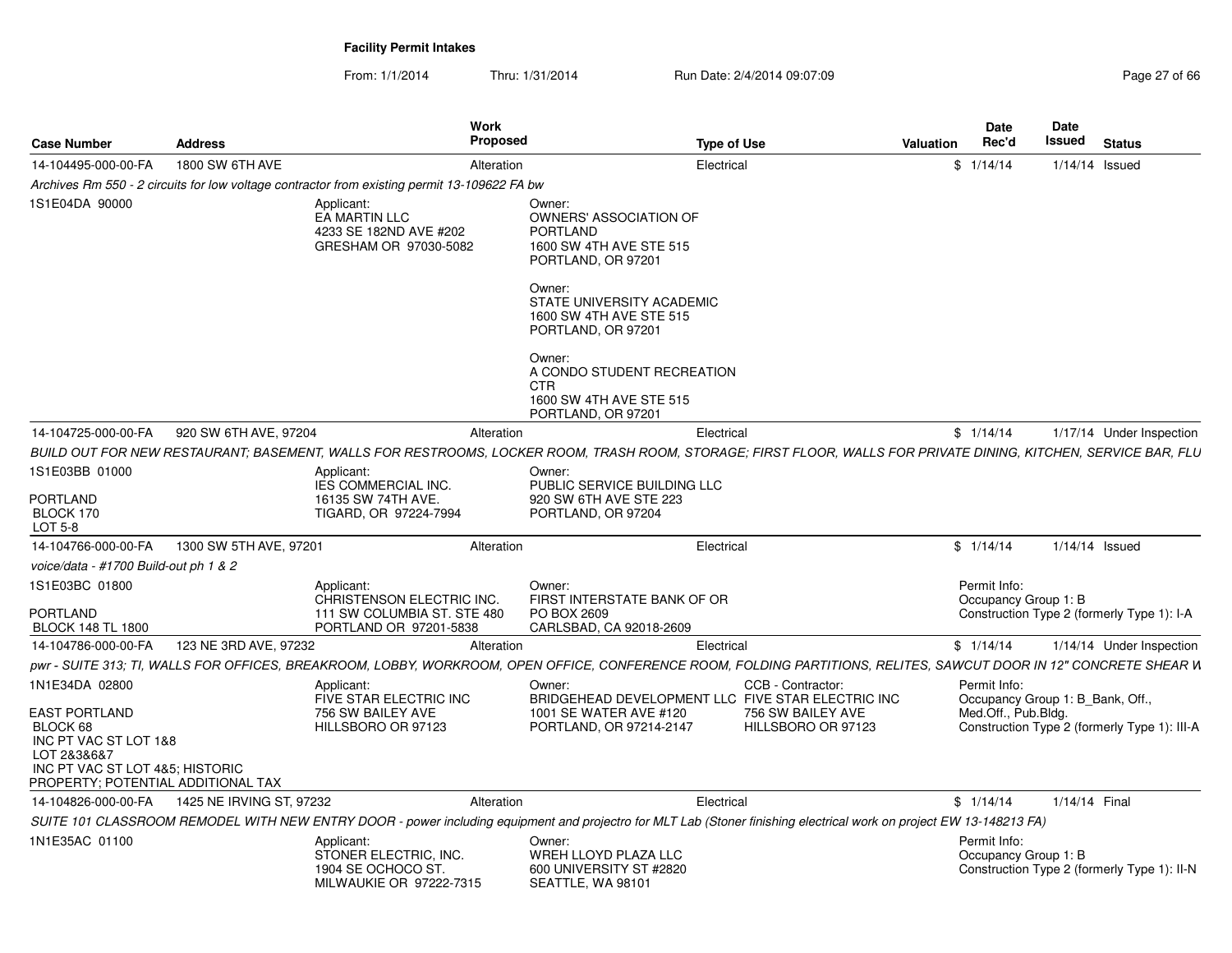From: 1/1/2014Thru: 1/31/2014 Run Date: 2/4/2014 09:07:09 Research 2010 12:00 Page 28 of 66

| <b>Case Number</b>                                                                                | <b>Address</b>                                                                                                                                                  | Work<br><b>Proposed</b>                                             | <b>Type of Use</b>                                                                                                                                              | <b>Valuation</b> | Date<br>Rec'd | Date<br>Issued         | <b>Status</b>                              |
|---------------------------------------------------------------------------------------------------|-----------------------------------------------------------------------------------------------------------------------------------------------------------------|---------------------------------------------------------------------|-----------------------------------------------------------------------------------------------------------------------------------------------------------------|------------------|---------------|------------------------|--------------------------------------------|
| 14-104979-000-00-FA                                                                               | 3500 N INTERSTATE AVE, 97227                                                                                                                                    | Alteration                                                          | Electrical                                                                                                                                                      | \$1/14/14        |               | 1/14/14 Final          |                                            |
|                                                                                                   | pwr - MAMMOGRAPHY SUITE, MOB LEVEL 1; EQUIPMENT UPGRADE ADDITIONAL 2 CIRCUITS FOR ELEC. - pwr                                                                   |                                                                     |                                                                                                                                                                 |                  |               |                        |                                            |
| 1N1E22CC 12100                                                                                    | Applicant:<br>CHERRY CITY ELECTRIC INC.<br>8100 NE ST JOHNS RD STE. D101<br>VANCOUVER WA 98665-2014                                                             | Owner:<br>Owner:                                                    | KAISER FOUNDATION HEALTH<br>500 NE MULTNOMAH ST #100<br>PORTLAND, OR 97232-2099<br>PLAN OF THE NORTHWEST<br>500 NE MULTNOMAH ST #100<br>PORTLAND, OR 97232-2099 |                  | Permit Info:  | Occupancy Group 1: I-2 | Construction Type 2 (formerly Type 1): I-A |
| 14-104994-000-00-FA                                                                               | 3600 N INTERSTATE AVE, 97227                                                                                                                                    | Alteration                                                          | Electrical                                                                                                                                                      | \$1/14/14        |               |                        | <b>Under Review</b>                        |
|                                                                                                   | 1ST FLOOR, RELOCATE HEPATOLOGY FROM INTS 3RD FLOOR TO CIN 1ST FLOOR; LOWER LEVEL, REMOVE CASEWORK, ADD WALL TO ENLARGE WAITING AREA, REMODEL OFFICES, CEILING,  |                                                                     |                                                                                                                                                                 |                  |               |                        |                                            |
| 1N1E22CC 13200                                                                                    |                                                                                                                                                                 | Owner:                                                              |                                                                                                                                                                 |                  |               |                        |                                            |
| <b>MULTNOMAH</b><br>BLOCK 31<br>LOT 1-16 TL 13200                                                 |                                                                                                                                                                 |                                                                     | KAISER FOUNDATION HEALTH<br>500 NE MULTNOMAH ST #100<br>PORTLAND, OR 97232-2031                                                                                 |                  |               |                        |                                            |
|                                                                                                   |                                                                                                                                                                 | Owner:                                                              | PLAN OF THE NORTHWEST<br>500 NE MULTNOMAH ST #100<br>PORTLAND, OR 97232-2031                                                                                    |                  |               |                        |                                            |
| 14-105137-000-00-FA                                                                               | 650 NE HOLLADAY ST, 97232                                                                                                                                       | Alteration                                                          | Electrical                                                                                                                                                      | \$1/15/14        |               |                        | 1/15/14 Under Inspection                   |
|                                                                                                   | 16TH FLOOR, REGUS; FULL FLOOR, REMOVE PARTITIONS, FIXTURES, ADD BACK PARTITIONS FOR MULTIPLE OFFICES, RECEPTION AREA, BOARDROOM, WELCOME SUITE WITH REFRESHMEN' |                                                                     |                                                                                                                                                                 |                  |               |                        |                                            |
| 1N1E35BC 00400<br><b>HOLLADAYS ADD</b><br>BLOCK 82<br>LOT 1-3<br>INC PT VAC ST LOT 4&5<br>LOT 6-8 | Applicant:<br>CHRISTENSON ELECTRIC INC.<br>111 SW COLUMBIA ST. STE 480<br>PORTLAND OR 97201-5838                                                                | Owner:<br>600 HOLLADAY LIMITED<br>PARTNERSHIP<br>PORTLAND, OR 97204 | 1211 SW 5TH AVE STE 2230                                                                                                                                        |                  |               |                        |                                            |
| 14-105258-000-00-FA                                                                               | 3181 SW SAM JACKSON PARK RD - Bldg BSC, 9 Alteration                                                                                                            |                                                                     | Electrical                                                                                                                                                      | \$1/15/14        |               | 1/15/14 Final          |                                            |
| power - 5th floor printer                                                                         |                                                                                                                                                                 |                                                                     |                                                                                                                                                                 |                  |               |                        |                                            |
| 1S1E09 00200                                                                                      | Applicant:<br>DYNALECTRIC CO.<br>5711 SW HOOD AVE.<br>PORTLAND OR 97239-3716                                                                                    | Owner:<br>OREGON STATE OF<br>PORTLAND, OR 97239                     | 3181 SW SAM JACKSON PARK RD                                                                                                                                     |                  | Permit Info:  | Occupancy Group 1: B   | Construction Type 2 (formerly Type 1): I-B |
| 14-105299-000-00-FA                                                                               | 3181 SW SAM JACKSON PARK RD - Bldg OHS, 9 Alteration                                                                                                            |                                                                     | Electrical                                                                                                                                                      | \$1/15/14        |               | 1/15/14 Final          |                                            |
| 4A13 Lt Switch                                                                                    |                                                                                                                                                                 |                                                                     |                                                                                                                                                                 |                  |               |                        |                                            |
| 1S1E09 00200                                                                                      | Applicant:<br>DYNALECTRIC CO.<br>5711 SW HOOD AVE.<br>PORTLAND OR 97239-3716                                                                                    | Owner:<br>OREGON STATE OF<br>PORTLAND, OR 97239                     | 3181 SW SAM JACKSON PARK RD                                                                                                                                     |                  | Permit Info:  | Occupancy Group 1: I-2 | Construction Type 2 (formerly Type 1): I-A |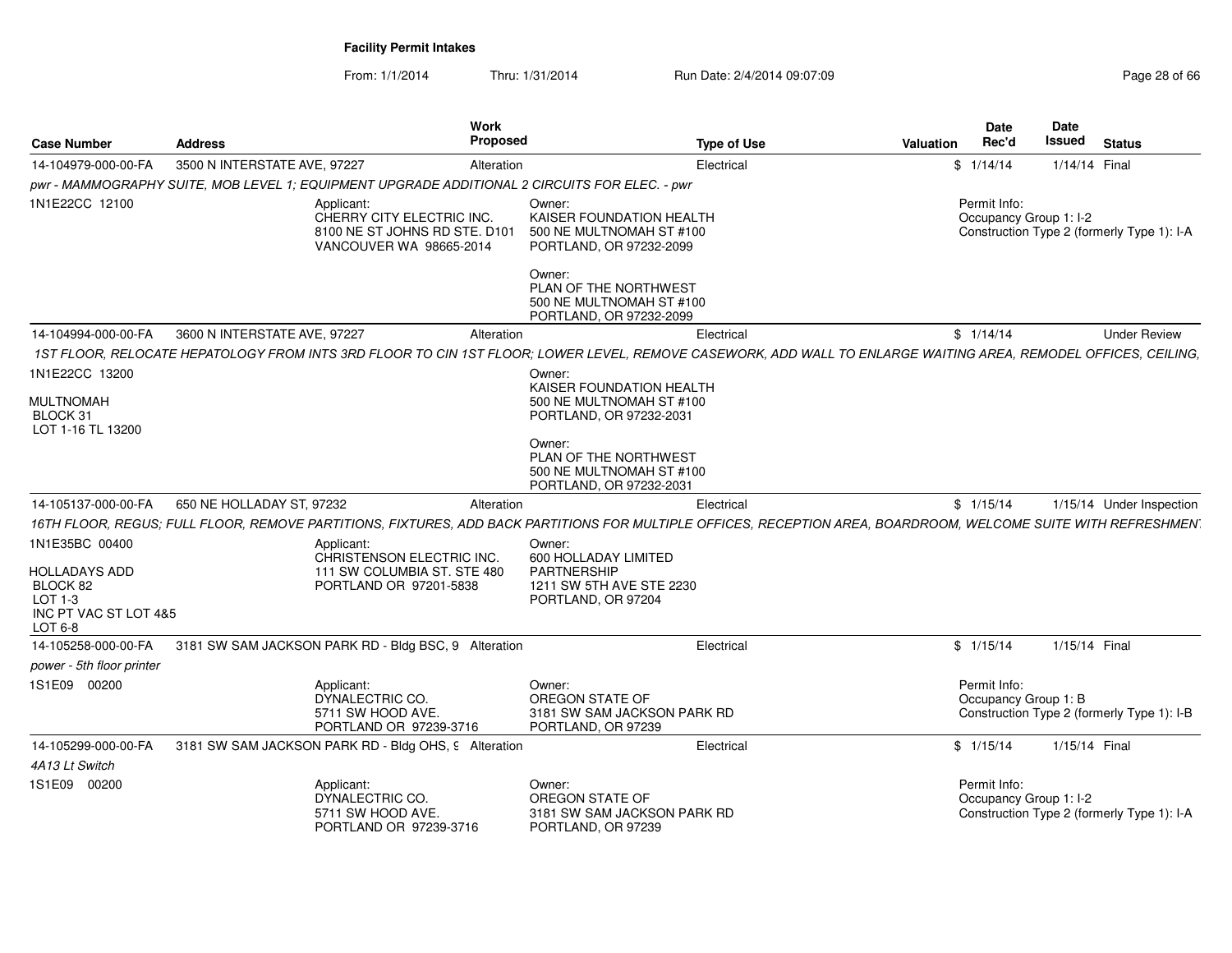From: 1/1/2014Thru: 1/31/2014 Run Date: 2/4/2014 09:07:09 Research 2010 12:00 Page 29 of 66

| <b>Case Number</b>                                                                                                                                                  | <b>Address</b>             |                                                                                                                         | <b>Work</b><br><b>Proposed</b> |                                                                                                                                          | <b>Type of Use</b> |                                                              | <b>Valuation</b> | <b>Date</b><br>Rec'd                                                    | Date<br>Issued | <b>Status</b>                                |
|---------------------------------------------------------------------------------------------------------------------------------------------------------------------|----------------------------|-------------------------------------------------------------------------------------------------------------------------|--------------------------------|------------------------------------------------------------------------------------------------------------------------------------------|--------------------|--------------------------------------------------------------|------------------|-------------------------------------------------------------------------|----------------|----------------------------------------------|
| 14-105327-000-00-FA                                                                                                                                                 |                            | 3181 SW SAM JACKSON PARK RD - Bldg OHS, 9 Alteration                                                                    |                                |                                                                                                                                          | Electrical         |                                                              |                  | \$1/15/14                                                               | 1/15/14 Final  |                                              |
| power - 4A16 quad receptacles (2)                                                                                                                                   |                            |                                                                                                                         |                                |                                                                                                                                          |                    |                                                              |                  |                                                                         |                |                                              |
| 1S1E09 00200                                                                                                                                                        |                            | Applicant:<br>DYNALECTRIC CO.<br>5711 SW HOOD AVE.<br>PORTLAND OR 97239-3716                                            |                                | Owner:<br>OREGON STATE OF<br>3181 SW SAM JACKSON PARK RD<br>PORTLAND, OR 97239                                                           |                    |                                                              |                  | Permit Info:<br>Occupancy Group 1: I-2                                  |                | Construction Type 2 (formerly Type 1): I-A   |
| 14-105369-000-00-FA                                                                                                                                                 | 111 SW 5TH AVE, 97204-3626 |                                                                                                                         | Alteration                     |                                                                                                                                          | Electrical         |                                                              |                  | \$1/15/14                                                               | 1/15/14 Final  |                                              |
|                                                                                                                                                                     |                            | power - #1600 Survey Monkey Office upgrade - Office furniture expansion & refrigerator outlet                           |                                |                                                                                                                                          |                    |                                                              |                  |                                                                         |                |                                              |
| 1N1E34CD 01300                                                                                                                                                      |                            | Applicant:<br>COCHRAN INC. dba BROADWAY<br><b>ELECTRIC</b><br>7550 SW TECH CENTER DR STE<br>220<br>TIGARD OR 97223-8061 |                                |                                                                                                                                          |                    |                                                              |                  | Permit Info:<br>Occupancy Group 1: B                                    |                | Construction Type 2 (formerly Type 1): I-A   |
| 14-105392-000-00-FA                                                                                                                                                 | 308 SW 2ND AVE, 97204      |                                                                                                                         | Alteration                     |                                                                                                                                          | Electrical         |                                                              |                  | \$1/15/14                                                               |                | 1/15/14 Issued                               |
|                                                                                                                                                                     |                            | HVAC controls- 1st fl Entry Lobby & Lower Level Fittness Center Renovation                                              |                                |                                                                                                                                          |                    |                                                              |                  |                                                                         |                |                                              |
| 1N1E34CD 04600                                                                                                                                                      |                            | Applicant:<br>ONE ELECTRIC INC<br><b>PO BOX 555</b><br>NEWPORT OR 97365                                                 |                                | Owner:<br><b>NGP DUNCAN PLAZA</b><br>PO BOX 4900 DEPT #360<br>SCOTTSDALE, AZ 85261-4900                                                  |                    |                                                              |                  | Permit Info:<br>Occupancy Group 1: B_Bank, Off.,<br>Med.Off., Pub.Bldg. |                | Construction Type 2 (formerly Type 1): I-A   |
|                                                                                                                                                                     |                            |                                                                                                                         |                                | Owner:<br>PORTLAND LLC<br>PO BOX 4900 DEPT #360<br>SCOTTSDALE, AZ 85261-4900                                                             |                    |                                                              |                  |                                                                         |                |                                              |
| 14-105618-000-00-FA                                                                                                                                                 | 123 NE 3RD AVE, 97232      |                                                                                                                         | Alteration                     |                                                                                                                                          | Electrical         |                                                              |                  | \$1/16/14                                                               |                | 1/17/14 Under Inspection                     |
|                                                                                                                                                                     |                            |                                                                                                                         |                                | pwr / voice/data- SUITE 213 OFFICE REMODEL INCLUDING BREAKROOM, OPEN OFFICE AREA, PRIVATE OFFICES AND CONFERENCE ROOM - pwr - voice/data |                    |                                                              |                  |                                                                         |                |                                              |
| 1N1E34DA 02800<br><b>EAST PORTLAND</b><br>BLOCK 68<br>INC PT VAC ST LOT 1&8<br>LOT 2&3&6&7<br>INC PT VAC ST LOT 4&5; HISTORIC<br>PROPERTY; POTENTIAL ADDITIONAL TAX |                            | Applicant:<br>FIVE STAR ELECTRIC INC<br>756 SW BAILEY AVE<br>HILLSBORO OR 97123                                         |                                | Owner:<br>BRIDGEHEAD DEVELOPMENT LLC FIVE STAR ELECTRIC INC<br>1001 SE WATER AVE #120<br>PORTLAND, OR 97214-2147                         |                    | CCB - Contractor:<br>756 SW BAILEY AVE<br>HILLSBORO OR 97123 |                  | Permit Info:<br>Occupancy Group 1: B Bank, Off.,<br>Med.Off., Pub.Bldg. |                | Construction Type 2 (formerly Type 1): III-A |
| 14-105623-000-00-FA                                                                                                                                                 | 1020 SW TAYLOR ST, 97205   |                                                                                                                         | Alteration                     |                                                                                                                                          | Electrical         |                                                              |                  | \$1/16/14                                                               |                | $1/16/14$ Issued                             |
| Suite 620 Data Cabliing                                                                                                                                             |                            |                                                                                                                         |                                |                                                                                                                                          |                    |                                                              |                  |                                                                         |                |                                              |
| 1S1E04AA 01200<br><b>PORTLAND</b>                                                                                                                                   |                            | Applicant:<br>DAMASCUS COMMUNICATIONS<br><b>INC</b>                                                                     |                                | Owner:<br>WESTON INVESTMENT CO LLC<br>2154 NE BROADWAY RM 200                                                                            |                    |                                                              |                  | Permit Info:<br>Occupancy Group 1: B                                    |                | Construction Type 2 (formerly Type 1):       |
| BLOCK 249<br>LOT 1&2&7&8                                                                                                                                            |                            | 26280 SE Wally Rd<br>Boring, OR 97009-8488                                                                              |                                | PORTLAND, OR 97232-1590                                                                                                                  |                    |                                                              |                  | I-FR                                                                    |                |                                              |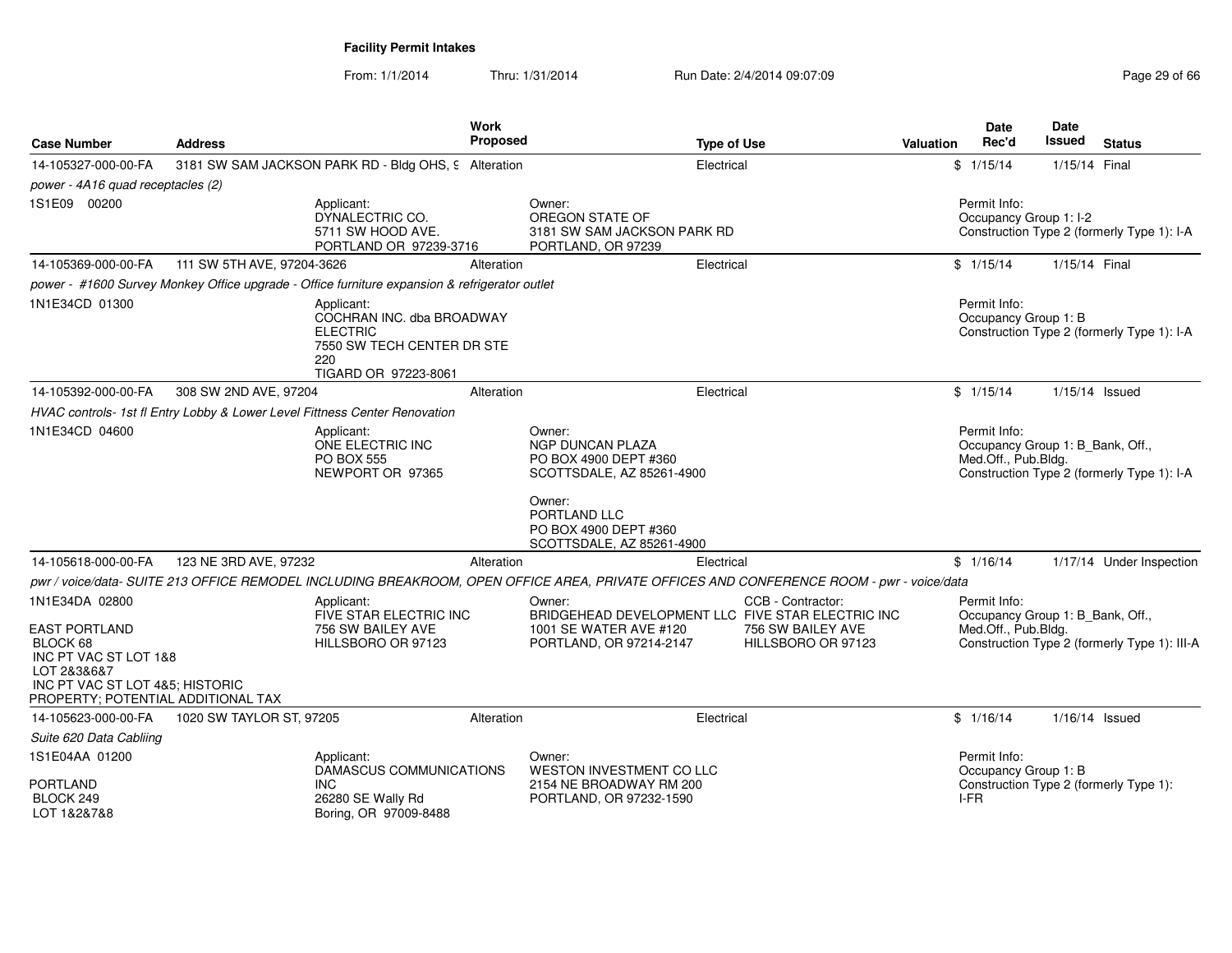From: 1/1/2014Thru: 1/31/2014 Run Date: 2/4/2014 09:07:09 Research 2010 12:00 Page 30 of 66

| <b>Case Number</b>                                             | <b>Address</b>                                                     | Work<br>Proposed                                                                                                                                                |                                                                                                       | <b>Type of Use</b> | Valuation | <b>Date</b><br>Rec'd                             | Date<br><b>Issued</b> | <b>Status</b>                              |
|----------------------------------------------------------------|--------------------------------------------------------------------|-----------------------------------------------------------------------------------------------------------------------------------------------------------------|-------------------------------------------------------------------------------------------------------|--------------------|-----------|--------------------------------------------------|-----------------------|--------------------------------------------|
| 14-105673-000-00-FA                                            | 920 SW 6TH AVE, 97204                                              | Alteration                                                                                                                                                      |                                                                                                       | Electrical         |           | \$1/16/14                                        |                       | 1/16/14 Under Inspection                   |
|                                                                |                                                                    | BUILD OUT FOR NEW RESTAURANT; BASEMENT, WALLS FOR RESTROOMS, LOCKER ROOM, TRASH ROOM, STORAGE; FIRST FLOOR, WALLS FOR PRIVATE DINING, KITCHEN, SERVICE BAR, FLU |                                                                                                       |                    |           |                                                  |                       |                                            |
| 1S1E03BB 01000                                                 |                                                                    | Applicant:<br>AMERICAN HEATING INC.                                                                                                                             | Owner:<br>PUBLIC SERVICE BUILDING LLC                                                                 |                    |           |                                                  |                       |                                            |
| PORTLAND<br>BLOCK 170<br>LOT 5-8                               |                                                                    | 5035 SE 24TH<br>PORTLAND OR 97202-4765                                                                                                                          | 920 SW 6TH AVE STE 223<br>PORTLAND, OR 97204                                                          |                    |           |                                                  |                       |                                            |
| 14-105733-000-00-FA                                            | 121 SW MORRISON ST, 97204                                          | Alteration                                                                                                                                                      |                                                                                                       | Electrica          |           | \$1/16/14                                        |                       | $1/16/14$ Issued                           |
|                                                                | Squires Suite 475 Installation of Comcast coax from Dmarc to suite |                                                                                                                                                                 |                                                                                                       |                    |           |                                                  |                       |                                            |
| 1S1E03BA 02700                                                 |                                                                    | Applicant:<br>CAPITOL DATA &                                                                                                                                    | Owner:<br>TERRACE TOWER USA-                                                                          |                    |           | Permit Info:<br>Occupancy Group 1: B_Bank, Off., |                       |                                            |
| <b>PORTLAND</b><br>BLOCK 15<br>LOT $1-4$<br>LOT 7&8 EXC W 75'  |                                                                    | COMMUNICATIONS INC.<br>11401 NE MARX ST.<br>PORTLAND, OR 97220-1041                                                                                             | PORTLAND INC<br>121 SW MORRISON ST #250<br>PORTLAND, OR 97204-3179                                    |                    |           | Med.Off., Pub.Bldg.                              |                       | Construction Type 2 (formerly Type 1): I-A |
| 14-105780-000-00-FA                                            | 555 SW OAK ST                                                      | Alteration                                                                                                                                                      |                                                                                                       | Electrical         |           | \$1/16/14                                        |                       | $1/16/14$ Issued                           |
|                                                                |                                                                    | voice/data - 4th fl Plaza remodel - Server Room relocation from 11th fl & rest rooms remodelpr# US BANK P4 Tl                                                   |                                                                                                       |                    |           |                                                  |                       |                                            |
| 1N1E34CD 80000                                                 |                                                                    | Applicant:                                                                                                                                                      | Owner:                                                                                                |                    |           |                                                  |                       |                                            |
| ONE ELEVEN TOWER CONDOMINIUM<br><b>GENERAL COMMON ELEMENTS</b> |                                                                    | CHRISTENSON ELECTRIC INC.<br>111 SW COLUMBIA ST. STE 480<br>PORTLAND OR 97201-5838                                                                              | ASSOCIATION OF UNIT OWNERS<br>OF.<br>ONE ELEVEN TOWER<br>CONDOMINIUM 111 SW 5TH<br>PORTLAND, OR 97204 |                    |           |                                                  |                       |                                            |
| 14-106201-000-00-FA                                            | 111 SW 5TH AVE, 97204-3626                                         | Alteration                                                                                                                                                      |                                                                                                       | Electrical         |           | \$1/16/14                                        |                       | 1/16/14 Final                              |
|                                                                |                                                                    | voice/data - #1600 Survey Monkey Office upgrade - Office furniture expansion                                                                                    |                                                                                                       |                    |           |                                                  |                       |                                            |
| 1N1E34CD 01300                                                 |                                                                    | Applicant:<br>APPLIED TECHNICAL SYSTEMS<br>INC.<br>7015 SW McEWAN RD<br>LAKE OSWEGO OR 97035-7830                                                               |                                                                                                       |                    |           | Permit Info:<br>Occupancy Group 1: B             |                       | Construction Type 2 (formerly Type 1): I-A |
| 14-106205-000-00-FA                                            | 5216 NE 158TH AVE - Bldg 6, 97230                                  | Alteration                                                                                                                                                      |                                                                                                       | Electrical         |           | \$1/16/14                                        |                       | 1/16/14 Final                              |
|                                                                |                                                                    | BLDG 6; REMOVE ALL WALLS, DOORS, PRESERVE RESTROOMS AND OFFICE AREA AT FRONT OF BUILDING, REMOVE STOREFRONT WINDOWS, REPLACE WITH ROLL-UP DOORS, RETURN TO IN   |                                                                                                       |                    |           |                                                  |                       |                                            |
| 1N2E24AA 00400                                                 |                                                                    | Applicant:<br>WILLAMETTE ELECTRIC INC.<br>P.O. BOX 230547<br>TIGARD, OR 97281-0547                                                                              | Owner:<br><b>WALTON CWOR COMMERCE</b><br>PO BOX 460169<br>HOUSTON, TX 77056                           |                    |           |                                                  |                       |                                            |
| 14-106221-000-00-FA                                            | 111 SW 5TH AVE, 97204-3626                                         | Alteration                                                                                                                                                      |                                                                                                       | Electrical         |           | \$1/16/14                                        |                       | 1/16/14 Issued                             |
|                                                                | HVAC controls - #120 WEBTRENDS NEW DATA CENTER                     |                                                                                                                                                                 |                                                                                                       |                    |           |                                                  |                       |                                            |
| 1N1E34CD 01300                                                 |                                                                    | Applicant:<br>HUNTER-DAVISSON INC.<br>1800 SE PERSHING ST.<br>PORTLAND OR 97202-2338                                                                            |                                                                                                       |                    |           | Permit Info:<br>Occupancy Group 1: B             |                       | Construction Type 2 (formerly Type 1): I-A |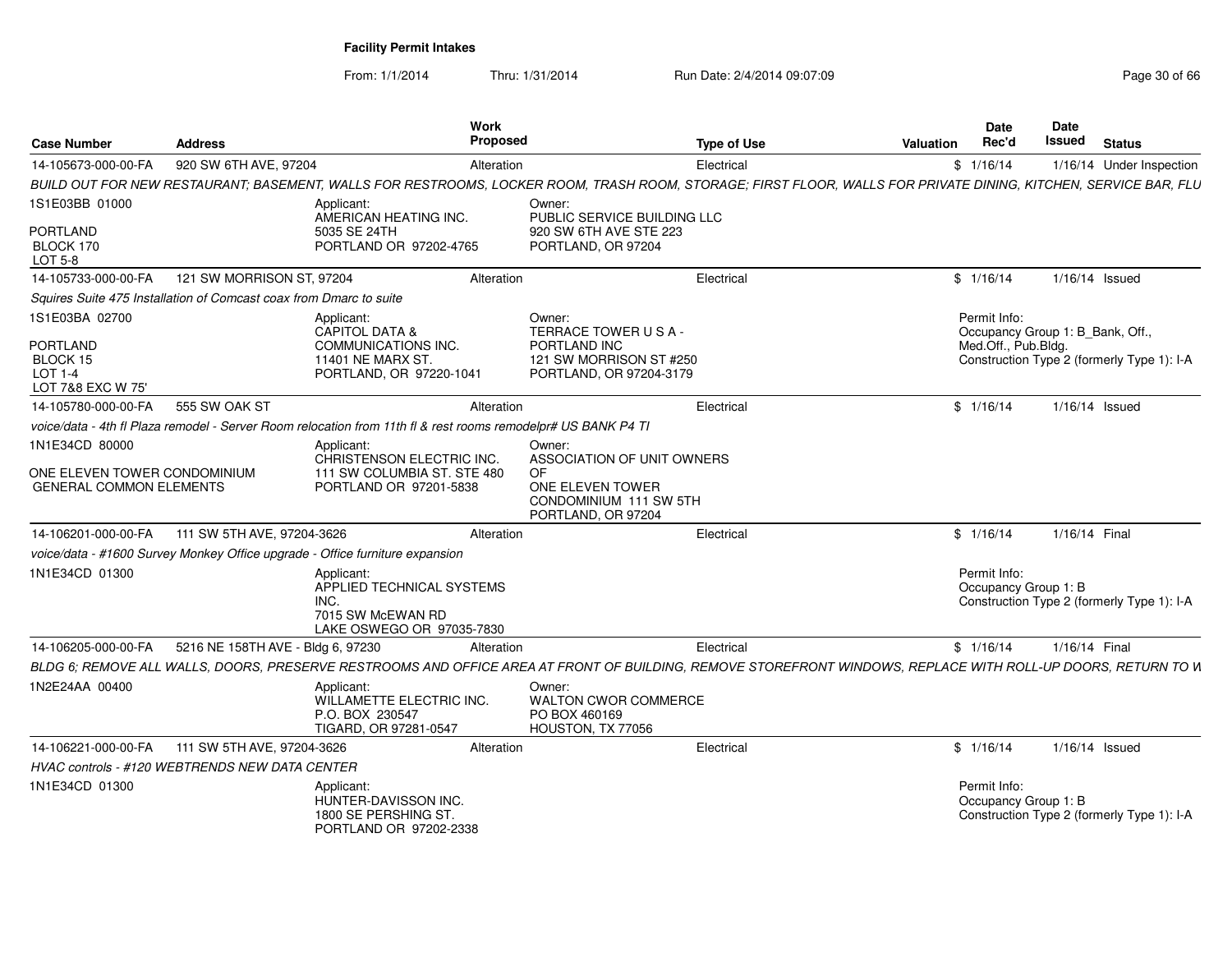From: 1/1/2014Thru: 1/31/2014 Run Date: 2/4/2014 09:07:09 Research 2010 12:00 Page 31 of 66

| <b>Case Number</b>                                          | <b>Address</b>                                             | Work<br><b>Proposed</b>                                                                                                                                                  |                                                                                | <b>Type of Use</b> | Valuation | <b>Date</b><br>Rec'd                             | <b>Date</b><br><b>Issued</b> | <b>Status</b>                               |
|-------------------------------------------------------------|------------------------------------------------------------|--------------------------------------------------------------------------------------------------------------------------------------------------------------------------|--------------------------------------------------------------------------------|--------------------|-----------|--------------------------------------------------|------------------------------|---------------------------------------------|
| 14-106222-000-00-FA                                         | 1040 NW 22ND AVE, 97210                                    | Alteration                                                                                                                                                               |                                                                                | Electrical         |           | \$1/16/14                                        |                              | <b>Under Review</b>                         |
|                                                             |                                                            | SUITE 550; INFILL SOME DOORS, REPLACE WITH RELOCATED LARGER DOORS, CEILING, ELEC, FINISHES - power                                                                       |                                                                                |                    |           |                                                  |                              |                                             |
| 1N1E33BA 03600                                              |                                                            |                                                                                                                                                                          | Owner:<br><b>GOOD SAMARITAN HOSPITAL &amp;</b>                                 |                    |           | Permit Info:<br>Occupancy Group 1: B             |                              |                                             |
| <b>COUCHS ADD</b><br>BLOCK 301<br>LOT 15-18                 |                                                            |                                                                                                                                                                          | <b>MEDICAL CENTER</b><br>1919 NW LOVEJOY ST<br>PORTLAND, OR 97209              |                    |           |                                                  |                              | Construction Type 2 (formerly Type 1): I-B  |
| 14-106238-000-00-FA                                         | 5100 SW MACADAM AVE, 97201                                 | Alteration                                                                                                                                                               |                                                                                | Electrical         |           | \$1/16/14                                        |                              | $1/16/14$ Issued                            |
|                                                             | #250-270 FMS TI strobe relocation - fire/strobe relocation |                                                                                                                                                                          |                                                                                |                    |           |                                                  |                              |                                             |
| 1S1E15BD 00200                                              |                                                            | Applicant:<br>SAFE TECHNOLOGY GROUP INC.                                                                                                                                 | Owner:<br>SRI EIGHT RIVERSIDE LLC                                              |                    |           | Permit Info:<br>Occupancy Group 1: B             |                              |                                             |
| SECTION 15 1S 1E<br>TRACT TL 200<br><b>ACRES 1.80</b>       |                                                            | 6400 NE HWY 99 STE G375<br>VACOUVER WA 98665-8748                                                                                                                        | 235 MONTGOMERY ST 14TH FLR<br>SAN FRANCISCO, CA 94104                          |                    |           |                                                  |                              | Construction Type 2 (formerly Type 1): II-A |
| 14-106462-000-00-FA                                         | 601 SW 2ND AVE, 97204                                      | Alteration                                                                                                                                                               |                                                                                | Electrical         |           | \$1/17/14                                        |                              | 1/17/14 Issued                              |
|                                                             |                                                            | 23RD FLOOR; DEMO SOME WORKSTATIONS, CASEWORK, RELOCATE DOUBLE GLASS DOORS, DEMISING WALL, DOORS, NEW WORK STATIONS, RECEPTION AREA, FULL HEIGHT SLIDING GLAS.            |                                                                                |                    |           |                                                  |                              |                                             |
| 1S1E03BA 05000                                              |                                                            | Applicant:<br>MCKINSTRY CO. LLC.                                                                                                                                         | Owner:<br><b>MORRISON STREET CF LLC</b>                                        |                    |           |                                                  |                              |                                             |
| PORTLAND<br>BLOCK 20<br>LOT 1-4 EXC PT IN ST & LOT 5-8      |                                                            | 16790 NE MASON ST STE 100<br>PORTLAND OR 97230-7398                                                                                                                      | 1211 SW 5TH AVE #2230<br>PORTLAND, OR 97204                                    |                    |           |                                                  |                              |                                             |
| 14-106464-000-00-FA                                         |                                                            | 3181 SW SAM JACKSON PARK RD - Bldg DCH, 9 Alteration                                                                                                                     |                                                                                | Electrical         |           | \$1/17/14                                        | 1/17/14 Final                |                                             |
| 11th floor conf room receptacles                            |                                                            |                                                                                                                                                                          |                                                                                |                    |           |                                                  |                              |                                             |
| IS1E09 00200                                                |                                                            | Applicant:<br>DYNALECTRIC CO.<br>5711 SW HOOD AVE.<br>PORTLAND OR 97239-3716                                                                                             | Owner:<br>OREGON STATE OF<br>3181 SW SAM JACKSON PARK RD<br>PORTLAND, OR 97239 |                    |           |                                                  |                              |                                             |
| 14-106467-000-00-FA                                         | 1912 SW 6TH AVE, 97201                                     | Alteration                                                                                                                                                               |                                                                                | Electrical         |           | \$1/17/14                                        |                              | 1/17/14 Issued                              |
|                                                             |                                                            | SECURITY UPGRADES, SOUTH TOWER, REPLACE HANDRAIL, 2ND TO 3RD FLOOR, STEEL DOOR, LIGHTING, LOCKS 3RD FLOOR TO 15TH FLOOR; NORTH TOWER, NEW LOCKS - power lighting         |                                                                                |                    |           |                                                  |                              |                                             |
| 1S1E04DA 00500<br>PORTLAND                                  |                                                            | Applicant:<br><b>MICHAEL NELSON</b><br>PORTLAND STATE UNIVERSITY.                                                                                                        | Owner:<br>OREGON STATE OF(BD HIGHER<br><b>EDUC</b>                             |                    |           |                                                  |                              |                                             |
| BLOCK 159<br>LOT 1&2&5-8<br>N 27 1/2' OF LOT 3              |                                                            | P.O. BOX 751-FAC<br>Portland, OR 97207                                                                                                                                   | <b>PO BOX 751</b><br>PORTLAND, OR 97207-0751                                   |                    |           |                                                  |                              |                                             |
| 14-106468-000-00-FA                                         | 121 SW MORRISON ST, 97204                                  | Alteration                                                                                                                                                               |                                                                                | Electrical         |           | \$1/17/14                                        |                              | 1/17/14 Issued                              |
|                                                             |                                                            | 7TH FLOOR; TI, PARTITIONS, GLASS ENTRY SYSTEM AT RECEPTION, DOORS, SIDELITES, SLIDING GLASS WALL AT CONFERENCE ROOM, FLOORING, CABINETRY, CEILING, ELEC, FINISHES - voio |                                                                                |                    |           |                                                  |                              |                                             |
| 1S1E03BA 02700                                              |                                                            | Applicant:<br>CHRISTENSON ELECTRIC INC.                                                                                                                                  | Owner:<br>TERRACE TOWER USA-                                                   |                    |           | Permit Info:<br>Occupancy Group 1: B_Bank, Off., |                              |                                             |
| PORTLAND<br>BLOCK 15<br>LOT 1-4<br><b>LOT 788 FXC W 75'</b> |                                                            | 111 SW COLUMBIA ST. STE 480<br>PORTLAND OR 97201-5838                                                                                                                    | PORTLAND INC<br>121 SW MORRISON ST #250<br>PORTLAND, OR 97204-3179             |                    |           | Med.Off., Pub.Bldg.                              |                              | Construction Type 2 (formerly Type 1): I-A  |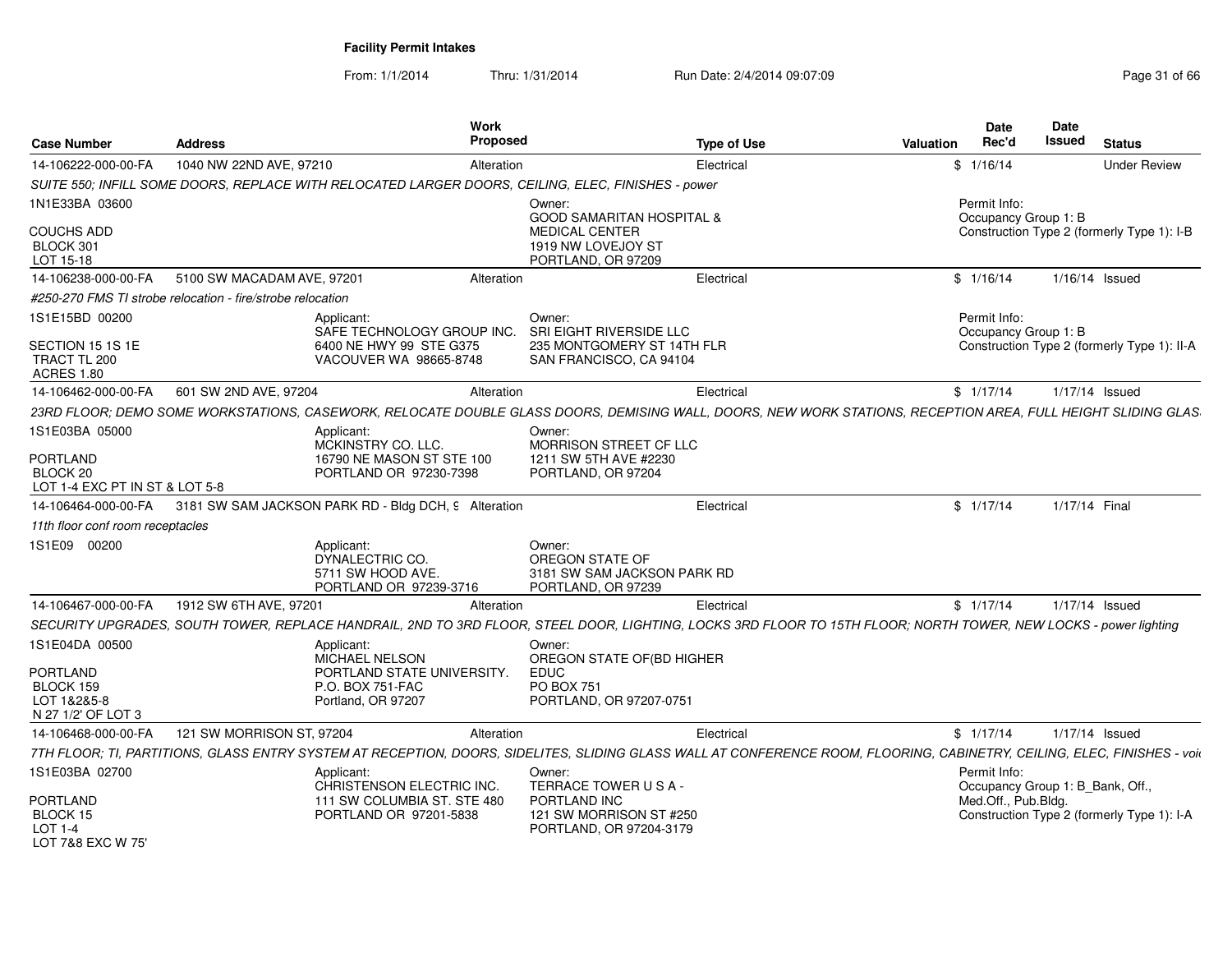From: 1/1/2014Thru: 1/31/2014 Run Date: 2/4/2014 09:07:09 Research 2010 12:00 Page 32 of 66

| <b>Case Number</b>                                           | <b>Address</b>                                                                                                                                                    | Work<br><b>Proposed</b>                                                                                                     | Type of Use                   | <b>Valuation</b> | <b>Date</b><br>Rec'd                                    | Date<br>Issued   | <b>Status</b>                               |
|--------------------------------------------------------------|-------------------------------------------------------------------------------------------------------------------------------------------------------------------|-----------------------------------------------------------------------------------------------------------------------------|-------------------------------|------------------|---------------------------------------------------------|------------------|---------------------------------------------|
| 14-106576-000-00-FA                                          | 3600 N INTERSTATE AVE, 97227                                                                                                                                      | Alteration                                                                                                                  | Electrical                    | \$1/17/14        |                                                         |                  | <b>Under Review</b>                         |
|                                                              | DWI-3RD FLOOR, COSMETICS RELOCATE FROM INTS TO CIN; OFFICE REMODELS, CABINET REMOVAL, FLOORING, REMOVE WALL AT RECEPTION TO ENLARGE AREA, , ELEC.; NEW CIRCUITS i |                                                                                                                             |                               |                  |                                                         |                  |                                             |
| 1N1E22CC 13200                                               |                                                                                                                                                                   | Owner:                                                                                                                      |                               |                  |                                                         |                  |                                             |
| MULTNOMAH<br>BLOCK 31<br>LOT 1-16 TL 13200                   |                                                                                                                                                                   | 500 NE MULTNOMAH ST #100<br>PORTLAND, OR 97232-2031                                                                         | KAISER FOUNDATION HEALTH      |                  |                                                         |                  |                                             |
|                                                              |                                                                                                                                                                   | Owner:<br>PLAN OF THE NORTHWEST<br>500 NE MULTNOMAH ST #100<br>PORTLAND, OR 97232-2031                                      |                               |                  |                                                         |                  |                                             |
| 14-106944-000-00-FA                                          | 900 SW 5TH AVE, 97204                                                                                                                                             | Alteration                                                                                                                  | Electrical                    | \$1/17/14        |                                                         | 1/17/14 Final    |                                             |
| 19TH FL STOEL RIVES 2-208v floor recepts                     |                                                                                                                                                                   |                                                                                                                             |                               |                  |                                                         |                  |                                             |
| 1S1E03BB 00200<br>PORTLAND<br>BLOCK 59<br>LOT 1-8            | Applicant:<br><b>HUGHES ELECTRICAL</b><br><b>CONTRACTORS INC.</b>                                                                                                 | Owner:<br><b>LAW LIBRARY</b><br>PO BOX 711<br>10490 NW JACKSON QUARRY RD<br>HILLSBORO, OR 97124-8184<br>PORTLAND, OR 97204  | STANDARD INS CO (LEASE MULT   | I-FR             | Permit Info:<br>Occupancy Group 1: B                    |                  | Construction Type 2 (formerly Type 1):      |
|                                                              |                                                                                                                                                                   |                                                                                                                             |                               |                  |                                                         |                  |                                             |
| 14-107366-000-00-FA                                          | 650 NE HOLLADAY ST, 97232                                                                                                                                         | Alteration                                                                                                                  | Electrical                    | \$1/21/14        |                                                         | $1/21/14$ Issued |                                             |
|                                                              | 16TH FLOOR, REGUS; FULL FLOOR, REMOVE PARTITIONS, FIXTURES, ADD BACK PARTITIONS FOR MULTIPLE OFFICES, RECEPTION AREA, BOARDROOM, WELCOME SUITE WITH REFRESHMEN'   |                                                                                                                             |                               |                  |                                                         |                  |                                             |
| 1N1E35BC 00400                                               | Applicant:<br><b>NEW CENTURY</b>                                                                                                                                  | Owner:<br>600 HOLLADAY LIMITED                                                                                              |                               |                  |                                                         |                  |                                             |
| HOLLADAYS ADD                                                | <b>COMMUNICATIONS INC.</b>                                                                                                                                        | <b>PARTNERSHIP</b>                                                                                                          |                               |                  |                                                         |                  |                                             |
| BLOCK 82<br>LOT $1-3$                                        | 21035 SW ERIN TER<br>ALOHA OR 97006-1804                                                                                                                          | 1211 SW 5TH AVE STE 2230<br>PORTLAND, OR 97204                                                                              |                               |                  |                                                         |                  |                                             |
| INC PT VAC ST LOT 4&5<br>LOT 6-8                             |                                                                                                                                                                   |                                                                                                                             |                               |                  |                                                         |                  |                                             |
| 14-107368-000-00-FA                                          | 5050 NE HOYT ST, 97213                                                                                                                                            | Alteration                                                                                                                  | Electrical                    | \$1/21/14        |                                                         | $1/21/14$ Issued |                                             |
|                                                              | SUITE 317; REMODEL, REMOVE WALLS DOORS, RECONFIGURE FOR OFFICES, EXAM ROOM, BREAKROOM, RECEPTION, RESTROOM, CEILING, ELEC, PLBG, FINISHES - power                 |                                                                                                                             |                               |                  |                                                         |                  |                                             |
| 1N2E31BD 03800<br>CENTER ADD<br>BLOCK <sub>3</sub>           | Applicant:<br><b>ELECTRIC</b>                                                                                                                                     | Owner:<br>COCHRAN INC. dba BROADWAY<br>PROVIDENCE HEALTH<br>PORTLAND, OR 97213-1545<br>7550 SW TECH CENTER DR STE           | 4400 NE HALSEY ST BLDG 2 #190 | I-FR             | Permit Info:<br>Occupancy Group 1: B                    |                  | Construction Type 2 (formerly Type 1):      |
| LOT 1-7 INC PT VAC ST<br>LOT 20-26 EXC PT IN ST              | 220<br>TIGARD OR 97223-8061                                                                                                                                       | Owner:<br>SERVICES-OREGON<br>PORTLAND, OR 97213-1545                                                                        | 4400 NE HALSEY ST BLDG 2 #190 |                  |                                                         |                  |                                             |
| 14-107369-000-00-FA                                          | 2800 N VANCOUVER AVE, 97227                                                                                                                                       | Alteration                                                                                                                  | Electrical                    | \$1/21/14        |                                                         | $1/21/14$ Issued |                                             |
|                                                              | MIDWIFERY SUITE 255, INTERNAL MEDICINE SUITE 229 & SHARED CONFERENCE ROOM SUITE 231 COMBINED MEDICAL OFFICE 4.023 SQ FT REMODEL - voice/data                      |                                                                                                                             |                               |                  |                                                         |                  |                                             |
| 1N1E27AC 01300                                               | Applicant:                                                                                                                                                        | Owner:                                                                                                                      |                               |                  | Permit Info:                                            |                  |                                             |
| RAILROAD SHOPS ADD<br>BLOCK <sub>2</sub><br>LOT 1-16 TL 1300 | OREGON ELECTRIC<br>CONSTRUCTION INC. /DBA<br>1709 SE 3RD AVE.                                                                                                     | <b>LEGACY HEALTH SYSTEM</b><br>1919 NW LOVEJOY ST<br>OREGON ELECTRIC GROUP.<br>PORTLAND, OR 97209<br>PORTLAND OR 97214-4547 |                               |                  | Occupancy Group 1: B_Bank, Off.,<br>Med.Off., Pub.Bldg. |                  | Construction Type 2 (formerly Type 1): II-B |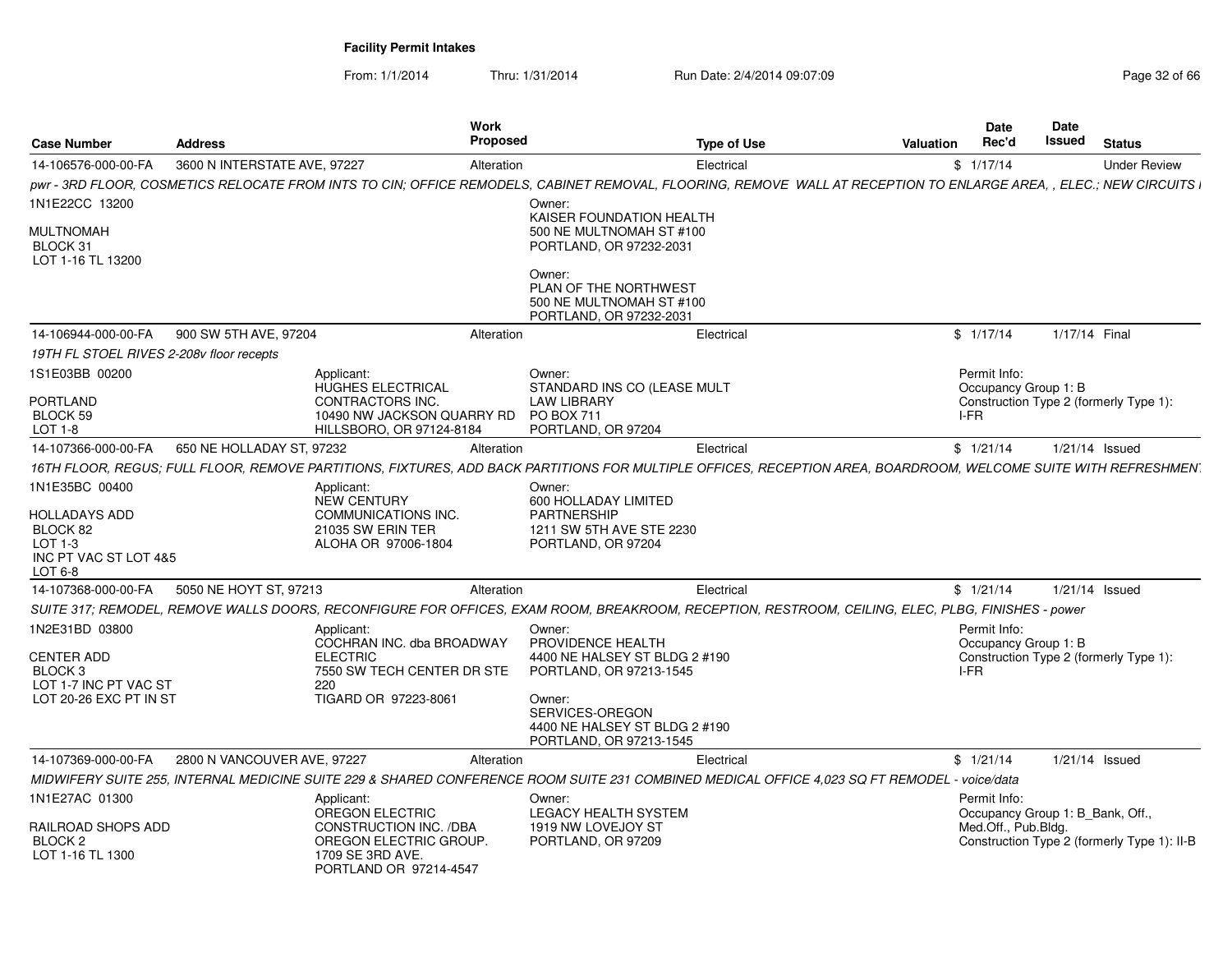From: 1/1/2014

Thru: 1/31/2014 Run Date: 2/4/2014 09:07:09 Research 2010 12:00 Page 33 of 66

| <b>Case Number</b>                                                                                           | <b>Address</b>                     |                                                                                                                         | Work<br>Proposed | <b>Type of Use</b>                                                                                                                                                               | Valuation | Date<br>Rec'd                                | Date<br>Issued | <b>Status</b>                              |
|--------------------------------------------------------------------------------------------------------------|------------------------------------|-------------------------------------------------------------------------------------------------------------------------|------------------|----------------------------------------------------------------------------------------------------------------------------------------------------------------------------------|-----------|----------------------------------------------|----------------|--------------------------------------------|
| 14-107373-000-00-FA                                                                                          | 1410 SW MORRISON ST, 97205         |                                                                                                                         | Alteration       | Electrical                                                                                                                                                                       |           | \$1/21/14                                    | 1/21/14 Issued |                                            |
|                                                                                                              |                                    |                                                                                                                         |                  | SUITE 700; TI, REMOVE WALLS DOORS, RECONFIGURE FOR OFFICE, DOORS AND RELITES, CONFERENCE ROOM, WORK ROOM, RECEPTION AREA, NEW ADA RESTROOM, OPEN OFFICE SPACE                    |           |                                              |                |                                            |
| 1N1E33DD 07400                                                                                               |                                    | Applicant:<br>BACHOFNER ELECTRIC, LLC.                                                                                  |                  | Owner:<br>WESTON INVESTMENT CO LLC                                                                                                                                               |           | Permit Info:<br>Occupancy Group 1: B         |                |                                            |
| PORTLAND<br>BLOCK 310<br>LOT 1&2<br>N 40' OF LOT 3                                                           |                                    | 12031 NE MARX ST.<br>PORTLAND OR 97220                                                                                  |                  | 2154 NE BROADWAY RM 200<br>PORTLAND, OR 97232-1590                                                                                                                               |           |                                              |                | Construction Type 2 (formerly Type 1): I-B |
| 14-107441-000-00-FA                                                                                          | 3181 SW SAM JACKSON PARK RD, 97201 |                                                                                                                         | Alteration       | Electrical                                                                                                                                                                       |           | \$1/21/14                                    |                | 1/21/14 Under Inspection                   |
| 1st fl BRB Survival Surgery Project - powerpr# 13-BRB-355                                                    |                                    |                                                                                                                         |                  |                                                                                                                                                                                  |           |                                              |                |                                            |
| 1S1E09 00600                                                                                                 |                                    | Applicant:<br>DYNALECTRIC CO.                                                                                           |                  | Owner:<br>OREGON STATE OF (MEDICAL                                                                                                                                               |           |                                              |                |                                            |
| SECTION 09 1S 1E<br>TL 600 14.19 ACRES                                                                       |                                    | 5711 SW HOOD AVE.<br>PORTLAND OR 97239-3716                                                                             |                  | <b>DEPT</b><br>3181 SW SAM JACKSON PARK RD<br>PORTLAND, OR 97239                                                                                                                 |           |                                              |                |                                            |
| 14-107456-000-00-FA                                                                                          | 5050 NE HOYT ST, 97213             |                                                                                                                         | Alteration       | Electrical                                                                                                                                                                       |           | \$1/21/14                                    |                | 1/21/14 Under Inspection                   |
|                                                                                                              |                                    |                                                                                                                         |                  | power - SUITE 221; REMODEL RECEPTION AND BUSINESS OFFICE, INFILL DOORWAY, NEW CASEWORK, RELOCATED SINKS. NEW CUSTOMER SERVICE WINDOW IN RECEPTION AREA, CEILING, I               |           |                                              |                |                                            |
| 1N2E31BD 03800<br><b>CENTER ADD</b><br>BLOCK <sub>3</sub><br>LOT 1-7 INC PT VAC ST<br>LOT 20-26 EXC PT IN ST |                                    | Applicant:<br>COCHRAN INC. dba BROADWAY<br><b>ELECTRIC</b><br>7550 SW TECH CENTER DR STE<br>220<br>TIGARD OR 97223-8061 |                  | Owner:<br>PROVIDENCE HEALTH<br>4400 NE HALSEY ST BLDG 2 #190<br>PORTLAND, OR 97213-1545<br>Owner:<br>SERVICES-OREGON<br>4400 NE HALSEY ST BLDG 2 #190<br>PORTLAND, OR 97213-1545 |           | Permit Info:<br>Occupancy Group 1: B<br>I-FR |                | Construction Type 2 (formerly Type 1):     |
| 14-107729-000-00-FA                                                                                          | 3050 SE DIVISION ST, 97202         |                                                                                                                         | Alteration       | Electrical                                                                                                                                                                       |           | \$1/21/14                                    | 1/21/14 Final  |                                            |
|                                                                                                              |                                    |                                                                                                                         |                  | voice/data, a/v BOLLYWOOD THEATER - NEW RESTAURANT 3685 SQ FT WITH (existing)760 SQ FT MEZZANINE SEE (12-154840-CO) core/shell, and siesmic upgrades                             |           |                                              |                |                                            |
| 1S1E12BA 06000                                                                                               |                                    | Applicant:<br>OHM SYSTEMS, LLC.                                                                                         |                  | Owner:<br>ADG IIIA LLC                                                                                                                                                           |           | Permit Info:                                 |                | Occupancy Group 1: A-2 Restaurant          |
| <b>EAST PORTLAND HTS</b><br>BLOCK 6<br><b>LOT 1-4</b>                                                        |                                    | PO BOX 86833<br>PORTLAND, OR 97286                                                                                      |                  | 2314 NW SAVIER ST<br>PORTLAND, OR 97210-2514                                                                                                                                     |           |                                              |                |                                            |
| 14-107776-000-00-FA                                                                                          | 3251 SW SAM JACKSON PARK RD, 97201 |                                                                                                                         | Alteration       | Electrical                                                                                                                                                                       |           | \$1/21/14                                    |                | 1/21/14 Under Inspection                   |
| 4TH FLOOR, MRI #2 - powerpr# F-2013-0810                                                                     |                                    |                                                                                                                         |                  |                                                                                                                                                                                  |           |                                              |                |                                            |
| 1S1E09AC 03700                                                                                               |                                    | Applicant:<br>DYNALECTRIC CO.                                                                                           |                  | Owner:<br>OREGON STATE OF                                                                                                                                                        |           | Permit Info:<br>Occupancy Group 1: I1.1      |                |                                            |
| SECTION 09 1S 1E<br>TL 3700 0.07 ACRES                                                                       |                                    | 5711 SW HOOD AVE.<br>PORTLAND OR 97239-3716                                                                             |                  | 3181 SW SAM JACKSON PARK RD<br>PORTLAND, OR 97239                                                                                                                                |           | I-FR                                         |                | Construction Type 2 (formerly Type 1):     |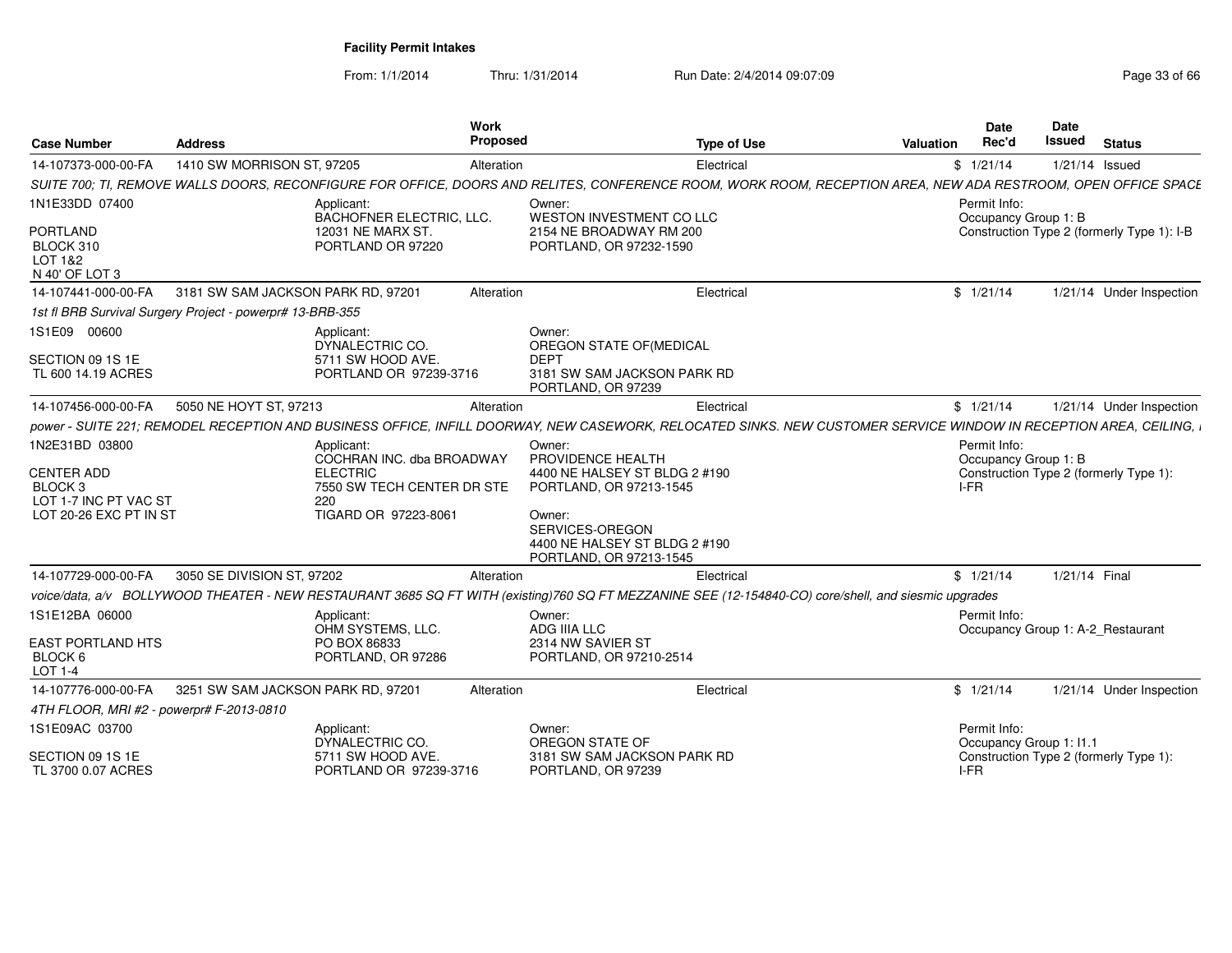From: 1/1/2014Thru: 1/31/2014 Run Date: 2/4/2014 09:07:09 Research 2010 12:00 Page 34 of 66

| <b>Case Number</b>                                                                                             | <b>Address</b>                                                       |                                                                                                                | Work<br><b>Proposed</b>                                                            | <b>Type of Use</b>          |                                                                                                                                                                    | Valuation | <b>Date</b><br>Rec'd                   | Date<br>Issued | <b>Status</b>                              |
|----------------------------------------------------------------------------------------------------------------|----------------------------------------------------------------------|----------------------------------------------------------------------------------------------------------------|------------------------------------------------------------------------------------|-----------------------------|--------------------------------------------------------------------------------------------------------------------------------------------------------------------|-----------|----------------------------------------|----------------|--------------------------------------------|
| 14-107893-000-00-FA                                                                                            | 1500 SW 1ST AVE, 97201                                               |                                                                                                                | Alteration                                                                         | Electrical                  |                                                                                                                                                                    |           | \$1/21/14                              |                | $1/21/14$ Issued                           |
|                                                                                                                |                                                                      | #870 WESTERN WOOD PRODUCTS NEW TENANT REMODEL - voice/data/coaxpr# X 6005                                      |                                                                                    |                             |                                                                                                                                                                    |           |                                        |                |                                            |
| 1S1E03CA 00600                                                                                                 |                                                                      | Applicant:<br><b>CSHARK NETWORKS LLC.</b>                                                                      | Owner:<br><b>URBAN OFFICE</b>                                                      |                             |                                                                                                                                                                    |           | Permit Info:<br>Occupancy Group 1: B   |                |                                            |
| PORTLAND<br><b>BLOCK 116 TL 600</b>                                                                            |                                                                      | 5111 FIRWOOD DR.<br>WEST LINN OR 97068-3019                                                                    | 111 SW COLUMBIA ST #1380<br>PORTLAND, OR 97201-5845                                |                             |                                                                                                                                                                    |           |                                        |                | Construction Type 2 (formerly Type 1): I-A |
|                                                                                                                |                                                                      |                                                                                                                | Owner:<br><b>PARKING</b><br>111 SW COLUMBIA ST #1380<br>PORTLAND, OR 97201-5845    |                             |                                                                                                                                                                    |           |                                        |                |                                            |
|                                                                                                                |                                                                      |                                                                                                                | Owner:<br><b>FACILITIES</b><br>111 SW COLUMBIA ST #1380<br>PORTLAND, OR 97201-5845 |                             |                                                                                                                                                                    |           |                                        |                |                                            |
| 14-108209-000-00-FA                                                                                            | 555 SW OAK ST                                                        |                                                                                                                | Alteration                                                                         | Electrical                  |                                                                                                                                                                    |           | \$1/22/14                              |                | 1/22/14 Issued                             |
|                                                                                                                |                                                                      | 4th fl Plaza remodel - Server Room relocation from 11th fl & rest rooms rmdl - access controlpr# US BANK P4 Tl |                                                                                    |                             |                                                                                                                                                                    |           |                                        |                |                                            |
| 1N1E34CD 80000                                                                                                 |                                                                      | Applicant:<br>DIEBOLD INC.                                                                                     | Owner:                                                                             | ASSOCIATION OF UNIT OWNERS  |                                                                                                                                                                    |           |                                        |                |                                            |
| ONE ELEVEN TOWER CONDOMINIUM<br><b>GENERAL COMMON ELEMENTS</b>                                                 |                                                                      | 15100 SW KOLL PKWY, SUITE N<br>BEAVERTON, OR 97006                                                             | 0F<br>ONE ELEVEN TOWER<br>CONDOMINIUM 111 SW 5TH<br>PORTLAND, OR 97204             |                             |                                                                                                                                                                    |           |                                        |                |                                            |
| 14-108210-000-00-FA                                                                                            | 7000 NE AIRPORT WAY, 97218                                           |                                                                                                                | Alteration                                                                         | Electrical                  |                                                                                                                                                                    |           | \$1/22/14                              |                | 1/22/14 Issued                             |
|                                                                                                                |                                                                      |                                                                                                                |                                                                                    |                             | pwr-MEZZANINE LEVEL T3194; CONVERT UNUSED SPACE INTO LOUNGE AREA FOR MILITARY PERSONEL, REMOVE WALL, RECONFIGURE FOR COMPUTER AREA, CEILING, ELEC,:-pwr            |           |                                        |                |                                            |
| 1N2E08B 00400                                                                                                  |                                                                      | Applicant:<br>PARKIN ELECTRIC INC                                                                              | Owner:<br>PORT OF PORTLAND                                                         |                             | CCB - Contractor:<br>PARKIN ELECTRIC INC                                                                                                                           |           | Permit Info:<br>Occupancy Group 1: A-2 |                |                                            |
| SECTION 08 1N 2E<br>TL 400 7.39 ACRES<br><b>TERMINAL BLDG</b><br><b>NONTAXABLE</b><br>SEE TAXABLE SUB ACCOUNTS |                                                                      | 14001 Fir St<br>OREGON CITY, OR 97045.9066                                                                     | PO BOX 3529<br>PORTLAND, OR 97208-3529                                             |                             | 14001 Fir St<br>OREGON CITY, OR 97045.9066                                                                                                                         |           |                                        |                | Construction Type 2 (formerly Type 1): I-A |
| 14-108791-000-00-FA                                                                                            | 527 SW HALL ST, 97201                                                |                                                                                                                | Alteration                                                                         | Electrical                  |                                                                                                                                                                    |           | \$1/23/14                              |                | 1/23/14 Issued                             |
|                                                                                                                |                                                                      |                                                                                                                |                                                                                    |                             | av - camera - SHAC RENOVATION: 2ND & 3RD FLOORS: PART OF PARKING GARAGE CONVERT TO CONDITIONED OFFICE/CLASSROOM SPACE, WALLS, DOORS, RELITES, WAITING AREA, RECONF |           |                                        |                |                                            |
| 1S1E04DA 00300                                                                                                 |                                                                      | Applicant:<br>MAY TECHNOLOGIES INC<br>24023 NE SHEA LN STE 306<br>WOOD VILLAGE OR 97060-1063                   | Owner:<br>GEORGE PSU LEASE LLC<br><b>PO BOX 751</b><br>PORTLAND, OR 97207-0751     |                             |                                                                                                                                                                    |           |                                        |                |                                            |
| 14-108864-000-00-FA                                                                                            |                                                                      | 3181 SW SAM JACKSON PARK RD - Bldg BSC, 9 Alteration                                                           |                                                                                    | Electrical                  |                                                                                                                                                                    |           | \$1/23/14                              |                | <b>Under Review</b>                        |
|                                                                                                                | 5th fl RJH Ceiling Upgrade - #5365, 67, 69, 71 - powerpr# 14 RJH 189 |                                                                                                                |                                                                                    |                             |                                                                                                                                                                    |           |                                        |                |                                            |
| 1S1E09 00200                                                                                                   |                                                                      |                                                                                                                | Owner:<br>OREGON STATE OF<br>PORTLAND, OR 97239                                    | 3181 SW SAM JACKSON PARK RD |                                                                                                                                                                    |           | Permit Info:<br>Occupancy Group 1: B   |                | Construction Type 2 (formerly Type 1): I-B |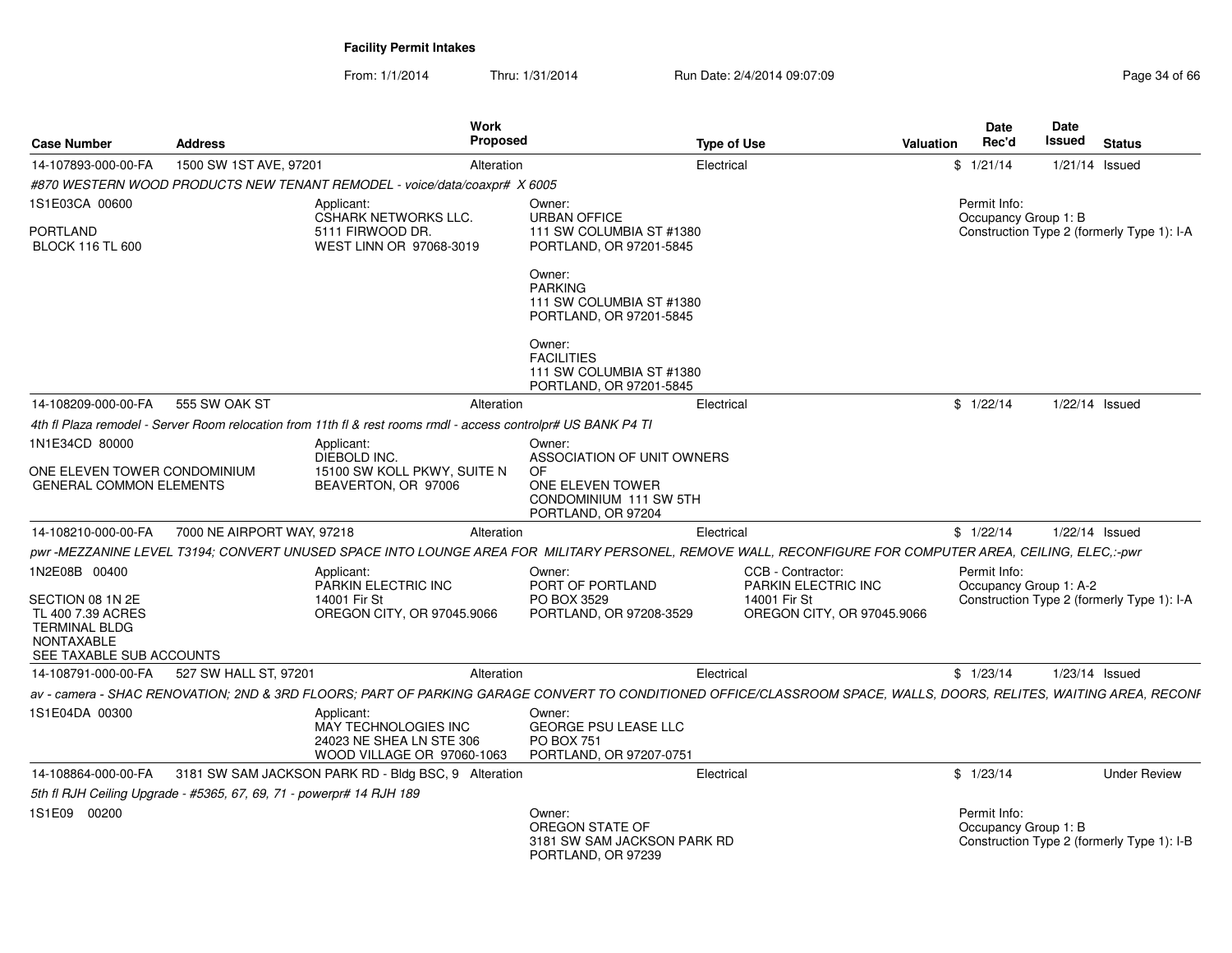From: 1/1/2014Thru: 1/31/2014 Run Date: 2/4/2014 09:07:09 Research 2010 12:00 Page 35 of 66

| <b>Case Number</b>                                                                        | <b>Address</b>                                                             | Work<br><b>Proposed</b>                                                                                                                                         |                                                                                                                  | <b>Type of Use</b> | <b>Valuation</b> | Date<br>Rec'd                                | Date<br>Issued                   | <b>Status</b>                              |
|-------------------------------------------------------------------------------------------|----------------------------------------------------------------------------|-----------------------------------------------------------------------------------------------------------------------------------------------------------------|------------------------------------------------------------------------------------------------------------------|--------------------|------------------|----------------------------------------------|----------------------------------|--------------------------------------------|
| 14-109417-000-00-FA                                                                       | 4400 NE HALSEY ST - Bldg D                                                 | Alteration                                                                                                                                                      |                                                                                                                  | Electrical         |                  | \$1/24/14                                    | 1/24/14 Issued                   |                                            |
|                                                                                           |                                                                            | power - SUITE 129 - 18,365 SQ FT TI; REMOVE OFFICE PARTITION WALLS, DOORS, RECONFIGURE FOR MORE WORK SPACES, PARTITIONS FLOOR TO CEILING, CEILING, ELEC         |                                                                                                                  |                    |                  |                                              |                                  |                                            |
| 1N2E31BB 03401                                                                            |                                                                            | Applicant:<br>COCHRAN INC. dba BROADWAY<br><b>ELECTRIC</b><br>7550 SW TECH CENTER DR STE<br>220<br>TIGARD OR 97223-8061                                         | Owner:<br>DAVIS BUSINESS CENTER LLC<br>4400 NE HALSEY ST BLDG 2 #190<br>PORTLAND, OR 97213                       |                    |                  | Permit Info:<br>Occupancy Group 1: B<br>I-FR |                                  | Construction Type 2 (formerly Type 1):     |
| 14-109422-000-00-FA                                                                       | 4805 NE GLISAN ST. 97213                                                   | Alteration                                                                                                                                                      |                                                                                                                  | Electrical         |                  | \$1/24/14                                    |                                  | 1/24/14 Under Inspection                   |
|                                                                                           | power, fire alarm - Add receptacle and low voltage cabling for fire alarm. |                                                                                                                                                                 |                                                                                                                  |                    |                  |                                              |                                  |                                            |
| 1N2E31BD 04100<br>SECTION 31 1N 2E                                                        |                                                                            | Applicant:<br>OREGON ELECTRIC<br>CONSTRUCTION INC. /DBA                                                                                                         | Owner:<br>PROVIDENCE HEALTH<br>4400 NE HALSEY ST BLDG 2 #190                                                     |                    |                  |                                              |                                  |                                            |
| TL 4100 9.54 ACRES                                                                        |                                                                            | OREGON ELECTRIC GROUP.<br>1709 SE 3RD AVE.<br>PORTLAND OR 97214-4547                                                                                            | PORTLAND, OR 97213-1545<br>Owner:<br>SERVICES-OREGON<br>4400 NE HALSEY ST BLDG 2 #190<br>PORTLAND, OR 97213-1545 |                    |                  |                                              |                                  |                                            |
| 14-109430-000-00-FA                                                                       | 601 SW 2ND AVE, 97204                                                      | Alteration                                                                                                                                                      |                                                                                                                  | Electrical         |                  | \$1/24/14                                    |                                  | 1/24/14 Under Inspection                   |
|                                                                                           |                                                                            | power - TI, MODA EXPANSION ON 15TH & 17TH FLOORS; REMOVE PARTITION WALLS, CREATE OPEN OFFICE SPACE, NEW FLOOR ENTRY DOORS, WALLS FOR CONFERENCE ROOMS, WORK ROU |                                                                                                                  |                    |                  |                                              |                                  |                                            |
| 1S1E03BA 05000<br><b>PORTLAND</b><br>BLOCK 20<br>LOT 1-4 EXC PT IN ST & LOT 5-8           |                                                                            | Applicant:<br>CHRISTENSON ELECTRIC INC.<br>111 SW COLUMBIA ST. STE 480<br>PORTLAND OR 97201-5838                                                                | Owner:<br>MORRISON STREET CF LLC<br>1211 SW 5TH AVE #2230<br>PORTLAND, OR 97204                                  |                    |                  |                                              |                                  |                                            |
| 14-109484-000-00-FA                                                                       | 222 SW COLUMBIA ST                                                         | Alteration                                                                                                                                                      |                                                                                                                  | Electrical         |                  | \$1/24/14                                    |                                  | 1/24/14 Under Inspection                   |
|                                                                                           |                                                                            | 10th fl Evanta TI (additional work beyond original scope)- powerpr# KOIN 1104                                                                                   |                                                                                                                  |                    |                  |                                              |                                  |                                            |
| 1S1E03BC 03100<br>PORTLAND<br>BLOCK 130&131 TL 3100                                       |                                                                            | Applicant:<br>ELECTRICAL CONSTRUCTION<br>CO. (a dba for EC COMPANY)<br>PO BOX 10286<br>PORTLAND OR 97296-0286                                                   | Owner:<br>KOIN TOWER LLC<br>PO BOX 23277<br>PORTLAND, OR 97281-3277                                              |                    |                  | Permit Info:<br>Med.Off., Pub.Bldg.          | Occupancy Group 1: B_Bank, Off., | Construction Type 2 (formerly Type 1): I-A |
| 14-109512-000-00-FA                                                                       | 827 NE OREGON ST, 97232                                                    | Alteration                                                                                                                                                      |                                                                                                                  | Electrical         |                  | \$1/24/14                                    | 1/24/14 Final                    |                                            |
|                                                                                           |                                                                            | pwr - SUITE 200 WESTERN ENERGY INSTITUTE ADD WALLS TO CREATE NEW OFFICE - pwr: 2 circuits                                                                       |                                                                                                                  |                    |                  |                                              |                                  |                                            |
| 1N1E35BC 01800                                                                            |                                                                            | Applicant:<br>STEELE ELECTRIC LLC                                                                                                                               | Owner:<br>AAT LLOYD DISTRICT LLC                                                                                 |                    |                  |                                              |                                  |                                            |
| <b>HOLLADAYS ADD</b><br>BLOCK 103<br>LOT 5 EXC PT IN ST<br>LOT 6&7<br>INC PT VAC ST LOT 8 |                                                                            | 716 ROXE DR<br>FOREST GROVE, OR 97116                                                                                                                           | 11455 EL CAMINO REAL #200<br>SAN DIEGO, CA 92130-2047                                                            |                    |                  |                                              |                                  |                                            |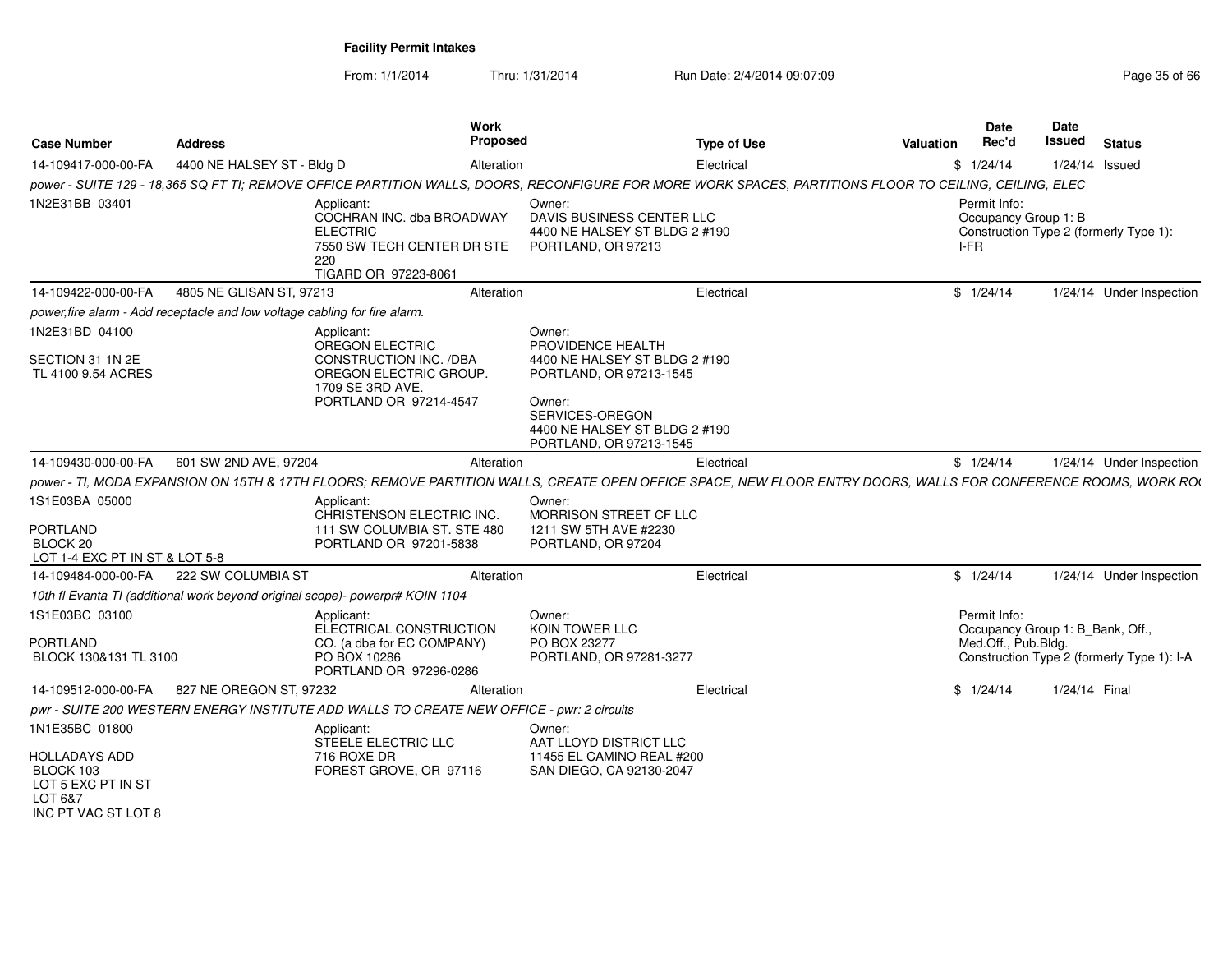From: 1/1/2014Thru: 1/31/2014 Run Date: 2/4/2014 09:07:09 Research 2010 12:00 Page 36 of 66

| <b>Case Number</b>                                                      | <b>Address</b>               | Work<br>Proposed                                                                                                                                                    |                                                                                                                                                                                     | <b>Type of Use</b> | Valuation | Date<br>Rec'd                                                           | <b>Date</b><br>Issued | <b>Status</b>                               |
|-------------------------------------------------------------------------|------------------------------|---------------------------------------------------------------------------------------------------------------------------------------------------------------------|-------------------------------------------------------------------------------------------------------------------------------------------------------------------------------------|--------------------|-----------|-------------------------------------------------------------------------|-----------------------|---------------------------------------------|
| 14-109596-000-00-FA                                                     | 5329 NE M L KING BLVD, 97211 | Alteration                                                                                                                                                          |                                                                                                                                                                                     | Electrical         |           | \$1/24/14                                                               | 1/24/14 Final         |                                             |
|                                                                         |                              | v/data/hvac = KITCHEN REMODEL, ALL ASSOCIATED WORK TO PREPARE FOR NEW KITCHEN EQUIPMENT, CONC SLABS, INTERIOR WINDOW INFILL, RATED MT SHAFT FROM BASEMENT TO ROO    |                                                                                                                                                                                     |                    |           |                                                                         |                       |                                             |
| 1N1E22AA 00100                                                          |                              | Applicant:<br>SIEMENS INDUSTRY INC<br>15201 NW Greenbriar Prkwy Suite A 401 N DIXON ST<br>Beaverton, OR 97006                                                       | Owner:<br>MULTNOMAH COUNTY(LEASED<br>PORTLAND, OR 97227<br>Owner:<br><b>MEALS ON WHEELS</b><br>401 N DIXON ST<br>PORTLAND, OR 97227                                                 |                    |           | Permit Info:<br>Occupancy Group 1: B                                    |                       | Construction Type 2 (formerly Type 1): II-N |
| 14-109637-000-00-FA                                                     | 5025 SE 28TH AVE, 97202      | Alteration                                                                                                                                                          |                                                                                                                                                                                     | Electrical         |           | \$1/24/14                                                               |                       | 1/24/14 Issued                              |
|                                                                         |                              | EASTMORLAND DENTAL: KAISER; INSTALLATION OF 4 WIRELESS AP'S THROUGHOUT THE BUILDING                                                                                 |                                                                                                                                                                                     |                    |           |                                                                         |                       |                                             |
| 1S1E13BC 04800                                                          |                              | Applicant:<br>COCHRAN INC. dba BROADWAY<br><b>ELECTRIC</b><br>7550 SW TECH CENTER DR STE<br>220<br>TIGARD OR 97223-8061                                             | Owner:<br>KAISER FOUNDATION HEALTH<br>500 NE MULTNOMAH ST #100<br>PORTLAND, OR 97232-2099<br>Owner:<br>PLAN OF THE NORTHWEST<br>500 NE MULTNOMAH ST #100<br>PORTLAND, OR 97232-2099 |                    |           |                                                                         |                       |                                             |
| 14-109762-000-00-FA                                                     | 5100 SW MACADAM AVE, 97201   | Alteration                                                                                                                                                          |                                                                                                                                                                                     | Electrical         |           | \$1/24/14                                                               |                       | 1/31/14 Issued                              |
| #250-270 FMS TI - voice/data                                            |                              |                                                                                                                                                                     |                                                                                                                                                                                     |                    |           |                                                                         |                       |                                             |
| 1S1E15BD 00200<br>SECTION 15 1S 1E<br>TRACT TL 200<br><b>ACRES 1.80</b> |                              | Applicant:<br>TELESPHERE. (a dba for<br>FREDERIC LEO CICCOTELLI)<br>449 SW ALDERWOOD DR.<br>WEST LINN OR 97068-9102                                                 | Owner:<br>SRI EIGHT RIVERSIDE LLC<br>235 MONTGOMERY ST 14TH FLR<br>SAN FRANCISCO, CA 94104                                                                                          |                    |           | Permit Info:<br>Occupancy Group 1: B                                    |                       | Construction Type 2 (formerly Type 1): II-A |
| 14-109791-000-00-FA                                                     | 527 SW HALL ST, 97201        | Alteration                                                                                                                                                          |                                                                                                                                                                                     | Electrical         |           | \$1/24/14                                                               |                       | 1/24/14 Issued                              |
|                                                                         |                              | voice, data - SHAC RENOVATION; 2ND & 3RD FLOORS; PART OF PARKING GARAGE CONVERT TO CONDITIONED OFFICE/CLASSROOM SPACE, WALLS, DOORS, RELITES, WAITING AREA, RECONFI |                                                                                                                                                                                     |                    |           |                                                                         |                       |                                             |
| 1S1E04DA 00300                                                          |                              | Applicant:<br>AZIMUTH COMMUNICATIONS INC.<br>9500 SW TUALATIN SHERWOOD<br><b>RD</b><br>TUALATIN OR 97062-8586                                                       | Owner:<br><b>GEORGE PSU LEASE LLC</b><br><b>PO BOX 751</b><br>PORTLAND, OR 97207-0751                                                                                               |                    |           |                                                                         |                       |                                             |
| 14-109947-000-00-FA                                                     | 1120 NW COUCH ST, 97209      | Alteration                                                                                                                                                          |                                                                                                                                                                                     | Electrical         |           | \$1/27/14                                                               |                       | 1/27/14 Issued                              |
|                                                                         |                              | power - 30 NW 12TH; MADEWELL TI FOR NEW RETAIL TENANT IN PRIOR RETAIL SPACE, REMOVE WALLS, ADD BACK AND RECONFIGURE FOR ONE NEW RESTROOM, DRESSING ROOMS, OFFICE    |                                                                                                                                                                                     |                    |           |                                                                         |                       |                                             |
| 1N1E33DA 04900                                                          |                              | Applicant:<br>DYNALECTRIC CO.<br>5711 SW HOOD AVE.<br>PORTLAND OR 97239-3716                                                                                        | Owner:<br>MEPT BREWERY BLOCK 2 LLC<br>PO BOX 320099<br>ALEXANDRIA, VA 22320-0156                                                                                                    |                    |           | Permit Info:<br>Occupancy Group 1: B_Bank, Off.,<br>Med.Off., Pub.Bldg. |                       |                                             |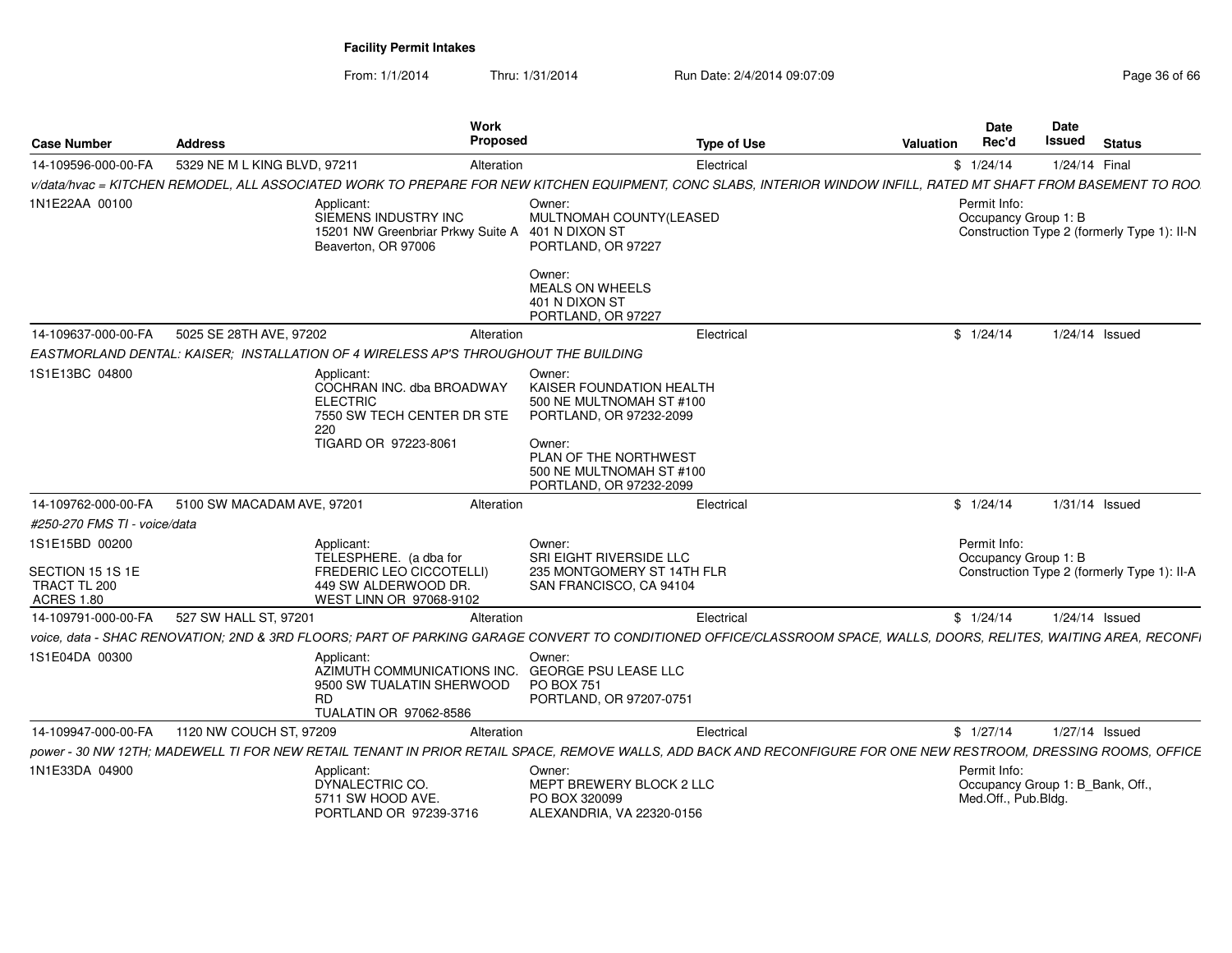From: 1/1/2014Thru: 1/31/2014 Run Date: 2/4/2014 09:07:09 Research 2010 12:00 Page 37 of 66

|                                                                             |                                                                | <b>Work</b>                                                                                       |                                                                                            |                    |                  | <b>Date</b>                          | Date   |                                             |
|-----------------------------------------------------------------------------|----------------------------------------------------------------|---------------------------------------------------------------------------------------------------|--------------------------------------------------------------------------------------------|--------------------|------------------|--------------------------------------|--------|---------------------------------------------|
| <b>Case Number</b>                                                          | <b>Address</b>                                                 | <b>Proposed</b>                                                                                   |                                                                                            | <b>Type of Use</b> | <b>Valuation</b> | Rec'd                                | Issued | <b>Status</b>                               |
| 14-109950-000-00-FA                                                         | 888 SW 5TH AVE                                                 | Alteration                                                                                        |                                                                                            | Electrical         |                  | \$1/27/14                            |        | 1/27/14 Issued                              |
|                                                                             | Installation of Comcast Coax from Dmarc to Suite - Bischoff900 |                                                                                                   |                                                                                            |                    |                  |                                      |        |                                             |
| 1S1E03BB 90003                                                              |                                                                | Applicant:<br><b>CAPITOL DATA &amp;</b>                                                           | Owner:<br>PIONEER PLACE LIMITED                                                            |                    |                  | Permit Info:<br>Occupancy Group 1: B |        |                                             |
| PIONEER PLACE CONDOMINIUM<br>LOT 3                                          |                                                                | COMMUNICATIONS INC.<br>11401 NE MARX ST.<br>PORTLAND, OR 97220-1041                               | <b>PARTNERSHIP</b><br>PO BOX 617905<br>CHICAGO, IL 60661-7905                              |                    |                  | I-FR                                 |        | Construction Type 2 (formerly Type 1):      |
| 14-109954-000-00-FA                                                         | 1221 SW YAMHILL ST                                             | Alteration                                                                                        |                                                                                            | Electrical         |                  | \$1/27/14                            |        | 1/27/14 Under Inspection                    |
|                                                                             |                                                                | power - 747 SW 12TH; ADD THREE WALLS, DOORS, RELITE FOR OFFICE, STORAGE, CEILING, ELEC            |                                                                                            |                    |                  |                                      |        |                                             |
| 1N1E33DD 06200A1<br><b>PORTLAND</b>                                         |                                                                | Applicant:<br>BACHOFNER ELECTRIC, LLC.<br>12031 NE MARX ST.                                       | Owner:<br>WESTON INVESTMENT CO LLC<br>2154 NE BROADWAY RM 200                              |                    |                  | Permit Info:<br>Occupancy Group 1: B |        | Construction Type 2 (formerly Type 1): I-A  |
| <b>BLOCK S1/2H</b><br>$LOT 1-8$<br>NON-HISTORIC<br>SEE R246865 FOR HISTORIC |                                                                | PORTLAND OR 97220                                                                                 | PORTLAND, OR 97232-1590                                                                    |                    |                  |                                      |        |                                             |
| 14-109985-000-00-FA                                                         | 5100 SW MACADAM AVE, 97201                                     | Alteration                                                                                        |                                                                                            | Electrical         |                  | \$1/27/14                            |        | 1/27/14 Issued                              |
|                                                                             | #250-270 FMS TI strobe relocation - HVAC controls              |                                                                                                   |                                                                                            |                    |                  |                                      |        |                                             |
| 1S1E15BD 00200<br>SECTION 15 1S 1E<br>TRACT TL 200                          |                                                                | Applicant:<br>OREGON AIRE INC<br>7715 NE 33RD DR STE A<br>PORTLAND, OR 97211                      | Owner:<br>SRI EIGHT RIVERSIDE LLC<br>235 MONTGOMERY ST 14TH FLR<br>SAN FRANCISCO, CA 94104 |                    |                  | Permit Info:<br>Occupancy Group 1: B |        | Construction Type 2 (formerly Type 1): II-A |
| <b>ACRES 1.80</b>                                                           |                                                                |                                                                                                   |                                                                                            |                    |                  |                                      |        |                                             |
| 14-110153-000-00-FA                                                         | 851 SW 6TH AVE, 97205                                          | Alteration                                                                                        |                                                                                            | Electrical         |                  | \$1/27/14                            |        | 1/27/14 Issued                              |
|                                                                             |                                                                | power - 9TH FLOOR - REMOVE INTERIOR NON BEARING PATITIONS AND SUSPENDED CEILING FOR FUTURE TENANT |                                                                                            |                    |                  |                                      |        |                                             |
| 1S1E03BB 02100                                                              |                                                                | Applicant:<br>CHRISTENSON ELECTRIC INC.<br>111 SW COLUMBIA ST. STE 480<br>PORTLAND OR 97201-5838  | Owner:<br>PLI PORTLAND LLC<br>1825 S GRANT ST STE 700<br>SAN MATEO, CA 94402               |                    |                  |                                      |        |                                             |
| 14-110230-000-00-FA                                                         | 1500 NE IRVING ST, 97232                                       | Alteration                                                                                        |                                                                                            | Electrical         |                  | \$1/27/14                            |        | 1/27/14 Issued                              |
| power - Suite 100/135 first floor demo                                      |                                                                |                                                                                                   |                                                                                            |                    |                  |                                      |        |                                             |
| 1N1E35AC 01200                                                              |                                                                | Applicant:<br>CAPITOL ELECTRIC CO INC.                                                            | Owner:<br>WREH LLOYD PLAZA LLC                                                             |                    |                  | Permit Info:<br>Occupancy Group 1: B |        |                                             |
| <b>HOLLADAYS ADD</b><br>BLOCK 167&168 TL 1200                               |                                                                | 11401 NE MARX ST.<br>PORTLAND OR 97220-1041                                                       | 600 UNIVERSITY ST #2820<br>SEATTLE, WA 98101                                               |                    |                  | I-FR                                 |        | Construction Type 2 (formerly Type 1):      |
| 14-110327-000-00-FA                                                         | 1500 NE IRVING ST, 97232                                       | Alteration                                                                                        |                                                                                            | Electrical         |                  | \$1/28/14                            |        | $1/28/14$ Issued                            |
|                                                                             | power - Bike Room - Install light fixture and switch           |                                                                                                   |                                                                                            |                    |                  |                                      |        |                                             |
| 1N1E35AC 01200<br><b>HOLLADAYS ADD</b>                                      |                                                                | Applicant:<br>CAPITOL ELECTRIC CO INC.<br>11401 NE MARX ST.                                       | Owner:<br>WREH LLOYD PLAZA LLC<br>600 UNIVERSITY ST #2820                                  |                    |                  | Permit Info:<br>Occupancy Group 1: B |        | Construction Type 2 (formerly Type 1):      |
| BLOCK 167&168 TL 1200                                                       |                                                                | PORTLAND OR 97220-1041                                                                            | SEATTLE, WA 98101                                                                          |                    |                  | I-FR                                 |        |                                             |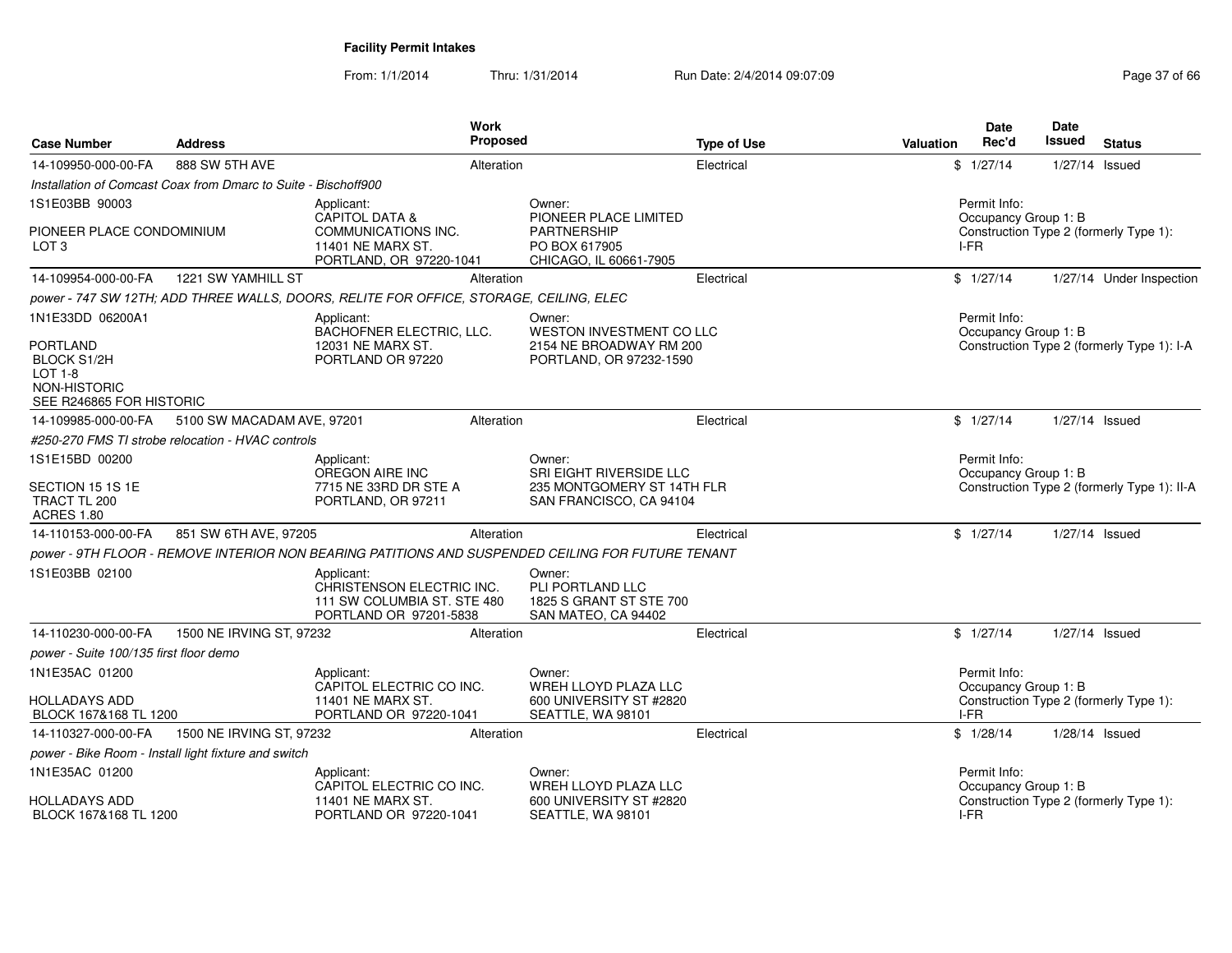From: 1/1/2014Thru: 1/31/2014 Run Date: 2/4/2014 09:07:09 Research 2010 12:00 Page 38 of 66

| <b>Case Number</b>                                                                   | <b>Address</b>                                                                                                                                                            | Work<br><b>Proposed</b>      |                                                                                                                                                            | <b>Type of Use</b> | <b>Valuation</b> | <b>Date</b><br>Rec'd                                    | Date<br>Issued | <b>Status</b>                               |
|--------------------------------------------------------------------------------------|---------------------------------------------------------------------------------------------------------------------------------------------------------------------------|------------------------------|------------------------------------------------------------------------------------------------------------------------------------------------------------|--------------------|------------------|---------------------------------------------------------|----------------|---------------------------------------------|
| 14-110329-000-00-FA                                                                  | 2421 SE 11TH AVE, 97214                                                                                                                                                   | Alteration                   |                                                                                                                                                            | Electrical         |                  | \$1/28/14                                               |                | <b>Under Review</b>                         |
|                                                                                      | power - TENANT 4, ADD DEMISING WALL FOR CREATION OF 2 SUITES (3 & 4), ADD ADA TOILET ROOM                                                                                 |                              |                                                                                                                                                            |                    |                  |                                                         |                |                                             |
| 1S1E02CD 09200                                                                       |                                                                                                                                                                           |                              | Owner:<br>JAMES R ALLAN<br>2770 NW IMPERIAL TER<br>PORTLAND, OR 97210-3316<br>Owner:<br>MARILYN M ALLAN<br>2770 NW IMPERIAL TER<br>PORTLAND, OR 97210-3316 |                    |                  |                                                         |                |                                             |
| 14-110330-000-00-FA                                                                  | 919 NE 19TH AVE, 97232                                                                                                                                                    | Alteration                   |                                                                                                                                                            | Electrical         |                  | \$1/28/14                                               |                | $1/28/14$ Issued                            |
|                                                                                      | power - SUITE 100; DEMO MOST WALLS, COUPLE OF RESTROOMS, RECONFIGURE WALLS FOR MULTIPLE OFFICES, CONFERENCE ROOMS, BREAK ROOM, NEW RECEPTION AREA, DOORS, REL             |                              |                                                                                                                                                            |                    |                  |                                                         |                |                                             |
| 1N1E35AC 00100                                                                       | Applicant:                                                                                                                                                                |                              | Owner:                                                                                                                                                     |                    |                  | Permit Info:                                            |                |                                             |
| <b>SULLIVANS ADD</b><br><b>BLOCK 36 TL 100</b>                                       | 12031 NE MARX ST.<br>PORTLAND OR 97220                                                                                                                                    | BACHOFNER ELECTRIC, LLC.     | <b>WESTON INVESTMENT CO LLC</b><br>2154 NE BROADWAY RM 200<br>PORTLAND, OR 97232-1590                                                                      |                    |                  | Occupancy Group 1: B                                    |                | Construction Type 2 (formerly Type 1): II-A |
| 14-110332-000-00-FA                                                                  | 827 NE OREGON ST, 97232                                                                                                                                                   | Alteration                   |                                                                                                                                                            | Electrical         |                  | \$1/28/14                                               | 1/28/14 Final  |                                             |
|                                                                                      | v/data - SUITE 200 WESTERN ENERGY INSTITUTE ADD WALLS TO CREATE NEW OFFICE                                                                                                |                              |                                                                                                                                                            |                    |                  |                                                         |                |                                             |
| 1N1E35BC 01800<br><b>HOLLADAYS ADD</b><br>BLOCK 103<br>LOT 5 EXC PT IN ST<br>LOT 6&7 | Applicant:<br>BRYANT)<br>14244 SE BUSH ST.<br>PORTLAND OR 97236-2734                                                                                                      | BRY COM. (a dba for DENNIS J | Owner:<br>AAT LLOYD DISTRICT LLC<br>11455 EL CAMINO REAL #200<br>SAN DIEGO, CA 92130-2047                                                                  |                    |                  |                                                         |                |                                             |
| INC PT VAC ST LOT 8<br>14-110751-000-00-FA                                           | 121 SW MORRISON ST, 97204                                                                                                                                                 | Alteration                   |                                                                                                                                                            | Electrical         |                  | \$1/28/14                                               |                | 1/28/14 Issued                              |
|                                                                                      | hvac stat - 7TH FLOOR; TI, PARTITIONS, GLASS ENTRY SYSTEM AT RECEPTION, DOORS, SIDELITES, SLIDING GLASS WALL AT CONFERENCE ROOM, FLOORING, CABINETRY, CEILING, ELEC, FINI |                              |                                                                                                                                                            |                    |                  |                                                         |                |                                             |
| 1S1E03BA 02700                                                                       | Applicant:                                                                                                                                                                |                              | Owner:                                                                                                                                                     |                    |                  | Permit Info:                                            |                |                                             |
| <b>PORTLAND</b><br>BLOCK 15<br>$LOT 1-4$<br>LOT 7&8 EXC W 75'                        | MCKINSTRY CO. LLC.<br>PORTLAND OR 97230-7398                                                                                                                              | 16790 NE MASON ST STE 100    | TERRACE TOWER USA-<br>PORTLAND INC<br>121 SW MORRISON ST #250<br>PORTLAND, OR 97204-3179                                                                   |                    |                  | Occupancy Group 1: B_Bank, Off.,<br>Med.Off., Pub.Bldg. |                | Construction Type 2 (formerly Type 1): I-A  |
| 14-110754-000-00-FA                                                                  | 1500 NE IRVING ST. 97232                                                                                                                                                  | Alteration                   |                                                                                                                                                            | Electrical         |                  | \$1/28/14                                               |                | <b>Under Review</b>                         |
|                                                                                      | hvac stat - SUITE Z, BASEMENT; WALLS, FIXTURES FOR NEW UNISEX SHOWER, ELEC, PLBG                                                                                          |                              |                                                                                                                                                            |                    |                  |                                                         |                |                                             |
| 1N1E35AC 01200                                                                       | Applicant:<br>MCKINSTRY CO. LLC.                                                                                                                                          |                              | Owner:<br>WREH LLOYD PLAZA LLC                                                                                                                             |                    |                  | Permit Info:<br>Occupancy Group 1: B                    |                |                                             |
| <b>HOLLADAYS ADD</b><br>BLOCK 167&168 TL 1200                                        | PORTLAND OR 97230-7398                                                                                                                                                    | 16790 NE MASON ST STE 100    | 600 UNIVERSITY ST #2820<br>SEATTLE, WA 98101                                                                                                               |                    |                  | I-FR                                                    |                | Construction Type 2 (formerly Type 1):      |
| 14-110768-000-00-FA                                                                  | 610 SW ALDER ST, 97205                                                                                                                                                    | Alteration                   |                                                                                                                                                            | Electrical         |                  | \$1/28/14                                               |                | <b>Under Review</b>                         |
|                                                                                      | #205 TI Sprout TI - voice/datapr# SELLING-A. SPROUT                                                                                                                       |                              |                                                                                                                                                            |                    |                  |                                                         |                |                                             |
| 1N1E34CC 08000                                                                       |                                                                                                                                                                           |                              | Owner:<br>RALPH SCHLESINGER COMPANY                                                                                                                        |                    |                  | Permit Info:<br>Occupancy Group 1: B_Bank, Off.,        |                |                                             |
| <b>PORTLAND</b><br>TL 8000 LOT 1-3 BLOCK 178                                         |                                                                                                                                                                           |                              | <b>LLC</b><br>610 SW ALDER ST #1221<br>PORTLAND, OR 97205-3613                                                                                             |                    |                  | Med.Off., Pub.Bldg.                                     |                |                                             |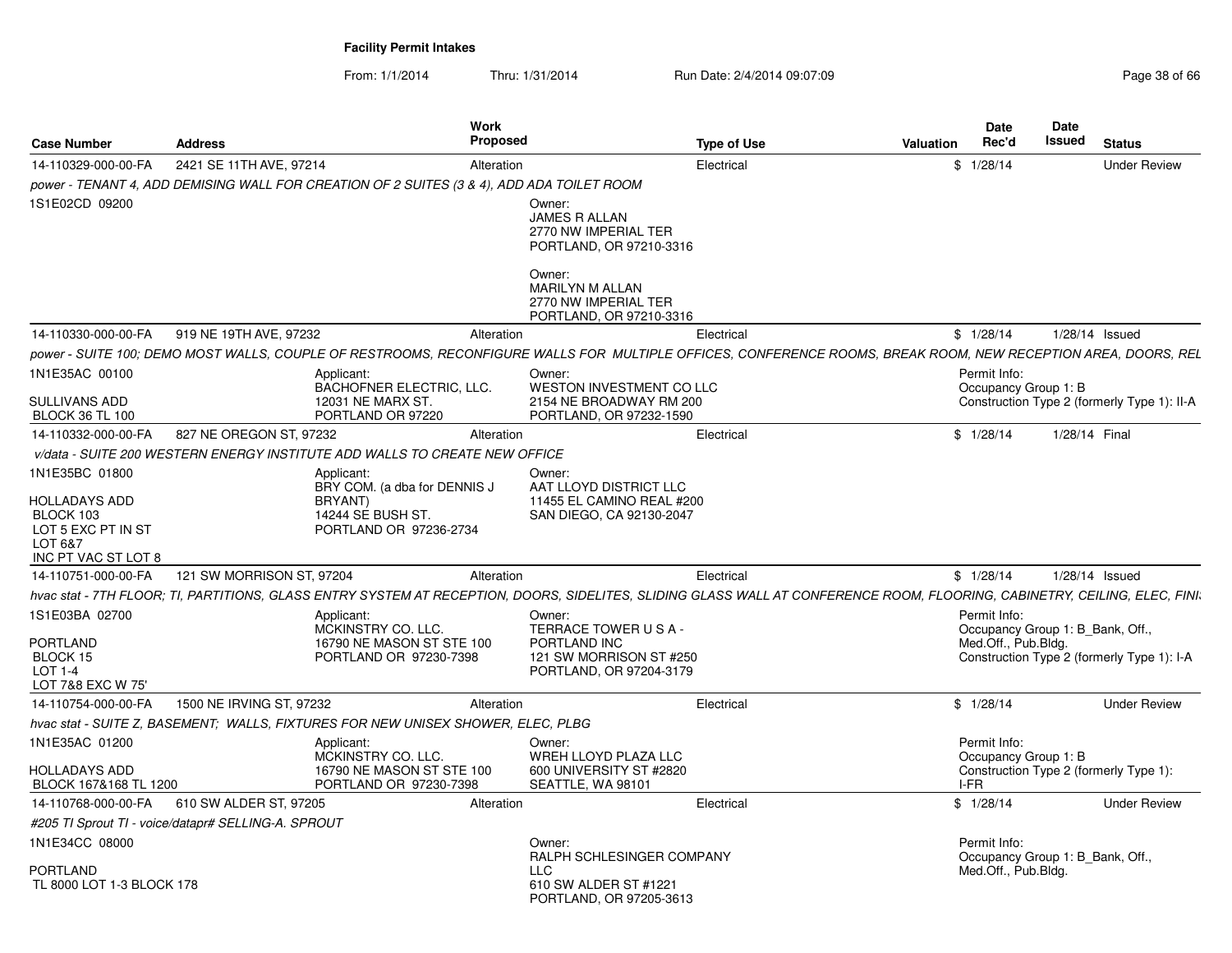From: 1/1/2014Thru: 1/31/2014 Run Date: 2/4/2014 09:07:09 Research 2010 12:00 Page 39 of 66

| <b>Case Number</b>                        | <b>Address</b>                                    | <b>Work</b><br><b>Proposed</b>                                                     |        | <b>Type of Use</b>                                                         | <b>Valuation</b> | Date<br>Rec'd                        | Date<br>Issued | <b>Status</b>                              |
|-------------------------------------------|---------------------------------------------------|------------------------------------------------------------------------------------|--------|----------------------------------------------------------------------------|------------------|--------------------------------------|----------------|--------------------------------------------|
| 14-110769-000-00-FA                       | 1015 NW 22ND AVE, 97210                           | Alteration                                                                         |        | Electrical                                                                 |                  | \$1/28/14                            | 1/28/14 Issued |                                            |
|                                           | power - REPLACE COOLING TOWER AND SUPPORT FRAME   |                                                                                    |        |                                                                            |                  |                                      |                |                                            |
| 1N1E33BA 07800                            |                                                   | Applicant:                                                                         | Owner: |                                                                            |                  |                                      |                |                                            |
| <b>COUCHS ADD</b><br>TL 7800 BLOCK 304    |                                                   | CHRISTENSON ELECTRIC INC.<br>111 SW COLUMBIA ST. STE 480<br>PORTLAND OR 97201-5838 |        | <b>GOOD SAMARITAN HOSPITAL</b><br>1919 NW LOVEJOY ST<br>PORTLAND, OR 97209 |                  |                                      |                |                                            |
| 14-110817-000-00-FA                       | 3303 SW BOND AVE, 97201                           | Alteration                                                                         |        | Electrical                                                                 |                  | \$1/28/14                            | 1/28/14 Final  |                                            |
| 12 th fl quad receptacles - power         |                                                   |                                                                                    |        |                                                                            |                  |                                      |                |                                            |
| 1S1E10AC 00500                            |                                                   | Applicant:<br>DYNALECTRIC CO.<br>5711 SW HOOD AVE.<br>PORTLAND OR 97239-3716       |        |                                                                            |                  |                                      |                |                                            |
| 14-110928-000-00-FA                       |                                                   | 3181 SW SAM JACKSON PARK RD - Bldg DCH, 9 Alteration                               |        | Electrical                                                                 |                  | \$1/29/14                            | 1/29/14 Final  |                                            |
|                                           | #10130 2-double duplex receptacle outlets - power |                                                                                    |        |                                                                            |                  |                                      |                |                                            |
| 1S1E09 00200                              |                                                   | Applicant:<br>DYNALECTRIC CO.<br>5711 SW HOOD AVE.<br>PORTLAND OR 97239-3716       | Owner: | OREGON STATE OF<br>3181 SW SAM JACKSON PARK RD<br>PORTLAND, OR 97239       |                  |                                      |                |                                            |
| 14-110930-000-00-FA                       |                                                   | 3181 SW SAM JACKSON PARK RD - Bldg DCH, 9 Alteration                               |        | Electrical                                                                 |                  | \$1/29/14                            | 1/29/14 Final  |                                            |
| DCH #10417 duplex receptacle - power      |                                                   |                                                                                    |        |                                                                            |                  |                                      |                |                                            |
| 1S1E09 00200                              |                                                   | Applicant:<br>DYNALECTRIC CO.<br>5711 SW HOOD AVE.<br>PORTLAND OR 97239-3716       | Owner: | OREGON STATE OF<br>3181 SW SAM JACKSON PARK RD<br>PORTLAND, OR 97239       |                  |                                      |                |                                            |
| 14-110932-000-00-FA                       |                                                   | 3181 SW SAM JACKSON PARK RD - Bldg BSC, 9 Alteration                               |        | Electrical                                                                 |                  | \$1/29/14                            | 1/29/14 Final  |                                            |
|                                           |                                                   | #0568A change receptacles to double duplex and lighting alterations - power        |        |                                                                            |                  |                                      |                |                                            |
| 1S1E09 00200                              |                                                   | Applicant:<br>DYNALECTRIC CO.<br>5711 SW HOOD AVE.<br>PORTLAND OR 97239-3716       | Owner: | OREGON STATE OF<br>3181 SW SAM JACKSON PARK RD<br>PORTLAND, OR 97239       |                  | Permit Info:<br>Occupancy Group 1: B |                | Construction Type 2 (formerly Type 1): I-B |
| 14-110934-000-00-FA                       | 3375 SW TERWILLIGER BLVD, 97201                   | Alteration                                                                         |        | Electrical                                                                 |                  | \$1/29/14                            | 1/29/14 Final  |                                            |
| #6130 light switches - power              |                                                   |                                                                                    |        |                                                                            |                  |                                      |                |                                            |
| 1S1E09 00200                              |                                                   | Applicant:<br>DYNALECTRIC CO.<br>5711 SW HOOD AVE.<br>PORTLAND OR 97239-3716       | Owner: | OREGON STATE OF<br>3181 SW SAM JACKSON PARK RD<br>PORTLAND, OR 97239       |                  | Permit Info:<br>Occupancy Group 1: B |                | Construction Type 2 (formerly Type 1): I-A |
| 14-110936-000-00-FA                       | 3375 SW TERWILLIGER BLVD, 97201                   | Alteration                                                                         |        | Electrical                                                                 |                  | \$1/29/14                            | 1/29/14 Final  |                                            |
| #6100 corridor receptacle at sink - power |                                                   |                                                                                    |        |                                                                            |                  |                                      |                |                                            |
| 1S1E09 00200                              |                                                   | Applicant:<br>DYNALECTRIC CO.<br>5711 SW HOOD AVE.<br>PORTLAND OR 97239-3716       | Owner: | OREGON STATE OF<br>3181 SW SAM JACKSON PARK RD<br>PORTLAND, OR 97239       |                  | Permit Info:<br>Occupancy Group 1: B |                | Construction Type 2 (formerly Type 1): I-A |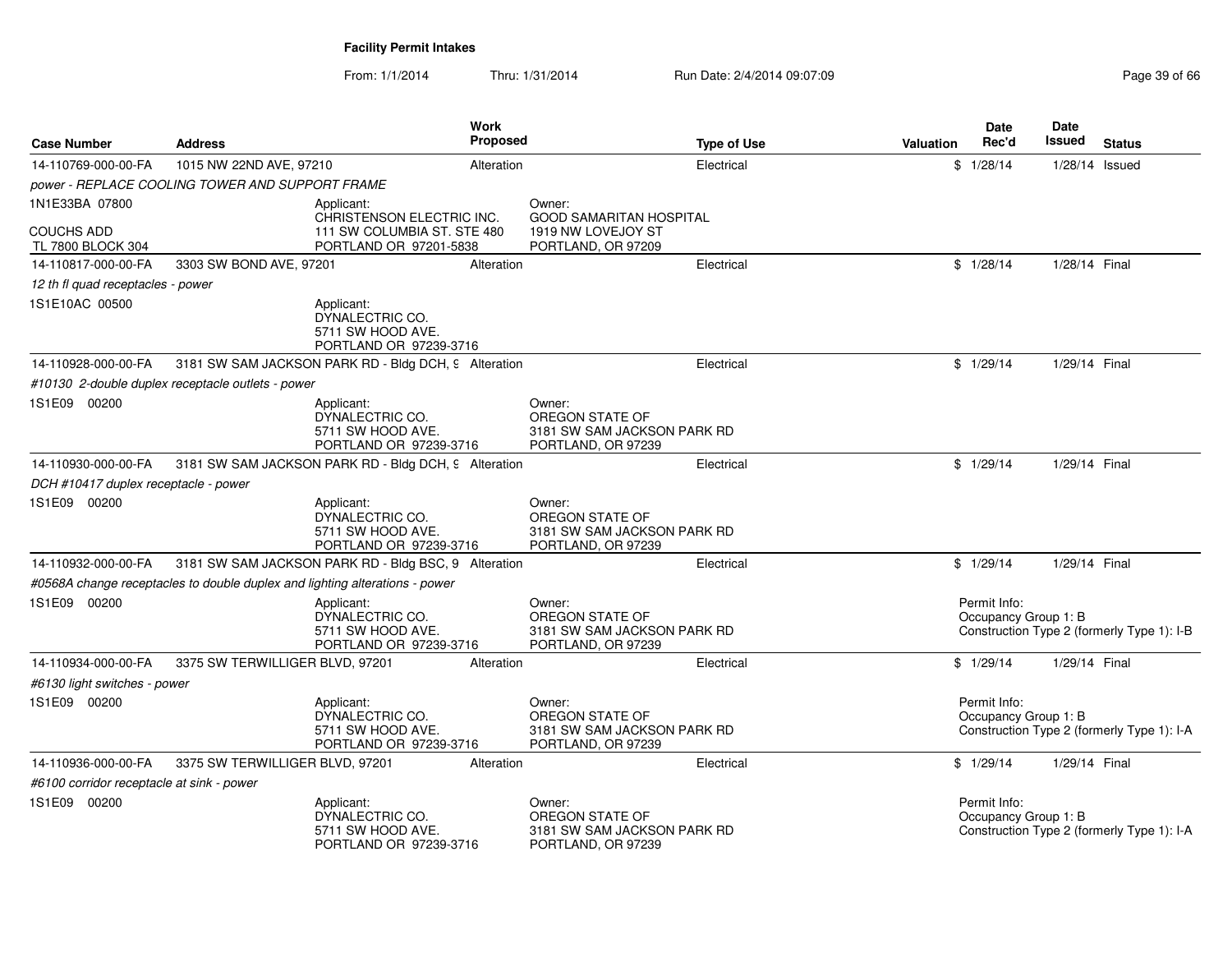From: 1/1/2014Thru: 1/31/2014 Run Date: 2/4/2014 09:07:09 Research 2010 12:00 Page 40 of 66

| <b>Case Number</b>                              | <b>Address</b>                                   |                                                                                                                                                                   | <b>Work</b><br>Proposed |                                                                                                      | <b>Type of Use</b> | <b>Valuation</b> |      | Date<br>Rec'd                        | Date<br>Issued   | <b>Status</b>                              |
|-------------------------------------------------|--------------------------------------------------|-------------------------------------------------------------------------------------------------------------------------------------------------------------------|-------------------------|------------------------------------------------------------------------------------------------------|--------------------|------------------|------|--------------------------------------|------------------|--------------------------------------------|
| 14-111316-000-00-FA                             | 1300 SW 5TH AVE, 97201                           |                                                                                                                                                                   | Alteration              |                                                                                                      | Electrical         |                  |      | \$1/29/14                            | 1/29/14 Issued   |                                            |
| #1700 Build-out ph 1 & 2 - access control       |                                                  |                                                                                                                                                                   |                         |                                                                                                      |                    |                  |      |                                      |                  |                                            |
| 1S1E03BC 01800                                  |                                                  | Applicant:<br>TYCO INTEGRATED SECURITY LL(FIRST INTERSTATE BANK OF OR                                                                                             |                         | Owner:                                                                                               |                    |                  |      | Permit Info:<br>Occupancy Group 1: B |                  |                                            |
| <b>PORTLAND</b><br><b>BLOCK 148 TL 1800</b>     |                                                  | 2815 SW 153RD DR<br>BEAVERTON, OR 97006-5101                                                                                                                      |                         | PO BOX 2609<br>CARLSBAD, CA 92018-2609                                                               |                    |                  |      |                                      |                  | Construction Type 2 (formerly Type 1): I-A |
| 14-111380-000-00-FA                             | 10150 NE 33RD DR, 97218                          |                                                                                                                                                                   | Alteration              |                                                                                                      | Electrical         |                  |      | \$1/29/14                            |                  | <b>Under Review</b>                        |
| pwr - CAUSTIC TANK INSTALL - pwr                |                                                  |                                                                                                                                                                   |                         |                                                                                                      |                    |                  |      |                                      |                  |                                            |
| 1N1E01 00100                                    |                                                  |                                                                                                                                                                   |                         | Owner:<br>PORT OF PORTLAND                                                                           |                    |                  |      |                                      |                  |                                            |
| SECTION 01 1N 1E<br>TL 100 192.67 ACRES         |                                                  |                                                                                                                                                                   |                         | PO BOX 3529<br>PORTLAND, OR 97208-3529                                                               |                    |                  |      |                                      |                  |                                            |
| 14-111381-000-00-FA                             | 10000 SE MAIN ST, 97216                          |                                                                                                                                                                   | Alteration              |                                                                                                      | Electrical         |                  |      | \$1/29/14                            |                  | <b>Under Review</b>                        |
|                                                 | 2ND FLOOR ICU CEILING PATIENT LIFT SYSTEM        |                                                                                                                                                                   |                         |                                                                                                      |                    |                  |      |                                      |                  |                                            |
| 1S2E04A 02400                                   |                                                  |                                                                                                                                                                   |                         | Owner:<br>PORTLAND ADVENTIST MEDICAL                                                                 |                    |                  |      |                                      |                  |                                            |
| <b>EVERGLADE</b><br>LOT 6 TL 2400               |                                                  |                                                                                                                                                                   |                         | 10123 SE MARKET ST<br>PORTLAND, OR 97216-2532                                                        |                    |                  |      |                                      |                  |                                            |
|                                                 |                                                  |                                                                                                                                                                   |                         | Owner:<br><b>CENTER</b><br>10123 SE MARKET ST<br>PORTLAND, OR 97216-2532                             |                    |                  |      |                                      |                  |                                            |
| 14-111409-000-00-FA                             | 309 SW 6TH AVE, 97205                            |                                                                                                                                                                   | Alteration              |                                                                                                      | Electrical         |                  |      | \$1/30/14                            | $1/30/14$ Issued |                                            |
| 6th fl ESRI TI - powerpr# 205-6                 |                                                  |                                                                                                                                                                   |                         |                                                                                                      |                    |                  |      |                                      |                  |                                            |
| 1N1E34CC 03800                                  |                                                  | Applicant:<br>BADGER ELECTRIC INC.<br>4415 NE SANDY BLVD, #205<br>PORTLAND OR 97213                                                                               |                         | Owner:<br>HISTORIC U S NATIONAL BANK<br><b>BLOCK LLC</b><br>115 SW ASH ST #500<br>PORTLAND, OR 97204 |                    |                  |      | Permit Info:<br>Occupancy Group 1: B |                  | Construction Type 2 (formerly Type 1): I-B |
| 14-111502-000-00-FA                             | 1621 SW 1ST AVE, 97201                           |                                                                                                                                                                   | Alteration              |                                                                                                      | Electrical         |                  |      | \$1/30/14                            |                  | <b>Under Review</b>                        |
|                                                 | Power - 6th fl Cambia Health Tlpr# WOOLWORTH - 6 |                                                                                                                                                                   |                         |                                                                                                      |                    |                  |      |                                      |                  |                                            |
| 1S1E03CB 00700                                  |                                                  |                                                                                                                                                                   |                         |                                                                                                      |                    |                  |      | Permit Info:<br>Occupancy Group 1: B |                  | Construction Type 2 (formerly Type 1): I-B |
| 14-111736-000-00-FA                             | 5050 NE HOYT ST, 97213                           |                                                                                                                                                                   | Alteration              |                                                                                                      | Electrical         |                  |      | \$1/30/14                            |                  | <b>Under Review</b>                        |
|                                                 |                                                  | v/data - SUITE 221; REMODEL RECEPTION AND BUSINESS OFFICE, INFILL DOORWAY, NEW CASEWORK, RELOCATED SINKS. NEW CUSTOMER SERVICE WINDOW IN RECEPTION AREA, CEILING, |                         |                                                                                                      |                    |                  |      |                                      |                  |                                            |
| 1N2E31BD 03800                                  |                                                  |                                                                                                                                                                   |                         | Owner:<br>PROVIDENCE HEALTH                                                                          |                    |                  |      | Permit Info:<br>Occupancy Group 1: B |                  |                                            |
| <b>CENTER ADD</b><br>BLOCK <sub>3</sub>         |                                                  |                                                                                                                                                                   |                         | 4400 NE HALSEY ST BLDG 2 #190<br>PORTLAND, OR 97213-1545                                             |                    |                  | I-FR |                                      |                  | Construction Type 2 (formerly Type 1):     |
| LOT 1-7 INC PT VAC ST<br>LOT 20-26 EXC PT IN ST |                                                  |                                                                                                                                                                   |                         | Owner:<br>SERVICES-OREGON<br>4400 NE HALSEY ST BLDG 2 #190<br>PORTLAND, OR 97213-1545                |                    |                  |      |                                      |                  |                                            |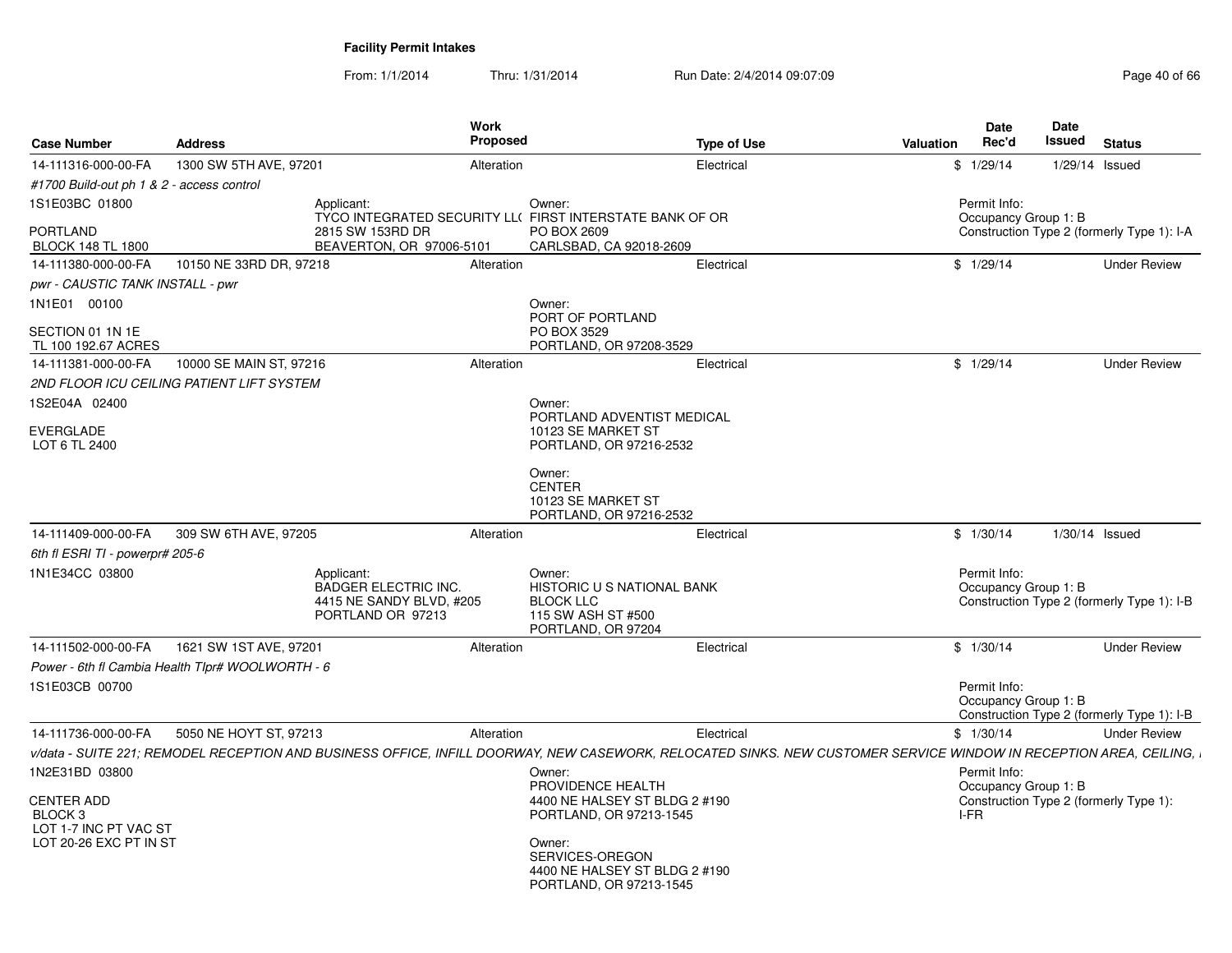From: 1/1/2014Thru: 1/31/2014 Run Date: 2/4/2014 09:07:09 Research 2010 12:00 Page 41 of 66

| <b>Case Number</b>                                      | <b>Address</b>                                  | Work                                                                                                                                                              | <b>Proposed</b>                                                                       | <b>Type of Use</b> | Valuation | Date<br>Rec'd | Date<br>Issued       | <b>Status</b>                          |
|---------------------------------------------------------|-------------------------------------------------|-------------------------------------------------------------------------------------------------------------------------------------------------------------------|---------------------------------------------------------------------------------------|--------------------|-----------|---------------|----------------------|----------------------------------------|
| 14-111740-000-00-FA                                     | 5050 NE HOYT ST, 97213                          | Alteration                                                                                                                                                        |                                                                                       | Electrical         |           | \$1/30/14     |                      | <b>Under Review</b>                    |
|                                                         |                                                 | muzak- SUITE 221; REMODEL RECEPTION AND BUSINESS OFFICE, INFILL DOORWAY, NEW CASEWORK, RELOCATED SINKS. NEW CUSTOMER SERVICE WINDOW IN RECEPTION AREA, CEILING, I |                                                                                       |                    |           |               |                      |                                        |
| 1N2E31BD 03800                                          |                                                 |                                                                                                                                                                   | Owner:                                                                                |                    |           | Permit Info:  |                      |                                        |
| CENTER ADD<br>BLOCK <sub>3</sub>                        |                                                 |                                                                                                                                                                   | PROVIDENCE HEALTH<br>4400 NE HALSEY ST BLDG 2 #190<br>PORTLAND, OR 97213-1545         |                    |           | I-FR          | Occupancy Group 1: B | Construction Type 2 (formerly Type 1): |
| LOT 1-7 INC PT VAC ST<br>LOT 20-26 EXC PT IN ST         |                                                 |                                                                                                                                                                   | Owner:<br>SERVICES-OREGON<br>4400 NE HALSEY ST BLDG 2 #190<br>PORTLAND, OR 97213-1545 |                    |           |               |                      |                                        |
| 14-111747-000-00-FA                                     | 1600 SW 4TH AVE, 97201                          | Alteration                                                                                                                                                        |                                                                                       | Electrical         |           | \$1/30/14     | 1/31/14 Final        |                                        |
|                                                         |                                                 | voice/data - ROOM 515 VP OFFICES, RECONFIGURE WALLS FOR 3 OFFICES                                                                                                 |                                                                                       |                    |           |               |                      |                                        |
| 1S1E03CB 01800                                          |                                                 | Applicant:<br>MICHAEL NELSON                                                                                                                                      | Owner:<br>OREGON STATE OF (BOARD OF                                                   |                    |           |               |                      |                                        |
| SOUTH AUDITORIUM ADD<br><b>BLOCK A</b><br>LOT 2 TL 1800 |                                                 | PORTLAND STATE UNIVERSITY.<br>P.O. BOX 751-FAC<br>Portland, OR 97207                                                                                              | <b>PO BOX 751</b><br>PORTLAND, OR 97207-0751                                          |                    |           |               |                      |                                        |
|                                                         |                                                 |                                                                                                                                                                   | Owner:<br>HIGHER EDUC / PSU<br><b>PO BOX 751</b><br>PORTLAND, OR 97207-0751           |                    |           |               |                      |                                        |
| 14-111847-000-00-FA                                     | 720 SW WASHINGTON ST, 97205                     | Alteration                                                                                                                                                        |                                                                                       | Electrical         |           | \$1/30/14     |                      | 1/30/14 Issued                         |
|                                                         |                                                 | hvac stat - SUITE 720 CONVERGENT WEALTH ADVISORS NEW 2.769 SQ FT NEW TENANT REMODEL                                                                               |                                                                                       |                    |           |               |                      |                                        |
| 1N1E34CC 06600                                          |                                                 | Applicant:<br>HUNTER-DAVISSON INC.                                                                                                                                | Owner:<br><b>GPO MORGAN LLC</b>                                                       |                    |           |               |                      |                                        |
| <b>PORTLAND</b><br>BLOCK 213<br>LOT 1&2&7&8             |                                                 | 1800 SE PERSHING ST.<br>PORTLAND OR 97202-2338                                                                                                                    | 522 SW 5TH AVE #1105<br>PORTLAND, OR 97204                                            |                    |           |               |                      |                                        |
| 14-112095-000-00-FA                                     | 2421 SE 11TH AVE, 97214                         | Alteration                                                                                                                                                        |                                                                                       | Electrical         |           | \$1/31/14     |                      | <b>Under Review</b>                    |
|                                                         | power - TENANT 3, KITCHENETTE, MEZZANINE, STAIR |                                                                                                                                                                   |                                                                                       |                    |           |               |                      |                                        |
| 1S1E02CD 09200                                          |                                                 |                                                                                                                                                                   | Owner:<br><b>JAMES R ALLAN</b><br>2770 NW IMPERIAL TER<br>PORTLAND, OR 97210-3316     |                    |           |               |                      |                                        |
|                                                         |                                                 |                                                                                                                                                                   | Owner:<br>MARILYN M ALLAN<br>2770 NW IMPERIAL TER<br>PORTLAND, OR 97210-3316          |                    |           |               |                      |                                        |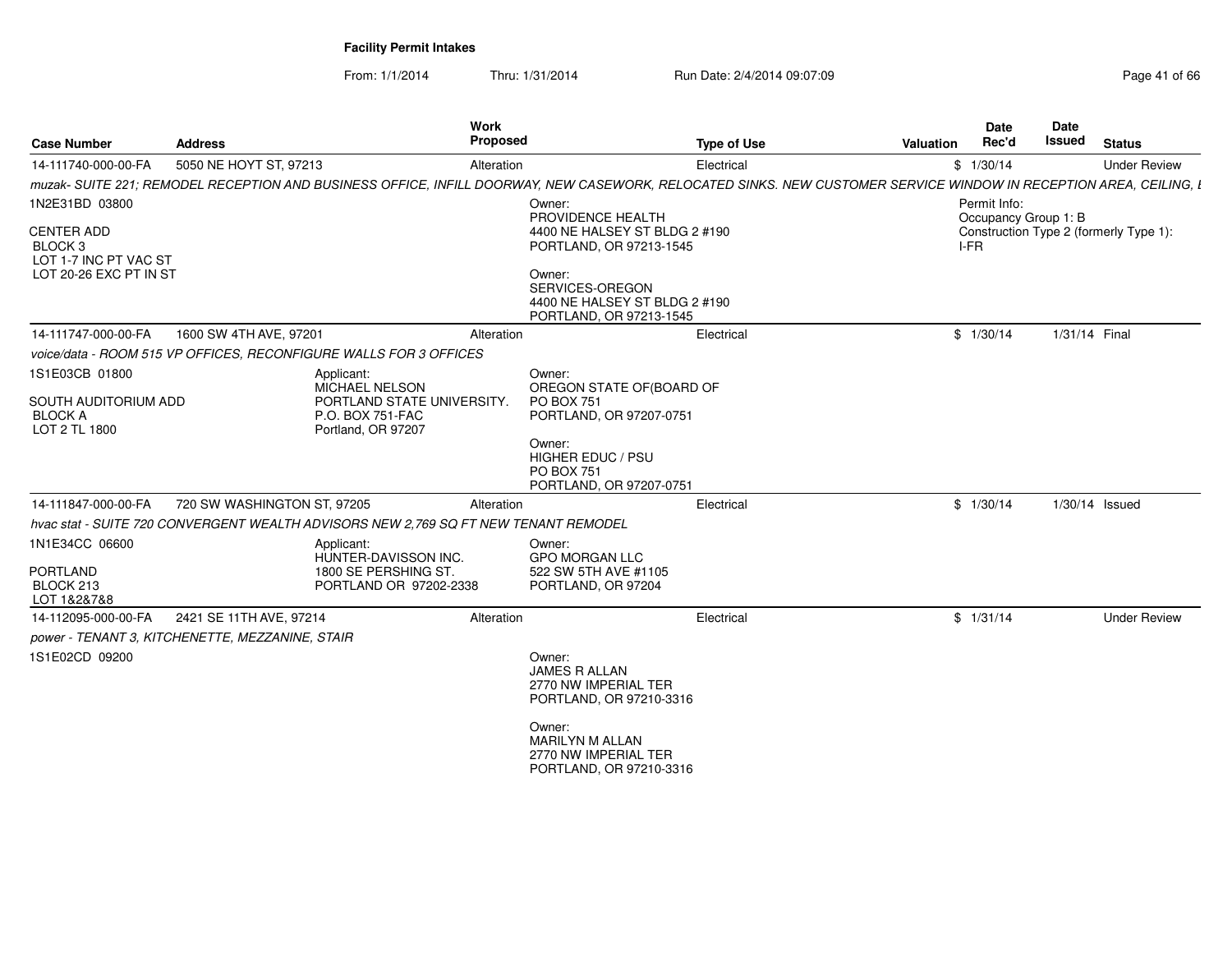From: 1/1/2014Thru: 1/31/2014 Run Date: 2/4/2014 09:07:09 Research 2010 12:00 Page 42 of 66

| <b>Case Number</b>                                                                                                                                | <b>Address</b>               | <b>Work</b><br><b>Proposed</b>                                                                                       |                                                                                         | Type of Use                             | Valuation           | <b>Date</b><br>Rec'd                             | Date<br><b>Issued</b>                        | <b>Status</b>                                |
|---------------------------------------------------------------------------------------------------------------------------------------------------|------------------------------|----------------------------------------------------------------------------------------------------------------------|-----------------------------------------------------------------------------------------|-----------------------------------------|---------------------|--------------------------------------------------|----------------------------------------------|----------------------------------------------|
| 14-112097-000-00-FA                                                                                                                               | 4400 SE 17TH AVE, 97202      | Alteration                                                                                                           |                                                                                         | Electrical                              |                     | \$1/31/14                                        |                                              | <b>Under Review</b>                          |
| 1S1E11DC 08900                                                                                                                                    |                              | power - BAYS 27 & 28; REPLACE TWO IN-GROUND VEHICLE LIFTS WITH NEW SHALLOW DEPTH HOISTS, EXCAVATION AND BACKFILLING. | Owner:<br>TRI-COUNTY METROPOLITAN                                                       |                                         |                     |                                                  |                                              |                                              |
|                                                                                                                                                   |                              |                                                                                                                      | 4012 SE 17TH AVE<br>PORTLAND, OR 97202-3940                                             |                                         |                     |                                                  |                                              |                                              |
|                                                                                                                                                   |                              |                                                                                                                      | Owner:<br><b>TRANSPORTATION DISTRICT</b><br>4012 SE 17TH AVE<br>PORTLAND, OR 97202-3940 |                                         |                     |                                                  |                                              |                                              |
|                                                                                                                                                   |                              |                                                                                                                      | Owner:<br>OF OREGON<br>4012 SE 17TH AVE<br>PORTLAND, OR 97202-3940                      |                                         |                     |                                                  |                                              |                                              |
| 14-112361-000-00-FA                                                                                                                               | 7201 N INTERSTATE AVE, 97217 | Alteration                                                                                                           |                                                                                         | Electrical                              |                     | \$1/31/14                                        |                                              | $1/31/14$ Issued                             |
|                                                                                                                                                   |                              | data - INSTALL 18 WIRELESS DEVICES ON FIRST & SECOND FLOOR -data                                                     |                                                                                         |                                         |                     |                                                  |                                              |                                              |
| 1N1E16AA 00300                                                                                                                                    |                              | Applicant:                                                                                                           | Owner:                                                                                  |                                         |                     |                                                  |                                              |                                              |
| WORLDS FAIR ADD                                                                                                                                   |                              | COCHRAN INC. dba BROADWAY<br><b>ELECTRIC</b>                                                                         | KAISER FOUNDATION HEALTH<br>500 NE MULTNOMAH ST #100                                    |                                         |                     |                                                  |                                              |                                              |
| <b>BLOCK1</b><br>LOT 5-11                                                                                                                         |                              | 7550 SW TECH CENTER DR STE<br>220                                                                                    | PORTLAND, OR 97232-2031                                                                 |                                         |                     |                                                  |                                              |                                              |
| LOT 12 EXC PT IN ST<br>E 3.43' OF LOT 17&18                                                                                                       |                              | TIGARD OR 97223-8061                                                                                                 | Owner:<br>PLAN OF THE NORTHWEST<br>500 NE MULTNOMAH ST #100<br>PORTLAND, OR 97232-2031  |                                         |                     |                                                  |                                              |                                              |
| 14-112455-000-00-FA                                                                                                                               | 123 NE 3RD AVE, 97232        | Alteration                                                                                                           |                                                                                         | Electrical                              |                     | \$1/31/14                                        |                                              | $1/31/14$ Issued                             |
| fire alarm Tenant Improvement-Suite 212                                                                                                           |                              |                                                                                                                      |                                                                                         |                                         |                     |                                                  |                                              |                                              |
| 1N1E34DA 02800                                                                                                                                    |                              | Applicant:<br>T & L COMMUNICATIONS INC                                                                               | Owner:<br>BRIDGEHEAD DEVELOPMENT LLC T & L COMMUNICATIONS INC                           | CCB - Contractor:                       |                     | Permit Info:<br>Occupancy Group 1: B_Bank, Off., |                                              |                                              |
| <b>EAST PORTLAND</b><br>BLOCK 68<br>INC PT VAC ST LOT 1&8<br>LOT 2&3&6&7<br>INC PT VAC ST LOT 4&5; HISTORIC<br>PROPERTY; POTENTIAL ADDITIONAL TAX |                              | PO BOX 87387<br>VANCOUVER, WA 986877387                                                                              | 1001 SE WATER AVE #120<br>PORTLAND, OR 97214-2147                                       | PO BOX 87387<br>VANCOUVER, WA 986877387 |                     | Med.Off., Pub.Bldg.                              |                                              | Construction Type 2 (formerly Type 1): III-A |
| 14-112464-000-00-FA                                                                                                                               | 123 NE 3RD AVE, 97232        | Alteration                                                                                                           |                                                                                         | Electrical                              |                     | \$1/31/14                                        |                                              | $1/31/14$ Issued                             |
| Fire alarm wiring Suite 313                                                                                                                       |                              |                                                                                                                      |                                                                                         |                                         |                     |                                                  |                                              |                                              |
| 1N1E34DA 02800                                                                                                                                    |                              | Applicant:<br>T & L COMMUNICATIONS INC                                                                               | Owner:<br>BRIDGEHEAD DEVELOPMENT LLC T & L COMMUNICATIONS INC                           | CCB - Contractor:                       |                     | Permit Info:<br>Occupancy Group 1: B_Bank, Off., |                                              |                                              |
| <b>EAST PORTLAND</b><br>BLOCK 68<br>INC PT VAC ST LOT 1&8<br>LOT 2&3&6&7<br>INC PT VAC ST LOT 4&5; HISTORIC<br>PROPERTY; POTENTIAL ADDITIONAL TAX |                              | PO BOX 87387<br>VANCOUVER, WA 986877387                                                                              | 1001 SE WATER AVE #120<br>PORTLAND, OR 97214-2147                                       | PO BOX 87387<br>VANCOUVER, WA 986877387 | Med.Off., Pub.Bldg. |                                                  | Construction Type 2 (formerly Type 1): III-A |                                              |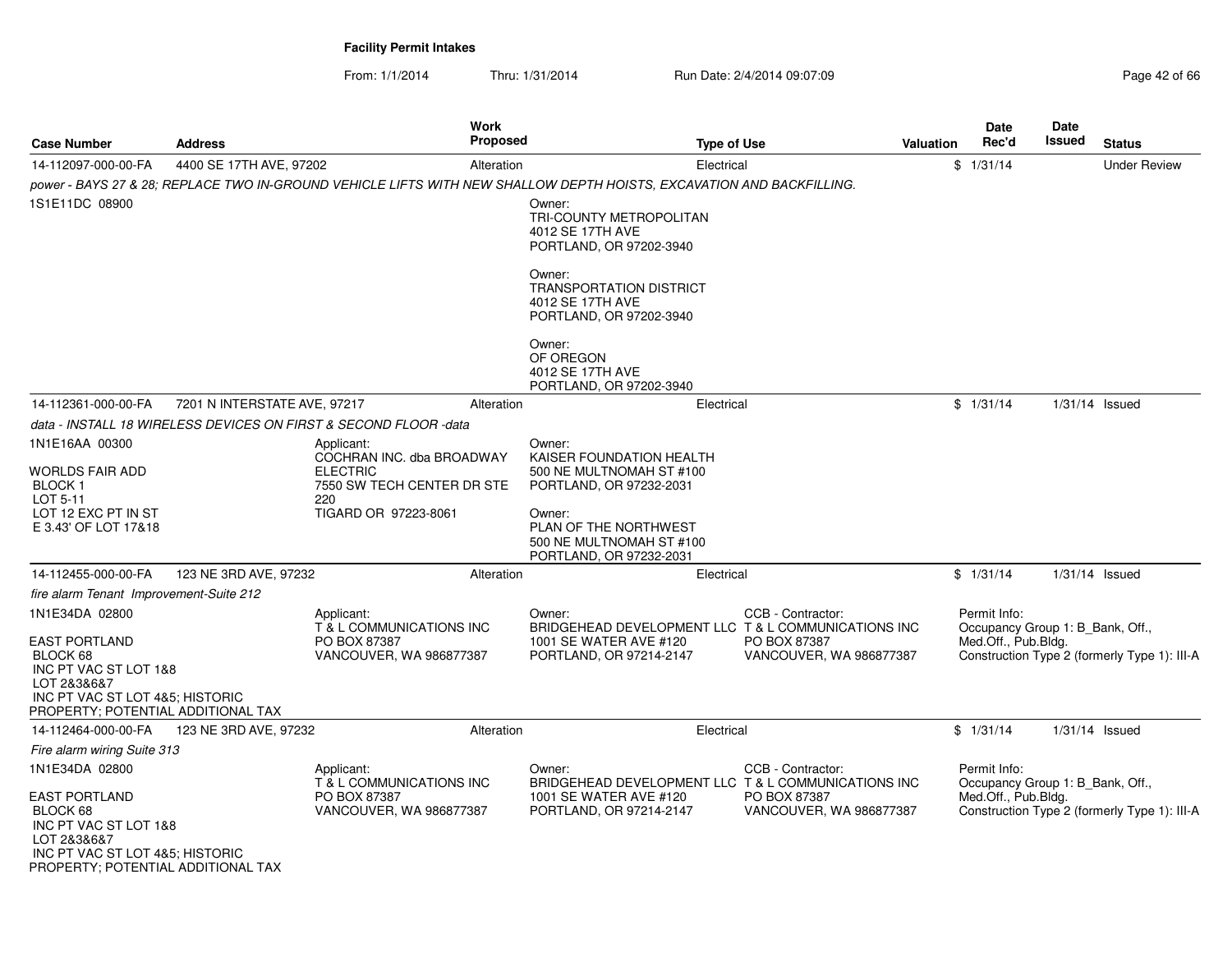From: 1/1/2014Thru: 1/31/2014 Run Date: 2/4/2014 09:07:09 Research 2010 12:00 Page 43 of 66

| <b>Case Number</b>                                     | <b>Address</b>                                                                     | Work<br><b>Proposed</b>                                                                                                 |                                                                                                       | <b>Type of Use</b> | <b>Valuation</b>                                                   | <b>Date</b><br>Rec'd                                                    | Date<br>Issued | <b>Status</b>                              |  |
|--------------------------------------------------------|------------------------------------------------------------------------------------|-------------------------------------------------------------------------------------------------------------------------|-------------------------------------------------------------------------------------------------------|--------------------|--------------------------------------------------------------------|-------------------------------------------------------------------------|----------------|--------------------------------------------|--|
| 14-100067-000-00-FA                                    | 1500 SW 1ST AVE, 97201                                                             | Alteration                                                                                                              |                                                                                                       | <b>Fire Alarms</b> |                                                                    | $$1 \t1/2/14$                                                           | 1/2/14 Final   |                                            |  |
| install 2 new strobes---2 sets 0f plans                |                                                                                    |                                                                                                                         |                                                                                                       |                    |                                                                    |                                                                         |                |                                            |  |
| 1S1E03CA 00600                                         |                                                                                    | Applicant:                                                                                                              | Owner:                                                                                                |                    |                                                                    | Permit Info:                                                            |                |                                            |  |
| PORTLAND<br><b>BLOCK 116 TL 600</b>                    |                                                                                    | <b>CHRISTENSEN ELECTRIC</b><br>111 SW COLUMBIA, STE 480<br>PORTLAND, OR 97201-5886                                      | <b>URBAN OFFICE</b><br>111 SW COLUMBIA ST #1380<br>PORTLAND, OR 97201-5845                            |                    | Occupancy Group 1: B<br>Construction Type 2 (formerly Type 1): I-A |                                                                         |                |                                            |  |
|                                                        |                                                                                    |                                                                                                                         | Owner:<br><b>PARKING</b><br>111 SW COLUMBIA ST #1380<br>PORTLAND, OR 97201-5845                       |                    |                                                                    |                                                                         |                |                                            |  |
|                                                        |                                                                                    |                                                                                                                         | Owner:<br><b>FACILITIES</b><br>111 SW COLUMBIA ST #1380<br>PORTLAND, OR 97201-5845                    |                    |                                                                    |                                                                         |                |                                            |  |
| 14-100089-000-00-FA                                    | 1621 SW 1ST AVE, 97201                                                             | Alteration                                                                                                              |                                                                                                       | <b>Fire Alarms</b> |                                                                    | $$1 \t1/2/14$                                                           |                | $1/2/14$ Issued                            |  |
|                                                        |                                                                                    | instakk\\ll new smoke alarm detection and strobes on 1st floor lobby, 2nd floor and 3rd floor--2 sets of plans          |                                                                                                       |                    |                                                                    |                                                                         |                |                                            |  |
| 1S1E03CB 00700                                         | Applicant:<br>MCCOY EMPIRE ELECTRIC CO<br>2014 SE 9TH ST<br>PORTLAND OR 97214-4614 |                                                                                                                         |                                                                                                       |                    |                                                                    | Permit Info:<br>Occupancy Group 1: B Bank, Off.,<br>Med.Off., Pub.Bldg. |                |                                            |  |
| 14-100106-000-00-FA                                    | 1221 SW YAMHILL ST                                                                 | Alteration                                                                                                              |                                                                                                       | <b>Fire Alarms</b> |                                                                    | $$1 \t1/2/14$                                                           |                | $1/2/14$ Issued                            |  |
|                                                        |                                                                                    | replace fire alarm control because sacn alert is being terminated--2 sets of plans                                      |                                                                                                       |                    |                                                                    |                                                                         |                |                                            |  |
| 1N1E33DD 06200A1<br>PORTLAND<br><b>BLOCK S1/2H</b>     |                                                                                    | Applicant:<br>AMERICAN SECURITY ALARMS IN WESTON INVESTMENT CO LLC<br>5411 SE MCLOUGHLIN BLVD<br>PORTLAND, OR 972024898 | Owner:<br>2154 NE BROADWAY RM 200<br>PORTLAND, OR 97232-1590                                          |                    |                                                                    | Permit Info:<br>Occupancy Group 1: B                                    |                | Construction Type 2 (formerly Type 1): I-A |  |
| $LOT 1-8$<br>NON-HISTORIC<br>SEE R246865 FOR HISTORIC  |                                                                                    |                                                                                                                         |                                                                                                       |                    |                                                                    |                                                                         |                |                                            |  |
| 14-100338-000-00-FA                                    | 3181 SW SAM JACKSON PARK RD, 97201                                                 | Alteration                                                                                                              |                                                                                                       | <b>Fire Alarms</b> |                                                                    | $$1 \t1/2/14$                                                           |                | $1/3/14$ Issued                            |  |
|                                                        |                                                                                    | ALARM - ALTERATIONS TO THE EXISTING FIRE ALARM SYSTEM TO SUPPORT TENANT IMPROVEMENTS                                    |                                                                                                       |                    |                                                                    |                                                                         |                |                                            |  |
| 1S1E09 00600<br>SECTION 09 1S 1E<br>TL 600 14.19 ACRES |                                                                                    | Applicant:<br>Gary Hatch<br>DYNALECTRIC CO<br>5805 SW Hood Ave<br>Portland, OR 97239                                    | Owner:<br>OREGON STATE OF(MEDICAL<br><b>DEPT</b><br>3181 SW SAM JACKSON PARK RD<br>PORTLAND, OR 97239 |                    |                                                                    |                                                                         |                |                                            |  |
| 14-100833-000-00-FA                                    | 1200 NW NAITO PKY                                                                  | Alteration                                                                                                              |                                                                                                       | Fire Alarms        | \$2,610 1/3/14                                                     |                                                                         |                | $1/3/14$ Issued                            |  |
|                                                        | Suite #310Fire Alarm upgrades for T.I.19 devices total                             |                                                                                                                         |                                                                                                       |                    |                                                                    |                                                                         |                |                                            |  |
| 1N1E34BA 00100                                         |                                                                                    | Applicant:<br>DTS SYSTEMS                                                                                               | Owner:<br>ALBERS MILL BUILDING LLC                                                                    |                    |                                                                    |                                                                         |                |                                            |  |
| COUCHS ADD<br>BLOCK 318<br>LOT 2-15 TL 100             |                                                                                    | 7905 SW NIMBUS AV<br>BEAVERTON, OR 97008-                                                                               | 2701 NW VAUGHN ST #390<br>PORTLAND, OR 97210                                                          |                    |                                                                    |                                                                         |                |                                            |  |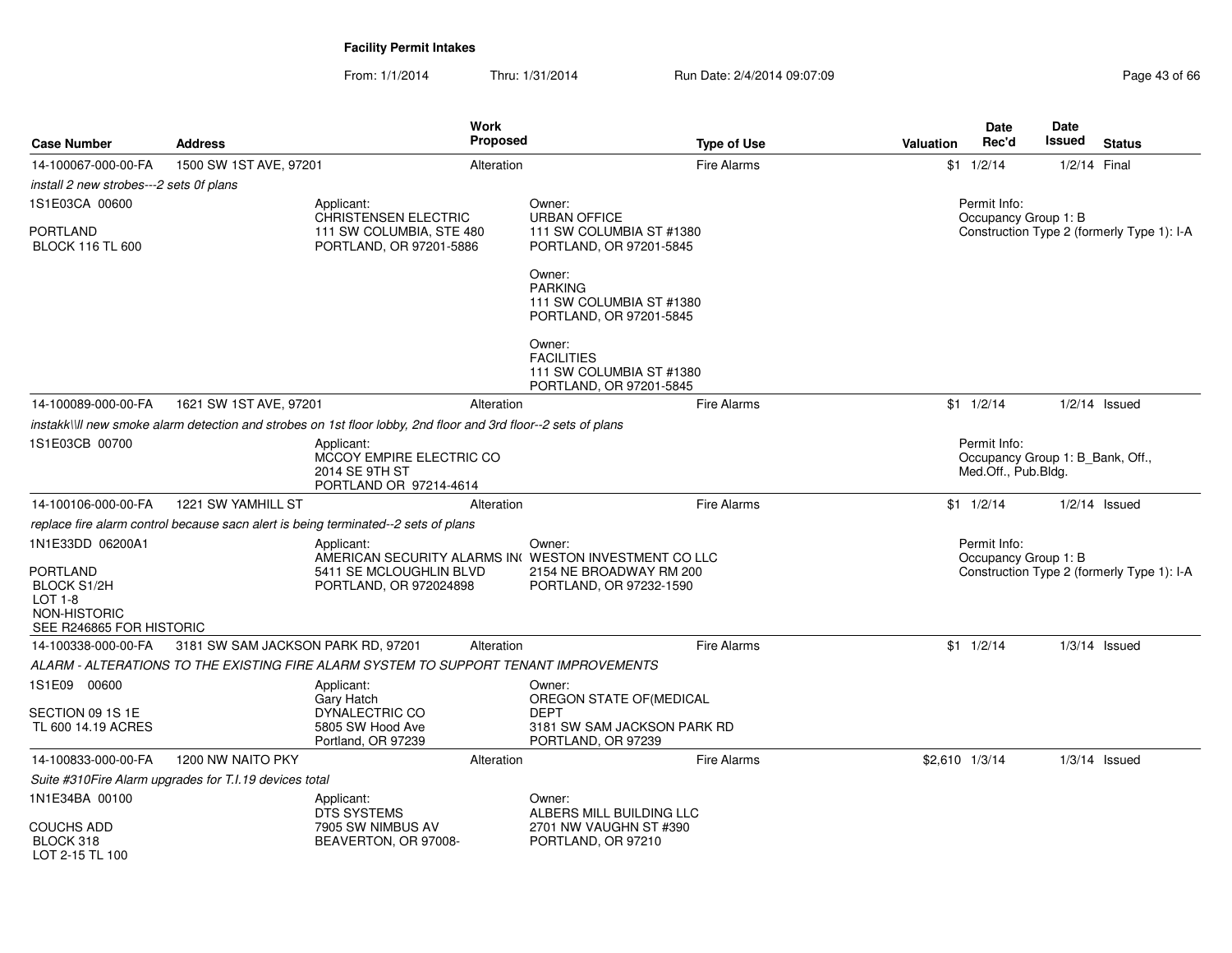From: 1/1/2014Thru: 1/31/2014 Run Date: 2/4/2014 09:07:09 Research 2010 12:00 Page 44 of 66

| <b>Case Number</b>                                                                                | <b>Address</b>                                                    | Work<br><b>Proposed</b>                                                                                            | <b>Type of Use</b>                                                                                                                                                                                                                                           | Valuation         | Date<br>Rec'd                           | Date<br>Issued<br><b>Status</b>             |
|---------------------------------------------------------------------------------------------------|-------------------------------------------------------------------|--------------------------------------------------------------------------------------------------------------------|--------------------------------------------------------------------------------------------------------------------------------------------------------------------------------------------------------------------------------------------------------------|-------------------|-----------------------------------------|---------------------------------------------|
| 14-101843-000-00-FA                                                                               | 4380 SW MACADAM AVE, 97201                                        | Alteration                                                                                                         | <b>Fire Alarms</b>                                                                                                                                                                                                                                           | $$1,000$ $1/7/14$ |                                         | 1/7/14 Final                                |
|                                                                                                   | Suite #320Install new devices for T.I.4 devices total             |                                                                                                                    |                                                                                                                                                                                                                                                              |                   |                                         |                                             |
| 1S1E10DC 00800<br>SECTION 10 1S 1E<br>TL 800 3.18 ACRES<br>DEFERRAL-POTENTIAL ADDITIONAL TAX      |                                                                   | Applicant:<br>CAPITOL ELECTRIC CO<br><b>11401 NE MARX</b><br>PORTLAND OR 97220                                     | Owner:<br><b>RIVER FORUM LLC</b><br>235 MONTGOMERY ST FL 16<br>SAN FRANCISCO, CA 94104                                                                                                                                                                       |                   | Permit Info:<br>Occupancy Group 1: B    | Construction Type 2 (formerly Type 1): II-A |
| 14-102019-000-00-FA                                                                               | 4805 NE GLISAN ST, 97213                                          | Alteration                                                                                                         | <b>Fire Alarms</b>                                                                                                                                                                                                                                           |                   | $$1 \t1/7/14$                           | $1/9/14$ Issued                             |
|                                                                                                   | FIRE ALARM-INSTALLING OF FIRE ALARM SYSTEM IN REMODEL OF SUITE 3A |                                                                                                                    |                                                                                                                                                                                                                                                              |                   |                                         |                                             |
| 1N2E31BD 04100                                                                                    |                                                                   | Applicant:<br>O'NEILL ELECTRIC INC                                                                                 | Owner:<br>PROVIDENCE HEALTH                                                                                                                                                                                                                                  |                   | Permit Info:<br>Occupancy Group 1: I1.1 |                                             |
| SECTION 31 1N 2E<br>TL 4100 9.54 ACRES                                                            |                                                                   | 4444 SE 27TH AV<br>PORTLAND OR 97202-3608                                                                          | 4400 NE HALSEY ST BLDG 2 #190<br>PORTLAND, OR 97213-1545                                                                                                                                                                                                     |                   | I-FR                                    | Construction Type 2 (formerly Type 1):      |
|                                                                                                   |                                                                   |                                                                                                                    | Owner:<br>SERVICES-OREGON<br>4400 NE HALSEY ST BLDG 2 #190<br>PORTLAND, OR 97213-1545                                                                                                                                                                        |                   |                                         |                                             |
| 14-102855-000-00-FA                                                                               |                                                                   | 3181 SW SAM JACKSON PARK RD - Bldg OHS, 9 Alteration                                                               | <b>Fire Alarms</b>                                                                                                                                                                                                                                           |                   | $$1 \quad 1/9/14$                       | $1/10/14$ Issued                            |
|                                                                                                   |                                                                   | ALARM  - ALTERATIONS TO THE EXISTING FIRE ALARM SYSTEM TO SUPPORT TENANT IMPROVEMENTS. 10C                         |                                                                                                                                                                                                                                                              |                   |                                         |                                             |
| 1S1E09 00200                                                                                      |                                                                   | Applicant:<br>Gary Hatch<br>DYNALECTRIC CO<br>5805 SW Hood Ave<br>Portland, OR 97239                               | Owner:<br>OREGON STATE OF<br>3181 SW SAM JACKSON PARK RD<br>PORTLAND, OR 97239                                                                                                                                                                               |                   | Permit Info:<br>Occupancy Group 1: I-2  | Construction Type 2 (formerly Type 1): I-A  |
| 14-103188-000-00-FA                                                                               | 2800 N VANCOUVER AVE, 97227                                       | Alteration                                                                                                         | <b>Fire Alarms</b>                                                                                                                                                                                                                                           | \$9,486 1/9/14    |                                         | $1/9/14$ Issued                             |
|                                                                                                   | Suite #243Add and relocate as needed for T.I.23 devices total     |                                                                                                                    |                                                                                                                                                                                                                                                              |                   |                                         |                                             |
| 1N1E27AC 01300<br>RAILROAD SHOPS ADD<br>BLOCK <sub>2</sub><br>LOT 1-16 TL 1300                    |                                                                   | Applicant:<br>STONER ELECTRIC<br>1904 SE Ochoco St<br>Portland, OR 972222-7315                                     | Owner:<br><b>LEGACY HEALTH SYSTEM</b><br>1919 NW LOVEJOY ST<br>PORTLAND, OR 97209                                                                                                                                                                            |                   |                                         |                                             |
| 14-104801-000-00-FA                                                                               | 4635 NE CORNFOOT RD, 97218                                        | Alteration                                                                                                         | <b>Fire Alarms</b>                                                                                                                                                                                                                                           |                   | $$1 \quad 1/14/14$                      | 1/14/14 Final                               |
|                                                                                                   |                                                                   | adding new strobes to the bathrooms and a horn strobe to the corridir.---3 seta of plans                           |                                                                                                                                                                                                                                                              |                   |                                         |                                             |
| 1N2E07C 00200<br>LONDON AC & PLAT 2<br>LOT 41-43&47-64 TL 200<br>SPLIT LEVY R316949 (R9420710800) |                                                                   | Applicant:<br>SIMPLEX GRINNELL FIRE<br>PROTECTION SYSTEMS CO.<br>6305 SW ROSEWOOD ST.<br>LAKE OSWEGO OR 97035-5388 | Owner:<br>PORT OF PORTLAND(LEASED<br>PO BOX 3707 M/C 6A1-01<br>SEATTLE, WA 98124-2207<br>Owner:<br>THE BOEING COMPANY<br>PO BOX 3707 M/C 6A1-01<br>SEATTLE, WA 98124-2207<br>Owner:<br>PROPERTY TAX DEPT<br>PO BOX 3707 M/C 6A1-01<br>SEATTLE, WA 98124-2207 |                   | Permit Info:                            | Construction Type 2 (formerly Type 1): II-B |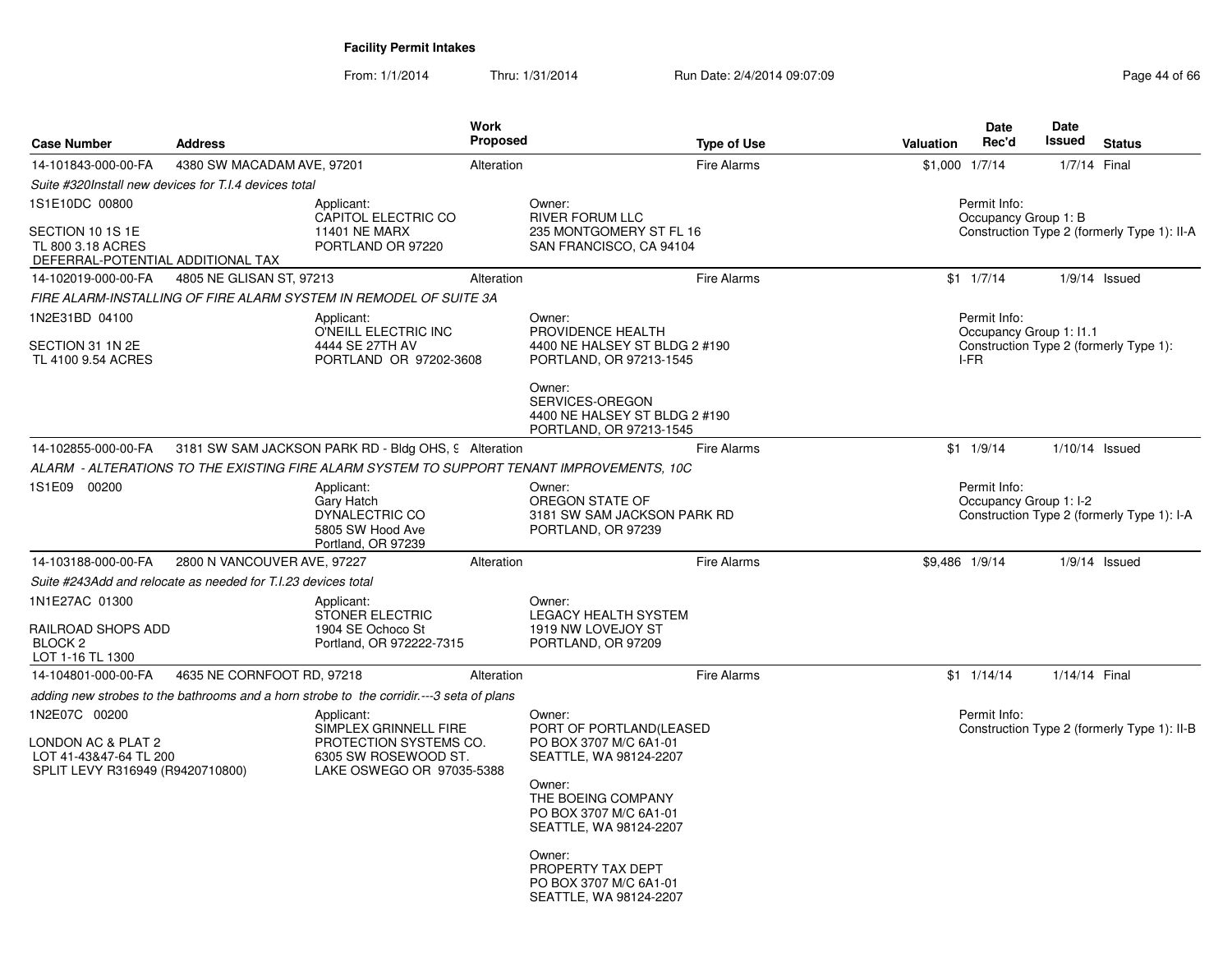From: 1/1/2014Thru: 1/31/2014 Run Date: 2/4/2014 09:07:09 Research 2010 12:00 Page 45 of 66

| <b>Case Number</b>                                                                                                                                                  | <b>Address</b>                                                           |                                                                                                                    | Work<br>Proposed | <b>Type of Use</b>                                                                                                                                                | <b>Valuation</b> | <b>Date</b><br>Rec'd                | Date<br>Issued                   | <b>Status</b>                                                                      |
|---------------------------------------------------------------------------------------------------------------------------------------------------------------------|--------------------------------------------------------------------------|--------------------------------------------------------------------------------------------------------------------|------------------|-------------------------------------------------------------------------------------------------------------------------------------------------------------------|------------------|-------------------------------------|----------------------------------|------------------------------------------------------------------------------------|
| 14-105951-000-00-FA                                                                                                                                                 | 121 SW MORRISON ST, 97204                                                |                                                                                                                    | Alteration       | <b>Fire Alarms</b>                                                                                                                                                |                  | $$1 \quad 1/16/14$                  | $1/23/14$ Issued                 |                                                                                    |
|                                                                                                                                                                     |                                                                          | ALARM - INSTALL NEW FIRE ALARM STROBES AND SPEAKERS PER PLANS                                                      |                  |                                                                                                                                                                   |                  |                                     |                                  |                                                                                    |
| 1S1E03BA 02700                                                                                                                                                      |                                                                          | Applicant:<br>CAPITOL ELECTRIC                                                                                     |                  | Owner:<br>TERRACE TOWER USA-                                                                                                                                      |                  | Permit Info:                        | Occupancy Group 1: B_Bank, Off., |                                                                                    |
| PORTLAND<br>BLOCK 15<br><b>LOT 1-4</b><br>LOT 7&8 EXC W 75'                                                                                                         |                                                                          | 11401 NE MARX ST<br>PORTLAND, OR 97220                                                                             |                  | PORTLAND INC<br>121 SW MORRISON ST #250<br>PORTLAND, OR 97204-3179                                                                                                |                  | Med.Off., Pub.Bldg.                 |                                  | Construction Type 2 (formerly Type 1): I-A                                         |
| 14-107710-000-00-FA                                                                                                                                                 | 123 NE 3RD AVE, 97232                                                    |                                                                                                                    | Alteration       | <b>Fire Alarms</b>                                                                                                                                                |                  | $$1 \t1/21/14$                      | $1/21/14$ Issued                 |                                                                                    |
|                                                                                                                                                                     | fire alarm Tenant Improvement---3 sets of plansSuite 212                 |                                                                                                                    |                  |                                                                                                                                                                   |                  |                                     |                                  |                                                                                    |
| 1N1E34DA 02800<br><b>EAST PORTLAND</b><br>BLOCK 68<br>INC PT VAC ST LOT 1&8<br>LOT 2&3&6&7<br>INC PT VAC ST LOT 4&5; HISTORIC<br>PROPERTY: POTENTIAL ADDITIONAL TAX |                                                                          | Applicant:<br>T&L COMMUNICATIONS.<br>PO BOX 87387<br>Vancouver, WA 98687                                           |                  | Owner:<br>BRIDGEHEAD DEVELOPMENT LLC<br>1001 SE WATER AVE #120<br>PORTLAND, OR 97214-2147                                                                         |                  | Permit Info:<br>Med.Off., Pub.Bldg. | Occupancy Group 1: B_Bank, Off., | Construction Type 2 (formerly Type 1): III-A                                       |
| 14-108264-000-00-FA                                                                                                                                                 | 123 NE 3RD AVE, 97232                                                    |                                                                                                                    | Alteration       | <b>Fire Alarms</b>                                                                                                                                                |                  | $$1 \quad 1/22/14$                  | 1/22/14 Issued                   |                                                                                    |
| fire alarm tenate improvement--3 sets of plans                                                                                                                      |                                                                          |                                                                                                                    |                  |                                                                                                                                                                   |                  |                                     |                                  |                                                                                    |
| 1N1E34DA 02800<br><b>EAST PORTLAND</b><br>BLOCK 68<br>INC PT VAC ST LOT 1&8<br>LOT 2&3&6&7<br>INC PT VAC ST LOT 4&5; HISTORIC<br>PROPERTY; POTENTIAL ADDITIONAL TAX |                                                                          | Applicant:<br>T&L COMMUNICATIONS.<br>PO BOX 87387<br>Vancouver, WA 98687                                           |                  | Owner:<br><b>BRIDGEHEAD DEVELOPMENT LLC</b><br>1001 SE WATER AVE #120<br>PORTLAND, OR 97214-2147                                                                  |                  | Permit Info:<br>Med.Off., Pub.Bldg. | Occupancy Group 1: B_Bank, Off., | Construction Type 2 (formerly Type 1): III-A                                       |
| 14-108526-000-00-FA                                                                                                                                                 |                                                                          | 3310 SW US VETERANS HOSPITAL RD, 97201                                                                             | Alteration       | <b>Fire Alarms</b>                                                                                                                                                |                  | $$1 \t1/22/14$                      | 1/23/14 Issued                   |                                                                                    |
|                                                                                                                                                                     |                                                                          |                                                                                                                    |                  | ALARM - STAND ALONE PERMIT FOR INSTALLATION OF VESDA (VERY EARLY WARNING ASPIRATING SMOKE DETECTION) IN VAULT - ROOM 4136. REPLACE THE EXISTING SPOT TYPE SMOKE D |                  |                                     |                                  |                                                                                    |
| 1S1E09 00600                                                                                                                                                        |                                                                          | Applicant:<br>DYNALECTRIC CO<br>5711 SW Hood Ave<br>PORTLAND, OR 97239                                             |                  | Owner:<br>OREGON STATE OF (MEDICAL<br><b>DEPT</b><br>3181 SW SAM JACKSON PARK RD<br>PORTLAND, OR 97239                                                            |                  |                                     |                                  |                                                                                    |
| 14-108898-000-00-FA                                                                                                                                                 | 2201 NE LLOYD BLVD, 97232                                                |                                                                                                                    | Alteration       | Fire Alarms                                                                                                                                                       |                  | $$1$ $1/23/14$                      | 1/23/14 Issued                   |                                                                                    |
|                                                                                                                                                                     | addition of alarm devices to the Charlotte Russe suite---2 sets of plans |                                                                                                                    |                  |                                                                                                                                                                   |                  |                                     |                                  |                                                                                    |
| 1N1E35BA 00101                                                                                                                                                      |                                                                          | Applicant:<br>SIMPLEX GRINNELL FIRE<br>PROTECTION SYSTEMS CO.<br>6305 SW ROSEWOOD ST.<br>LAKE OSWEGO OR 97035-5388 |                  | Owner:<br>CAPREF LLOYD CENTER LLC<br>2201 LLOYD CENTER<br>PORTLAND, OR 97232                                                                                      |                  | Permit Info:<br>Station             |                                  | Occupancy Group 1: M_Store, Service<br>Construction Type 2 (formerly Type 1): II-A |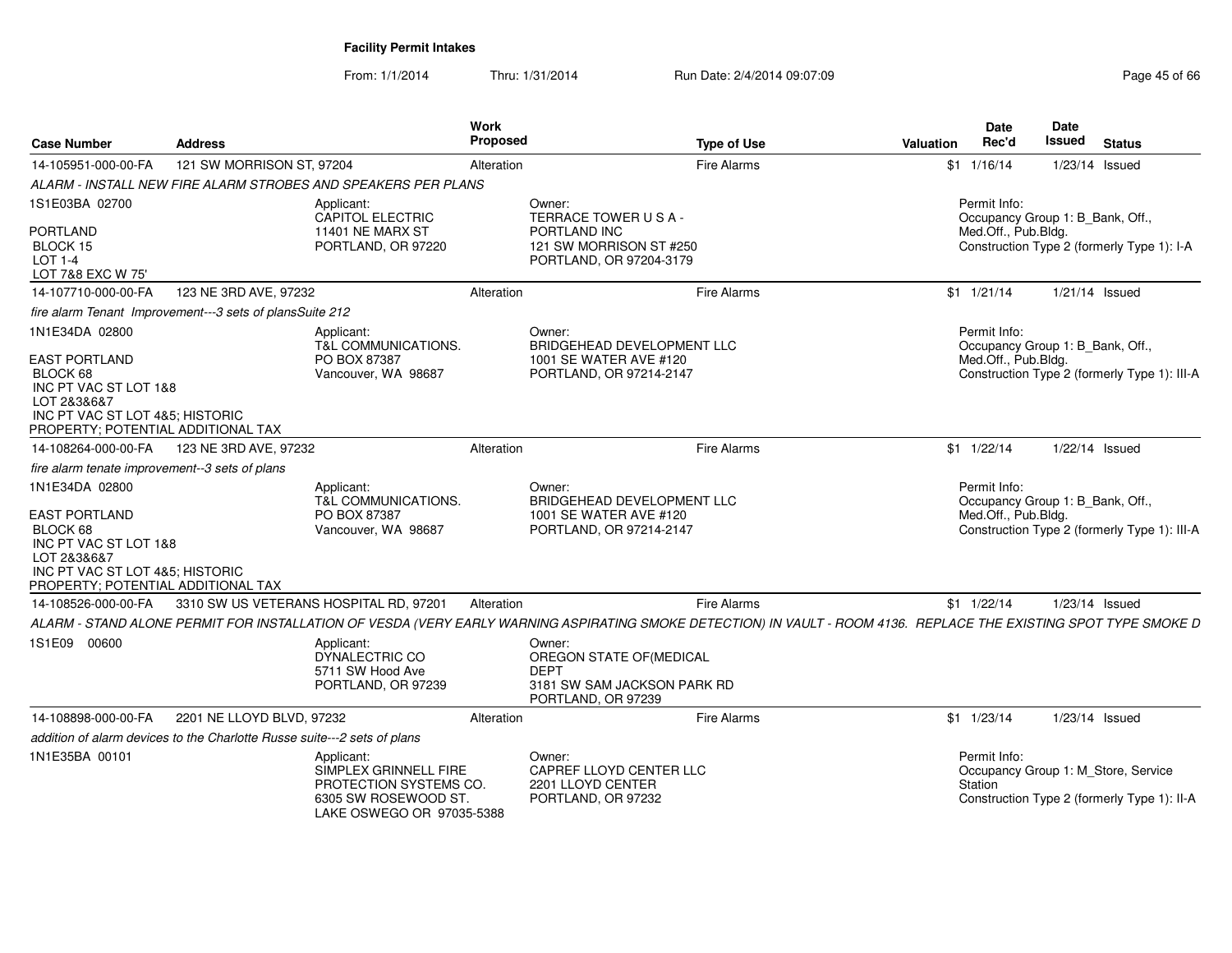From: 1/1/2014Thru: 1/31/2014 Run Date: 2/4/2014 09:07:09 Research 2010 12:00 Page 46 of 66

| <b>Case Number</b>                                                    | <b>Address</b>                                                                 |                                                         | Work<br>Proposed | <b>Type of Use</b>                                                                    | Valuation | Date<br>Rec'd                                    | Date<br>Issued                             | <b>Status</b>                               |  |  |
|-----------------------------------------------------------------------|--------------------------------------------------------------------------------|---------------------------------------------------------|------------------|---------------------------------------------------------------------------------------|-----------|--------------------------------------------------|--------------------------------------------|---------------------------------------------|--|--|
| 14-109509-000-00-FA                                                   | 1040 NW 22ND AVE, 97210                                                        |                                                         | Alteration       | Fire Alarms                                                                           |           | \$200 1/24/14                                    | $1/24/14$ Issued                           |                                             |  |  |
|                                                                       | Suite #545-550Relocate and add strobes for T.I.2 devices total                 |                                                         |                  |                                                                                       |           |                                                  |                                            |                                             |  |  |
| 1N1E33BA 03600                                                        |                                                                                | Applicant:<br>CHRISTENSEN ELECTRIC                      |                  | Owner:<br><b>GOOD SAMARITAN HOSPITAL &amp;</b>                                        |           | Permit Info:<br>Occupancy Group 1: B             |                                            |                                             |  |  |
| <b>COUCHS ADD</b><br>BLOCK 301<br>LOT 15-18                           |                                                                                | 111 SW COLUMBIA, STE 480<br>PORTLAND, OR 97201-5886     |                  | <b>MEDICAL CENTER</b><br>1919 NW LOVEJOY ST<br>PORTLAND, OR 97209                     |           |                                                  | Construction Type 2 (formerly Type 1): I-B |                                             |  |  |
| 14-109519-000-00-FA                                                   | 5050 NE HOYT ST, 97213                                                         |                                                         | Alteration       | <b>Fire Alarms</b>                                                                    |           | $$1 \quad 1/24/14$                               | $1/24/14$ Issued                           |                                             |  |  |
|                                                                       | Suite # 221 Install detection and notifacation devices for T.I.9 devices total |                                                         |                  |                                                                                       |           |                                                  |                                            |                                             |  |  |
| 1N2E31BD 03800                                                        |                                                                                | Applicant:<br>COCHRAN INC                               |                  | Owner:<br>PROVIDENCE HEALTH                                                           |           | Permit Info:<br>Occupancy Group 1: B             |                                            |                                             |  |  |
| <b>CENTER ADD</b><br>BLOCK <sub>3</sub><br>LOT 1-7 INC PT VAC ST      |                                                                                | 7550 SW TECH CENTER DRIVE<br><b>TIGARD OR 97223</b>     |                  | 4400 NE HALSEY ST BLDG 2 #190<br>PORTLAND, OR 97213-1545                              |           | Construction Type 2 (formerly Type 1):<br>I-FR   |                                            |                                             |  |  |
| LOT 20-26 EXC PT IN ST                                                |                                                                                |                                                         |                  | Owner:<br>SERVICES-OREGON<br>4400 NE HALSEY ST BLDG 2 #190<br>PORTLAND, OR 97213-1545 |           |                                                  |                                            |                                             |  |  |
| 14-109522-000-00-FA                                                   | 1001 SW 5TH AVE, 97204                                                         |                                                         | Alteration       | <b>Fire Alarms</b>                                                                    |           | \$7,000 1/24/14                                  | $1/24/14$ Issued                           |                                             |  |  |
|                                                                       | Suite #1100Install new notification for T.I.8 devices total                    |                                                         |                  |                                                                                       |           |                                                  |                                            |                                             |  |  |
| 1S1E03BB 00800<br><b>PORTLAND</b>                                     | Applicant:<br><b>Hughes Electric</b>                                           |                                                         |                  | Owner:<br>OR-CONGRESS CENTER LP<br>235 MONTGOMERY ST 16TH                             |           | Permit Info:<br>Occupancy Group 1: B             |                                            | Construction Type 2 (formerly Type 1): I-A  |  |  |
| BLOCK 169<br>$LOT 1-8$<br>SEE R246278 (R667717341)                    |                                                                                | 10490 NW Jackson Qusrry Rd.<br>Hillsboro, OR 97124      |                  | <b>FLOOR</b><br>SAN FRANCISCO, CA 94104-3104                                          |           |                                                  |                                            |                                             |  |  |
| 14-109678-000-00-FA                                                   | 5050 NE HOYT ST, 97213                                                         |                                                         | Alteration       | <b>Fire Alarms</b>                                                                    |           | \$7,182 1/24/14                                  | $1/24/14$ Issued                           |                                             |  |  |
|                                                                       | Suite #259Add devices to existing fire alarm system for T.I.16 devices total.  |                                                         |                  |                                                                                       |           |                                                  |                                            |                                             |  |  |
| 1N2E31BD 03800<br><b>CENTER ADD</b>                                   |                                                                                | Applicant:<br><b>TICE ELECT</b><br>5405 N LAGOON AVENUE |                  | Owner:<br>PROVIDENCE HEALTH<br>4400 NE HALSEY ST BLDG 2 #190                          |           | Permit Info:<br>Occupancy Group 1: B             |                                            | Construction Type 2 (formerly Type 1):      |  |  |
| BLOCK <sub>3</sub><br>LOT 1-7 INC PT VAC ST<br>LOT 20-26 EXC PT IN ST |                                                                                | PORTLAND, OR 97217                                      |                  | PORTLAND, OR 97213-1545<br>Owner:                                                     |           | I-FR                                             |                                            |                                             |  |  |
|                                                                       |                                                                                |                                                         |                  | SERVICES-OREGON<br>4400 NE HALSEY ST BLDG 2 #190<br>PORTLAND, OR 97213-1545           |           |                                                  |                                            |                                             |  |  |
| 14-109693-000-00-FA                                                   | 5100 SW MACADAM AVE, 97201                                                     |                                                         | Alteration       | <b>Fire Alarms</b>                                                                    |           | \$4,120 1/24/14                                  | $1/24/14$ Issued                           |                                             |  |  |
|                                                                       | Suite #430Upgrade Fire Alarm system for T.I.11 devices total                   |                                                         |                  |                                                                                       |           |                                                  |                                            |                                             |  |  |
| 1S1E15BD 00200                                                        |                                                                                | Applicant:<br>COCHRAN, INC                              |                  | Owner:<br>SRI EIGHT RIVERSIDE LLC                                                     |           | Permit Info:<br>Occupancy Group 1: B_Bank, Off., |                                            |                                             |  |  |
| SECTION 15 1S 1E<br>TRACT TL 200<br><b>ACRES 1.80</b>                 |                                                                                | 7550 SW TECH CENTER DR, #220<br><b>TIGARD OR 97223</b>  |                  | 235 MONTGOMERY ST 14TH FLR<br>SAN FRANCISCO, CA 94104                                 |           | Med.Off., Pub.Bldg.                              |                                            | Construction Type 2 (formerly Type 1): II-A |  |  |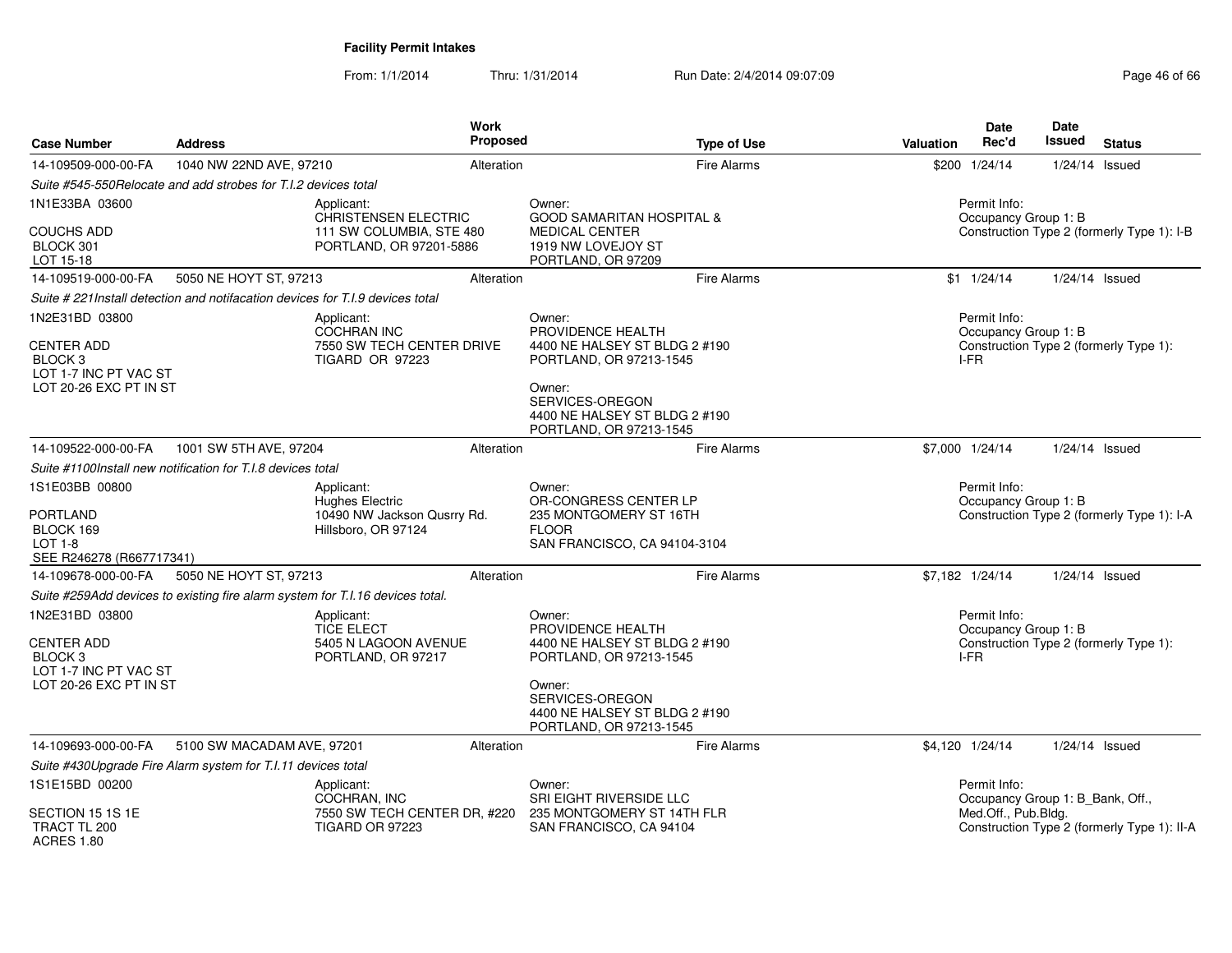From: 1/1/2014Thru: 1/31/2014 Run Date: 2/4/2014 09:07:09 Research 2010 12:00 Page 47 of 66

| <b>Case Number</b>                                             | <b>Address</b>                                                        |                                                                                                | Work<br><b>Proposed</b> |                                                                                       | <b>Type of Use</b>                                                                                                                                               | Valuation | <b>Date</b><br>Rec'd                     | <b>Date</b><br>Issued | <b>Status</b>                               |
|----------------------------------------------------------------|-----------------------------------------------------------------------|------------------------------------------------------------------------------------------------|-------------------------|---------------------------------------------------------------------------------------|------------------------------------------------------------------------------------------------------------------------------------------------------------------|-----------|------------------------------------------|-----------------------|---------------------------------------------|
| 14-110989-000-00-FA                                            | 920 SW 6TH AVE, 97204                                                 |                                                                                                | Alteration              |                                                                                       | <b>Fire Alarms</b>                                                                                                                                               |           | $$1 \quad 1/29/14$                       |                       | <b>Under Review</b>                         |
|                                                                |                                                                       | FIRE ALARM - TI FOR NEW RESTAURANT IN PUBLIC SERVICE BUILDING (FOGO DE CHAO)                   |                         |                                                                                       |                                                                                                                                                                  |           |                                          |                       |                                             |
| 1S1E03BB 01000                                                 |                                                                       | Applicant:<br><b>MATT SAAGER</b>                                                               |                         | Owner:<br>PUBLIC SERVICE BUILDING LLC                                                 |                                                                                                                                                                  |           |                                          |                       |                                             |
| <b>PORTLAND</b><br>BLOCK 170<br>LOT 5-8                        |                                                                       | <b>IES COMMERCIAL INC</b><br>16135 SW 74TH AVE<br><b>TIGARD, OR 97224</b>                      |                         | 920 SW 6TH AVE STE 223<br>PORTLAND, OR 97204                                          |                                                                                                                                                                  |           |                                          |                       |                                             |
| 14-111072-000-00-FA                                            | 555 SW OAK ST                                                         |                                                                                                | Alteration              |                                                                                       | <b>Fire Alarms</b>                                                                                                                                               |           | $$1 \quad 1/29/14$                       | 1/29/14 Issued        |                                             |
|                                                                |                                                                       |                                                                                                |                         |                                                                                       | adding nac devices and smoke detection for atrium remodel additional interface with door openers and bms smoke control for added booster fans.---3 sets of plans |           |                                          |                       |                                             |
| 1N1E34CD 80000                                                 |                                                                       | Applicant:<br>SIEMENS INDUSTRY INC                                                             |                         | Owner:<br>ASSOCIATION OF UNIT OWNERS                                                  |                                                                                                                                                                  |           |                                          |                       |                                             |
| ONE ELEVEN TOWER CONDOMINIUM<br><b>GENERAL COMMON ELEMENTS</b> |                                                                       | 15201 NW Greenbriar Prkwy Suite A<br>Beaverton, OR 97006                                       |                         | OF<br>ONE ELEVEN TOWER<br>CONDOMINIUM 111 SW 5TH<br>PORTLAND, OR 97204                |                                                                                                                                                                  |           |                                          |                       |                                             |
| 14-111259-000-00-FA                                            | 1500 NE IRVING ST, 97232                                              |                                                                                                | Alteration              |                                                                                       | <b>Fire Alarms</b>                                                                                                                                               |           | $$1 \quad 1/29/14$                       | 1/29/14 Issued        |                                             |
|                                                                |                                                                       | install new ADA synchronized devices in tenant space per plans.---2 sets of plans              |                         |                                                                                       |                                                                                                                                                                  |           |                                          |                       |                                             |
| 1N1E35AC 01200                                                 |                                                                       | Applicant:<br><b>CAPITOL DATA &amp;</b>                                                        |                         | Owner:<br>WREH LLOYD PLAZA LLC                                                        |                                                                                                                                                                  |           | Permit Info:<br>Occupancy Group 1: B     |                       |                                             |
| HOLLADAYS ADD<br>BLOCK 167&168 TL 1200                         |                                                                       | <b>COMMUNICATION INC</b><br>11401 NE MARX ST<br>PORTLAND, OR 97220-1069                        |                         | 600 UNIVERSITY ST #2820<br>SEATTLE, WA 98101                                          |                                                                                                                                                                  |           |                                          |                       | Construction Type 2 (formerly Type 1): II-B |
| 14-111559-000-00-FA                                            | 2425 SW 6TH AVE, 97201                                                |                                                                                                | Alteration              |                                                                                       | <b>Fire Alarms</b>                                                                                                                                               |           | \$5,500 1/30/14                          | $1/30/14$ Issued      |                                             |
| Retail SpaceRevise alarms for T.I.                             |                                                                       |                                                                                                |                         |                                                                                       |                                                                                                                                                                  |           |                                          |                       |                                             |
| 1S1E04DD 04000                                                 |                                                                       | Applicant:<br>ADVANCED ALARM SYSTEMS INC                                                       |                         | Owner:<br><b>TERWILLIGER PLAZA INC</b>                                                |                                                                                                                                                                  |           | Permit Info:<br>Occupancy Group 1: SR1.1 |                       |                                             |
| CARUTHERS ADD<br><b>BLOCK 35 TL 4000</b>                       |                                                                       | 1030 NW CORPORATE DRIVE<br>TROUTDALE OR 97060                                                  |                         | 2545 SW TERWILLIGER BLVD<br>PORTLAND, OR 97201-6302                                   |                                                                                                                                                                  |           | I-FR                                     |                       | Construction Type 2 (formerly Type 1):      |
| 14-111571-000-00-FA                                            | 4805 NE GLISAN ST, 97213                                              |                                                                                                | Alteration              |                                                                                       | <b>Fire Alarms</b>                                                                                                                                               |           | \$1,390 1/30/14                          | 1/30/14 Issued        |                                             |
| Add one smoke detector for T.I.                                |                                                                       |                                                                                                |                         |                                                                                       |                                                                                                                                                                  |           |                                          |                       |                                             |
| 1N2E31BD 04100                                                 |                                                                       | Applicant:<br>OREGON ELECTRIC                                                                  |                         | Owner:<br>PROVIDENCE HEALTH                                                           |                                                                                                                                                                  |           |                                          |                       |                                             |
| SECTION 31 1N 2E<br>TL 4100 9.54 ACRES                         |                                                                       | 1709 SE 3RD AV<br>PORTLAND, OR 97214                                                           |                         | 4400 NE HALSEY ST BLDG 2 #190<br>PORTLAND, OR 97213-1545                              |                                                                                                                                                                  |           |                                          |                       |                                             |
|                                                                |                                                                       |                                                                                                |                         | Owner:<br>SERVICES-OREGON<br>4400 NE HALSEY ST BLDG 2 #190<br>PORTLAND, OR 97213-1545 |                                                                                                                                                                  |           |                                          |                       |                                             |
| 14-112209-000-00-FA                                            | 111 SW 5TH AVE, 97204-3626                                            |                                                                                                | Alteration              |                                                                                       | <b>Fire Alarms</b>                                                                                                                                               |           | $$1 \quad 1/31/14$                       | $1/31/14$ Issued      |                                             |
|                                                                | adding Nac devices and smoike detection to ti space---3 sets of plans |                                                                                                |                         |                                                                                       |                                                                                                                                                                  |           |                                          |                       |                                             |
| 1N1E34CD 01300                                                 |                                                                       | Applicant:<br>SIEMENS INDUSTRY INC<br>15201 NW Greenbriar Prkwy Suite A<br>Beaverton, OR 97006 |                         |                                                                                       |                                                                                                                                                                  |           | Permit Info:<br>Occupancy Group 1: B     |                       | Construction Type 2 (formerly Type 1): I-A  |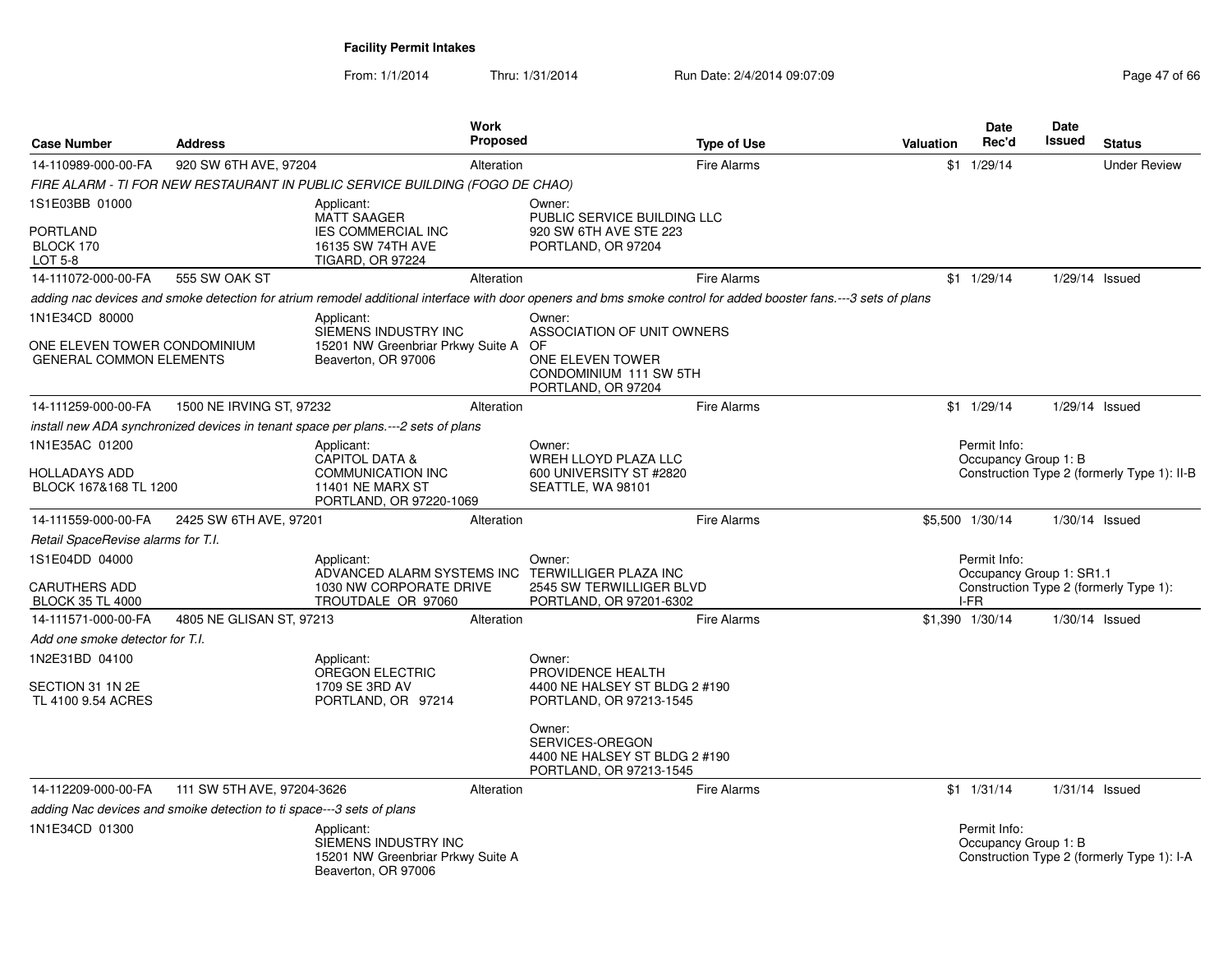From: 1/1/2014Thru: 1/31/2014 Run Date: 2/4/2014 09:07:09 Research 2010 12:00 Page 48 of 66

| <b>Case Number</b>                                                                           | <b>Address</b>                                                    | Work                                                                                | <b>Proposed</b> |                                                                                                                                     | <b>Type of Use</b>     | <b>Valuation</b>  | <b>Date</b><br>Rec'd                                                    | <b>Date</b><br>Issued | <b>Status</b>                                |
|----------------------------------------------------------------------------------------------|-------------------------------------------------------------------|-------------------------------------------------------------------------------------|-----------------|-------------------------------------------------------------------------------------------------------------------------------------|------------------------|-------------------|-------------------------------------------------------------------------|-----------------------|----------------------------------------------|
| 14-100856-000-00-FA                                                                          | 4380 SW MACADAM AVE, 97201                                        |                                                                                     | Alteration      |                                                                                                                                     | <b>Fire Sprinklers</b> | $$1,850$ $1/3/14$ |                                                                         | 1/3/14 Final          |                                              |
|                                                                                              | Suite #320Relocate and plug sprinkler heads for T.I.6 heads total |                                                                                     |                 |                                                                                                                                     |                        |                   |                                                                         |                       |                                              |
| 1S1E10DC 00800                                                                               |                                                                   | Applicant:<br><b>MCKINSTRY CO</b>                                                   |                 | Owner:<br><b>RIVER FORUM LLC</b>                                                                                                    |                        |                   | Permit Info:<br>Occupancy Group 1: B                                    |                       |                                              |
| SECTION 10 1S 1E<br>TL 800 3.18 ACRES<br>DEFERRAL-POTENTIAL ADDITIONAL TAX                   |                                                                   | 16970 NE MASON ST, SUITE 100<br>PORTLAND OR 97230-7398                              |                 | 235 MONTGOMERY ST FL 16<br>SAN FRANCISCO, CA 94104                                                                                  |                        |                   |                                                                         |                       | Construction Type 2 (formerly Type 1): II-A  |
| 14-100861-000-00-FA                                                                          | 5100 SW MACADAM AVE, 97201                                        |                                                                                     | Alteration      |                                                                                                                                     | Fire Sprinklers        |                   | \$740 1/3/14                                                            |                       | 1/3/14 Under Inspection                      |
| Suite #250/270Relocate 3 heads for T.I.                                                      |                                                                   |                                                                                     |                 |                                                                                                                                     |                        |                   |                                                                         |                       |                                              |
| 1S1E15BD 00200                                                                               |                                                                   | Applicant:<br>MCKINSTRY CO                                                          |                 | Owner:<br>SRI EIGHT RIVERSIDE LLC                                                                                                   |                        |                   | Permit Info:<br>Occupancy Group 1: B                                    |                       |                                              |
| SECTION 15 1S 1E<br>TRACT TL 200<br><b>ACRES 1.80</b>                                        |                                                                   | 16970 NE MASON ST, SUITE 100<br>PORTLAND OR 97230-7398                              |                 | 235 MONTGOMERY ST 14TH FLR<br>SAN FRANCISCO, CA 94104                                                                               |                        |                   |                                                                         |                       | Construction Type 2 (formerly Type 1): II-A  |
| 14-101292-000-00-FA                                                                          | 2800 N VANCOUVER AVE, 97227                                       |                                                                                     | Alteration      |                                                                                                                                     | <b>Fire Sprinklers</b> |                   | $$1 \quad 1/6/14$                                                       |                       | 1/7/14 Under Inspection                      |
|                                                                                              |                                                                   |                                                                                     |                 | SPRINKLER-IN SUITE 243: ADD 1 PENDENT SPRINKLER, RELOCATE 20 PENDENT SPRINKLERS AND PLUG 3 SPRINKLERS FOR NEW FLOOR/CEILING LAYOUT. |                        |                   |                                                                         |                       |                                              |
| 1N1E27AC 01300                                                                               |                                                                   | Applicant:<br><b>BASIC FIRE PROTECTION</b>                                          |                 | Owner:<br><b>LEGACY HEALTH SYSTEM</b>                                                                                               |                        |                   |                                                                         |                       |                                              |
| RAILROAD SHOPS ADD<br>BLOCK <sub>2</sub><br>LOT 1-16 TL 1300                                 |                                                                   | 8135 NE MLK Jr Blvd<br>PORTLAND, OR 97211                                           |                 | 1919 NW LOVEJOY ST<br>PORTLAND, OR 97209                                                                                            |                        |                   |                                                                         |                       |                                              |
| 14-101341-000-00-FA                                                                          | 1130 NW 22ND AVE                                                  |                                                                                     | Alteration      |                                                                                                                                     | <b>Fire Sprinklers</b> |                   | $$1 \quad 1/6/14$                                                       |                       | $1/7/14$ Issued                              |
|                                                                                              |                                                                   |                                                                                     |                 | SPRINKLER-TENANT IMPROVEMENT-OHSU KNIGHT CANCER CENTER - 81 SPRINKLER DROPS RELOCATED W/NEW QUICK RESPONSE SPRINKLERS ADDED         |                        |                   |                                                                         |                       |                                              |
| 1N1E33BA 04000A1<br><b>COUCHS ADD</b>                                                        |                                                                   | Applicant:<br><b>BASIC FIRE PROTECTION</b><br>8135 NE MLK Jr Blvd                   |                 | Owner:<br><b>GOOD SAMARITAN HOSPITAL &amp;</b><br><b>MEDICAL CENTER</b>                                                             |                        |                   | Permit Info:<br>Occupancy Group 1: B_Bank, Off.,<br>Med.Off., Pub.Bldg. |                       |                                              |
| BLOCK 300<br>LOT 5-14&16-18 TL 4000<br>IMPS ONLY SEE R141330 (R180232300) FOR<br>LAND & IMPS |                                                                   | PORTLAND, OR 97211                                                                  |                 | 1919 NW LOVEJOY ST<br>PORTLAND, OR 97209                                                                                            |                        |                   |                                                                         |                       | Construction Type 2 (formerly Type 1): I-A   |
| 14-101343-000-00-FA                                                                          | 610 SW ALDER ST, 97205                                            |                                                                                     | Alteration      |                                                                                                                                     | <b>Fire Sprinklers</b> |                   | $$1 \quad 1/6/14$                                                       |                       | 1/7/14 Under Inspection                      |
|                                                                                              |                                                                   | SPRINKLER-NEW T.I.-ALL EXPOSED WITH EXCEPTION OF 1 PENDENT & 1 HORIZONTAL SIDEWALL. |                 |                                                                                                                                     |                        |                   |                                                                         |                       |                                              |
| 1N1E34CC 08000<br>PORTLAND                                                                   |                                                                   | Applicant:<br><b>BASIC FIRE PROTECTION</b><br>8135 NE MLK Jr Blvd                   |                 | Owner:<br>RALPH SCHLESINGER COMPANY<br><b>LLC</b>                                                                                   |                        |                   | Permit Info:<br>Occupancy Group 1: B_Bank, Off.,<br>Med.Off., Pub.Bldg. |                       |                                              |
| TL 8000 LOT 1-3 BLOCK 178                                                                    |                                                                   | PORTLAND, OR 97211                                                                  |                 | 610 SW ALDER ST #1221<br>PORTLAND, OR 97205-3613                                                                                    |                        |                   |                                                                         |                       |                                              |
| 14-101562-000-00-FA                                                                          | 516 SW 3RD AVE, 97204                                             |                                                                                     | Alteration      |                                                                                                                                     | <b>Fire Sprinklers</b> |                   | $$1 \quad 1/6/14$                                                       | 1/7/14 Final          |                                              |
|                                                                                              |                                                                   | SPRINKLER-INSTALL 2 PENDENT SPRINKLERS IN TENANT REMODEL.                           |                 |                                                                                                                                     |                        |                   |                                                                         |                       |                                              |
| 1S1E03BA 05300                                                                               |                                                                   | Applicant:<br><b>BASIC FIRE PROTECTION</b>                                          |                 | Owner:<br>LOYALTY HOLDINGS LLC                                                                                                      |                        |                   | Permit Info:<br>Occupancy Group 1: B_Bank, Off.,                        |                       |                                              |
| <b>PORTLAND</b><br>BLOCK 19<br><b>LOT 7&amp;8</b>                                            |                                                                   | 8135 NE MLK Jr Blvd<br>PORTLAND, OR 97211                                           |                 | 3657 MAIN ST<br>MANCHESTER, VT 05254                                                                                                |                        |                   | Med.Off., Pub.Bldg.                                                     |                       | Construction Type 2 (formerly Type 1): III-B |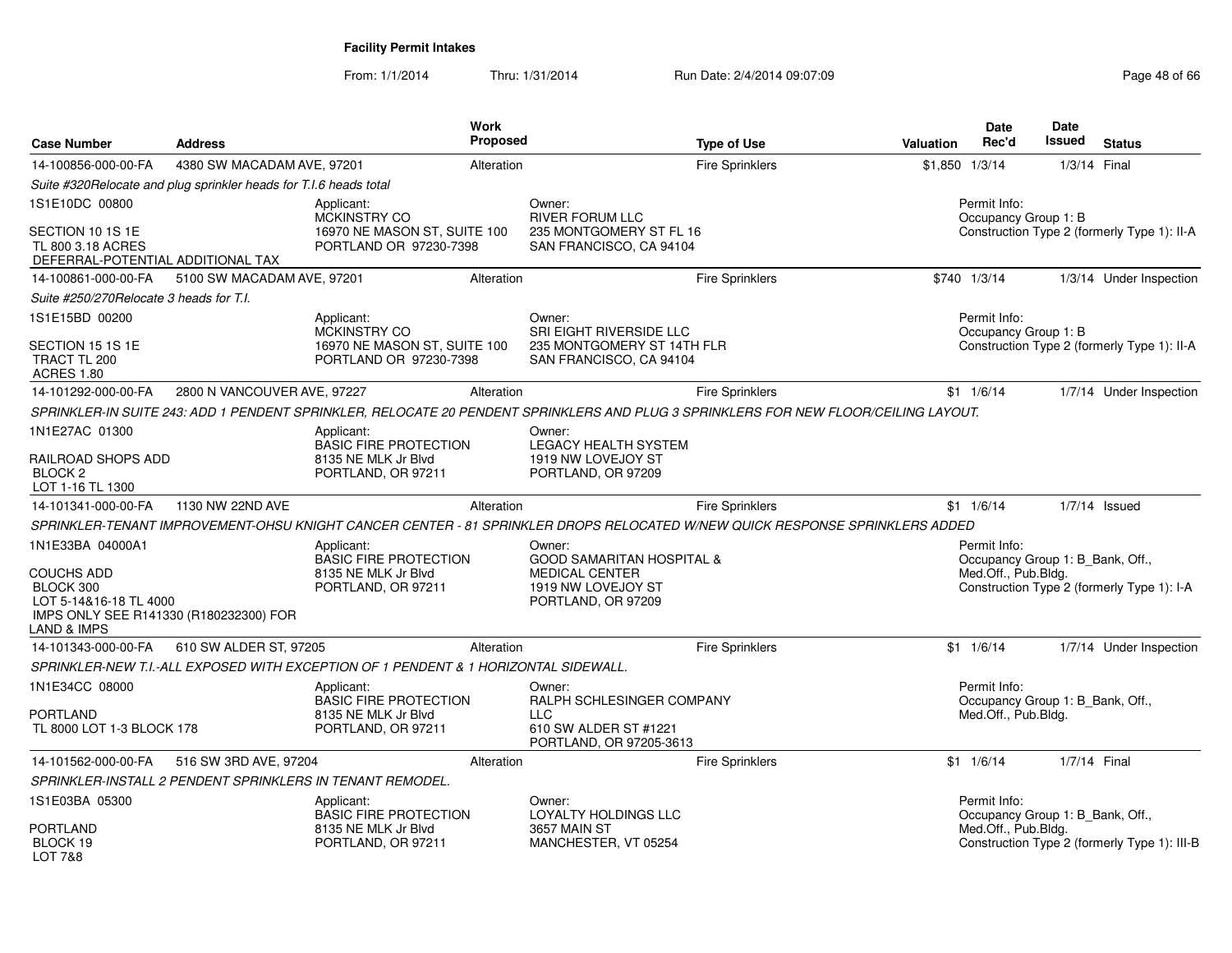From: 1/1/2014Thru: 1/31/2014 Run Date: 2/4/2014 09:07:09 Research 2010 12:00 Page 49 of 66

| <b>Case Number</b>                                                                                | <b>Address</b>                                                    |                                                                                                   | Work<br>Proposed |                                                                                                                                                                                  | <b>Type of Use</b>     | <b>Valuation</b> | Date<br>Rec'd                                | Date<br>Issued                   | <b>Status</b>                              |
|---------------------------------------------------------------------------------------------------|-------------------------------------------------------------------|---------------------------------------------------------------------------------------------------|------------------|----------------------------------------------------------------------------------------------------------------------------------------------------------------------------------|------------------------|------------------|----------------------------------------------|----------------------------------|--------------------------------------------|
| 14-102217-000-00-FA                                                                               | 921 SW 6TH AVE, 97205                                             |                                                                                                   | Alteration       |                                                                                                                                                                                  | <b>Fire Sprinklers</b> |                  | $$1 \t1/8/14$                                |                                  | 1/8/14 Under Inspection                    |
|                                                                                                   | move/ addheads for new suite layouts---2 sets of pland            |                                                                                                   |                  |                                                                                                                                                                                  |                        |                  |                                              |                                  |                                            |
| 1S1E03BB 02300                                                                                    |                                                                   | Applicant:                                                                                        |                  | Owner:                                                                                                                                                                           |                        |                  |                                              |                                  |                                            |
| <b>PORTLAND</b><br>BLOCK 181<br><b>LOT 1-8</b>                                                    |                                                                   | WYATT FIRE PROTECTION INC<br>9095 SW BURNHAM ST<br>TIGARD, OR 972236104                           |                  | <b>WALTON PORTLAND HOLDINGS</b><br>900 N MICHIGAN AVE #1900<br>CHICAGO, IL 60611                                                                                                 |                        |                  |                                              |                                  |                                            |
|                                                                                                   |                                                                   |                                                                                                   |                  | Owner:<br>VI LLC<br>900 N MICHIGAN AVE #1900<br>CHICAGO, IL 60611                                                                                                                |                        |                  |                                              |                                  |                                            |
| 14-102304-000-00-FA                                                                               | 825 NE MULTNOMAH ST - Unit 1                                      |                                                                                                   | Alteration       |                                                                                                                                                                                  | Fire Sprinklers        |                  | $$1 \quad 1/8/14$                            | 1/8/14 Final                     |                                            |
|                                                                                                   |                                                                   | relocate 2 existing sprinkler heads to accommodate the new floor plan--- 3 sets of plans          |                  |                                                                                                                                                                                  |                        |                  |                                              |                                  |                                            |
| 1N1E35BB 90002<br>LLOYD CENTER TOWER CONDOMINIUM<br>LOT <sub>1</sub><br>DEPT OF REVENUE           |                                                                   | Applicant:<br>MCKINSTRY CO LLC<br>16970 NE MASON ST, SUITE 100<br>PORTLAND OR 97230-7398          |                  | Owner:<br><b>PACIFICORP</b><br>700 NE MULTNOMAH ST 7TH FLR<br>PORTLAND, OR 97232                                                                                                 |                        |                  | Permit Info:<br>Med.Off., Pub.Bldg.          | Occupancy Group 1: B Bank, Off., | Construction Type 2 (formerly Type 1): I-A |
| 14-102790-000-00-FA                                                                               | 111 SW 5TH AVE, 97204-3626                                        |                                                                                                   | Alteration       |                                                                                                                                                                                  | Fire Sprinklers        |                  | $$1 \quad 1/9/14$                            |                                  | 1/9/14 Under Inspection                    |
|                                                                                                   |                                                                   | install protection system and modify for tenant improvement---3 sets of plans                     |                  |                                                                                                                                                                                  |                        |                  |                                              |                                  |                                            |
| 1N1E34CD 01300                                                                                    |                                                                   | Applicant:<br><b>Fire Systems West</b><br>600 SE Maritime Ave<br>Suite 300<br>Vancouver, WA 98661 |                  |                                                                                                                                                                                  |                        |                  | Permit Info:<br>Occupancy Group 1: B         |                                  | Construction Type 2 (formerly Type 1): I-A |
| 14-103121-000-00-FA                                                                               | 1001 SW 5TH AVE, 97204                                            |                                                                                                   | Alteration       |                                                                                                                                                                                  | <b>Fire Sprinklers</b> | \$4,625 1/9/14   |                                              |                                  | 1/9/14 Under Inspection                    |
|                                                                                                   | Suite #300Add and relocate sprinkler heads for T.I.68 heads total |                                                                                                   |                  |                                                                                                                                                                                  |                        |                  |                                              |                                  |                                            |
| 1S1E03BB 00800<br>PORTLAND<br>BLOCK 169<br>$LOT 1-8$<br>SEE R246278 (R667717341)                  |                                                                   | Applicant:<br>MCKINSTRY CO<br>16970 NE MASON ST, SUITE 100<br>PORTLAND OR 97230-7398              |                  | Owner:<br>OR-CONGRESS CENTER LP<br>235 MONTGOMERY ST 16TH<br><b>FLOOR</b><br>SAN FRANCISCO, CA 94104-3104                                                                        |                        |                  | Permit Info:<br>Occupancy Group 1: B         |                                  | Construction Type 2 (formerly Type 1): I-A |
| 14-103136-000-00-FA                                                                               | 5050 NE HOYT ST, 97213                                            |                                                                                                   | Alteration       |                                                                                                                                                                                  | <b>Fire Sprinklers</b> | \$2,411 1/9/14   |                                              |                                  | $1/9/14$ Issued                            |
|                                                                                                   |                                                                   | Suite #317Add, relocate and remove Fire Sprinklers as needed for T.I.9 heads total                |                  |                                                                                                                                                                                  |                        |                  |                                              |                                  |                                            |
| 1N2E31BD 03800<br><b>CENTER ADD</b><br>BLOCK 3<br>LOT 1-7 INC PT VAC ST<br>LOT 20-26 EXC PT IN ST |                                                                   | Applicant:<br><b>DELTA FIRE</b><br>14795 SW 72ND AVE<br>PORTLAND, OR 97224                        |                  | Owner:<br>PROVIDENCE HEALTH<br>4400 NE HALSEY ST BLDG 2 #190<br>PORTLAND, OR 97213-1545<br>Owner:<br>SERVICES-OREGON<br>4400 NE HALSEY ST BLDG 2 #190<br>PORTLAND, OR 97213-1545 |                        |                  | Permit Info:<br>Occupancy Group 1: B<br>I-FR |                                  | Construction Type 2 (formerly Type 1):     |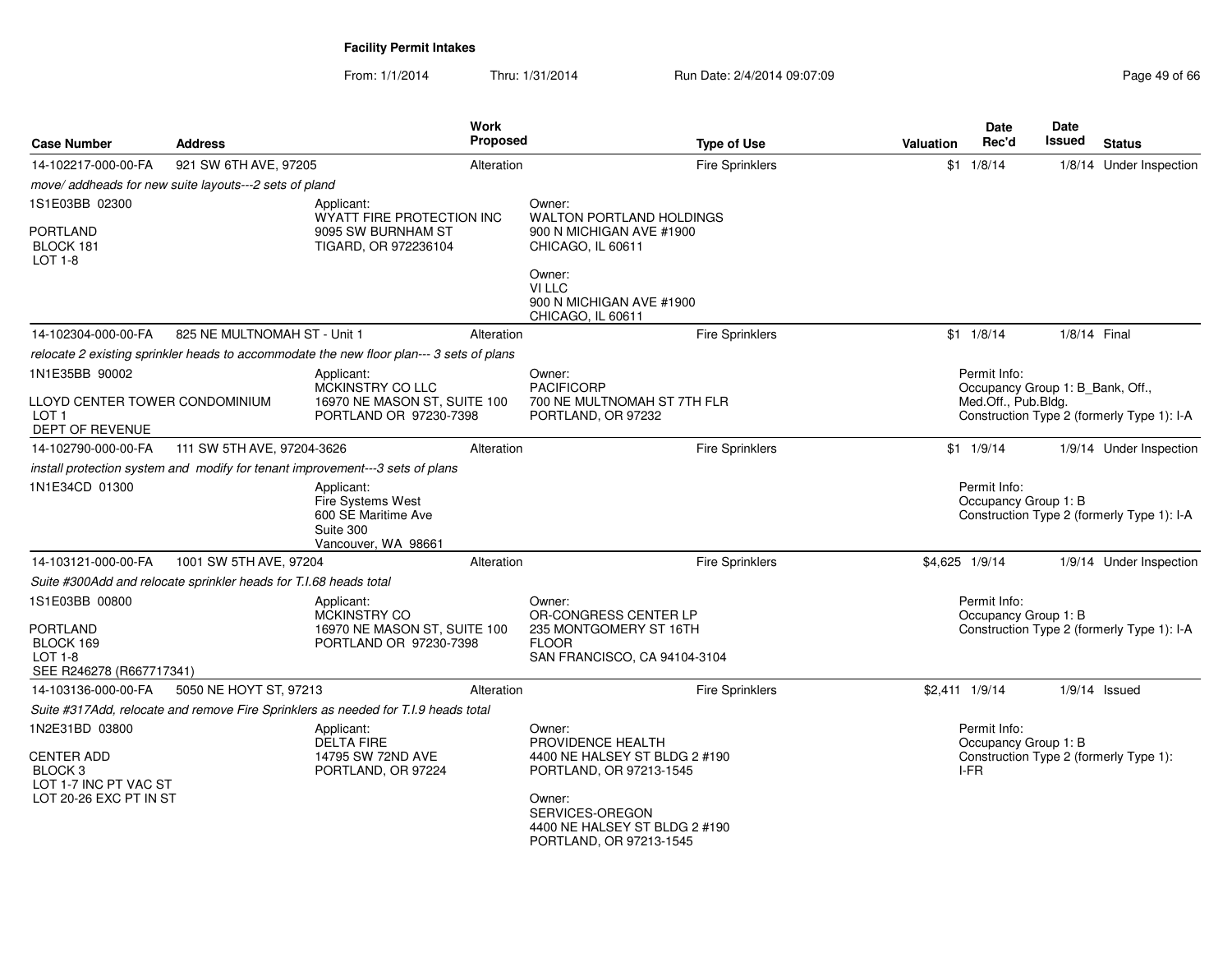From: 1/1/2014Thru: 1/31/2014 Run Date: 2/4/2014 09:07:09 Research 2010 12:00 Page 50 of 66

| <b>Case Number</b>                                                                         | <b>Address</b>                                                       | <b>Work</b><br>Proposed                                                                               |                                                                                                                                                                        | <b>Type of Use</b>     | <b>Valuation</b> | Date<br>Rec'd                                | Date<br>Issued   | <b>Status</b>                              |
|--------------------------------------------------------------------------------------------|----------------------------------------------------------------------|-------------------------------------------------------------------------------------------------------|------------------------------------------------------------------------------------------------------------------------------------------------------------------------|------------------------|------------------|----------------------------------------------|------------------|--------------------------------------------|
| 14-103665-000-00-FA                                                                        | 5050 NE HOYT ST, 97213                                               | Alteration                                                                                            |                                                                                                                                                                        | <b>Fire Sprinklers</b> |                  | $$1,485$ $1/10/14$                           | 1/10/14 Issued   |                                            |
|                                                                                            | Suite #221Add and relocate Fire Sprinklers for T.I.4 heads total     |                                                                                                       |                                                                                                                                                                        |                        |                  |                                              |                  |                                            |
| 1N2E31BD 03800                                                                             |                                                                      | Applicant:                                                                                            | Owner:                                                                                                                                                                 |                        |                  | Permit Info:                                 |                  |                                            |
| <b>CENTER ADD</b><br>BLOCK <sub>3</sub><br>LOT 1-7 INC PT VAC ST<br>LOT 20-26 EXC PT IN ST |                                                                      | <b>DELTA FIRE</b><br>14795 SW 72ND AVE<br>PORTLAND, OR 97224                                          | PROVIDENCE HEALTH<br>4400 NE HALSEY ST BLDG 2 #190<br>PORTLAND, OR 97213-1545<br>Owner:<br>SERVICES-OREGON<br>4400 NE HALSEY ST BLDG 2 #190<br>PORTLAND, OR 97213-1545 |                        |                  | Occupancy Group 1: B<br>I-FR                 |                  | Construction Type 2 (formerly Type 1):     |
| 14-104773-000-00-FA                                                                        | 825 NE MULTNOMAH ST - Unit 1                                         | Alteration                                                                                            |                                                                                                                                                                        | <b>Fire Sprinklers</b> |                  | $$1 \quad 1/14/14$                           | $1/14/14$ Issued |                                            |
|                                                                                            | add 3 f/s heads and relocate 2 f/s heads---3 sets of plans           |                                                                                                       |                                                                                                                                                                        |                        |                  |                                              |                  |                                            |
| 1N1E35BB 90002<br>LLOYD CENTER TOWER CONDOMINIUM                                           |                                                                      | Applicant:<br>MCKINSTRY CO. LLC.<br>16790 NE MASON ST STE 100                                         | Owner:<br><b>PACIFICORP</b><br>700 NE MULTNOMAH ST 7TH FLR                                                                                                             |                        |                  |                                              |                  |                                            |
| LOT 1<br>DEPT OF REVENUE                                                                   |                                                                      | PORTLAND OR 97230-7398                                                                                | PORTLAND, OR 97232                                                                                                                                                     |                        |                  |                                              |                  |                                            |
| 14-105242-000-00-FA                                                                        | 1300 SW 5TH AVE, 97201                                               | Alteration                                                                                            |                                                                                                                                                                        | <b>Fire Sprinklers</b> |                  | $$1 \quad 1/15/14$                           |                  | 1/15/14 Under Inspection                   |
|                                                                                            |                                                                      | addition and relocation of sprinklers for tenant remodel in 2 phases---3 sets 0f plans                |                                                                                                                                                                        |                        |                  |                                              |                  |                                            |
| 1S1E03BC 01800<br>PORTLAND<br><b>BLOCK 148 TL 1800</b>                                     |                                                                      | Applicant:<br>SOUND FIRE PROTECTION INC<br>10756 SE HIGHWAY 212<br>CLACKAMAS, OR 970159162            | Owner:<br>FIRST INTERSTATE BANK OF OR<br>PO BOX 2609<br>CARLSBAD, CA 92018-2609                                                                                        |                        |                  | Permit Info:<br>Occupancy Group 1: B         |                  | Construction Type 2 (formerly Type 1): I-A |
| 14-105259-000-00-FA                                                                        | 1411 SW MORRISON ST, 97205                                           | Alteration                                                                                            |                                                                                                                                                                        | Fire Sprinklers        |                  | $$1 \quad 1/15/14$                           | 1/15/14 Final    |                                            |
|                                                                                            |                                                                      | 5 new added sprinkler heads for code compliance with new tenate walls and ceilings.---3 sets of plans |                                                                                                                                                                        |                        |                  |                                              |                  |                                            |
| 1N1E33DD 07500                                                                             |                                                                      | Applicant:<br>VANPORT FIRE SPRINKLERS INC<br>6101 NE 127TH AVE<br>VANCOUVER, WA 98682                 | Owner:<br>WESTON INVESTMENT CO LLC<br>2154 NE BROADWAY RM 200<br>PORTLAND, OR 97232-1590                                                                               |                        |                  | Permit Info:<br>Occupancy Group 1: B<br>I-FR |                  | Construction Type 2 (formerly Type 1):     |
| 14-105271-000-00-FA                                                                        | 111 SW 5TH AVE, 97204-3626                                           | Alteration                                                                                            |                                                                                                                                                                        | <b>Fire Sprinklers</b> |                  | \$1 1/15/14                                  | $1/15/14$ Issued |                                            |
|                                                                                            | relocate fire sprinklers fornew tenate improvement---3 sets of plans |                                                                                                       |                                                                                                                                                                        |                        |                  |                                              |                  |                                            |
| 1N1E34CD 01300                                                                             |                                                                      | Applicant:<br><b>Fire Systems West</b><br>600 SE Maritime Ave<br>Suite 300<br>Vancouver, WA 98661     |                                                                                                                                                                        |                        |                  | Permit Info:<br>Occupancy Group 1: B         |                  | Construction Type 2 (formerly Type 1): I-A |
| 14-105543-000-00-FA                                                                        | 1025 NW LOVEJOY ST                                                   | Alteration                                                                                            |                                                                                                                                                                        | <b>Fire Sprinklers</b> |                  | $$1 \quad 1/15/14$                           | 1/16/14 Final    |                                            |
|                                                                                            |                                                                      | SPRINKLER-ADD 9 PENDENT SPRINKLERS TO ACCOMODATE NEW WALLS AND CEILINGS                               |                                                                                                                                                                        |                        |                  |                                              |                  |                                            |
| 1N1E34BB 02605                                                                             |                                                                      | Applicant:<br>PATRIOT FIRE PROTECTION<br>4708 NE MINNEHAHA ST<br>VANCOUVER, WA 98661                  | Owner:<br>RIVERSTONE CONDOMINIUM<br><b>OWNERS' ASSN</b><br>798 NW 11TH AVE<br>PORTLAND, OR 97209-3205                                                                  |                        |                  |                                              |                  |                                            |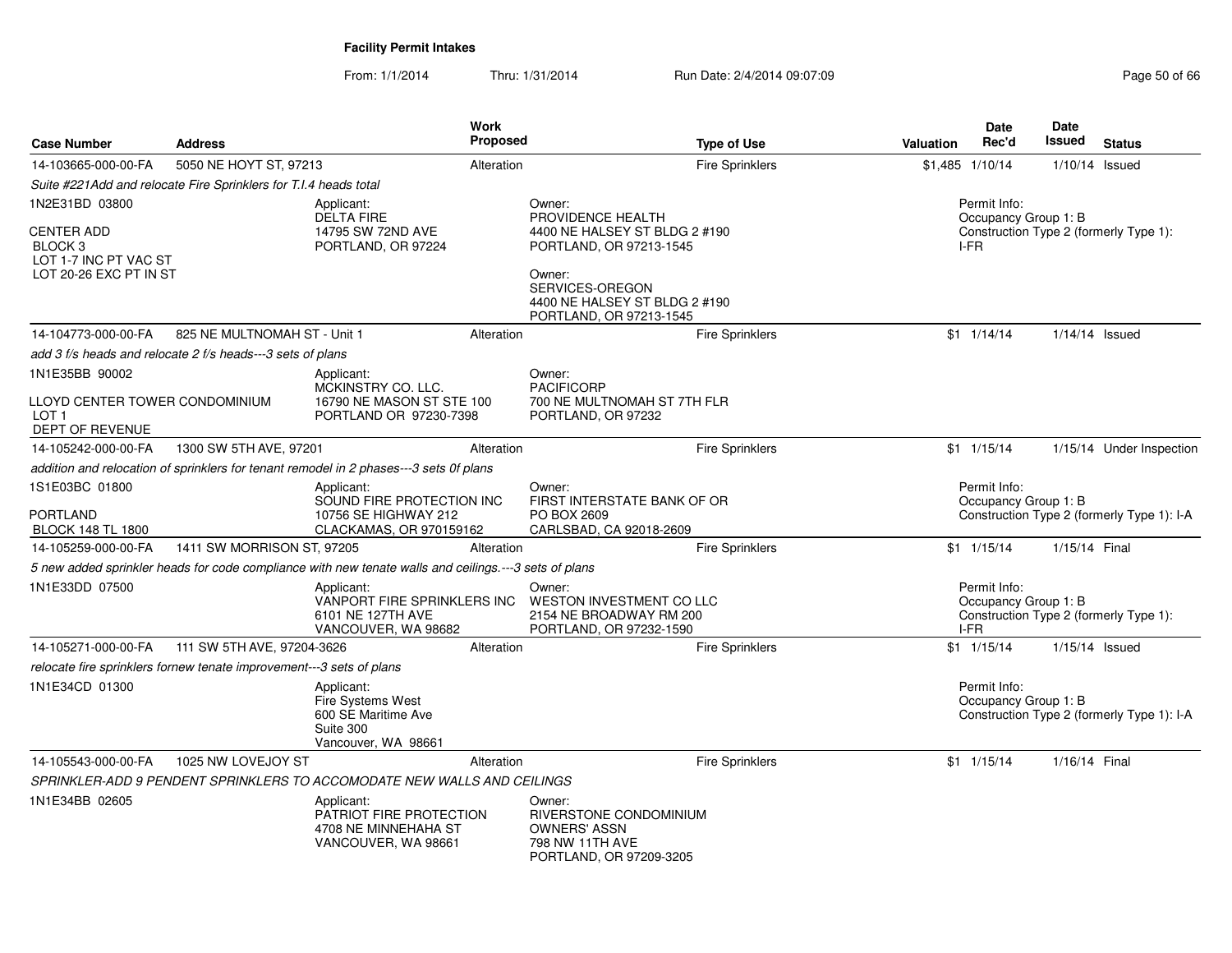From: 1/1/2014Thru: 1/31/2014 Run Date: 2/4/2014 09:07:09 Research 2010 12:00 Page 51 of 66

| <b>Case Number</b>                                                                                        | <b>Address</b>                                                   |                                                                                                                      | <b>Work</b><br>Proposed |                                                                                                                | <b>Type of Use</b>     | Valuation | <b>Date</b><br>Rec'd                                             | Date<br>Issued   | <b>Status</b>                              |
|-----------------------------------------------------------------------------------------------------------|------------------------------------------------------------------|----------------------------------------------------------------------------------------------------------------------|-------------------------|----------------------------------------------------------------------------------------------------------------|------------------------|-----------|------------------------------------------------------------------|------------------|--------------------------------------------|
| 14-106259-000-00-FA                                                                                       | 650 NE HOLLADAY ST, 97232                                        |                                                                                                                      | Alteration              |                                                                                                                | <b>Fire Sprinklers</b> |           | \$21,000 1/16/14                                                 | $1/16/14$ Issued |                                            |
|                                                                                                           |                                                                  | Suite #1600Relocate, add and remove sprinkler heads for T.I.129 heads total                                          |                         |                                                                                                                |                        |           |                                                                  |                  |                                            |
| 1N1E35BC 00400                                                                                            |                                                                  | Applicant:                                                                                                           |                         | Owner:                                                                                                         |                        |           |                                                                  |                  |                                            |
| HOLLADAYS ADD<br>BLOCK 82<br>LOT $1-3$<br>INC PT VAC ST LOT 4&5<br>LOT 6-8                                |                                                                  | MCKINSTRY CO. LLC.<br>16790 NE MASON ST STE 100<br>PORTLAND OR 97230-7398                                            |                         | 600 HOLLADAY LIMITED<br>PARTNERSHIP<br>1211 SW 5TH AVE STE 2230<br>PORTLAND, OR 97204                          |                        |           |                                                                  |                  |                                            |
| 14-106289-000-00-FA                                                                                       | 601 SW 2ND AVE, 97204                                            |                                                                                                                      | Alteration              |                                                                                                                | <b>Fire Sprinklers</b> |           | \$1,000 1/16/14                                                  | $1/16/14$ Issued |                                            |
|                                                                                                           |                                                                  | 15th and 17th floorsAdd, relocate and remove fire sprinklers for T.I. 11 heads total on 2 floors                     |                         |                                                                                                                |                        |           |                                                                  |                  |                                            |
| 1S1E03BA 05000<br><b>PORTLAND</b><br>BLOCK <sub>20</sub><br>LOT 1-4 EXC PT IN ST & LOT 5-8                |                                                                  | Applicant:<br><b>MCKINSTRY CO</b><br>16790 NE MASON ST. STE 100<br>PORTLAND, OR 97230                                |                         | Owner:<br>MORRISON STREET CF LLC<br>1211 SW 5TH AVE #2230<br>PORTLAND, OR 97204                                |                        |           |                                                                  |                  |                                            |
| 14-106308-000-00-FA                                                                                       | 107 SE WASHINGTON ST, 97214                                      |                                                                                                                      | Alteration              |                                                                                                                | Fire Sprinklers        |           | \$950 1/16/14                                                    | $1/16/14$ Issued |                                            |
|                                                                                                           | Suite #252Add and relocate fire sprinklers for T.I.2 heads total |                                                                                                                      |                         |                                                                                                                |                        |           |                                                                  |                  |                                            |
| 1S1E03AA 00900                                                                                            |                                                                  | Applicant:                                                                                                           |                         | Owner:                                                                                                         |                        |           | Permit Info:                                                     |                  |                                            |
| <b>EAST PORTLAND</b><br>BLOCK 42<br>$LOT 1-8$<br>HISTORIC PROPERTY 15 YR 2006<br>POTENTIAL ADDITIONAL TAX |                                                                  | T&L COMMUNICATIONS.<br>PO BOX 87387<br>Vancouver, WA 98687                                                           |                         | OLYMPIC MILLS WAREHOUSE LLC<br>901 NE GLISAN ST<br>PORTLAND, OR 97232                                          |                        |           | Occupancy Group 1: B Bank, Off.,<br>Med.Off., Pub.Bldg.<br>IV-HT |                  | Construction Type 2 (formerly Type 1):     |
| 14-106743-000-00-FA                                                                                       |                                                                  | 3181 SW SAM JACKSON PARK RD - Bldg BSC, 9 Alteration                                                                 |                         |                                                                                                                | <b>Fire Sprinklers</b> |           | \$1 1/17/14                                                      | 1/23/14 Issued   |                                            |
|                                                                                                           |                                                                  |                                                                                                                      |                         | SPRINKLER - REPLACE (8) EXISTING SPRINKLERS WITH F1FR56 QUICK RESPONSE SPRINKLERS IN ROOMS 5365,5367,5369,5371 |                        |           |                                                                  |                  |                                            |
| 1S1E09 00200                                                                                              |                                                                  | Applicant:<br><b>BASIC FIRE PROTECTION</b><br><b>BLVD</b><br>PORTLAND, OR 97211                                      |                         | Owner:<br>OREGON STATE OF<br>8135 NE MARTIN LUTHER KING JR 3181 SW SAM JACKSON PARK RD<br>PORTLAND, OR 97239   |                        |           | Permit Info:<br>Occupancy Group 1: B                             |                  | Construction Type 2 (formerly Type 1): I-B |
| 14-106839-000-00-FA                                                                                       | 2732 NE FREMONT ST, 97212                                        |                                                                                                                      | Alteration              |                                                                                                                | Fire Sprinklers        |           | \$2,187 1/17/14                                                  | 1/17/14 Final    |                                            |
|                                                                                                           | Re-install 1 1/2" fire hose cabinet in auditorium at stage       |                                                                                                                      |                         |                                                                                                                |                        |           |                                                                  |                  |                                            |
| 1N1E25BB 01500                                                                                            |                                                                  | Applicant:                                                                                                           |                         | Owner:                                                                                                         |                        |           |                                                                  |                  |                                            |
| SECTION 25 1N 1E<br>TL 1500 3.67 ACRES                                                                    |                                                                  | <b>WESTERN STATES FIRE</b><br><b>PROTECTION</b><br>13896 FIR ST #B<br>OREGON CITY, OR 97045                          |                         | SCHOOL DISTRICT NO 1<br>P O BOX 3107<br>PORTLAND, OR 97208-3107                                                |                        |           |                                                                  |                  |                                            |
| 14-107635-000-00-FA                                                                                       | 2455 NW NICOLAI ST, 97210                                        |                                                                                                                      | Alteration              |                                                                                                                | <b>Fire Sprinklers</b> |           | $$1 \t1/21/14$                                                   | 1/21/14 Final    |                                            |
|                                                                                                           |                                                                  | install 2 sidewell sprinklers under new garage door opening to maintain coverage when door is open---3 sets of plans |                         |                                                                                                                |                        |           |                                                                  |                  |                                            |
| 1N1E28BC 02200<br>SECTION 28 1N 1E                                                                        |                                                                  | Applicant:<br><b>DELTA FIRE INC</b><br>14795 SW 72nd Ave.                                                            |                         | Owner:<br><b>ROSAN INC</b><br>PO BOX 6712                                                                      |                        |           |                                                                  |                  |                                            |
| TL 2200 7.84 ACRES                                                                                        |                                                                  | Portland, Oregon 97224                                                                                               |                         | PORTLAND, OR 97228-6712                                                                                        |                        |           |                                                                  |                  |                                            |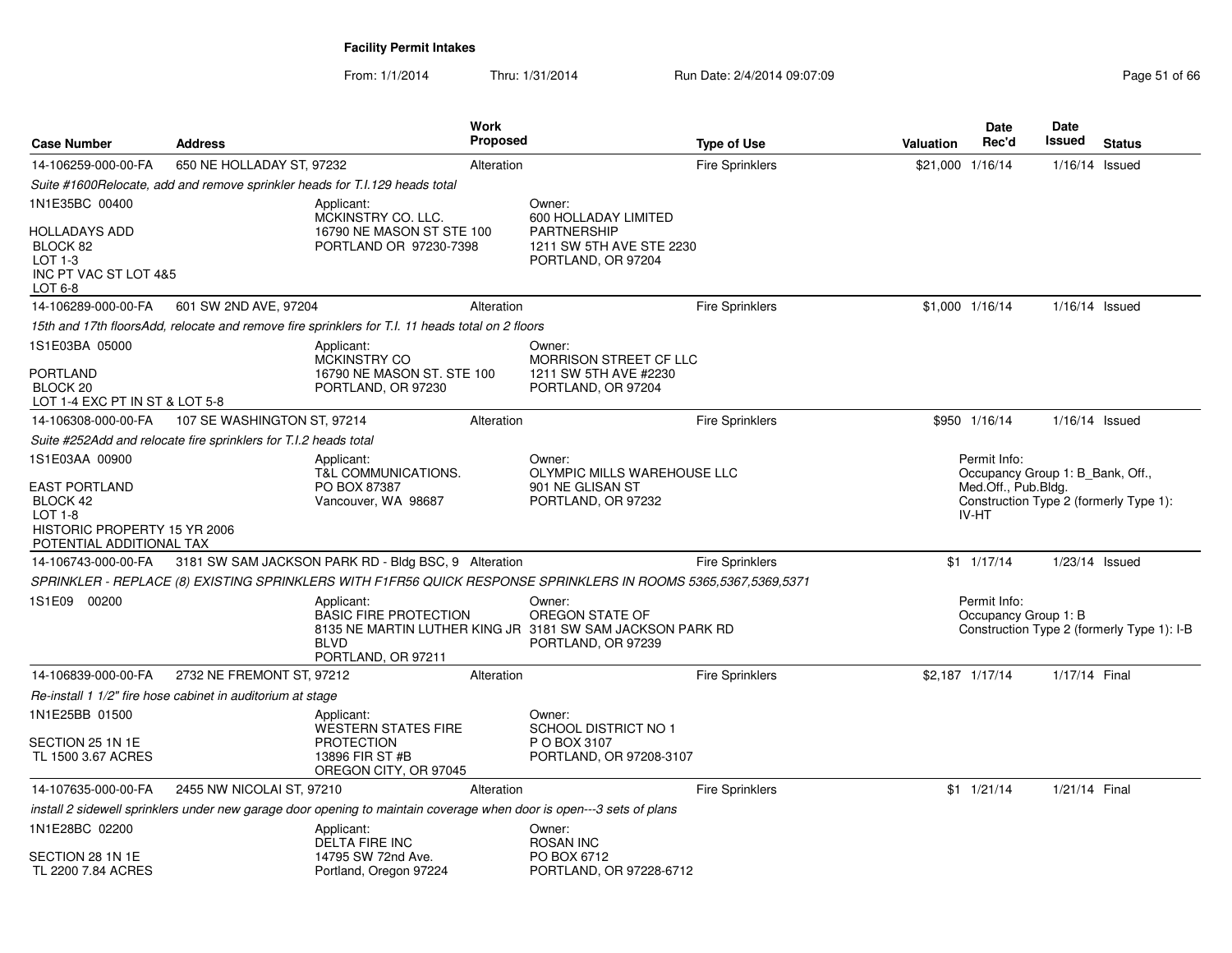From: 1/1/2014

Thru: 1/31/2014 Run Date: 2/4/2014 09:07:09 Research 2010 2014 09:07:09

| <b>Case Number</b>                                                                                                                                                  | <b>Address</b>                                      |                                                                                                | <b>Work</b><br><b>Proposed</b> | <b>Type of Use</b>                                                                             | Valuation | Date<br>Rec'd                                                           | <b>Date</b><br><b>Issued</b> | <b>Status</b>                                |
|---------------------------------------------------------------------------------------------------------------------------------------------------------------------|-----------------------------------------------------|------------------------------------------------------------------------------------------------|--------------------------------|------------------------------------------------------------------------------------------------|-----------|-------------------------------------------------------------------------|------------------------------|----------------------------------------------|
| 14-107720-000-00-FA                                                                                                                                                 | 123 NE 3RD AVE, 97232                               |                                                                                                | Alteration                     | <b>Fire Sprinklers</b>                                                                         |           | $$1 \t1/21/14$                                                          | $1/21/14$ Issued             |                                              |
| fire sprinkler tenate imprvement---3 sets of plans                                                                                                                  |                                                     |                                                                                                |                                |                                                                                                |           |                                                                         |                              |                                              |
| 1N1E34DA 02800                                                                                                                                                      |                                                     | Applicant:<br>T&L COMMUNICATIONS.                                                              |                                | Owner:<br>BRIDGEHEAD DEVELOPMENT LLC                                                           |           | Permit Info:<br>Occupancy Group 1: B_Bank, Off.,                        |                              |                                              |
| <b>EAST PORTLAND</b><br>BLOCK 68<br>INC PT VAC ST LOT 1&8<br>LOT 2&3&6&7<br>INC PT VAC ST LOT 4&5; HISTORIC<br>PROPERTY; POTENTIAL ADDITIONAL TAX                   |                                                     | PO BOX 87387<br>Vancouver, WA 98687                                                            |                                | 1001 SE WATER AVE #120<br>PORTLAND, OR 97214-2147                                              |           | Med.Off., Pub.Bldg.                                                     |                              | Construction Type 2 (formerly Type 1): III-A |
| 14-107738-000-00-FA                                                                                                                                                 | 5700 NE HASSALO ST, 97213                           |                                                                                                | Alteration                     | <b>Fire Sprinklers</b>                                                                         |           | $$1 \t1/21/14$                                                          | 1/21/14 Final                |                                              |
| add 1 head in new vestibule---3 sets nof plans                                                                                                                      |                                                     |                                                                                                |                                |                                                                                                |           |                                                                         |                              |                                              |
| 1N2E31 00100                                                                                                                                                        |                                                     | Applicant:<br>WYATT FIRE PROTECTION INC<br>9095 SW BURNHAM ST<br>TIGARD, OR 972236104          |                                | Owner:<br>PACIFIC REALTY ASSOCIATES<br>15115 SW SEQUOIA PKWY<br>#200-WMI<br>PORTLAND, OR 97224 |           |                                                                         |                              |                                              |
| 14-108255-000-00-FA                                                                                                                                                 | 123 NE 3RD AVE, 97232                               |                                                                                                | Alteration                     | Fire Sprinklers                                                                                |           | $$1$ $1/22/14$                                                          | 1/22/14 Issued               |                                              |
|                                                                                                                                                                     | fire sprinkler tenant improvement---3 sets of plans |                                                                                                |                                |                                                                                                |           |                                                                         |                              |                                              |
| 1N1E34DA 02800<br><b>EAST PORTLAND</b><br>BLOCK 68<br>INC PT VAC ST LOT 1&8<br>LOT 2&3&6&7<br>INC PT VAC ST LOT 4&5; HISTORIC<br>PROPERTY; POTENTIAL ADDITIONAL TAX |                                                     | Applicant:<br>T&L COMMUNICATIONS.<br>PO BOX 87387<br>Vancouver, WA 98687                       |                                | Owner:<br>BRIDGEHEAD DEVELOPMENT LLC<br>1001 SE WATER AVE #120<br>PORTLAND, OR 97214-2147      |           | Permit Info:<br>Occupancy Group 1: B_Bank, Off.,<br>Med.Off., Pub.Bldg. |                              | Construction Type 2 (formerly Type 1): III-A |
| 14-108262-000-00-FA                                                                                                                                                 | 221 NW 2ND AVE, 97209                               |                                                                                                | Alteration                     | <b>Fire Sprinklers</b>                                                                         |           | $$1 \quad 1/22/14$                                                      | 1/23/14 Final                |                                              |
|                                                                                                                                                                     |                                                     | Suite #321SPRINKLER = ADD ONE AND RELOCATE ONE FIRE SPRINKLER HEADS                            |                                |                                                                                                |           |                                                                         |                              |                                              |
| 1N1E34CA 04700<br><b>COUCHS ADD</b><br>BLOCK 17<br>LOT 5-8 EXC PT IN ST                                                                                             |                                                     | Applicant:<br>FIRE ONE FIRE SYSTEMS<br>3701 SE NAEF RD<br>MILWAUKIE, OR 97267                  |                                | Owner:<br>PHILANTHROPY CENTER LLC<br>221 NW 2ND AVE #300<br>PORTLAND, OR 97209                 |           |                                                                         |                              |                                              |
| 14-108868-000-00-FA                                                                                                                                                 | 5329 NE M L KING BLVD, 97211                        |                                                                                                | Alteration                     | Fire Sprinklers                                                                                |           | $$1 \quad 1/23/14$                                                      | 1/23/14 Final                |                                              |
|                                                                                                                                                                     |                                                     | add and relocate sprinkler heads in mechanical rooms to accomadate duct work---3 sets of plans |                                |                                                                                                |           |                                                                         |                              |                                              |
| 1N1E22AA 00100                                                                                                                                                      |                                                     | Applicant:<br>SOUND FIRE PROTECTION INC<br>10756 SE HIGHWAY 212<br>CLACKAMAS, OR 970159162     |                                | Owner:<br>MULTNOMAH COUNTY(LEASED<br>401 N DIXON ST<br>PORTLAND, OR 97227                      |           | Permit Info:<br>Occupancy Group 1: B                                    |                              | Construction Type 2 (formerly Type 1): II-N  |
|                                                                                                                                                                     |                                                     |                                                                                                |                                | Owner:<br><b>MEALS ON WHEELS</b><br>401 N DIXON ST<br>PORTLAND, OR 97227                       |           |                                                                         |                              |                                              |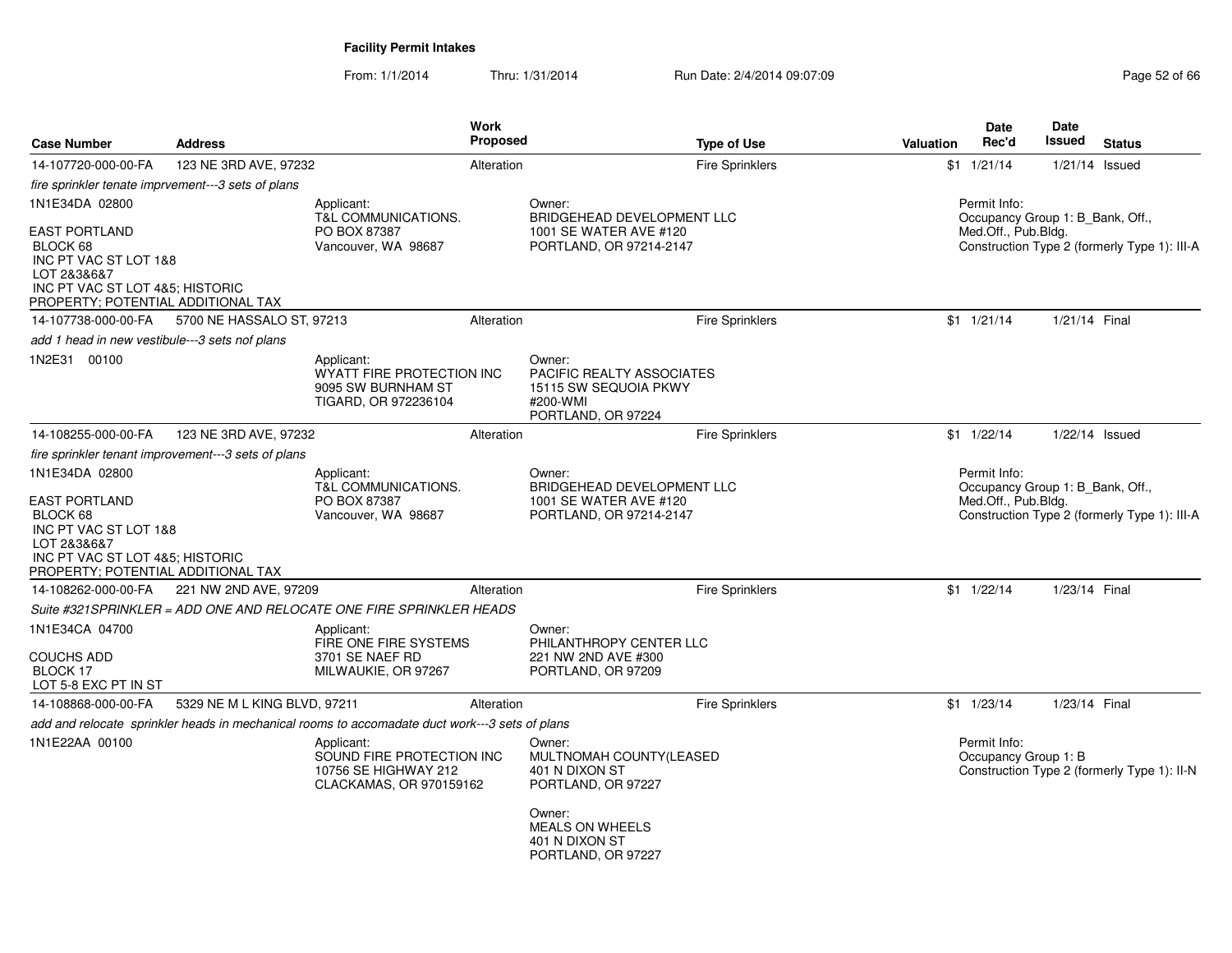From: 1/1/2014Thru: 1/31/2014 Run Date: 2/4/2014 09:07:09 Research 2010 12:00 Page 53 of 66

| <b>Case Number</b>                                                       | <b>Address</b>                                                               | Work<br>Proposed                                                                                                                               |                                                                    | <b>Type of Use</b>     | <b>Valuation</b> | <b>Date</b><br>Rec'd                             | <b>Date</b><br>Issued | <b>Status</b>                               |
|--------------------------------------------------------------------------|------------------------------------------------------------------------------|------------------------------------------------------------------------------------------------------------------------------------------------|--------------------------------------------------------------------|------------------------|------------------|--------------------------------------------------|-----------------------|---------------------------------------------|
| 14-108930-000-00-FA                                                      | 601 SW 2ND AVE, 97204                                                        | Alteration                                                                                                                                     |                                                                    | <b>Fire Sprinklers</b> |                  | \$1,800 1/23/14                                  | 1/23/14 Issued        |                                             |
|                                                                          | Suite #2300Add, relocate and remove fire sprinklers for T.I.15 heads total   |                                                                                                                                                |                                                                    |                        |                  |                                                  |                       |                                             |
| 1S1E03BA 05000                                                           |                                                                              | Applicant:<br>MCKINSTRY CO                                                                                                                     | Owner:<br>MORRISON STREET CF LLC                                   |                        |                  |                                                  |                       |                                             |
| <b>PORTLAND</b><br>BLOCK <sub>20</sub><br>LOT 1-4 EXC PT IN ST & LOT 5-8 |                                                                              | 16970 NE MASON ST, SUITE 100<br>PORTLAND OR 97230-7398                                                                                         | 1211 SW 5TH AVE #2230<br>PORTLAND, OR 97204                        |                        |                  |                                                  |                       |                                             |
| 14-108948-000-00-FA                                                      | 121 SW MORRISON ST, 97204                                                    | Alteration                                                                                                                                     |                                                                    | <b>Fire Sprinklers</b> |                  | \$8,510 1/23/14                                  | 1/23/14 Issued        |                                             |
|                                                                          |                                                                              | Suite #700Add, relocate and remove fire sprinklers as needed for T.I.40 heads total                                                            |                                                                    |                        |                  |                                                  |                       |                                             |
| 1S1E03BA 02700                                                           |                                                                              | Applicant:<br>MCKINSTRY CO                                                                                                                     | Owner:<br>TERRACE TOWER USA-                                       |                        |                  | Permit Info:<br>Occupancy Group 1: B_Bank, Off., |                       |                                             |
| <b>PORTLAND</b><br>BLOCK 15<br>LOT 1-4<br>LOT 7&8 EXC W 75'              |                                                                              | 16790 NE MASON ST. STE 100<br>PORTLAND, OR 97230                                                                                               | PORTLAND INC<br>121 SW MORRISON ST #250<br>PORTLAND, OR 97204-3179 |                        |                  | Med.Off., Pub.Bldg.                              |                       | Construction Type 2 (formerly Type 1): I-A  |
| 14-109299-000-00-FA                                                      | 610 SW ALDER ST, 97205                                                       | Alteration                                                                                                                                     |                                                                    | <b>Fire Sprinklers</b> |                  | $$1 \t1/23/14$                                   |                       | $1/24/14$ Issued                            |
|                                                                          |                                                                              | SPRINKLER - 5D, SUITE 220 TI - ALL PIPE EXPOSED WITH EXCEPTION OF (2) PENDENTS                                                                 |                                                                    |                        |                  |                                                  |                       |                                             |
| 1N1E34CC 08000                                                           |                                                                              | Applicant:<br><b>BASIC FIRE PROTECTION</b>                                                                                                     | Owner:<br>RALPH SCHLESINGER COMPANY                                |                        |                  | Permit Info:<br>Occupancy Group 1: B_Bank, Off., |                       |                                             |
| <b>PORTLAND</b><br>TL 8000 LOT 1-3 BLOCK 178                             |                                                                              | 8135 NE MARTIN LUTHER KING JR LLC<br><b>BIVD</b><br>PORTLAND, OR 97211                                                                         | 610 SW ALDER ST #1221<br>PORTLAND, OR 97205-3613                   |                        |                  | Med.Off., Pub.Bldg.                              |                       |                                             |
| 14-109313-000-00-FA                                                      | 4400 NE HALSEY ST - Bldg D                                                   | Alteration                                                                                                                                     |                                                                    | Fire Sprinklers        |                  | $$1$ $1/23/14$                                   |                       | 1/24/14 Issued                              |
|                                                                          | SPRINKLER - SUITE 129 TI - RELOCATE FIRE SPRINKLER HEADS                     |                                                                                                                                                |                                                                    |                        |                  |                                                  |                       |                                             |
| 1N2E31BB 03401                                                           |                                                                              | Applicant:<br><b>BASIC FIRE PROTECTION</b><br>8135 NE MARTIN LUTHER KING JR 4400 NE HALSEY ST BLDG 2 #190<br><b>BLVD</b><br>PORTLAND, OR 97211 | Owner:<br>DAVIS BUSINESS CENTER LLC<br>PORTLAND, OR 97213          |                        |                  | Permit Info:<br>Occupancy Group 1: B<br>I-FR     |                       | Construction Type 2 (formerly Type 1):      |
| 14-109696-000-00-FA                                                      | 220 NW 2ND AVE, 97209                                                        | Alteration                                                                                                                                     |                                                                    | <b>Fire Sprinklers</b> |                  | \$1,500 1/24/14                                  | 1/24/14 Issued        |                                             |
|                                                                          | 3rd and 12th floorsAdd and relocate as needed for T.I.11 heads total         |                                                                                                                                                |                                                                    |                        |                  |                                                  |                       |                                             |
| 1N1E34CA 04500                                                           |                                                                              | Applicant:<br>MCKINSTRY CO. LLC.                                                                                                               | Owner:<br>ONE PACIFIC SQUARE CF LLC                                |                        |                  | Permit Info:<br>Occupancy Group 1: B_Bank, Off., |                       |                                             |
| <b>COUCHS ADD</b><br>BLOCK 14<br>LOT 1-8 EXC PT IN ST                    |                                                                              | 16790 NE MASON ST STE 100<br>PORTLAND OR 97230-7398                                                                                            | 1211 SW 5TH AVE #2230<br>PORTLAND, OR 97204-3735                   |                        |                  | Med.Off., Pub.Bldg.                              |                       | Construction Type 2 (formerly Type 1): I-A  |
| 14-109702-000-00-FA                                                      | 1500 NE IRVING ST, 97232                                                     | Alteration                                                                                                                                     |                                                                    | <b>Fire Sprinklers</b> |                  | \$740 1/24/14                                    | 1/24/14 Final         |                                             |
|                                                                          | Suite #430relocate and remove fire sprinkler as needed for T.I.3 heads total |                                                                                                                                                |                                                                    |                        |                  |                                                  |                       |                                             |
| 1N1E35AC 01200<br><b>HOLLADAYS ADD</b>                                   |                                                                              | Applicant:<br>McKinstry Company<br>16790 NE MASON ST. #100                                                                                     | Owner:<br>WREH LLOYD PLAZA LLC<br>600 UNIVERSITY ST #2820          |                        |                  | Permit Info:<br>Occupancy Group 1: B             |                       | Construction Type 2 (formerly Type 1): II-B |
| BLOCK 167&168 TL 1200                                                    |                                                                              | PORTLAND OR 97230-7398                                                                                                                         | SEATTLE, WA 98101                                                  |                        |                  |                                                  |                       |                                             |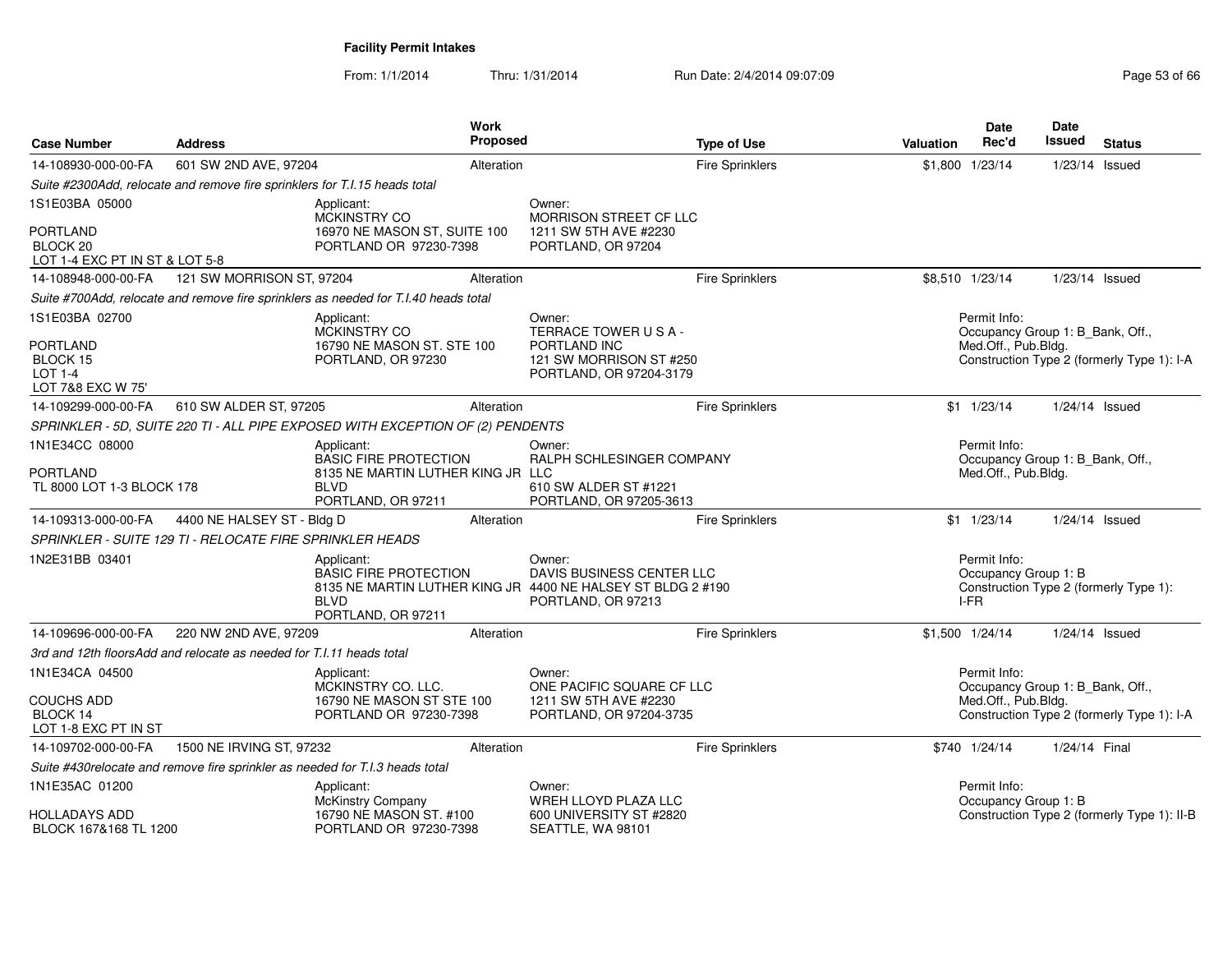From: 1/1/2014Thru: 1/31/2014 Run Date: 2/4/2014 09:07:09 Research 2010 12:00 Page 54 of 66

| <b>Case Number</b>                                                        | <b>Address</b>                                                         |                                                                                                         | Work<br><b>Proposed</b> |                                                                                                                                                                                | <b>Type of Use</b>     | <b>Valuation</b> | <b>Date</b><br>Rec'd                         | <b>Date</b><br><b>Issued</b> | <b>Status</b>                                |
|---------------------------------------------------------------------------|------------------------------------------------------------------------|---------------------------------------------------------------------------------------------------------|-------------------------|--------------------------------------------------------------------------------------------------------------------------------------------------------------------------------|------------------------|------------------|----------------------------------------------|------------------------------|----------------------------------------------|
| 14-109724-000-00-FA                                                       | 1200 NW NAITO PKY                                                      |                                                                                                         | Alteration              |                                                                                                                                                                                | <b>Fire Sprinklers</b> |                  | \$1,800 1/24/14                              | 1/24/14 Issued               |                                              |
|                                                                           | Suite #310Add and relocate as needed for T.I.10 heads total            |                                                                                                         |                         |                                                                                                                                                                                |                        |                  |                                              |                              |                                              |
| 1N1E34BA 00100                                                            |                                                                        | Applicant:                                                                                              |                         | Owner:                                                                                                                                                                         |                        |                  |                                              |                              |                                              |
| <b>COUCHS ADD</b><br>BLOCK 318<br>LOT 2-15 TL 100                         |                                                                        | <b>VIKING SPRINKLER CO</b><br>3245 NW FRONT AV<br>PORTLAND OR 97210                                     |                         | ALBERS MILL BUILDING LLC<br>2701 NW VAUGHN ST #390<br>PORTLAND, OR 97210                                                                                                       |                        |                  |                                              |                              |                                              |
| 14-109749-000-00-FA                                                       | 1633 SW PARK AVE, 97201                                                |                                                                                                         | Alteration              |                                                                                                                                                                                | <b>Fire Sprinklers</b> | \$23,625 1/24/14 |                                              | $1/24/14$ Issued             |                                              |
|                                                                           | Install fire sevice from main to building and install new double check |                                                                                                         |                         |                                                                                                                                                                                |                        |                  |                                              |                              |                                              |
| 1S1E04AD 07300<br><b>PORTLAND</b><br>BLOCK 227                            |                                                                        | Applicant:<br><b>WESTERN STATES FIRE</b><br><b>PROTECTION</b><br>13896 FIR ST #B                        |                         | Owner:<br>OREGON STATE OF BD OF<br><b>HIGHER EDUCATION</b><br>PO BOX 3175                                                                                                      |                        |                  | Permit Info:<br>Occupancy Group 1: B         |                              | Construction Type 2 (formerly Type 1): III-N |
| LOT 3&4<br>14-110340-000-00-FA                                            | 5216 NE 158TH AVE - Bldg 6, 97230                                      | OREGON CITY, OR 97045                                                                                   | Alteration              | EUGENE, OR 97403-0175                                                                                                                                                          | <b>Fire Sprinklers</b> |                  | $$1 \quad 1/28/14$                           | 1/28/14 Issued               |                                              |
|                                                                           | remove pendent sprinklers toaccommodate removel of ceiling---1 plan    |                                                                                                         |                         |                                                                                                                                                                                |                        |                  |                                              |                              |                                              |
| 1N2E24AA 00400                                                            |                                                                        | Applicant:                                                                                              |                         | Owner:                                                                                                                                                                         |                        |                  |                                              |                              |                                              |
|                                                                           |                                                                        | PATRIOT FIRE PROTECTION<br>4708 NE MINNEHAHA ST<br>VANCOUVER, WA 98661                                  |                         | <b>WALTON CWOR COMMERCE</b><br>PO BOX 460169<br>HOUSTON, TX 77056                                                                                                              |                        |                  |                                              |                              |                                              |
| 14-110867-000-00-FA                                                       | 1120 SW 3RD AVE - Unit 1                                               |                                                                                                         | Alteration              |                                                                                                                                                                                | <b>Fire Sprinklers</b> |                  | $$1 \quad 1/28/14$                           | $1/31/14$ Issued             |                                              |
|                                                                           |                                                                        |                                                                                                         |                         | SPRINKLER - CONVERT MECH. ROOM FROM A WET SYSTEM TO A DRY SYSTEM PER NEW COOLING TOWER                                                                                         |                        |                  |                                              |                              |                                              |
| 1S1E03BD 90001<br>THE JUSTICE CENTER<br>A CONDOMINIUM<br>LOT <sub>1</sub> |                                                                        | Applicant:<br>FIRE ONE FIRE SYSTEMS<br>PO BOX 734<br>OREGON CITY, OR 97045                              |                         | Owner:<br>MULTNOMAH COUNTY<br>401 N DIXON ST<br>PORTLAND, OR 97227                                                                                                             |                        |                  | Permit Info:<br>Occupancy Group 1: B<br>I-FR |                              | Construction Type 2 (formerly Type 1):       |
| 14-111577-000-00-FA                                                       | 3800 SE 22ND AVE, 97202                                                |                                                                                                         | Alteration              |                                                                                                                                                                                | <b>Fire Sprinklers</b> |                  | \$1,400 1/30/14                              | $1/30/14$ Issued             |                                              |
| Cafe Alteration for T.I.5 heads                                           |                                                                        |                                                                                                         |                         |                                                                                                                                                                                |                        |                  |                                              |                              |                                              |
| 1S1E11DA 04300                                                            |                                                                        | Applicant:<br>T&L COMMUNICATIONS.                                                                       |                         | Owner:<br>FRED MEYER STORES INC                                                                                                                                                |                        |                  |                                              |                              |                                              |
| SECTION 11 1S 1E<br>TL 4300 5.37 ACRES                                    |                                                                        | PO BOX 87387<br>Vancouver, WA 98687                                                                     |                         | 1014 VINE ST 7TH FLOOR<br>CINCINNATI, OH 45202-1141                                                                                                                            |                        |                  |                                              |                              |                                              |
| 14-111591-000-00-FA                                                       | 617 SW MONTGOMERY ST, 97201                                            |                                                                                                         | Alteration              |                                                                                                                                                                                | <b>Fire Sprinklers</b> |                  | \$3,045 1/30/14                              | $1/30/14$ Issued             |                                              |
|                                                                           | Basement Storage arealnstall heads for T.I.8 heads total               |                                                                                                         |                         |                                                                                                                                                                                |                        |                  |                                              |                              |                                              |
| 1S1E04DA 06100<br><b>PORTLAND</b><br>BLOCK 189<br>LOT 3&4                 |                                                                        | Applicant:<br>Western States Fire Protection<br>Company<br>13896 Fir St Suite B<br>Oregon City OR 97045 |                         | Owner:<br>OREGON STATE OF (BD OF<br><b>HIGHER EDUCATION</b><br><b>PO BOX 751</b><br>PORTLAND, OR 97207<br>Owner:<br>CAMPUS PLANNING OFFICE<br>PO BOX 751<br>PORTLAND, OR 97207 |                        |                  |                                              |                              |                                              |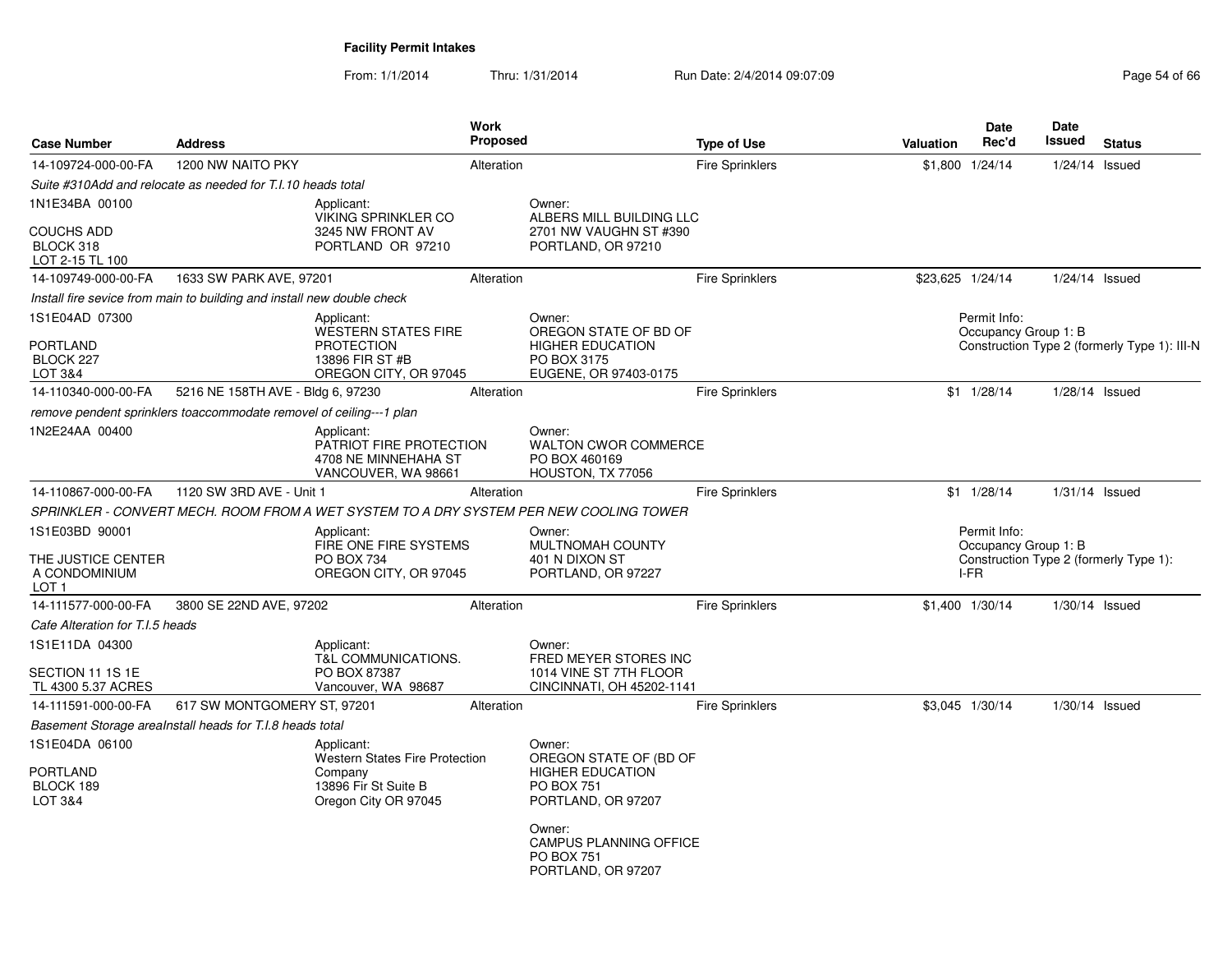From: 1/1/2014Thru: 1/31/2014 Run Date: 2/4/2014 09:07:09 Research 2010 12:00 Page 55 of 66

| <b>Case Number</b>                                                              | Address                      |                                                                                                         | <b>Work</b><br><b>Proposed</b> |                                                                                                  | <b>Type of Use</b>     |                                                                                                                | <b>Valuation</b>  | <b>Date</b><br>Rec'd                                    | Date<br>Issued | <b>Status</b>                               |
|---------------------------------------------------------------------------------|------------------------------|---------------------------------------------------------------------------------------------------------|--------------------------------|--------------------------------------------------------------------------------------------------|------------------------|----------------------------------------------------------------------------------------------------------------|-------------------|---------------------------------------------------------|----------------|---------------------------------------------|
| 14-112154-000-00-FA                                                             | 211 SE CARUTHERS ST, 97214   |                                                                                                         | Alteration                     |                                                                                                  | <b>Fire Sprinklers</b> |                                                                                                                |                   | $$1 \quad 1/31/14$                                      |                | <b>Under Review</b>                         |
| SPRINKLER - PARTIAL TI OF 2ND FLOOR                                             |                              |                                                                                                         |                                |                                                                                                  |                        |                                                                                                                |                   |                                                         |                |                                             |
| 1S1E03DD 00600                                                                  |                              | Applicant:                                                                                              |                                | Owner:                                                                                           |                        |                                                                                                                |                   | Permit Info:                                            |                |                                             |
| PORTLAND GENERAL ELEC STA L<br>LOT 1 TL 600                                     |                              | CROWN FIRE SYSTEMS INC<br>7402 SE JOHNSON CREEK BLVD<br>PORTLAND OR 97206                               |                                | PORTLAND OPERA ASSOCIATION<br><b>INC</b><br>211 SE CARUTHERS ST<br>PORTLAND, OR 97214            |                        |                                                                                                                |                   | Occupancy Group 1: B Bank, Off.,<br>Med.Off., Pub.Bldg. |                | Construction Type 2 (formerly Type 1): II-A |
| 14-112168-000-00-FA                                                             | 777 NE M L KING BLVD, 97232  |                                                                                                         | Alteration                     |                                                                                                  | Fire Sprinklers        |                                                                                                                |                   | $$1 \t1/31/14$                                          |                | $1/31/14$ Issued                            |
| shorten drops on 6 sprinklers to meet ceiling---2 sets of plans                 |                              |                                                                                                         |                                |                                                                                                  |                        |                                                                                                                |                   |                                                         |                |                                             |
| 1N1E34AD 00100                                                                  |                              | Applicant:<br>WYATT FIRE PROTECTION INC                                                                 |                                | Owner:<br><b>METRO</b>                                                                           |                        |                                                                                                                |                   |                                                         |                |                                             |
| WHEELERS ADD<br><b>TL 100 BLOCK 28</b><br>BLKS 10-12&20&22&27-29&40-42          |                              | 9095 SW BURNHAM ST<br>TIGARD, OR 972236104                                                              |                                | 600 NE GRAND AVE<br>PORTLAND, OR 97232-2736                                                      |                        |                                                                                                                |                   |                                                         |                |                                             |
| 14-108484-000-00-FA                                                             | 10123 SE MARKET ST, 97216    |                                                                                                         | Alteration                     |                                                                                                  |                        | <b>Fixed Extinguishing Systems</b>                                                                             |                   | $$1$ $1/22/14$                                          |                | 1/24/14 Issued                              |
|                                                                                 |                              |                                                                                                         |                                | FIXED SYSTEM - STAND ALONE PERMIT FOR UPRADING APPLIANCE LINE NOZZLE COVERAGE ON EXISTING SYSTEM |                        |                                                                                                                |                   |                                                         |                |                                             |
| 1S2E04A 02300<br>EVERGLADE<br>LOT 6&7 TL 2300<br>SPLIT MAP R159228 (R261601510) |                              | Applicant:<br>ASHFORD FIRE PROTECTION<br>17750 S EADEN RD<br>OREGON CITY, OR 97045                      |                                | Owner:<br>PORTLAND ADVENTIST MEDICAL<br>10123 SE MARKET ST<br>PORTLAND, OR 97216-2532<br>Owner:  |                        |                                                                                                                |                   | Permit Info:<br>Occupancy Group 1: I-2                  |                | Construction Type 2 (formerly Type 1): I-A  |
|                                                                                 |                              |                                                                                                         |                                | <b>CENTER</b><br>10123 SE MARKET ST<br>PORTLAND, OR 97216-2532                                   |                        |                                                                                                                |                   |                                                         |                |                                             |
| 14-110988-000-00-FA                                                             | 920 SW 6TH AVE, 97204        |                                                                                                         | Alteration                     |                                                                                                  |                        | <b>Fixed Extinguishing Systems</b>                                                                             |                   | $$1$ 1/29/14                                            |                | <b>Under Review</b>                         |
|                                                                                 |                              | FIXED SYSTEM-INSTALLATION OF 1 CORE UL-300 FIRE SUPPRESSION SYSTEM INTO 4 PRE PIPED HOODS.              |                                |                                                                                                  |                        |                                                                                                                |                   |                                                         |                |                                             |
| 1S1E03BB 01000<br>PORTLAND<br>BLOCK 170<br>LOT 5-8                              |                              | Applicant:<br><b>METRO SAFETY &amp; FIRE</b><br>14324 SE STARK ST<br>PORTLAND OR 97233                  |                                | Owner:<br>PUBLIC SERVICE BUILDING LLC<br>920 SW 6TH AVE STE 223<br>PORTLAND, OR 97204            |                        |                                                                                                                |                   |                                                         |                |                                             |
| 13-212601-DFS-01-FA                                                             | 3500 N INTERSTATE AVE, 97227 |                                                                                                         | Alteration                     |                                                                                                  | Mechanical             |                                                                                                                | \$254,920 1/24/14 |                                                         |                | <b>Under Review</b>                         |
|                                                                                 |                              | B1/DEFERRED SUBMITTAL FOR SEISMIC BRACING DESIGN FOR PIPE AND AIR SEPARATOR                             |                                |                                                                                                  |                        |                                                                                                                |                   |                                                         |                |                                             |
| 1N1E22CC 12100                                                                  |                              | Applicant:<br>TOTAL MECHANICAL INC<br>1498 SE TECH CENTER PLACE<br><b>STE 180</b><br>VANCOUVER WA 98683 |                                | Owner:<br>KAISER FOUNDATION HEALTH<br>500 NE MULTNOMAH ST #100<br>PORTLAND, OR 97232-2099        |                        | CCB - Contractor:<br>TOTAL MECHANICAL INC<br>1498 SE TECH CENTER PLACE<br><b>STE 180</b><br>VANCOUVER WA 98683 |                   | Permit Info:<br>Occupancy Group 1: I-2                  |                | Construction Type 2 (formerly Type 1): I-A  |
|                                                                                 |                              |                                                                                                         |                                | Owner:<br>PLAN OF THE NORTHWEST<br>500 NE MULTNOMAH ST #100<br>PORTLAND, OR 97232-2099           |                        |                                                                                                                |                   |                                                         |                |                                             |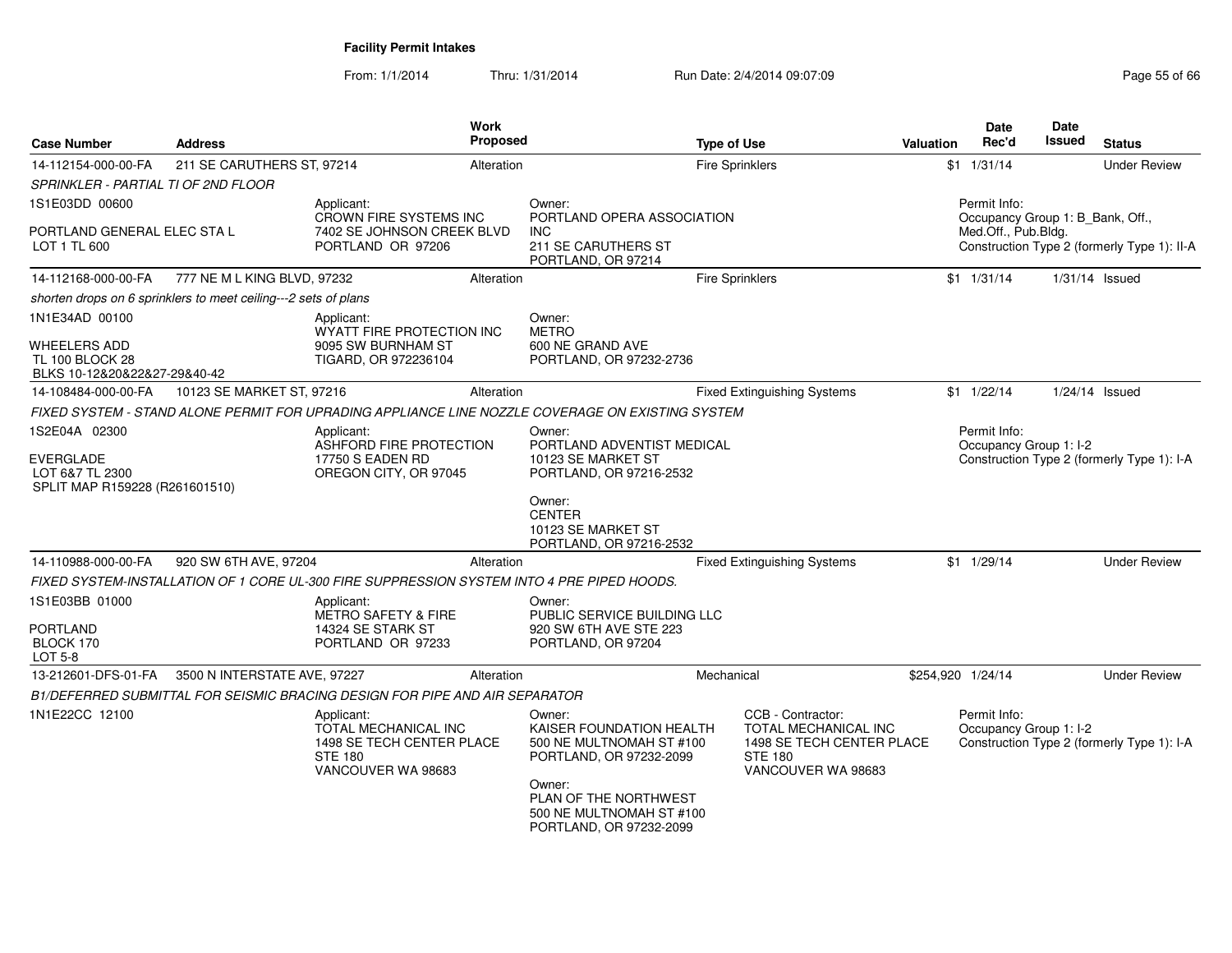From: 1/1/2014Thru: 1/31/2014 Run Date: 2/4/2014 09:07:09 Research 2010 12:00 Page 56 of 66

| <b>Case Number</b>                                                             | <b>Address</b>                                        | Work                                                                                                   | Proposed   |                                                                                       | <b>Type of Use</b> |                                                                                                            | <b>Valuation</b> | Date<br>Rec'd   | Date<br>Issued       | <b>Status</b>                               |
|--------------------------------------------------------------------------------|-------------------------------------------------------|--------------------------------------------------------------------------------------------------------|------------|---------------------------------------------------------------------------------------|--------------------|------------------------------------------------------------------------------------------------------------|------------------|-----------------|----------------------|---------------------------------------------|
| 14-100246-000-00-FA                                                            | 1200 NW NAITO PKY                                     |                                                                                                        | Alteration |                                                                                       | Mechanical         |                                                                                                            |                  | \$3,500 1/2/14  |                      | <b>Under Review</b>                         |
|                                                                                | F3/ RECONFIGURE, EXHAUST FAN, NEW SUPPLYS AND RETURNS |                                                                                                        |            |                                                                                       |                    |                                                                                                            |                  |                 |                      |                                             |
| 1N1E34BA 00100                                                                 |                                                       | Applicant:<br>RUSTY SANDAGE                                                                            |            | Owner:<br>ALBERS MILL BUILDING LLC                                                    |                    | CCB - Contractor:<br><b>CRAIG SANDAGE</b>                                                                  |                  |                 |                      |                                             |
| <b>COUCHS ADD</b><br>BLOCK 318<br>LOT 2-15 TL 100                              |                                                       | <b>MALIBU PACIFIC GEN</b><br><b>CONTRACTORS</b><br>735 NE JACKSON SCHOOL RD<br>HILLSBORO, OR 971240000 |            | 2701 NW VAUGHN ST #390<br>PORTLAND, OR 97210                                          |                    | <b>MALIBU PACIFIC GENERAL</b><br><b>CONTRACTORS</b><br>735 NE JACKSON SCHOOL RD<br>HILLSBORO, OR 971242309 |                  |                 |                      |                                             |
| 14-101253-000-00-FA                                                            | 10150 NE 33RD DR, 97218                               |                                                                                                        | Alteration |                                                                                       | Mechanical         |                                                                                                            |                  | \$58,000 1/6/14 |                      | 1/29/14 Issued                              |
|                                                                                | B2/ MECHANICAL CONNECTIONS FOR CAUSTIC TANK INSTALL   |                                                                                                        |            |                                                                                       |                    |                                                                                                            |                  |                 |                      |                                             |
| 1N1E01 00100                                                                   |                                                       | Applicant:<br><b>MIKE COYLE</b>                                                                        |            | Owner:<br>PORT OF PORTLAND                                                            |                    | CCB - Contractor:<br>STETTLER SUPPLY CO INC                                                                |                  |                 |                      |                                             |
| SECTION 01 1N 1E<br>TL 100 192.67 ACRES                                        |                                                       | <b>FASTER PERMITS</b><br>14334 NW EAGLERIDGE LANE<br>PORTLAND, OR 97229                                |            | PO BOX 3529<br>PORTLAND, OR 97208-3529                                                |                    | 1810 LANA AVE NE<br>SALEM, OR 97303-3198                                                                   |                  |                 |                      |                                             |
| 14-101317-000-00-FA                                                            | 4380 SW MACADAM AVE, 97201                            |                                                                                                        | Alteration |                                                                                       | Mechanical         |                                                                                                            |                  | \$3,400 1/6/14  |                      | 1/15/14 Under Inspection                    |
|                                                                                |                                                       | B2/ SUITE 320; RELOCATE DIFFUSERS, STATS, REROUTE EXISTING DUCTWORK                                    |            |                                                                                       |                    |                                                                                                            |                  |                 |                      |                                             |
| 1S1E10DC 00800                                                                 |                                                       | Applicant:                                                                                             |            | Owner:                                                                                |                    | CCB - Contractor:                                                                                          |                  | Permit Info:    |                      |                                             |
| SECTION 10 1S 1E<br>TL 800 3.18 ACRES<br>DEFERRAL-POTENTIAL ADDITIONAL TAX     |                                                       | SAMANTHA MACK<br>16790 NE MASON ST SUITE 100<br>PORTLAND, OR 97230                                     |            | <b>RIVER FORUM LLC</b><br>235 MONTGOMERY ST FL 16<br>SAN FRANCISCO, CA 94104          |                    | MCKINSTRY CO LLC<br>16970 NE MASON ST, SUITE 100<br>PORTLAND OR 97230-7398                                 |                  |                 | Occupancy Group 1: B | Construction Type 2 (formerly Type 1): II-A |
| 14-102063-000-00-FA                                                            | 614 SW 11TH AVE, 97205                                |                                                                                                        | Alteration |                                                                                       | Mechanical         |                                                                                                            |                  | \$17,200 1/7/14 | 1/14/14 Issued       |                                             |
|                                                                                |                                                       | B2/ TYPE 1 HOOD, EXHAUST AND MAKEUP AIR ARE INSTALLED INSIDE BUILDING                                  |            |                                                                                       |                    |                                                                                                            |                  |                 |                      |                                             |
| 1N1E33DD 04300<br><b>PORTLAND</b><br>BLOCK 252<br>HISTORIC PROPERTY 15 YR 2004 |                                                       | Applicant:<br>ROLLAND WALTERS<br><b>BULLDOG MECHANICAL</b><br>3307 NE 39TH ST<br>VANCOUVER WA 98661    |            | Owner:<br>PORTLAND GOVERNOR HOTEL<br>1900 N AKARD ST<br>DALLAS, TX 75201-2300         |                    | CCB - Contractor:<br>ROLLAND WALTERS<br><b>BULLDOG MECHANICAL</b><br>3307 NE 39TH ST<br>VANCOUVER WA 98661 |                  | Permit Info:    |                      | Occupancy Group 1: R-1_Hotel or Motel       |
| POTENTIAL ADDITIONAL TAX                                                       |                                                       |                                                                                                        |            | Owner:<br><b>ACQUISITION LLC</b><br>1900 N AKARD ST<br>DALLAS, TX 75201-2300          |                    |                                                                                                            |                  |                 |                      |                                             |
| 14-102823-000-00-FA                                                            | 5050 NE HOYT ST, 97213                                |                                                                                                        | Alteration |                                                                                       | Mechanical         |                                                                                                            |                  | \$5,502 1/9/14  |                      | <b>Under Review</b>                         |
|                                                                                | F4/ RECONFIGURE DUCTWORK FOR NEW SUITE LAYOUT         |                                                                                                        |            |                                                                                       |                    |                                                                                                            |                  |                 |                      |                                             |
| 1N2E31BD 03800                                                                 |                                                       | Applicant:<br><b>RICK ROBINSON</b>                                                                     |            | Owner:<br>PROVIDENCE HEALTH                                                           |                    | CCB - Contractor:<br>AMERICAN HEATING INC                                                                  |                  | Permit Info:    | Occupancy Group 1: B |                                             |
| <b>CENTER ADD</b><br>BLOCK <sub>3</sub><br>LOT 1-7 INC PT VAC ST               |                                                       | PROVIDENCE PROFESSIONAL<br>4400 NE HALSEY, BLDG. 2, SUITE<br>190                                       |            | 4400 NE HALSEY ST BLDG 2 #190<br>PORTLAND, OR 97213-1545                              |                    | 5035 SE 24TH<br>PORTLAND, OR 97202-4765                                                                    |                  | I-FR            |                      | Construction Type 2 (formerly Type 1):      |
| LOT 20-26 EXC PT IN ST                                                         |                                                       | PORTLAND, OR 97213                                                                                     |            | Owner:<br>SERVICES-OREGON<br>4400 NE HALSEY ST BLDG 2 #190<br>PORTLAND, OR 97213-1545 |                    | CCB - Contractor:<br>IN LINE COMMERCIAL CONST<br><b>PO BOX 5837</b><br>ALOHA, OR 97006                     |                  |                 |                      |                                             |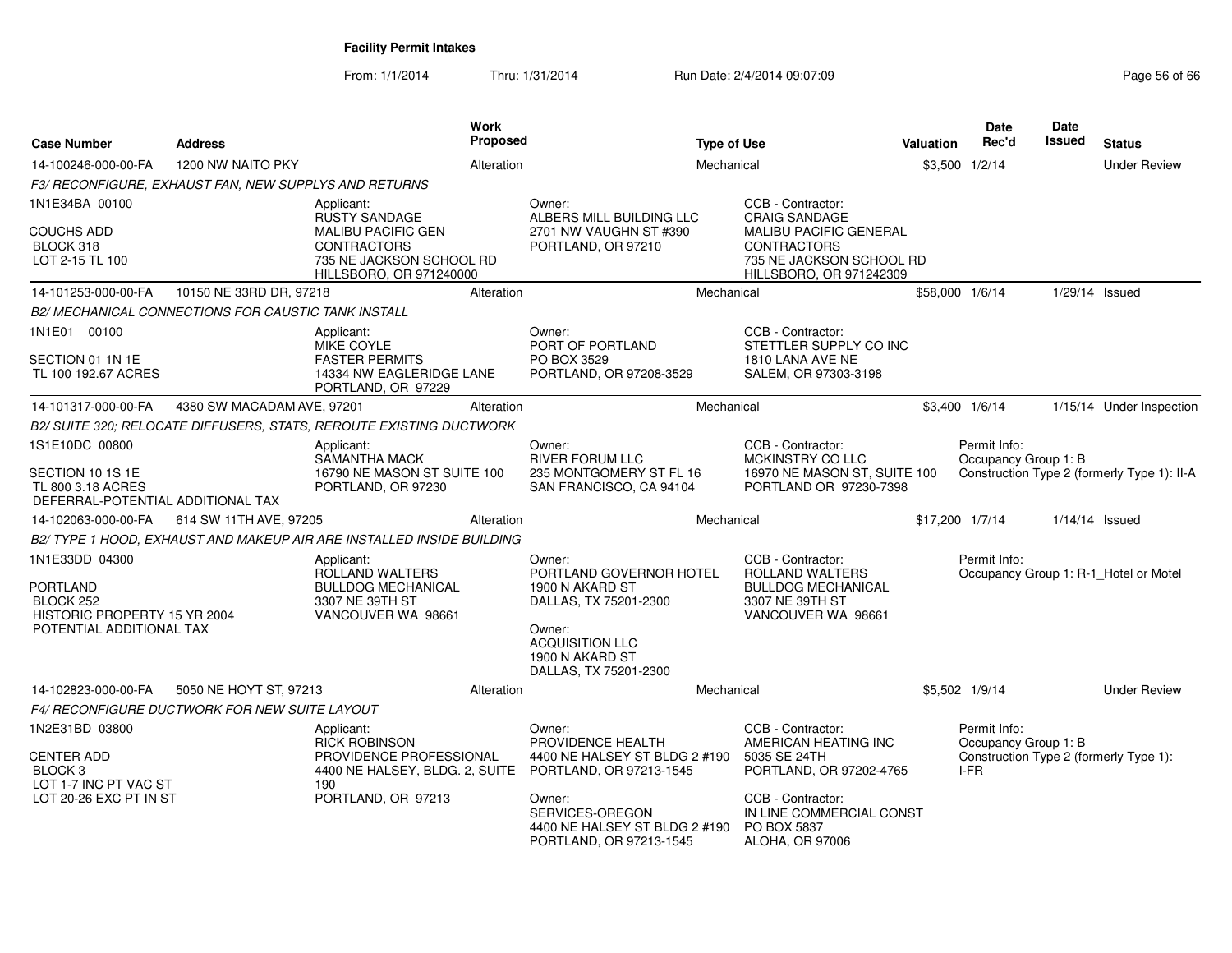From: 1/1/2014Thru: 1/31/2014 Run Date: 2/4/2014 09:07:09 Research 2010 12:00 Page 57 of 66

| <b>Case Number</b>                                                                      | <b>Address</b>                                         |                                                                                                                                   | <b>Work</b><br>Proposed |                                                                                                                                                                  | <b>Type of Use</b> |                                                                                                                                                  | Valuation | <b>Date</b><br>Rec'd                                                    | <b>Date</b><br>Issued | <b>Status</b>                              |
|-----------------------------------------------------------------------------------------|--------------------------------------------------------|-----------------------------------------------------------------------------------------------------------------------------------|-------------------------|------------------------------------------------------------------------------------------------------------------------------------------------------------------|--------------------|--------------------------------------------------------------------------------------------------------------------------------------------------|-----------|-------------------------------------------------------------------------|-----------------------|--------------------------------------------|
| 14-103176-000-00-FA                                                                     | 1621 SW 1ST AVE, 97201                                 |                                                                                                                                   | Alteration              |                                                                                                                                                                  | Mechanical         |                                                                                                                                                  | \$25,000  | 1/9/14                                                                  |                       | <b>Under Review</b>                        |
|                                                                                         |                                                        |                                                                                                                                   |                         | F16/ 6TH FLOOR CAMBIA HEALTH SOLUTIONS - RELOCATE VENTING UNITS. NEW TERMINAL UNITS & DUCTING. NEW ACU & AHU IN COMPUTER ROOM                                    |                    |                                                                                                                                                  |           |                                                                         |                       |                                            |
| 1S1E03CB 00700                                                                          |                                                        | Applicant:<br><b>NICOLE BEKKEN</b><br>1515 SE WATER AVE. STE 100<br>PORTLAND, OR 97214                                            |                         |                                                                                                                                                                  | TO BID             | <b>Primary Contractor:</b>                                                                                                                       |           | Permit Info:<br>Occupancy Group 1: B                                    |                       | Construction Type 2 (formerly Type 1): I-B |
| 14-103217-000-00-FA                                                                     | 1001 SW 5TH AVE, 97204                                 |                                                                                                                                   | Alteration              |                                                                                                                                                                  | Mechanical         |                                                                                                                                                  |           | \$13,359 1/9/14                                                         |                       | 1/15/14 Under Inspection                   |
|                                                                                         |                                                        |                                                                                                                                   |                         | B1/ STE 300 ENTERPRISE COMMUNITY - ADD/RELOCATE 19 DIFFUSERS, ADD EXHAUST FAN AND TWO COOLING ONLY VAV'S                                                         |                    |                                                                                                                                                  |           |                                                                         |                       |                                            |
| 1S1E03BB 00800<br>PORTLAND<br>BLOCK 169<br>LOT 1-8<br>SEE R246278 (R667717341)          |                                                        | Applicant:<br><b>SAMANTHA MACK</b><br><b>MCKINSTRY</b><br>16790 NE MASON ST. SUITE100<br>PORTLAND, OR 97230                       |                         | Owner:<br>OR-CONGRESS CENTER LP<br>235 MONTGOMERY ST 16TH<br><b>FLOOR</b><br>SAN FRANCISCO, CA 94104-3104                                                        |                    | CCB - Contractor:<br>MCKINSTRY CO LLC<br>16970 NE MASON ST, SUITE 100<br>PORTLAND OR 97230-7398                                                  |           | Permit Info:<br>Occupancy Group 1: B                                    |                       | Construction Type 2 (formerly Type 1): I-A |
| 14-103985-000-00-FA                                                                     | 2525 SW 3RD AVE, 97201                                 |                                                                                                                                   | Alteration              |                                                                                                                                                                  | Mechanical         |                                                                                                                                                  |           | \$5,000 1/13/14                                                         |                       | 1/17/14 Issued                             |
|                                                                                         | B2/ REPLACE TU, ADD FIRE DAMPERS THROUGH 1 HR CORRIDOR |                                                                                                                                   |                         |                                                                                                                                                                  |                    |                                                                                                                                                  |           |                                                                         |                       |                                            |
| 1S1E10BB 01000<br>SOUTH AUDITORIUM ADD<br>BLOCK E EXC S 200'                            |                                                        | Applicant:<br><b>JOHN JAMIEL</b><br>Oh PLANNING&DESIGN,<br><b>ARCHITECTURE</b><br>115 NW 1ST AVE, SUITE 300<br>PORTLAND, OR 97209 |                         | Owner:<br>OREGON STATE OF<br>3181 SW SAM JACKSON PARK RD PO BOX 5837<br>PORTLAND, OR 97239                                                                       |                    | CCB - Contractor:<br>IN LINE COMMERCIAL CONST<br>ALOHA, OR 97006                                                                                 |           | Permit Info:<br>Occupancy Group 1: B Bank, Off.,<br>Med.Off., Pub.Bldg. |                       |                                            |
| 14-104027-000-00-FA                                                                     | 825 NE MULTNOMAH ST - Unit 1                           |                                                                                                                                   | Alteration              |                                                                                                                                                                  | Mechanical         |                                                                                                                                                  |           | \$2,500 1/13/14                                                         |                       | <b>Under Review</b>                        |
|                                                                                         | B2/10TH FLOOR, ADD ONE VAV BOX, ONE 8" EXHAUST FAN     |                                                                                                                                   |                         |                                                                                                                                                                  |                    |                                                                                                                                                  |           |                                                                         |                       |                                            |
| 1N1E35BB 90002<br>LLOYD CENTER TOWER CONDOMINIUM<br>LOT <sub>1</sub><br>DEPT OF REVENUE |                                                        | Applicant:<br>MCKINSTRY CO LLC<br>16970 NE MASON ST. SUITE 100<br>PORTLAND OR 97230-7398                                          |                         | Owner:<br><b>PACIFICORP</b><br>700 NE MULTNOMAH ST 7TH FLR<br>PORTLAND, OR 97232                                                                                 |                    | CCB - Contractor:<br>MCKINSTRY CO LLC<br>16970 NE MASON ST, SUITE 100<br>PORTLAND OR 97230-7398                                                  |           |                                                                         |                       |                                            |
| 14-104086-000-00-FA                                                                     | 700 NE MULTNOMAH ST, 97232                             |                                                                                                                                   | Alteration              |                                                                                                                                                                  | Mechanical         |                                                                                                                                                  |           | \$2,600,000 1/13/14                                                     |                       | <b>Under Review</b>                        |
|                                                                                         |                                                        |                                                                                                                                   |                         | F8/ LLOYD BUILDING CUP PROJECT. REPLACE EXISTING HEATING & COOLING EQIUPMENT LOCATED ON THE 17TH FLOOR. NEW WATER COOLED CHILLERS. EXPANSION TANKS. HOT WATER B( |                    |                                                                                                                                                  |           |                                                                         |                       |                                            |
| 1N1E35BB 02600<br><b>HOLLADAYS ADD</b><br>BLOCK 93<br>LOT 1-3&6-8 TL 2600               |                                                        | Applicant:<br>Craig Davis<br><b>GBD</b> Architects<br>1120 NW COUCH ST. #300<br>PORTLAND OR 97209                                 |                         | Owner:<br>AAT LLOYD DISTRICT LLC<br>11455 EL CAMINO REAL #200<br>SAN DIEGO, CA 92130-2047                                                                        | <b>BOX 2038</b>    | CCB - Contractor:<br>J H KELLY LLC<br>821 3RD AVE<br>LONGVIEW WA 98632                                                                           |           | Permit Info:<br>Occupancy Group 1: B_Bank, Off.,<br>Med.Off., Pub.Bldg. |                       |                                            |
| 14-104175-000-00-FA                                                                     |                                                        | 3181 SW SAM JACKSON PARK RD - Bldg BSC, 9 Alteration                                                                              |                         |                                                                                                                                                                  | Mechanical         |                                                                                                                                                  |           | \$13,780 1/13/14                                                        |                       | $1/23/14$ Issued                           |
|                                                                                         | F1/ NEW DUCTWORK, GRILLES AND THERMOSTATS              |                                                                                                                                   |                         |                                                                                                                                                                  |                    |                                                                                                                                                  |           |                                                                         |                       |                                            |
| 1S1E09 00200                                                                            |                                                        | Applicant:<br><b>CLAIRE ROTHSTEIN</b><br>ORANGEWALL STUDIOS<br>240 N BROADWAY ST. SUITE 202<br>PORTLAND, OR 97227                 |                         | Owner:<br>OREGON STATE OF<br>3181 SW SAM JACKSON PARK RD<br>PORTLAND, OR 97239                                                                                   |                    | CCB - Contractor:<br>ARCTIC SHEET METAL INC<br>2310 NE COLUMBIA BLVD<br>PORTLAND, OR 97211-1965<br>CCB - Contractor:<br>IN LINE COMMERCIAL CONST |           | Permit Info:<br>Occupancy Group 1: B                                    |                       | Construction Type 2 (formerly Type 1): I-B |
|                                                                                         |                                                        |                                                                                                                                   |                         |                                                                                                                                                                  |                    | PO BOX 5837<br>ALOHA, OR 97006                                                                                                                   |           |                                                                         |                       |                                            |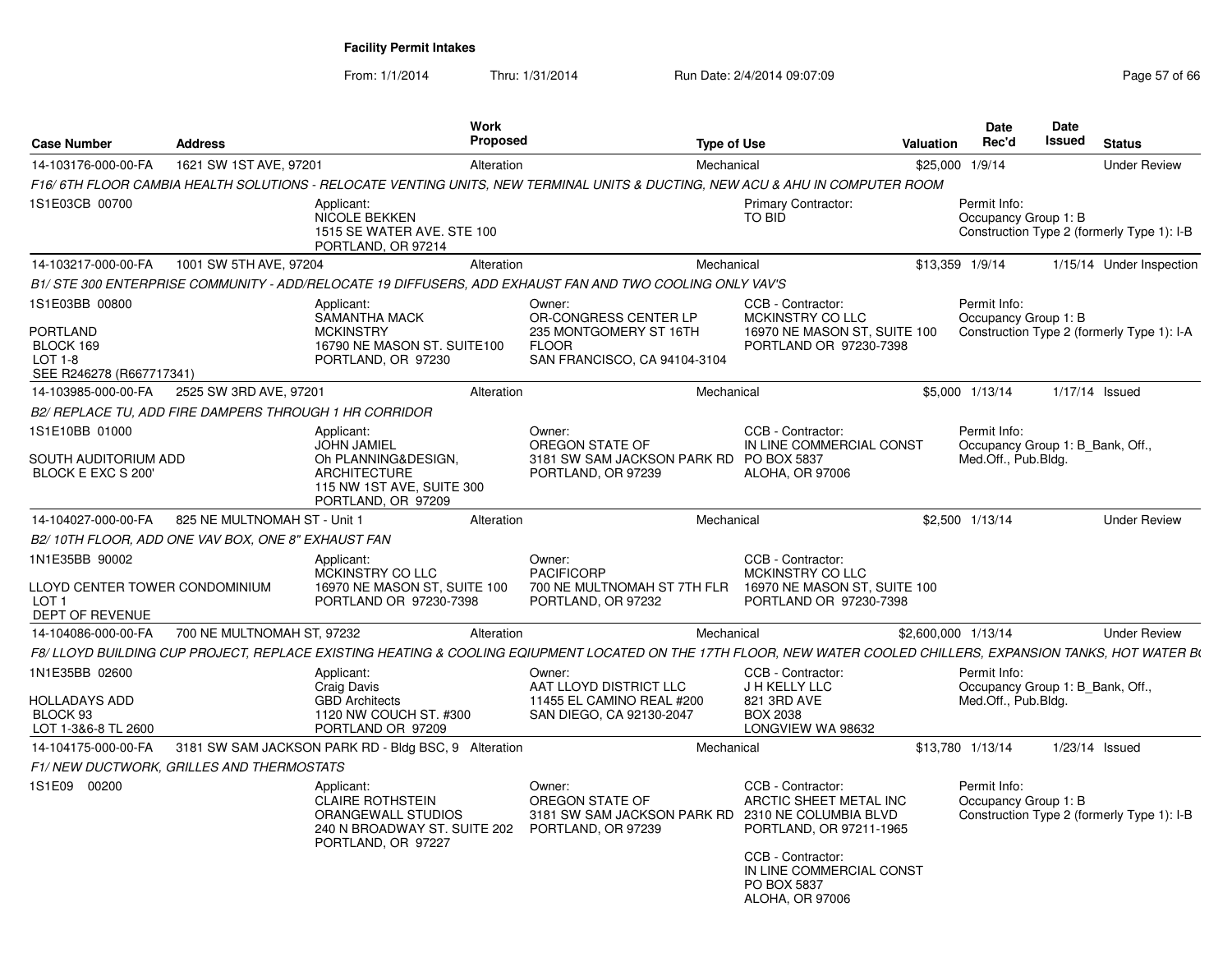From: 1/1/2014Thru: 1/31/2014 Run Date: 2/4/2014 09:07:09 Research 2010 12:00 Page 58 of 66

| <b>Case Number</b>                                                                         | <b>Address</b>                             |                                                                                                                                          | <b>Work</b><br><b>Proposed</b> |                                                                                                         | <b>Type of Use</b> |                                                                                                        | Valuation | Date<br>Rec'd                                                           | Date<br><b>Issued</b> | <b>Status</b>                          |
|--------------------------------------------------------------------------------------------|--------------------------------------------|------------------------------------------------------------------------------------------------------------------------------------------|--------------------------------|---------------------------------------------------------------------------------------------------------|--------------------|--------------------------------------------------------------------------------------------------------|-----------|-------------------------------------------------------------------------|-----------------------|----------------------------------------|
| 14-105276-000-00-FA                                                                        | 3251 SW SAM JACKSON PARK RD, 97201         |                                                                                                                                          | Alteration                     |                                                                                                         | Mechanical         |                                                                                                        |           | \$3,250 1/15/14                                                         |                       | $2/3/14$ Issued                        |
| F6/ HVAC MODS FOR NEW WORK, NEW T.U.                                                       |                                            |                                                                                                                                          |                                |                                                                                                         |                    |                                                                                                        |           |                                                                         |                       |                                        |
| 1S1E09AC 03700                                                                             |                                            | Applicant:<br>Sean Ingersoll                                                                                                             |                                | Owner:<br>OREGON STATE OF                                                                               |                    | CCB - Contractor:<br>ARCTIC SHEET METAL INC                                                            |           | Permit Info:<br>Occupancy Group 1: I1.1                                 |                       |                                        |
| SECTION 09 1S 1E<br>TL 3700 0.07 ACRES                                                     |                                            | <b>PKA Architects PC AIA</b><br>6969 SW HAMPTON ST<br>PORTLAND OR 97223                                                                  |                                | 3181 SW SAM JACKSON PARK RD 2310 NE COLUMBIA BLVD<br>PORTLAND, OR 97239                                 |                    | PORTLAND, OR 97211-1965                                                                                |           | I-FR                                                                    |                       | Construction Type 2 (formerly Type 1): |
| 14-105312-000-00-FA                                                                        | 601 SW 2ND AVE, 97204                      |                                                                                                                                          | Alteration                     |                                                                                                         | Mechanical         |                                                                                                        |           | \$19,850 1/15/14                                                        | 1/29/14 Issued        |                                        |
|                                                                                            |                                            | B2/23RD FLOOR, RELOCATE STAT, NEW FAN POWERED VAV IN CONFERENCE ROOM                                                                     |                                |                                                                                                         |                    |                                                                                                        |           |                                                                         |                       |                                        |
| 1S1E03BA 05000<br><b>PORTLAND</b><br>BLOCK <sub>20</sub><br>LOT 1-4 EXC PT IN ST & LOT 5-8 |                                            | Applicant:<br><b>ANTONIJA KRIZANAC</b><br><b>MCKINSTRY</b><br>16790 NE MASON ST. SUITE 100<br>PORTLAND, OR 97230                         |                                | Owner:<br>MORRISON STREET CF LLC<br>1211 SW 5TH AVE #2230<br>PORTLAND, OR 97204                         |                    | CCB - Contractor:<br><b>MCKINSTRY CO LLC</b><br>16970 NE MASON ST, SUITE 100<br>PORTLAND OR 97230-7398 |           |                                                                         |                       |                                        |
| 14-105409-000-00-FA                                                                        | 3800 SE 22ND AVE, 97202                    |                                                                                                                                          | Alteration                     |                                                                                                         | Mechanical         |                                                                                                        |           | \$10,500 1/15/14                                                        |                       | 1/16/14 Under Inspection               |
|                                                                                            |                                            |                                                                                                                                          |                                | B1/ REMOVE AND INSTALL WALK-IN COOLER BOX AND REFRIGERATION EQUIPMENT IN SAME LOCATION ****NO PLANS**** |                    |                                                                                                        |           |                                                                         |                       |                                        |
| 1S1E11DA 04300                                                                             |                                            | Applicant:<br>Mark Secomb                                                                                                                |                                | Owner:<br>FRED MEYER STORES INC                                                                         |                    | CCB - Contractor:<br>JAMES W SECOMB                                                                    |           |                                                                         |                       |                                        |
| SECTION 11 1S 1E<br>TL 4300 5.37 ACRES                                                     |                                            | ALPINE BUILDING SERVICES INC<br>10905 NE KNOTT ST<br>PORTLAND, OR 97220                                                                  |                                | 1014 VINE ST 7TH FLOOR<br>CINCINNATI, OH 45202-1141                                                     |                    | ALPINE BUILDING SERVICES INC<br>1025 NE 91ST AVE<br>PORTLAND, OR 97220                                 |           |                                                                         |                       |                                        |
| 14-106258-000-00-FA                                                                        | 5216 NE 158TH AVE - Bldg 6, 97230          |                                                                                                                                          | Alteration                     |                                                                                                         | Mechanical         |                                                                                                        |           | \$1,500 1/16/14                                                         | 1/23/14 Final         |                                        |
| B2/ MINOR DUCT MODIFICATION FOR TI                                                         |                                            |                                                                                                                                          |                                |                                                                                                         |                    |                                                                                                        |           |                                                                         |                       |                                        |
| 1N2E24AA 00400                                                                             |                                            | Applicant:<br><b>OHAC INC</b><br><b>PO BOX 241</b><br>DUNDEE OR 97115                                                                    |                                | Owner:<br><b>WALTON CWOR COMMERCE</b><br>PO BOX 460169<br>HOUSTON, TX 77056                             |                    | CCB - Contractor:<br>OHAC INC<br>PO BOX 241<br>DUNDEE OR 97115                                         |           |                                                                         |                       |                                        |
| 14-108174-000-00-FA                                                                        | 1120 NW COUCH ST, 97209                    |                                                                                                                                          | Alteration                     |                                                                                                         | Mechanical         |                                                                                                        |           | \$15,000 1/21/14                                                        |                       | <b>Under Review</b>                    |
|                                                                                            | F7/ HVAC RECONFIGURATION FOR NEW TI LAYOUT |                                                                                                                                          |                                |                                                                                                         |                    |                                                                                                        |           |                                                                         |                       |                                        |
| 1N1E33DA 04900                                                                             |                                            | Applicant:<br><b>TASIA KALLIES</b><br><b>BURNHAM NATION WIDE</b><br><b>111 WEST WASHINGTON</b><br>STREET, SUITE 450<br>CHICAGO, IL 60602 |                                | Owner:<br>MEPT BREWERY BLOCK 2 LLC<br>PO BOX 320099<br>ALEXANDRIA, VA 22320-0156                        |                    | CCB - Contractor:<br>DUGAN BUILDING COMPANY<br>4200 ELIZABETH LAKE RD<br>WATERFORD, MI 48328           |           | Permit Info:<br>Occupancy Group 1: B_Bank, Off.,<br>Med.Off., Pub.Bldg. |                       |                                        |
| 14-108483-000-00-FA                                                                        | 555 SW OAK ST                              |                                                                                                                                          | Alteration                     |                                                                                                         | Mechanical         |                                                                                                        |           | \$505,000 1/22/14                                                       |                       | <b>Under Review</b>                    |
|                                                                                            | F7/ HVAC RECONFIGURATION FOR NEW LAYOUT    |                                                                                                                                          |                                |                                                                                                         |                    |                                                                                                        |           |                                                                         |                       |                                        |
| 1N1E34CD 80000                                                                             |                                            | Applicant:<br>SABINE O'HALLORAN                                                                                                          |                                | Owner:<br>ASSOCIATION OF UNIT OWNERS                                                                    |                    | CCB - Contractor:<br><b>FORTIS CONSTRUCTION</b>                                                        |           |                                                                         |                       |                                        |
| ONE ELEVEN TOWER CONDOMINIUM<br><b>GENERAL COMMON ELEMENTS</b>                             |                                            | ANKROM MOISAN ARCHITECTS<br>6720 SW MACADAM, STE 100<br>PORTLAND OR 97219                                                                |                                | <b>OF</b><br>ONE ELEVEN TOWER<br>CONDOMINIUM 111 SW 5TH<br>PORTLAND, OR 97204                           |                    | 1705 SW TAYLOR ST SUITE 200<br>PORTLAND, OR 97205                                                      |           |                                                                         |                       |                                        |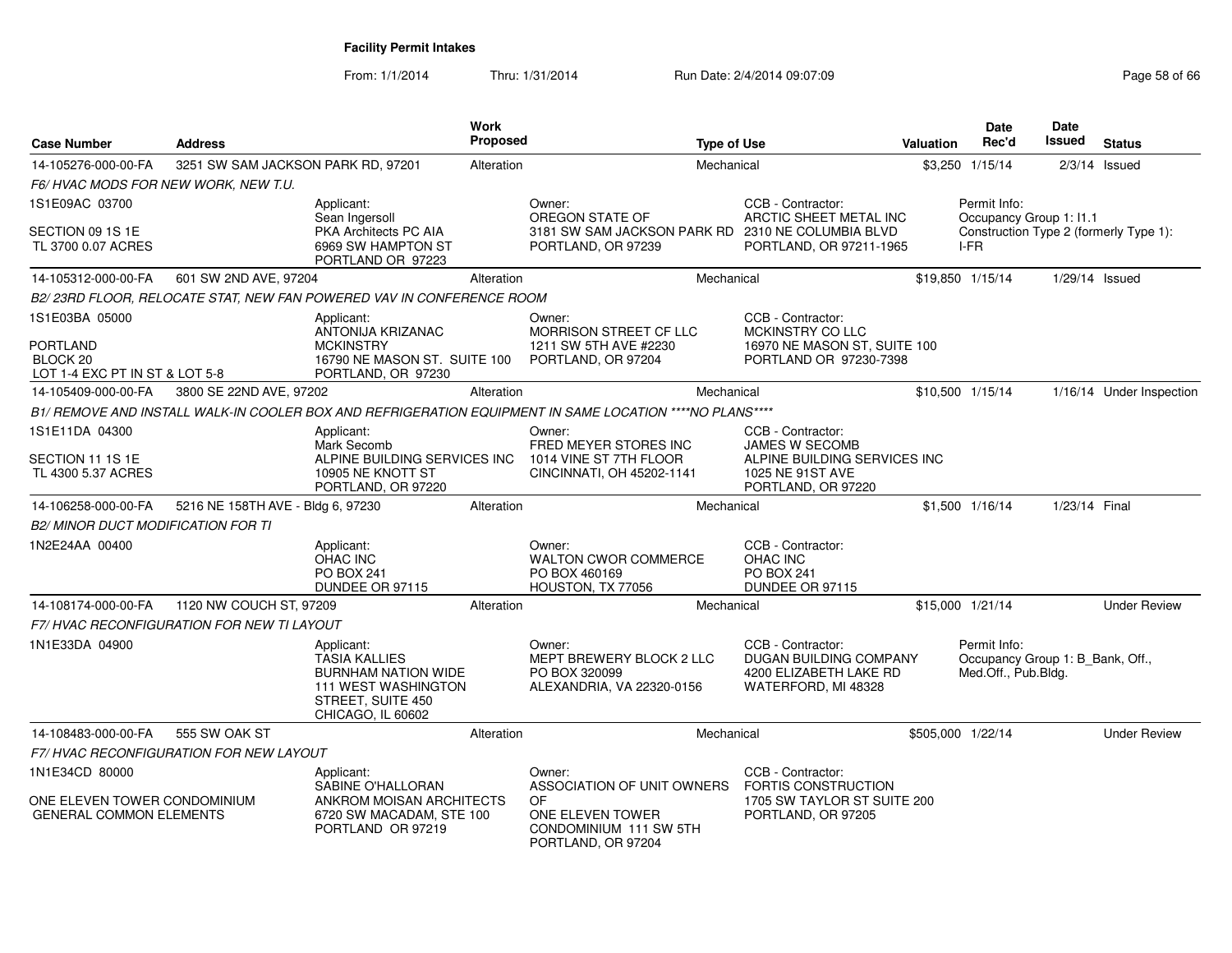From: 1/1/2014Thru: 1/31/2014 Run Date: 2/4/2014 09:07:09 Research 2010 12:00 Page 59 of 66

| <b>Case Number</b>                                                 | <b>Address</b>                                        |                                                                                                               | Work<br>Proposed |                                                                                                    | <b>Type of Use</b> |                                                                                                  | <b>Valuation</b> | Date<br>Rec'd                                           | Date<br><b>Issued</b> | <b>Status</b>                               |
|--------------------------------------------------------------------|-------------------------------------------------------|---------------------------------------------------------------------------------------------------------------|------------------|----------------------------------------------------------------------------------------------------|--------------------|--------------------------------------------------------------------------------------------------|------------------|---------------------------------------------------------|-----------------------|---------------------------------------------|
| 14-108655-000-00-FA                                                | 1015 NW 22ND AVE, 97210                               |                                                                                                               | Alteration       |                                                                                                    | Mechanical         |                                                                                                  |                  | \$560,462 1/22/14                                       |                       | <b>Under Review</b>                         |
|                                                                    | F1/ REPLACE COOLING TOWER AND SUPPORT FRAME           |                                                                                                               |                  |                                                                                                    |                    |                                                                                                  |                  |                                                         |                       |                                             |
| 1N1E33BA 07800                                                     |                                                       | Applicant:                                                                                                    |                  | Owner:                                                                                             |                    | CCB - Contractor:                                                                                |                  |                                                         |                       |                                             |
| <b>COUCHS ADD</b><br>TL 7800 BLOCK 304                             |                                                       | <b>DAN BINDER</b><br>TOTAL MECHANICAL, INC.<br>1498 SE TECH CENTER PLACE,<br>SUITE 180<br>VANCOUVER, WA 98683 |                  | <b>GOOD SAMARITAN HOSPITAL</b><br>1919 NW LOVEJOY ST<br>PORTLAND, OR 97209                         |                    | <b>TOTAL MECHANICAL INC</b><br>1498 SE TECH CENTER PLACE<br><b>STE 180</b><br>VANCOUVER WA 98683 |                  |                                                         |                       |                                             |
| 14-109848-000-00-FA                                                | 121 SW MORRISON ST, 97204                             |                                                                                                               | Alteration       |                                                                                                    | Mechanical         |                                                                                                  |                  | \$9,000 1/24/14                                         |                       | <b>Under Review</b>                         |
|                                                                    |                                                       | B2/ DUCT ALTERATIONS, DIFFUSER RELOCATES, NEW EXHAUST FAN                                                     |                  |                                                                                                    |                    |                                                                                                  |                  |                                                         |                       |                                             |
| 1S1E03BA 02700                                                     |                                                       | Applicant:                                                                                                    |                  | Owner:                                                                                             |                    | CCB - Contractor:                                                                                |                  | Permit Info:                                            |                       |                                             |
| <b>PORTLAND</b><br>BLOCK 15<br><b>LOT 1-4</b><br>LOT 7&8 EXC W 75' |                                                       | ANTONIJA KRIZANAC<br><b>MCKINSTRY</b><br>16790 NE MASON ST. SUITE 100<br>PORTLAND, OR 97230                   |                  | TERRACE TOWER USA-<br>PORTLAND INC<br>121 SW MORRISON ST #250<br>PORTLAND, OR 97204-3179           |                    | MCKINSTRY CO LLC<br>16970 NE MASON ST, SUITE 100<br>PORTLAND OR 97230-7398                       |                  | Occupancy Group 1: B_Bank, Off.,<br>Med.Off., Pub.Bldg. |                       | Construction Type 2 (formerly Type 1): I-A  |
| 14-109864-000-00-FA                                                | 5100 SW MACADAM AVE, 97201                            |                                                                                                               | Alteration       |                                                                                                    | Mechanical         |                                                                                                  |                  | \$1,585 1/24/14                                         | 1/29/14 Final         |                                             |
|                                                                    |                                                       | B1/2ND FLOOR, SW CORNER, SUITE 250-270 - REPLACE 1 VAV BOX AND RELOCATE 1 DIFFUSER                            |                  |                                                                                                    |                    |                                                                                                  |                  |                                                         |                       |                                             |
| 1S1E15BD 00200                                                     |                                                       | Applicant:<br><b>Rich Dall</b>                                                                                |                  | Owner:<br>SRI EIGHT RIVERSIDE LLC                                                                  |                    | CCB - Contractor:<br>OREGON AIRE INC                                                             |                  | Permit Info:<br>Occupancy Group 1: B                    |                       |                                             |
| SECTION 15 1S 1E<br>TRACT TL 200<br><b>ACRES 1.80</b>              |                                                       | <b>OREGON AIRE INC</b><br>7715 NE 33rd Drive<br>Portland, OR 97211                                            |                  | 235 MONTGOMERY ST 14TH FLR<br>SAN FRANCISCO, CA 94104                                              |                    | 7715 NE 33RD DR.<br>PORTLAND, OR. 97211                                                          |                  |                                                         |                       | Construction Type 2 (formerly Type 1): II-A |
| 14-109870-000-00-FA                                                | 1500 NE IRVING ST, 97232                              |                                                                                                               | Alteration       |                                                                                                    | Mechanical         |                                                                                                  |                  | \$5,242 1/24/14                                         |                       | $1/29/14$ Issued                            |
|                                                                    |                                                       | B1/ SUITE Z, BASEMENT - DUCT MODIFICATIONS AND INSTALL NEW EXHAUST FAN                                        |                  |                                                                                                    |                    |                                                                                                  |                  |                                                         |                       |                                             |
| 1N1E35AC 01200                                                     |                                                       | Applicant:                                                                                                    |                  | Owner:                                                                                             |                    | CCB - Contractor:                                                                                |                  | Permit Info:                                            |                       |                                             |
| <b>HOLLADAYS ADD</b><br>BLOCK 167&168 TL 1200                      |                                                       | ANTONIJA KRIZANAC<br><b>MCKINSTRY</b><br>16790 NE MASON ST. SUITE 100<br>PORTLAND, OR 97230                   |                  | WREH LLOYD PLAZA LLC<br>600 UNIVERSITY ST #2820<br>SEATTLE, WA 98101                               |                    | MCKINSTRY CO LLC<br>16970 NE MASON ST, SUITE 100<br>PORTLAND OR 97230-7398                       |                  | Occupancy Group 1: B<br>I-FR                            |                       | Construction Type 2 (formerly Type 1):      |
| 14-110247-000-00-FA                                                | 4400 NE HALSEY ST - Bldg D                            |                                                                                                               | Alteration       |                                                                                                    | Mechanical         |                                                                                                  |                  | \$14,010 1/27/14                                        |                       | $1/29/14$ Issued                            |
|                                                                    |                                                       |                                                                                                               |                  | F11/ SUITE 129 - 18,365 SQ FT TI; REMOVE OFFICE PARTITION WALLS - 2 VAV'S AND DUCTWORK ALTERATIONS |                    |                                                                                                  |                  |                                                         |                       |                                             |
| 1N2E31BB 03401                                                     |                                                       | Applicant:<br><b>RICK SANDERS</b><br>4400 NE HALSEY BLDG 1 SUITE<br>160<br>PORTLAND, OR 97213                 |                  | Owner:<br>DAVIS BUSINESS CENTER LLC<br>4400 NE HALSEY ST BLDG 2 #190<br>PORTLAND, OR 97213         |                    | CCB - Contractor:<br>AMERICAN HEATING INC<br>5035 SE 24TH<br>PORTLAND, OR 97202-4765             |                  | Permit Info:<br>Occupancy Group 1: B<br>$I-FR$          |                       | Construction Type 2 (formerly Type 1):      |
| 14-111363-000-00-FA                                                | 720 SW WASHINGTON ST, 97205                           |                                                                                                               | Alteration       |                                                                                                    | Mechanical         |                                                                                                  |                  | \$8,500 1/29/14                                         |                       | <b>Under Review</b>                         |
|                                                                    | B2/ FURNISH AND INSTALL 1.5 TON DUCTLESS SPLIT SYSTEM |                                                                                                               |                  |                                                                                                    |                    |                                                                                                  |                  |                                                         |                       |                                             |
| 1N1E34CC 06600                                                     |                                                       | Applicant:<br>ZAK TUTTLE                                                                                      |                  | Owner:<br><b>GPO MORGAN LLC</b>                                                                    |                    | CCB - Contractor:<br>HUNTER DAVISSON INC                                                         |                  |                                                         |                       |                                             |
| <b>PORTLAND</b><br>BLOCK 213<br>LOT 1&2&7&8                        |                                                       | HUNTER DAVISSON, INC.<br>1800 SE PERSHING ST.<br>PORTLAND, OR 97202                                           |                  | 522 SW 5TH AVE #1105<br>PORTLAND, OR 97204                                                         |                    | 1800 SE PERSHING ST<br>PORTLAND, OR 97202-2338                                                   |                  |                                                         |                       |                                             |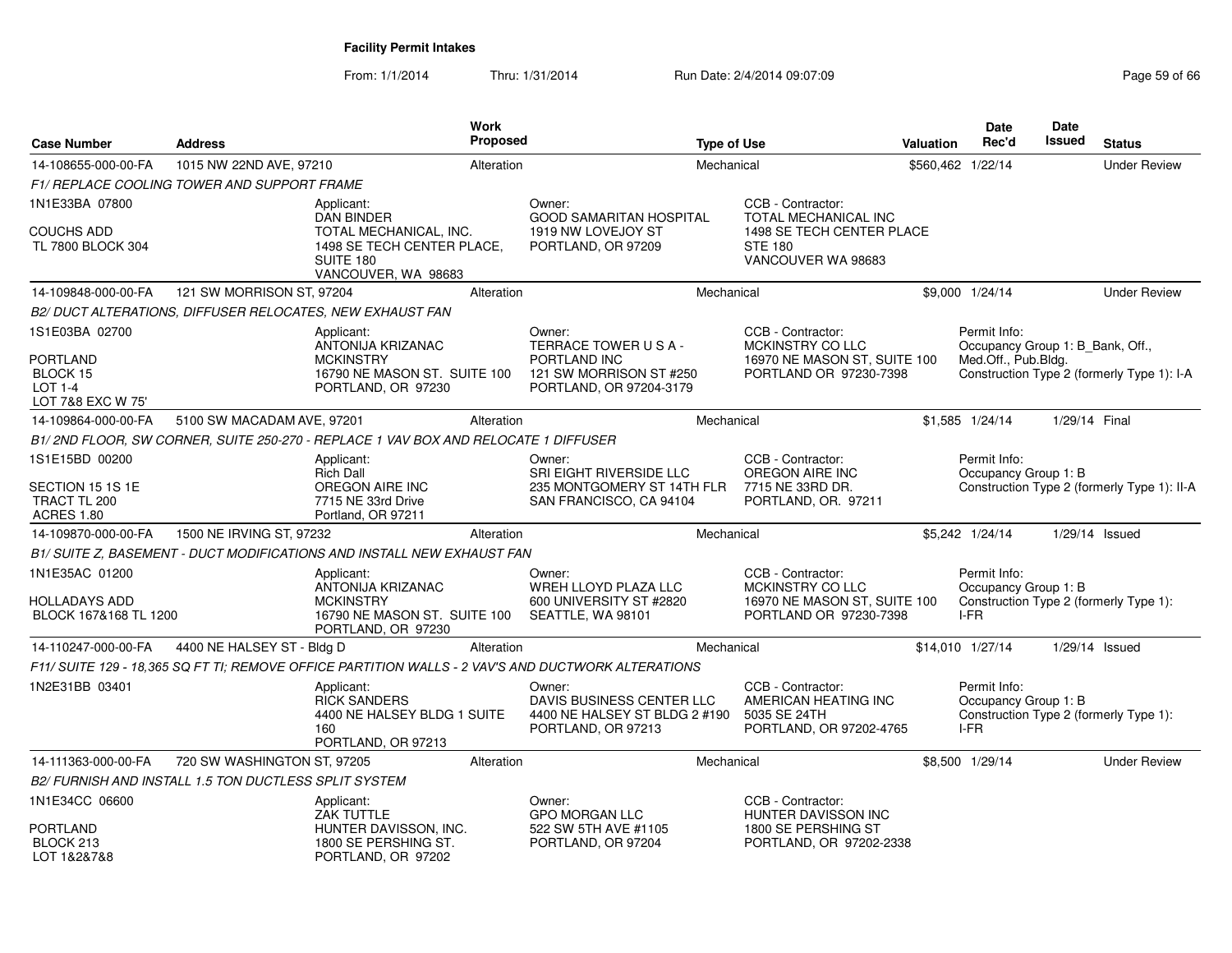From: 1/1/2014Thru: 1/31/2014 Run Date: 2/4/2014 09:07:09 Research 2010 12:00 Page 60 of 66

| <b>Case Number</b>                                                 | <b>Address</b>                                                            |                                                                                                          | Work<br>Proposed |                                                                                                            | <b>Type of Use</b> |                                                                                                     | Valuation | <b>Date</b><br>Rec'd                                                    | <b>Date</b><br>Issued | <b>Status</b>                                |
|--------------------------------------------------------------------|---------------------------------------------------------------------------|----------------------------------------------------------------------------------------------------------|------------------|------------------------------------------------------------------------------------------------------------|--------------------|-----------------------------------------------------------------------------------------------------|-----------|-------------------------------------------------------------------------|-----------------------|----------------------------------------------|
| 14-111562-000-00-FA                                                | 1120 NW COUCH ST, 97209                                                   |                                                                                                          | Alteration       |                                                                                                            | Mechanical         |                                                                                                     |           | \$88,000 1/30/14                                                        |                       | <b>Under Review</b>                          |
|                                                                    |                                                                           |                                                                                                          |                  | F10/ MADEWELL TI - 3 CHILLED WATER FAN COILS, PIPING, DUCTWORK AND CONTROLS, 2 EXHAUST FANS                |                    |                                                                                                     |           |                                                                         |                       |                                              |
| 1N1E33DA 04900                                                     |                                                                           | Applicant:<br><b>Eddie Stovan</b><br>ALLIANT SYSTEMS LLC<br>1600 NW 167th Pl, #330<br>Portland, OR 97006 |                  | Owner:<br>MEPT BREWERY BLOCK 2 LLC<br>PO BOX 320099<br>ALEXANDRIA, VA 22320-0156                           |                    | CCB - Contractor:<br><b>ALLIANT SYSTEMS LLC</b><br>1600 NW 167TH PL SUITE 330<br>BEAVERTON OR 97005 |           | Permit Info:<br>Occupancy Group 1: B Bank, Off.,<br>Med.Off., Pub.Bldg. |                       |                                              |
| 14-111763-000-00-FA                                                | 3050 SE DIVISION ST, 97202                                                |                                                                                                          | Alteration       |                                                                                                            | Mechanical         |                                                                                                     |           | \$9,200 1/30/14                                                         |                       | <b>Under Review</b>                          |
| <b>B2/ INSTALL TYPE ONE HOOD, EXHAUST</b>                          |                                                                           |                                                                                                          |                  |                                                                                                            |                    |                                                                                                     |           |                                                                         |                       |                                              |
| 1S1E12BA 06000<br><b>EAST PORTLAND HTS</b><br>BLOCK <sub>6</sub>   |                                                                           | Applicant:<br><b>Rolland Walters</b><br><b>Bulldog Mechanical</b><br>3307 NE 39th St                     |                  | Owner:<br>ADG IIIA LLC<br>2314 NW SAVIER ST<br>PORTLAND, OR 97210-2514                                     |                    | CCB - Contractor:<br>ROLLAND WALTERS<br><b>BULLDOG MECHANICAL</b><br>3307 NE 39TH ST                |           | Permit Info:<br>Occupancy Group 1: B Bank, Off.,<br>Med.Off., Pub.Bldg. |                       | Construction Type 2 (formerly Type 1): III-B |
| <b>LOT 1-4</b>                                                     |                                                                           | Vancouver, WA                                                                                            |                  |                                                                                                            |                    | VANCOUVER WA 98661                                                                                  |           |                                                                         |                       |                                              |
| 14-112152-000-00-FA                                                | 500 NE MULTNOMAH ST, 97232<br>B1/ONE NEW RTU, DISTRIBUTION DUCT, CONTROLS |                                                                                                          | Alteration       |                                                                                                            | Mechanical         |                                                                                                     |           | \$83,525 1/31/14                                                        |                       | <b>Under Review</b>                          |
| 1N1E35BB 02400                                                     |                                                                           | Applicant:                                                                                               |                  | Owner:                                                                                                     |                    | CCB - Contractor:                                                                                   |           |                                                                         |                       |                                              |
| <b>HOLLADAYS ADD</b><br>BLOCK 73&80 TL 2400                        |                                                                           | Eddie Stoyan<br>ALLIANT SYSTEMS LLC<br>1600 NW 167th PI, #330<br>Portland, OR 97006                      |                  | KAISER FOUNDATION HEALTH<br>500 NE MULTNOMAH ST #100<br>PORTLAND, OR 97232-2099<br>Owner:                  |                    | ALLIANT SYSTEMS LLC<br>1600 NW 167TH PL SUITE 330<br>BEAVERTON OR 97005                             |           |                                                                         |                       |                                              |
|                                                                    |                                                                           |                                                                                                          |                  | PLAN OF THE NORTHWEST<br>500 NE MULTNOMAH ST #100<br>PORTLAND, OR 97232-2099                               |                    |                                                                                                     |           |                                                                         |                       |                                              |
| 14-112345-000-00-FA                                                | 2801 N GANTENBEIN AVE, 97227                                              |                                                                                                          | Alteration       |                                                                                                            | Mechanical         |                                                                                                     |           | \$5,000 1/31/14                                                         |                       | <b>Under Review</b>                          |
|                                                                    |                                                                           |                                                                                                          |                  | B1/WEST WING - LABOR & DELIVERY STORAGE EXPANTION AND RELOCATE A BIRTH TUB - MOVE DUCTWORK FOR NEW CEILING |                    |                                                                                                     |           |                                                                         |                       |                                              |
| 1N1E27AC 01100<br>ABENDS ADD<br><b>BLOCK 4</b><br>LOT 1-18 TL 1100 |                                                                           | Applicant:<br><b>NIKOLAS HEAGY</b><br>2555 SW 153RD DR<br>PORTLAND, OR 97006                             |                  | Owner:<br><b>EMANUEL HOSPITAL</b><br>1919 NW LOVEJOY ST<br>PORTLAND, OR 97209                              |                    | Primary Contractor:<br>TO BID                                                                       |           | Permit Info:<br>Occupancy Group 1: I-2                                  |                       | Construction Type 2 (formerly Type 1): I-A   |
| 14-100439-000-00-FA                                                | 3203 SE WOODSTOCK BLVD, 97202                                             |                                                                                                          | Alteration       |                                                                                                            | Plumbing           |                                                                                                     |           | \$1/2/14                                                                |                       | $1/2/14$ Issued                              |
|                                                                    | Plumbing Renovation at Reed College Studio Art Building                   |                                                                                                          |                  |                                                                                                            |                    |                                                                                                     |           |                                                                         |                       |                                              |
| 1S1E13 00100                                                       |                                                                           | Applicant:<br><b>EVOLUTION PLUMBING LLC</b>                                                              |                  | Owner:<br>THE REED INSTITUTE                                                                               |                    |                                                                                                     |           |                                                                         |                       |                                              |
| SECTION 13 1S 1E<br>TL 100 98.52 ACRES                             |                                                                           | 7715 NE 33RD DR SUITE D<br>PORTLAND OR 97211-1942                                                        |                  | 3203 SE WOODSTOCK BLVD<br>PORTLAND, OR 97202-8138                                                          |                    |                                                                                                     |           |                                                                         |                       |                                              |
| 14-100693-000-00-FA                                                | 720 SW WASHINGTON ST, 97205                                               |                                                                                                          | Alteration       |                                                                                                            | Plumbing           |                                                                                                     |           | \$1/3/14                                                                |                       | <b>Under Review</b>                          |
|                                                                    | Plumbing Renovation at Morgan Building for Urbantopia TI                  |                                                                                                          |                  |                                                                                                            |                    |                                                                                                     |           |                                                                         |                       |                                              |
| 1N1E34CC 06600<br><b>PORTLAND</b><br>BLOCK 213<br>LOT 1&2&7&8      |                                                                           |                                                                                                          |                  | Owner:<br><b>GPO MORGAN LLC</b><br>522 SW 5TH AVE #1105<br>PORTLAND, OR 97204                              |                    |                                                                                                     |           |                                                                         |                       |                                              |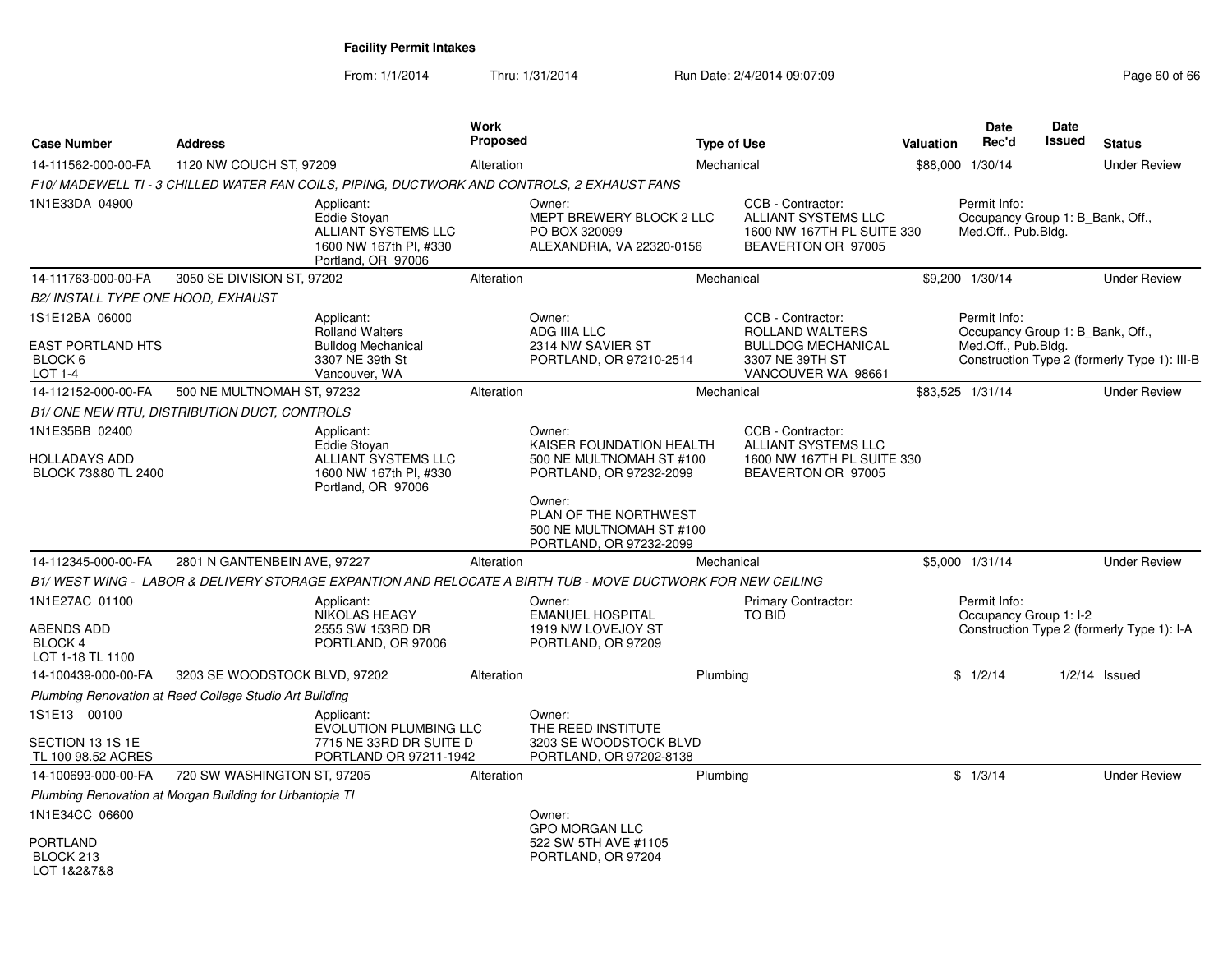From: 1/1/2014Thru: 1/31/2014 Run Date: 2/4/2014 09:07:09 Research 2010 12:00 Page 61 of 66

| <b>Case Number</b>                                                                  | <b>Address</b>                                                          | Work<br><b>Proposed</b>                                            | <b>Type of Use</b>                                                                                    | Valuation | <b>Date</b><br>Rec'd                                                    | <b>Date</b><br>Issued | <b>Status</b>                               |
|-------------------------------------------------------------------------------------|-------------------------------------------------------------------------|--------------------------------------------------------------------|-------------------------------------------------------------------------------------------------------|-----------|-------------------------------------------------------------------------|-----------------------|---------------------------------------------|
| 14-100699-000-00-FA                                                                 | 610 SW ALDER ST, 97205                                                  | Alteration                                                         | Plumbing                                                                                              |           | \$1/3/14                                                                |                       | <b>Under Review</b>                         |
|                                                                                     | Plumbing Renovation at Selling Building for 5d Contractors TI           |                                                                    |                                                                                                       |           |                                                                         |                       |                                             |
| 1N1E34CC 08000<br><b>PORTLAND</b><br>TL 8000 LOT 1-3 BLOCK 178                      |                                                                         |                                                                    | Owner:<br>RALPH SCHLESINGER COMPANY<br><b>LLC</b><br>610 SW ALDER ST #1221<br>PORTLAND, OR 97205-3613 |           | Permit Info:<br>Occupancy Group 1: B Bank, Off.,<br>Med.Off., Pub.Bldg. |                       |                                             |
| 14-100730-000-00-FA                                                                 | 10000 SE MAIN ST, 97216                                                 | Alteration                                                         | Plumbing                                                                                              |           | \$1/3/14                                                                | 1/3/14 Final          |                                             |
|                                                                                     | Lpumbing Renovation at Adventist Medical Center Kitchen                 |                                                                    |                                                                                                       |           |                                                                         |                       |                                             |
| 1S2E04A 02400                                                                       | Applicant:                                                              | MIKE PATTERSON PLUMBING                                            | Owner:<br>PORTLAND ADVENTIST MEDICAL                                                                  |           |                                                                         |                       |                                             |
| <b>EVERGLADE</b><br>LOT 6 TL 2400                                                   |                                                                         | 15028 S MITCHELL LN<br>OREGON CITY, OR 97045                       | 10123 SE MARKET ST<br>PORTLAND, OR 97216-2532                                                         |           |                                                                         |                       |                                             |
|                                                                                     |                                                                         |                                                                    | Owner:<br><b>CENTER</b><br>10123 SE MARKET ST<br>PORTLAND, OR 97216-2532                              |           |                                                                         |                       |                                             |
| 14-100801-000-00-FA                                                                 | 650 NE HOLLADAY ST, 97232                                               | Alteration                                                         | Plumbing                                                                                              |           | \$1/3/14                                                                |                       | 1/3/14 Under Inspection                     |
|                                                                                     | Plumbing Renovation at Liberty Centre for Regus TI                      |                                                                    |                                                                                                       |           |                                                                         |                       |                                             |
| 1N1E35BC 00400                                                                      | Applicant:                                                              | MCKINSTRY CO                                                       | Owner:<br>600 HOLLADAY LIMITED                                                                        |           |                                                                         |                       |                                             |
| <b>HOLLADAYS ADD</b><br>BLOCK 82<br>$LOT 1-3$<br>INC PT VAC ST LOT 4&5<br>LOT $6-8$ |                                                                         | 16790 NE MASON ST. STE 100<br>PORTLAND, OR 97230                   | <b>PARTNERSHIP</b><br>1211 SW 5TH AVE STE 2230<br>PORTLAND, OR 97204                                  |           |                                                                         |                       |                                             |
| 14-100823-000-00-FA                                                                 | 121 SW MORRISON ST, 97204                                               | Alteration                                                         | Plumbing                                                                                              |           | \$1/3/14                                                                |                       | 1/3/14 Under Inspection                     |
|                                                                                     | plumbing Renovation at B of A Financial Center for Larkins/ Vacura TI   |                                                                    |                                                                                                       |           |                                                                         |                       |                                             |
| 1S1E03BA 02700<br><b>PORTLAND</b><br>BLOCK 15<br>LOT 1-4<br>LOT 7&8 EXC W 75'       | Applicant:                                                              | RAYBORN'S PLUMBING INC<br>19990 SW CIPOLE RD<br>TUALATIN, OR 97062 | Owner:<br>TERRACE TOWER USA-<br>PORTLAND INC<br>121 SW MORRISON ST #250<br>PORTLAND, OR 97204-3179    |           | Permit Info:<br>Occupancy Group 1: B Bank, Off.,<br>Med.Off., Pub.Bldg. |                       | Construction Type 2 (formerly Type 1): I-A  |
| 14-100839-000-00-FA                                                                 | 1500 NE IRVING ST, 97232                                                | Alteration                                                         | Plumbing                                                                                              |           | \$1/3/14                                                                |                       | 1/27/14 Issued                              |
|                                                                                     | Plumbing Renovation at 1500 Plaza for Unisex Shower                     |                                                                    |                                                                                                       |           |                                                                         |                       |                                             |
| 1N1E35AC 01200                                                                      | Applicant:                                                              | <b>MCKINSTRY CO</b>                                                | Owner:<br>WREH LLOYD PLAZA LLC                                                                        |           | Permit Info:<br>Occupancy Group 1: B                                    |                       |                                             |
| <b>HOLLADAYS ADD</b><br>BLOCK 167&168 TL 1200                                       |                                                                         | 16790 NE MASON ST. STE 100<br>PORTLAND, OR 97230                   | 600 UNIVERSITY ST #2820<br>SEATTLE, WA 98101                                                          |           | I-FR                                                                    |                       | Construction Type 2 (formerly Type 1):      |
| 14-100864-000-00-FA                                                                 | 5550 SW MACADAM AVE, 97201                                              | Alteration                                                         | Plumbing                                                                                              |           | \$1/3/14                                                                |                       | $1/3/14$ Issued                             |
|                                                                                     | Plumbing Renovation at 5550 SW Macadam for Erickson Air Crane Suite 200 |                                                                    |                                                                                                       |           |                                                                         |                       |                                             |
| 1S1E15BD 01200                                                                      | Applicant:                                                              | POWER PLUMBING                                                     | Owner:<br>SRI EIGHT MACADAM LLC                                                                       |           | Permit Info:<br>Occupancy Group 1: B                                    |                       |                                             |
| SECTION 15 1S 1E<br>TL 1200 1.91 ACRES                                              |                                                                         | PO BOX 19418<br>PORTLAND, OR 97280                                 | 235 MONTGOMERY ST 16TH<br><b>FLOOR</b><br>SAN FRANCISCO, CA 94104-3104                                |           |                                                                         |                       | Construction Type 2 (formerly Type 1): II-A |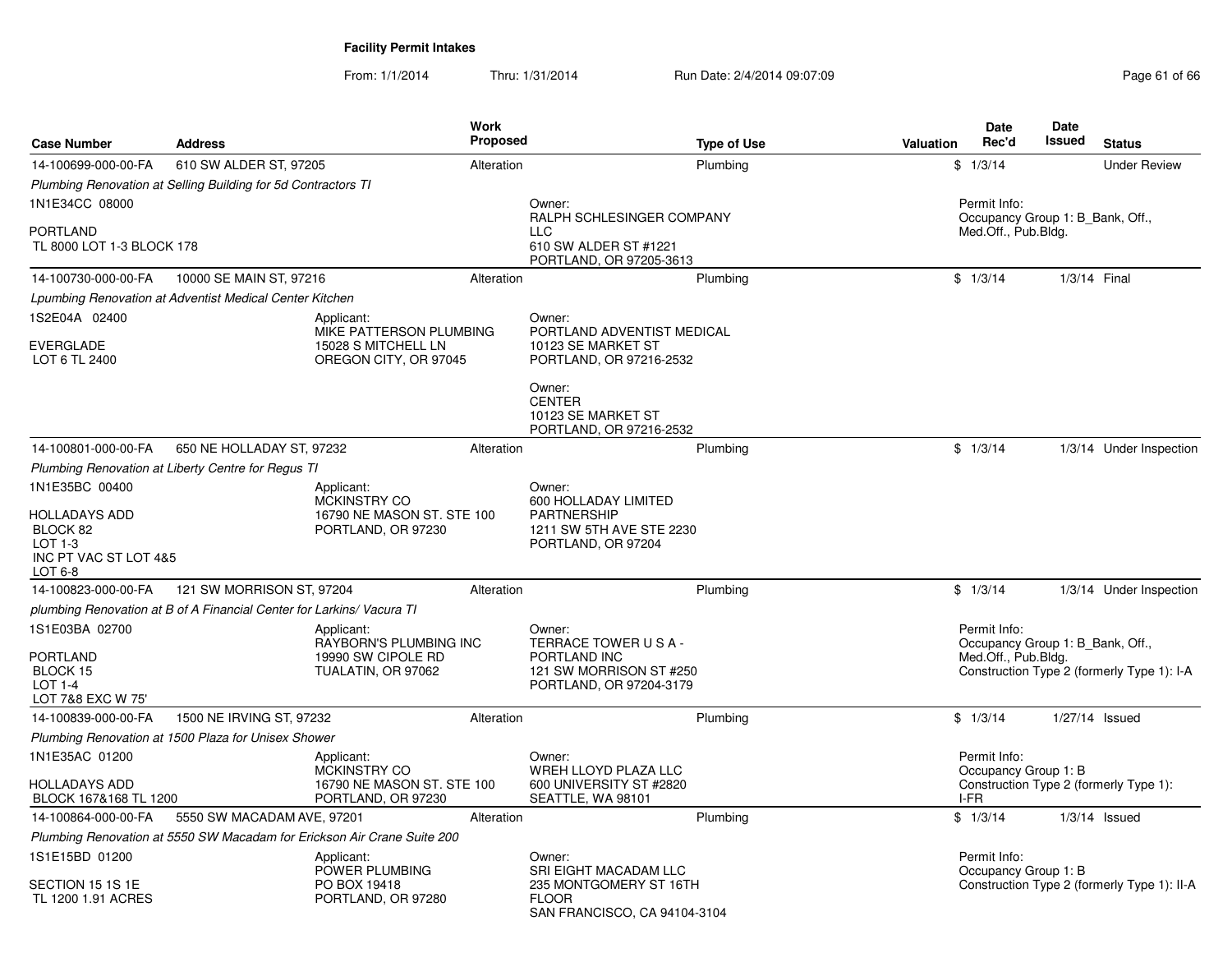From: 1/1/2014Thru: 1/31/2014 Run Date: 2/4/2014 09:07:09 Research 2010 2016 62 of 66

| <b>Case Number</b>                             | <b>Address</b>                                                              | <b>Work</b><br>Proposed | <b>Type of Use</b>                                                                                     | Valuation | Date<br>Rec'd                          | Date<br>Issued | <b>Status</b>                               |
|------------------------------------------------|-----------------------------------------------------------------------------|-------------------------|--------------------------------------------------------------------------------------------------------|-----------|----------------------------------------|----------------|---------------------------------------------|
| 14-100872-000-00-FA                            | 5550 SW MACADAM AVE, 97201                                                  | Alteration              | Plumbing                                                                                               |           | \$1/3/14                               |                | $1/3/14$ Issued                             |
|                                                | Plumbing Renovation at 5550 SW Macadam for Erickson Air Crane Suite 205/215 |                         |                                                                                                        |           |                                        |                |                                             |
| 1S1E15BD 01200                                 | Applicant:                                                                  |                         | Owner:                                                                                                 |           | Permit Info:                           |                |                                             |
| SECTION 15 1S 1E<br>TL 1200 1.91 ACRES         | POWER PLUMBING<br>PO BOX 19418<br>PORTLAND, OR 97280                        |                         | <b>SRI EIGHT MACADAM LLC</b><br>235 MONTGOMERY ST 16TH<br><b>FLOOR</b><br>SAN FRANCISCO, CA 94104-3104 |           | Occupancy Group 1: B                   |                | Construction Type 2 (formerly Type 1): II-A |
| 14-100878-000-00-FA                            | 5550 SW MACADAM AVE, 97201                                                  | Alteration              | Plumbing                                                                                               |           | \$1/3/14                               |                | $1/3/14$ Issued                             |
|                                                | Plumbing Renovation at 5550 SW Macadam for Erickson Air Crane Suite 210/220 |                         |                                                                                                        |           |                                        |                |                                             |
| 1S1E15BD 01200                                 | Applicant:<br>POWER PLUMBING                                                |                         | Owner:<br>SRI EIGHT MACADAM LLC                                                                        |           | Permit Info:<br>Occupancy Group 1: B   |                |                                             |
| SECTION 15 1S 1E<br>TL 1200 1.91 ACRES         | PO BOX 19418<br>PORTLAND, OR 97280                                          |                         | 235 MONTGOMERY ST 16TH<br><b>FLOOR</b><br>SAN FRANCISCO, CA 94104-3104                                 |           |                                        |                | Construction Type 2 (formerly Type 1): II-A |
| 14-100881-000-00-FA                            | 5550 SW MACADAM AVE, 97201                                                  | Alteration              | Plumbing                                                                                               |           | \$1/3/14                               |                | $1/3/14$ Issued                             |
|                                                | Plumbing Renovation at 5550 SW Macadam for Erickson Air Crane Suite 303     |                         |                                                                                                        |           |                                        |                |                                             |
| 1S1E15BD 01200                                 | Applicant:<br>POWER PLUMBING                                                |                         | Owner:<br>SRI EIGHT MACADAM LLC                                                                        |           | Permit Info:<br>Occupancy Group 1: B   |                |                                             |
| SECTION 15 1S 1E<br>TL 1200 1.91 ACRES         | PO BOX 19418<br>PORTLAND, OR 97280                                          |                         | 235 MONTGOMERY ST 16TH<br><b>FLOOR</b><br>SAN FRANCISCO, CA 94104-3104                                 |           |                                        |                | Construction Type 2 (formerly Type 1): II-A |
| 14-101511-000-00-FA                            | 3181 SW SAM JACKSON PARK RD - Bldg OHS, 9 Alteration                        |                         | Plumbing                                                                                               |           | \$1/6/14                               |                | <b>Under Review</b>                         |
|                                                | Plumbing Renovation at OHSU OHS South 7th Floor ICU                         |                         |                                                                                                        |           |                                        |                |                                             |
| 1S1E09 00200                                   |                                                                             |                         | Owner:<br>OREGON STATE OF<br>3181 SW SAM JACKSON PARK RD<br>PORTLAND, OR 97239                         |           | Permit Info:<br>Occupancy Group 1: I-2 |                | Construction Type 2 (formerly Type 1): I-A  |
| 14-101740-000-00-FA                            | 555 SW OAK ST                                                               | Alteration              | Plumbing                                                                                               |           | \$1/7/14                               |                | <b>Under Review</b>                         |
|                                                | Plumbing Renovation at US Bancorp Plaza 12th floor TI                       |                         |                                                                                                        |           |                                        |                |                                             |
| 1N1E34CD 80000<br>ONE ELEVEN TOWER CONDOMINIUM |                                                                             |                         | Owner:<br>ASSOCIATION OF UNIT OWNERS<br>OF.                                                            |           |                                        |                |                                             |
| <b>GENERAL COMMON ELEMENTS</b>                 |                                                                             |                         | ONE ELEVEN TOWER<br>CONDOMINIUM 111 SW 5TH<br>PORTLAND, OR 97204                                       |           |                                        |                |                                             |
| 14-101765-000-00-FA                            | 3100 NW INDUSTRIAL ST, 97210                                                | Alteration              | Plumbing                                                                                               |           | \$1/7/14                               |                | <b>Under Review</b>                         |
|                                                | Plumbing Renovation at PGE Rose City Core Building                          |                         |                                                                                                        |           |                                        |                |                                             |
| 1N1E29CA 00600                                 |                                                                             |                         | Owner:<br>PORTLAND GENERAL ELECTRIC                                                                    |           |                                        |                |                                             |
| <b>GUILDS ADD</b><br>BLOCK 1<br>LOT 4-7 TL 600 |                                                                             |                         | & COMPANY<br>121 SW SALMON ST 3WTCBR07<br>PORTLAND, OR 97204-2901                                      |           |                                        |                |                                             |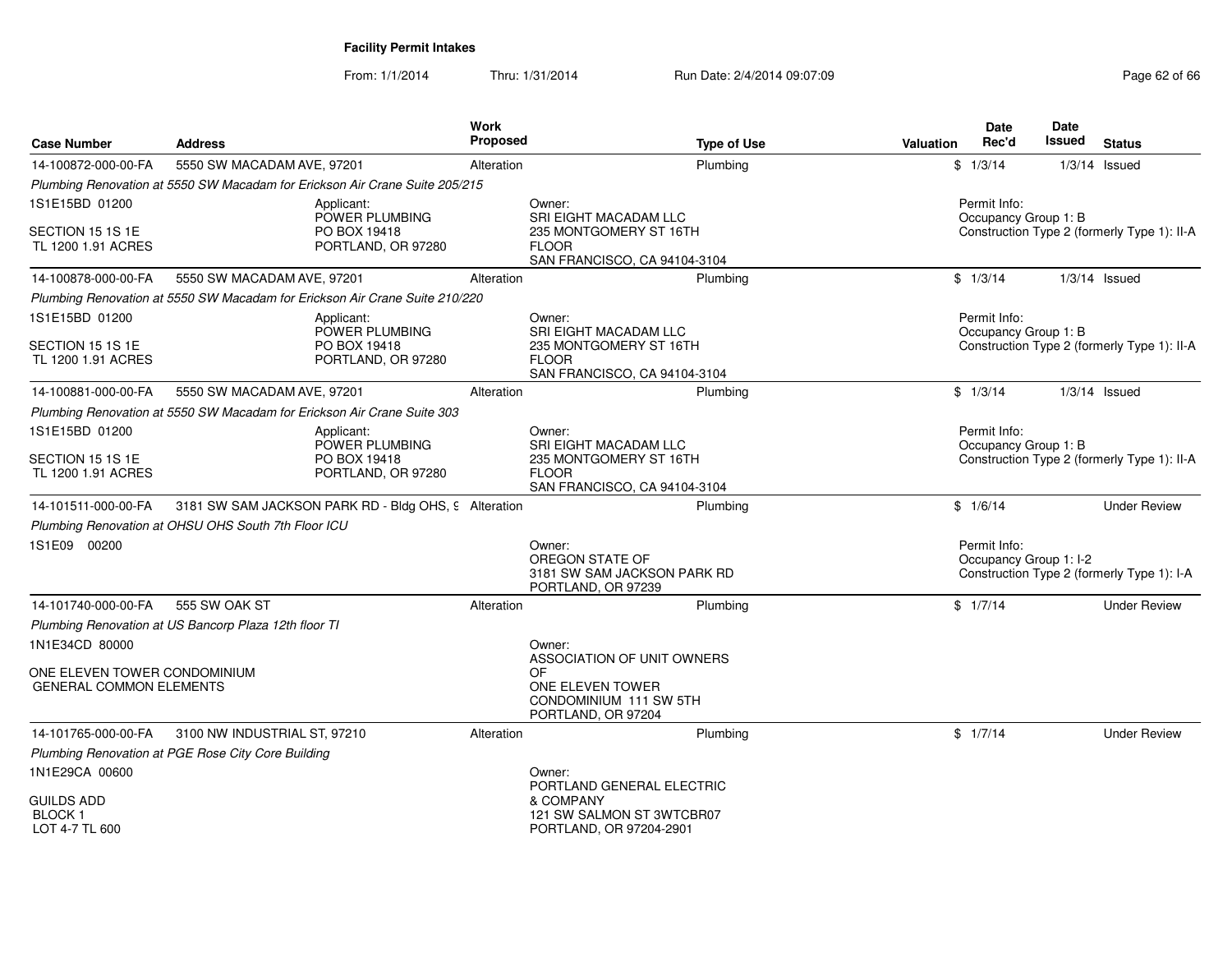From: 1/1/2014Thru: 1/31/2014 Run Date: 2/4/2014 09:07:09 Research 2010 12:00 Page 63 of 66

|                                                                                                         |                                                                         |                                                                                                                    | <b>Work</b>     |                                                                                                                                                                                                                                           |                    |                  | <b>Date</b>                            | Date          |                                            |
|---------------------------------------------------------------------------------------------------------|-------------------------------------------------------------------------|--------------------------------------------------------------------------------------------------------------------|-----------------|-------------------------------------------------------------------------------------------------------------------------------------------------------------------------------------------------------------------------------------------|--------------------|------------------|----------------------------------------|---------------|--------------------------------------------|
| <b>Case Number</b>                                                                                      | <b>Address</b>                                                          |                                                                                                                    | <b>Proposed</b> |                                                                                                                                                                                                                                           | <b>Type of Use</b> | <b>Valuation</b> | Rec'd                                  | <b>Issued</b> | <b>Status</b>                              |
| 14-101782-000-00-FA                                                                                     |                                                                         | 3181 SW SAM JACKSON PARK RD - Bldg OHS, 9 Alteration                                                               |                 |                                                                                                                                                                                                                                           | Plumbing           |                  | \$1/7/14                               |               | <b>Under Review</b>                        |
| 1S1E09 00200                                                                                            |                                                                         |                                                                                                                    |                 | HOSPITAL SOUTH; RF REPLACEMENT, RADIATION SHIELDING TO BE REVISED, SEISMIC ANCHORS ADDED FOR EQUIPMENT, NEW CASEWORK, FLOORING, CEILING, ELEC, FINISHES<br>Owner:<br>OREGON STATE OF<br>3181 SW SAM JACKSON PARK RD<br>PORTLAND, OR 97239 |                    |                  | Permit Info:<br>Occupancy Group 1: I-2 |               | Construction Type 2 (formerly Type 1): I-A |
| 14-101800-000-00-FA                                                                                     | 2 N CENTER COURT ST, 97227                                              |                                                                                                                    | Alteration      |                                                                                                                                                                                                                                           | Plumbing           |                  | \$1/7/14                               |               | 1/10/14 Under Inspection                   |
|                                                                                                         |                                                                         |                                                                                                                    |                 | BLAZERS RESTAURANT - COMPLETE RENOVATION OF AN EXISTING RESTAURANT WITH NEW WALLS, DOORS KITCHEN, HVAC AND FINISHES                                                                                                                       |                    |                  |                                        |               |                                            |
| 1N1E34AB 01400                                                                                          |                                                                         | Applicant:<br><b>RUSSELL MUONIO</b><br>RUSSELL & SONS PLUMBING INC<br><b>PO BOX 192</b><br>BATTLE GROUND, WA 98604 |                 | Owner:<br>PORTLAND CITY OF(LEASED<br>1 CENTER CT #150<br>PORTLAND, OR 97227                                                                                                                                                               |                    |                  |                                        |               |                                            |
|                                                                                                         |                                                                         |                                                                                                                    |                 | Owner:<br>PORTLAND ARENA MGMT LLC<br>1 CENTER CT #150<br>PORTLAND, OR 97227                                                                                                                                                               |                    |                  |                                        |               |                                            |
| 14-102193-000-00-FA                                                                                     | 110 SW YAMHILL ST, 97204                                                |                                                                                                                    | Alteration      |                                                                                                                                                                                                                                           | Plumbing           |                  | \$1/8/14                               |               | <b>Under Review</b>                        |
|                                                                                                         |                                                                         |                                                                                                                    |                 | Plumbing Renovation at 2nd and Taylor BuildingInstall GI in basement, Wall Hydrants on the 1st Floor and Roof Drains on 3rd Floor                                                                                                         |                    |                  |                                        |               |                                            |
| 1S1E03BA 02400<br>PORTLAND<br>BLOCK 13                                                                  |                                                                         |                                                                                                                    |                 | Owner:<br><b>B13 INVESTORS LLC</b><br>111 SW COLUMBIA ST #1380<br>PORTLAND, OR 97201                                                                                                                                                      |                    |                  |                                        |               |                                            |
| LOT 1&2<br>14-102213-000-00-FA                                                                          | 1200 NW NAITO PKY                                                       |                                                                                                                    | Alteration      |                                                                                                                                                                                                                                           | Plumbing           |                  | \$1/8/14                               |               | 1/8/14 Under Inspection                    |
|                                                                                                         | Plumbing Renovation at 1200 NW Naito for Portland Plastic Surgery Group |                                                                                                                    |                 |                                                                                                                                                                                                                                           |                    |                  |                                        |               |                                            |
| 1N1E34BA 00100                                                                                          |                                                                         | Applicant:<br>JAMES ROOD PLUMBING INC                                                                              |                 | Owner:<br>ALBERS MILL BUILDING LLC                                                                                                                                                                                                        |                    |                  |                                        |               |                                            |
| <b>COUCHS ADD</b><br>BLOCK 318<br>LOT 2-15 TL 100                                                       |                                                                         | 125 S 1ST AVE #542<br>Hillsboro, OR 97123                                                                          |                 | 2701 NW VAUGHN ST #390<br>PORTLAND, OR 97210                                                                                                                                                                                              |                    |                  |                                        |               |                                            |
| 14-103735-000-00-FA                                                                                     | 5331 SW MACADAM AVE, 97201                                              |                                                                                                                    | Alteration      |                                                                                                                                                                                                                                           | Plumbing           |                  | \$1/10/14                              |               | 1/10/14 Under Inspection                   |
|                                                                                                         | Plumbing Renovations To The Water Tower Building Suite 380 8 Hearts TI  |                                                                                                                    |                 |                                                                                                                                                                                                                                           |                    |                  |                                        |               |                                            |
| 1S1E15BD 03900                                                                                          |                                                                         | Applicant:<br><b>D &amp; F PLUMBING CO</b>                                                                         |                 | Owner:<br><b>WATER TOWER BUILDING LLC</b>                                                                                                                                                                                                 |                    |                  | Permit Info:<br>Occupancy Group 1: B   |               |                                            |
| SECTION 15 1S 1E<br>TL 3900 3.66 ACRES                                                                  |                                                                         | 4636 N ALBINA<br>PORTLAND, OR 97217                                                                                |                 | 111 SW COLUMBIA ST #1380<br>PORTLAND, OR 97239                                                                                                                                                                                            |                    |                  | IV-HT                                  |               | Construction Type 2 (formerly Type 1):     |
| 14-104016-000-00-FA                                                                                     | 107 SE WASHINGTON ST, 97214                                             |                                                                                                                    | Alteration      |                                                                                                                                                                                                                                           | Plumbing           |                  | \$1/13/14                              | 1/13/14 Final |                                            |
|                                                                                                         |                                                                         | Plumbing Renovations To The Olympic Mill Commerce Center Suite 252 Landlord TI                                     |                 |                                                                                                                                                                                                                                           |                    |                  |                                        |               |                                            |
| 1S1E03AA 00900                                                                                          |                                                                         | Applicant:<br><b>STEWART PLUMBING</b>                                                                              |                 | Owner:<br>OLYMPIC MILLS WAREHOUSE LLC                                                                                                                                                                                                     |                    |                  |                                        |               |                                            |
| <b>EAST PORTLAND</b><br>BLOCK 42<br>LOT 1-8<br>HISTORIC PROPERTY 15 YR 2006<br>POTENTIAL ADDITIONAL TAX |                                                                         | 38716 NE 187TH AVE<br><b>AMBOY WA 98601</b>                                                                        |                 | 901 NE GLISAN ST<br>PORTLAND, OR 97232                                                                                                                                                                                                    |                    |                  |                                        |               |                                            |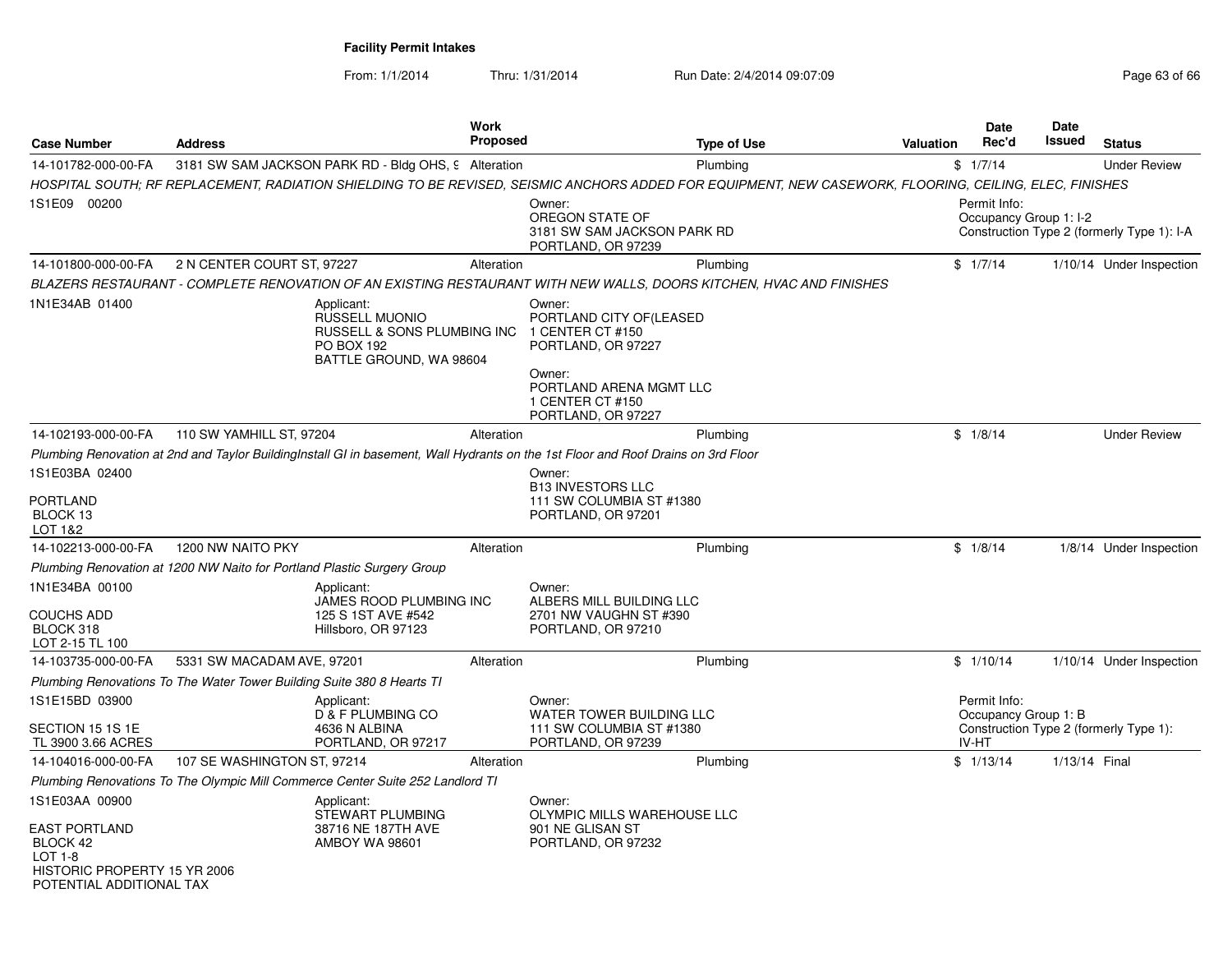From: 1/1/2014Thru: 1/31/2014 Run Date: 2/4/2014 09:07:09 Research 2010 12:00 Page 64 of 66

| <b>Case Number</b>                                                                                                                                | <b>Address</b>                                  | Work<br>Proposed                                                                                  |                                                                                                                                                   | <b>Type of Use</b>           | <b>Valuation</b>                     | <b>Date</b><br>Rec'd                             | <b>Date</b><br><b>Issued</b> | <b>Status</b>                                |
|---------------------------------------------------------------------------------------------------------------------------------------------------|-------------------------------------------------|---------------------------------------------------------------------------------------------------|---------------------------------------------------------------------------------------------------------------------------------------------------|------------------------------|--------------------------------------|--------------------------------------------------|------------------------------|----------------------------------------------|
| 14-104019-000-00-FA                                                                                                                               | 1001 SW 5TH AVE, 97204                          | Alteration                                                                                        |                                                                                                                                                   | Plumbing                     |                                      | \$1/13/14                                        |                              | 1/13/14 Under Inspection                     |
|                                                                                                                                                   |                                                 | Plumbing Renovations to The Congress Center Suite 300 Enterprise Community TI                     |                                                                                                                                                   |                              |                                      |                                                  |                              |                                              |
| 1S1E03BB 00800                                                                                                                                    |                                                 | Applicant:<br>MCKINSTRY CO                                                                        | Owner:<br>OR-CONGRESS CENTER LP                                                                                                                   |                              | Permit Info:<br>Occupancy Group 1: B |                                                  |                              |                                              |
| PORTLAND<br>BLOCK 169<br>LOT 1-8<br>SEE R246278 (R667717341)                                                                                      |                                                 | 16790 NE MASON ST. STE 100<br>PORTLAND, OR 97230                                                  | 235 MONTGOMERY ST 16TH<br><b>FLOOR</b>                                                                                                            | SAN FRANCISCO, CA 94104-3104 |                                      | Construction Type 2 (formerly Type 1): I-A       |                              |                                              |
| 14-105094-000-00-FA                                                                                                                               | 26 SW SALMON ST, 97204                          | Alteration                                                                                        |                                                                                                                                                   | Plumbing                     |                                      | \$1/15/14                                        |                              | 1/15/14 Under Inspection                     |
| Plumbing Renovations To 1WTC 13th Floor TI                                                                                                        |                                                 |                                                                                                   |                                                                                                                                                   |                              |                                      |                                                  |                              |                                              |
| 1S1E03BD 00200                                                                                                                                    |                                                 |                                                                                                   | Owner:<br><b>IEH PORTLAND LLC</b>                                                                                                                 |                              |                                      | Permit Info:<br>Occupancy Group 1: B_Bank, Off., |                              |                                              |
| <b>PORTLAND</b><br>BLOCK 6<br>LOT 1-8                                                                                                             |                                                 |                                                                                                   | 121 SW SALMON ST<br>PORTLAND, OR 97204-2901                                                                                                       |                              |                                      | Med.Off., Pub.Bldg.                              |                              |                                              |
| 14-107367-000-00-FA                                                                                                                               | 5050 NE HOYT ST, 97213                          | Alteration                                                                                        |                                                                                                                                                   | Plumbing                     |                                      | \$1/21/14                                        |                              | 1/21/14 Under Inspection                     |
| <b>Plumbing Renovation at PPMC Suite 221</b>                                                                                                      |                                                 |                                                                                                   |                                                                                                                                                   |                              |                                      |                                                  |                              |                                              |
| 1N2E31BD 03800                                                                                                                                    |                                                 | Applicant:<br>AMERICAN HEATING INC                                                                | Owner:<br>PROVIDENCE HEALTH                                                                                                                       |                              |                                      | Permit Info:<br>Occupancy Group 1: B             |                              |                                              |
| <b>CENTER ADD</b><br>BLOCK <sub>3</sub><br>LOT 1-7 INC PT VAC ST<br>LOT 20-26 EXC PT IN ST                                                        |                                                 | 5035 SE 24TH<br>Portland Oregon 97202-4765                                                        | 4400 NE HALSEY ST BLDG 2 #190<br>PORTLAND, OR 97213-1545<br>Owner:<br>SERVICES-OREGON<br>4400 NE HALSEY ST BLDG 2 #190<br>PORTLAND, OR 97213-1545 |                              |                                      | I-FR                                             |                              | Construction Type 2 (formerly Type 1):       |
| 14-107799-000-00-FA                                                                                                                               | 3251 SW SAM JACKSON PARK RD, 97201              | Alteration                                                                                        |                                                                                                                                                   | Plumbing                     |                                      | \$1/21/14                                        | 1/21/14 Final                |                                              |
|                                                                                                                                                   | Plumbing Renovation at OHSU HRC 4D MRI Demo     |                                                                                                   |                                                                                                                                                   |                              |                                      |                                                  |                              |                                              |
| 1S1E09AC 03700                                                                                                                                    |                                                 | Applicant:<br>Mark Lewis                                                                          | Owner:<br>OREGON STATE OF                                                                                                                         |                              |                                      | Permit Info:<br>Occupancy Group 1: I1.1          |                              |                                              |
| SECTION 09 1S 1E<br>TL 3700 0.07 ACRES                                                                                                            |                                                 | ADVANCED TECHNOLOGY GROUF 3181 SW SAM JACKSON PARK RD<br>455 SE 2nd Avenue<br>HILLSBORO, OR 97123 | PORTLAND, OR 97239                                                                                                                                |                              |                                      | I-FR                                             |                              | Construction Type 2 (formerly Type 1):       |
| 14-108206-000-00-FA                                                                                                                               | 123 NE 3RD AVE, 97232                           | Alteration                                                                                        |                                                                                                                                                   | Plumbing                     |                                      | \$1/22/14                                        |                              | 1/22/14 Under Inspection                     |
|                                                                                                                                                   | Plumbing Renovation at 123 NE 3rd for PopArt TI |                                                                                                   |                                                                                                                                                   |                              |                                      |                                                  |                              |                                              |
| 1N1E34DA 02800                                                                                                                                    |                                                 | Applicant:<br>CASCADE PLUMBING CO                                                                 | Owner:<br>BRIDGEHEAD DEVELOPMENT LLC                                                                                                              |                              |                                      | Permit Info:<br>Occupancy Group 1: B_Bank, Off., |                              |                                              |
| <b>EAST PORTLAND</b><br>BLOCK 68<br>INC PT VAC ST LOT 1&8<br>LOT 2&3&6&7<br>INC PT VAC ST LOT 4&5; HISTORIC<br>PROPERTY; POTENTIAL ADDITIONAL TAX |                                                 | 2416 N HAYDEN ISLAND DR<br>PORTLAND, OR 97217-8256                                                | 1001 SE WATER AVE #120<br>PORTLAND, OR 97214-2147                                                                                                 |                              |                                      | Med.Off., Pub.Bldg.                              |                              | Construction Type 2 (formerly Type 1): III-A |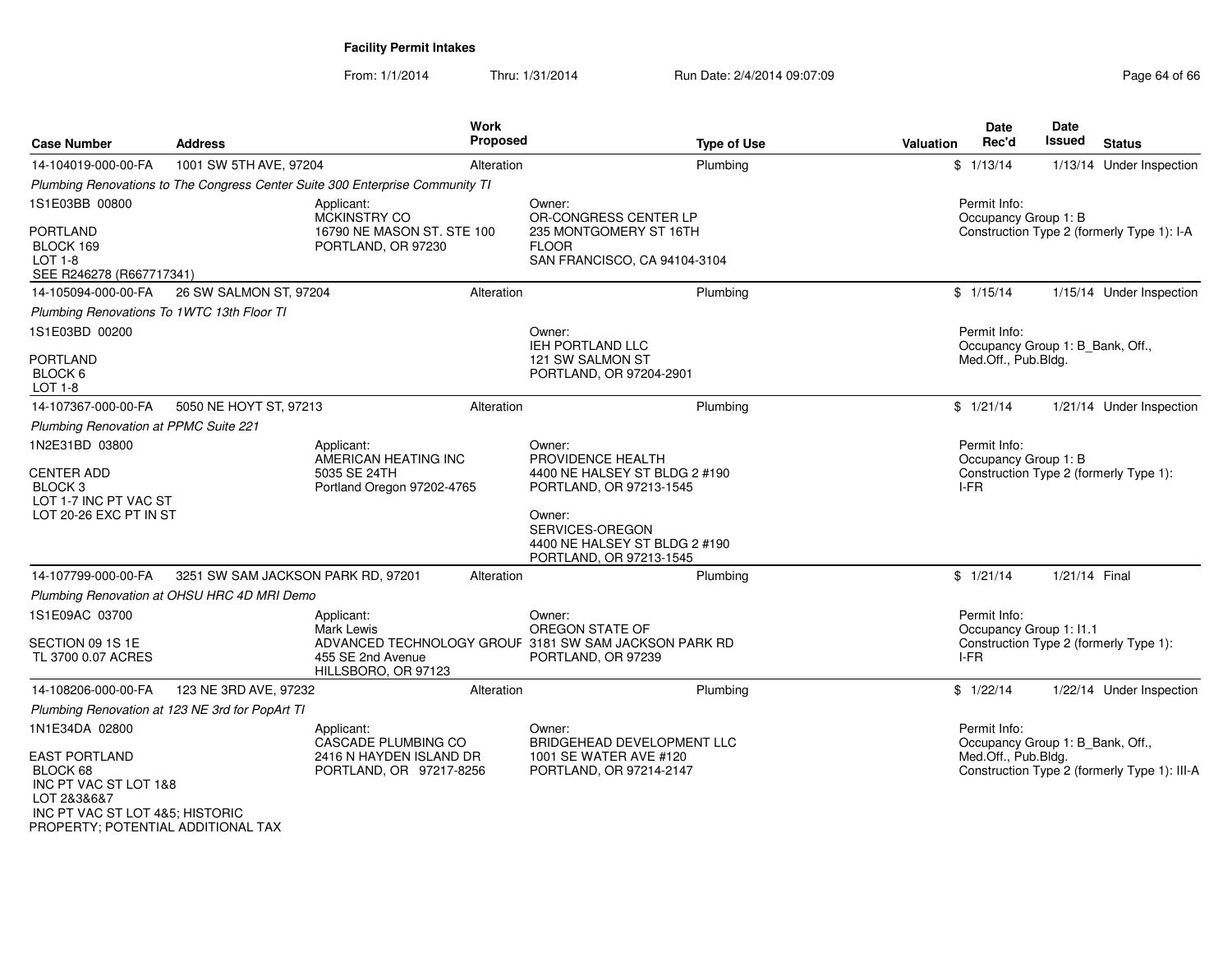From: 1/1/2014Thru: 1/31/2014 Run Date: 2/4/2014 09:07:09 Research 2010 12:00 Page 65 of 66

| <b>Case Number</b>                                                                                                                                           | <b>Address</b>               |                                                                                         | <b>Work</b><br><b>Proposed</b>                                       |                                                                                                                | <b>Type of Use</b> | Valuation                              | Date<br>Rec'd                                                           | Date<br>Issued                             | <b>Status</b>                                |
|--------------------------------------------------------------------------------------------------------------------------------------------------------------|------------------------------|-----------------------------------------------------------------------------------------|----------------------------------------------------------------------|----------------------------------------------------------------------------------------------------------------|--------------------|----------------------------------------|-------------------------------------------------------------------------|--------------------------------------------|----------------------------------------------|
| 14-108794-000-00-FA                                                                                                                                          | 7000 NE AIRPORT WAY, 97218   |                                                                                         | Alteration                                                           | Plumbing                                                                                                       |                    |                                        | \$1/23/14                                                               | $1/23/14$ Issued                           |                                              |
|                                                                                                                                                              |                              | Plumbing Renovation at PDX for USO Lounge TINeed Plumbing Contractor Info 1/30/14       |                                                                      |                                                                                                                |                    |                                        |                                                                         |                                            |                                              |
| 1N2E08B 00400<br>SECTION 08 1N 2E<br>TL 400 7.39 ACRES<br><b>TERMINAL BLDG</b>                                                                               |                              |                                                                                         | Owner:<br>PORT OF PORTLAND<br>PO BOX 3529<br>PORTLAND, OR 97208-3529 |                                                                                                                |                    | Permit Info:<br>Occupancy Group 1: A-2 |                                                                         | Construction Type 2 (formerly Type 1): I-A |                                              |
| <b>NONTAXABLE</b><br>SEE TAXABLE SUB ACCOUNTS                                                                                                                |                              |                                                                                         |                                                                      |                                                                                                                |                    |                                        |                                                                         |                                            |                                              |
| 14-109426-000-00-FA                                                                                                                                          | 123 NE 3RD AVE, 97232        |                                                                                         | Alteration                                                           | Plumbing                                                                                                       |                    |                                        | \$1/24/14                                                               |                                            | 1/24/14 Under Inspection                     |
|                                                                                                                                                              |                              | Plumbing Renovations To The Eastside Exchange Building Suite 213 EFinancial TI          |                                                                      |                                                                                                                |                    |                                        |                                                                         |                                            |                                              |
| 1N1E34DA 02800<br>EAST PORTLAND<br>BLOCK 68<br>INC PT VAC ST LOT 1&8<br>LOT 2&3&6&7<br>INC PT VAC ST LOT 4&5; HISTORIC<br>PROPERTY; POTENTIAL ADDITIONAL TAX |                              | Applicant:<br>CASCADE PLUMBING CO<br>2416 N HAYDEN ISLAND DR<br>PORTLAND, OR 97217-8256 |                                                                      | Owner:<br>BRIDGEHEAD DEVELOPMENT LLC<br>1001 SE WATER AVE #120<br>PORTLAND, OR 97214-2147                      |                    |                                        | Permit Info:<br>Occupancy Group 1: B Bank, Off.,<br>Med.Off., Pub.Bldg. |                                            | Construction Type 2 (formerly Type 1): III-A |
| 14-112091-000-00-FA                                                                                                                                          | 825 NE MULTNOMAH ST - Unit 1 |                                                                                         | Alteration                                                           | Plumbing                                                                                                       |                    |                                        | \$1/31/14                                                               |                                            | 1/31/14 Under Inspection                     |
|                                                                                                                                                              |                              |                                                                                         |                                                                      | Plumbing Renovation at Lloyd Center Tower for Sedgwick TIR/R Core Restrooms and add ADA Restroom on 10th Floor |                    |                                        |                                                                         |                                            |                                              |
| 1N1E35BB 90002<br>LLOYD CENTER TOWER CONDOMINIUM<br>LOT <sub>1</sub><br>DEPT OF REVENUE                                                                      |                              | Applicant:<br><b>MCKINSTRY CO</b><br>16790 NE MASON ST. STE 100<br>PORTLAND, OR 97230   |                                                                      | Owner:<br><b>PACIFICORP</b><br>700 NE MULTNOMAH ST 7TH FLR<br>PORTLAND, OR 97232                               |                    |                                        |                                                                         |                                            |                                              |
| 14-112323-000-00-FA                                                                                                                                          | 1151 SW VERMONT ST, 97201    |                                                                                         | Alteration                                                           | Plumbing                                                                                                       |                    |                                        | \$1/31/14                                                               | 1/31/14 Final                              |                                              |
|                                                                                                                                                              |                              | Plumbing Renovation at Wilson High School for Emergency Repair of Water Main            |                                                                      |                                                                                                                |                    |                                        |                                                                         |                                            |                                              |
| 1S1E16DC 03700<br>SECTION 16 1S 1E<br>TL 3700 14.15 ACRES                                                                                                    |                              | Applicant:<br>4706 SE 18TH<br>PORTLAND, OR 97202                                        |                                                                      | Owner:<br>LYNCH MECHANICAL CONST, LLC SCHOOL DISTRICT NO 1(LEASED<br>PO BOX 3107<br>PORTLAND, OR 97208-3107    |                    |                                        |                                                                         |                                            |                                              |
|                                                                                                                                                              |                              |                                                                                         |                                                                      | Owner:<br>HILLSDALE FARMERS MARKET<br>PO BOX 3107<br>PORTLAND, OR 97208-3107                                   |                    |                                        |                                                                         |                                            |                                              |
| 14-112403-000-00-FA                                                                                                                                          | 7409 N LEADBETTER RD, 97203  |                                                                                         | Alteration                                                           | Plumbing                                                                                                       |                    |                                        | \$1/31/14                                                               | $1/31/14$ Issued                           |                                              |
|                                                                                                                                                              |                              | Plumbing Renovation at 7409 N Leadbetter Rd to Demo all Plumbing Fixtures               |                                                                      |                                                                                                                |                    |                                        |                                                                         |                                            |                                              |
| 2N1W25A 01100                                                                                                                                                |                              | Applicant:<br>POWER PLUMBING<br>PO BOX 19418<br>PORTLAND, OR 97280                      |                                                                      | Owner:<br>LIT INDUSTRIAL LTD<br><b>PARTNERSHIP</b><br>1717 MCKINNEY AVE #1900<br>DALLAS, TX 75202-1253         |                    |                                        |                                                                         |                                            |                                              |

**Total # of FA Alteration permit intakes: 349**

**Total valuation of FA Alteration permit intakes: \$14,237,787**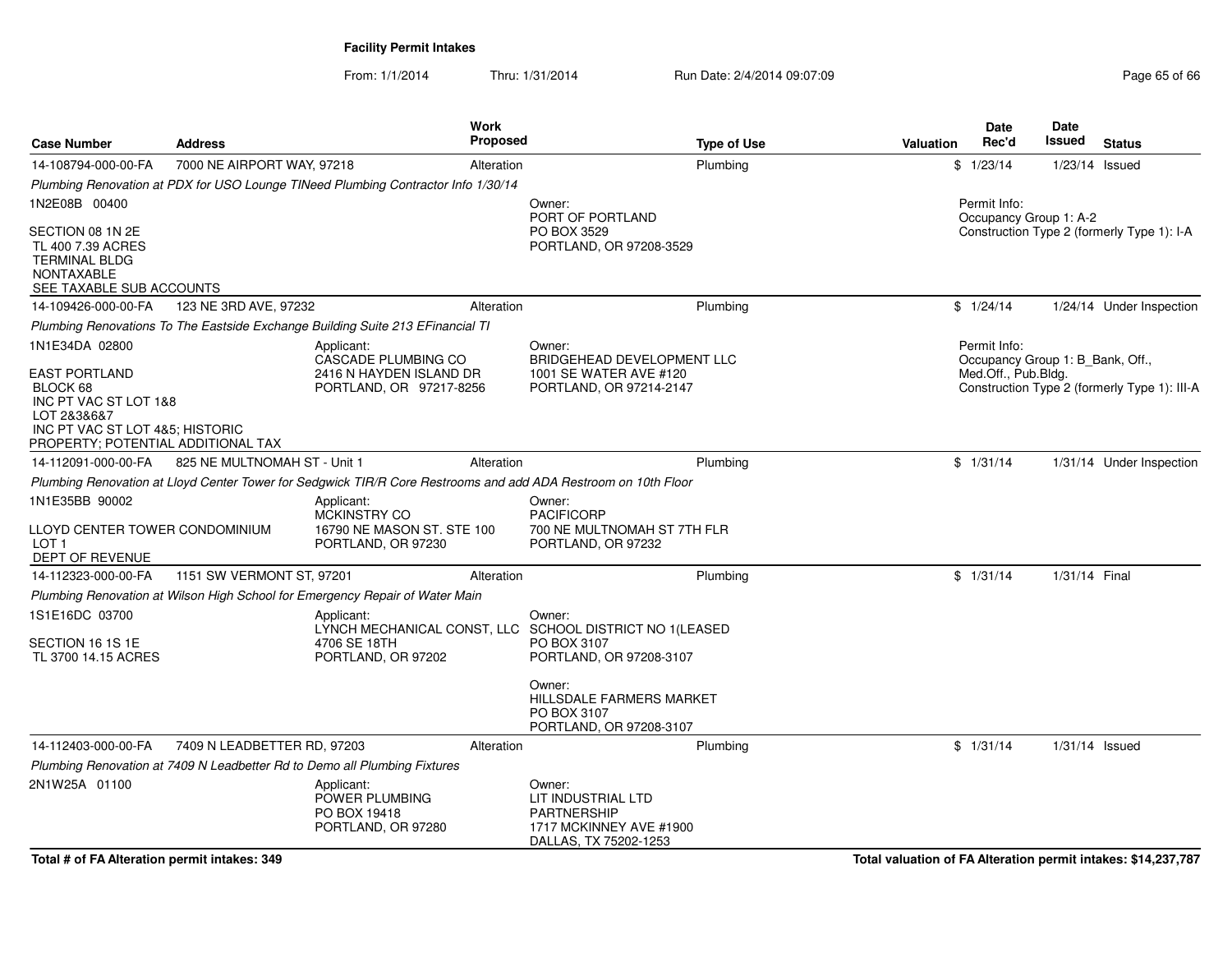From: 1/1/2014Thru: 1/31/2014 Run Date: 2/4/2014 09:07:09 Research 2010 12:00 Page 66 of 66

| <b>Case Number</b>                         | <b>Address</b>               | Work<br>Proposed                                                                                                                                             | <b>Type of Use</b>                              | <b>Valuation</b>            | Date<br><b>Date</b><br>Rec'd<br>Issued                            | <b>Status</b>    |
|--------------------------------------------|------------------------------|--------------------------------------------------------------------------------------------------------------------------------------------------------------|-------------------------------------------------|-----------------------------|-------------------------------------------------------------------|------------------|
| 14-106531-000-00-FA                        | 10000 SE MAIN ST, 97216      | Demolition                                                                                                                                                   | Mechanical                                      | \$2,000 1/17/14             |                                                                   | $1/17/14$ Issued |
|                                            |                              | B2/ GAS PIPING TO NEW COOKING EQUIPMENT UNDER TWO EXISTING TYPE I GREASE HOODS. SEPERATE MECHANICLA PERMIT REQUIRED FOR NEW COOKING EQUIPMENT BEING NSTALLEI |                                                 |                             |                                                                   |                  |
| 1S2E04A 02400                              | Applicant:<br>Mike Patterson | Owner:                                                                                                                                                       | CCB - Contractor:<br>PORTLAND ADVENTIST MEDICAL | MIKE PATTERSON PLUMBING INC | Permit Info:<br>Occupancy Group 1: B Bank, Off.,                  |                  |
| EVERGLADE<br>LOT 6 TL 2400                 |                              | Mike Patterson Plumbing, Inc.<br>10123 SE MARKET ST<br>15028 S Mitchell Ln<br>PORTLAND, OR 97216-2532<br>oregon City, OR 97045                               | 15028 S MITCHELL LANE<br>OREGON CITY, OR 97045  |                             | Med.Off., Pub.Bldg.<br>Construction Type 2 (formerly Type 1): I-A |                  |
|                                            |                              | Owner:<br><b>CENTER</b><br>10123 SE MARKET ST<br>PORTLAND, OR 97216-2532                                                                                     |                                                 |                             |                                                                   |                  |
| Total # of FA Demolition permit intakes: 1 |                              |                                                                                                                                                              |                                                 |                             | Total valuation of FA Demolition permit intakes: \$2,000          |                  |

**Total # of Facility Permit intakes: 350**

**Total valuation of Facility Permit intakes: \$14,239,787**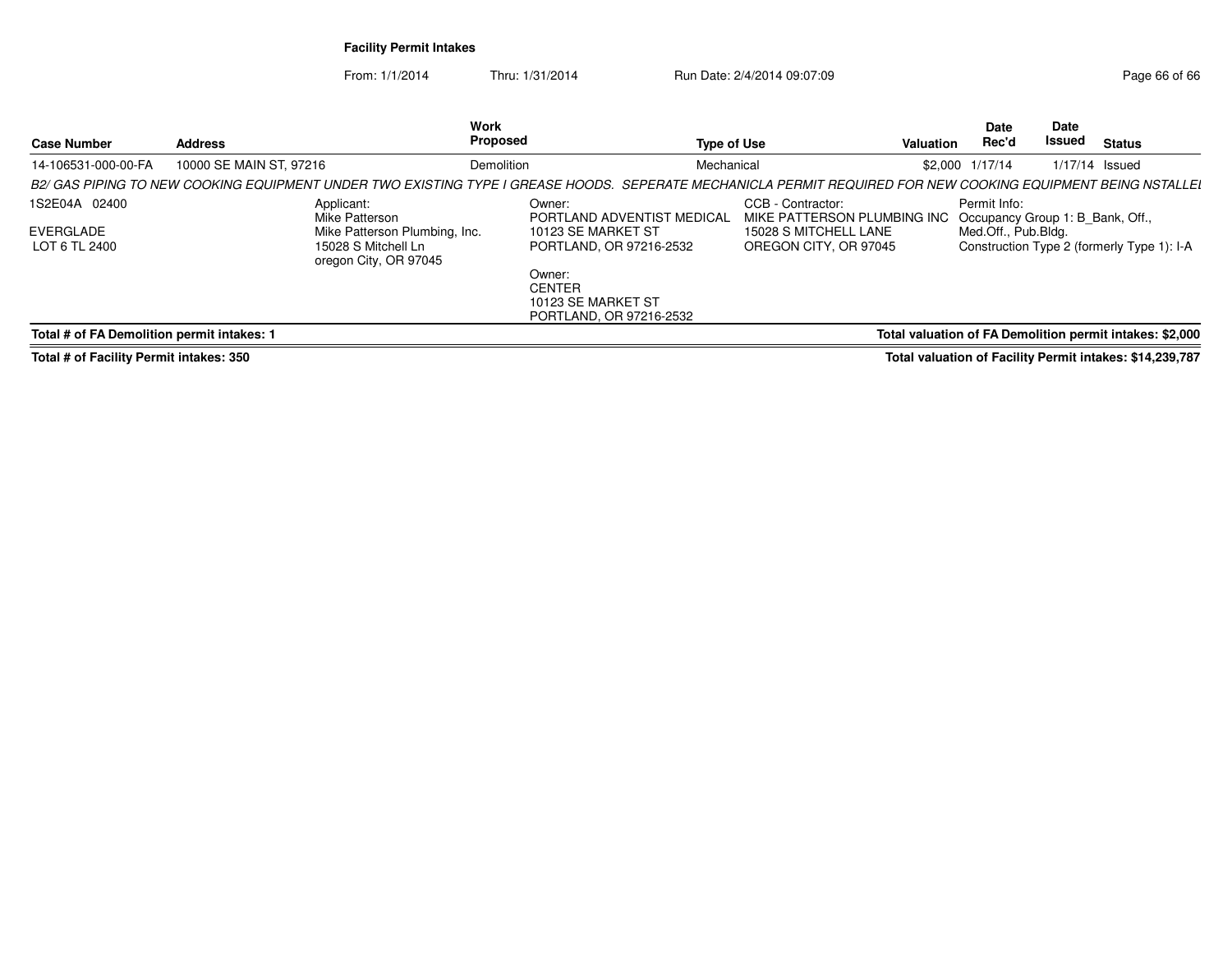**Major Project Groups Permit Intakes**

From: 1/1/2014Thru: 1/31/2014 Run Date: 2/4/2014 09:07:09

| Page 1 of 2 |  |  |
|-------------|--|--|

| <b>Case Number</b>                          | <b>Address</b> |                                                                                                          | Work<br><b>Proposed</b> |                                                                                                                                           | <b>Type of Use</b> |                                                                                                  | Valuation        | <b>Date</b><br>Rec'd                                                                           | Date<br>Issued   | <b>Status</b>                              |
|---------------------------------------------|----------------|----------------------------------------------------------------------------------------------------------|-------------------------|-------------------------------------------------------------------------------------------------------------------------------------------|--------------------|--------------------------------------------------------------------------------------------------|------------------|------------------------------------------------------------------------------------------------|------------------|--------------------------------------------|
| 12-153461-DFS-03-MG 1107 NE 9TH AVE, 97232  |                |                                                                                                          | <b>New Construction</b> |                                                                                                                                           |                    | Apartments/Condos (3 or more i                                                                   | \$112,000 1/2/14 |                                                                                                | 1/17/14 Issued   |                                            |
|                                             |                |                                                                                                          |                         | ***DFS 3, PT Cables Level 1, garage area A & B***Proposed 20 story tower mixed use residential (238 units) and ground floor retail.       |                    |                                                                                                  |                  |                                                                                                |                  |                                            |
| 1N1E35BB 02800                              |                | Applicant:                                                                                               |                         | Owner:                                                                                                                                    |                    | CCB - Contractor:                                                                                |                  | Permit Info:                                                                                   |                  |                                            |
| HOLLADAYS ADD<br><b>BLOCK 100 TL 2800</b>   |                | Gina Coplon<br><b>Turner Construction</b><br>PORTLAND OR 97232                                           |                         | AAT LLOYD DISTRICT LLC<br>11455 EL CAMINO REAL #200<br>700 NE MULTNOMAH ST STE 116( SAN DIEGO, CA 92130-2047                              |                    | TURNER CONSTRUCTION CO<br>1200 NW NAITO PARKWAY #300<br>PORTLAND, OR 972209                      |                  | Hazard, Parking Garage<br>Construction Type 1: I-A                                             |                  | Occupancy Group 1: S-2 Storage - Low       |
| 12-153461-DFS-05-MG 1107 NE 9TH AVE, 97232  |                |                                                                                                          | <b>New Construction</b> |                                                                                                                                           |                    | Apartments/Condos (3 or more i                                                                   |                  | \$300,000 1/10/14                                                                              | $1/30/14$ Issued |                                            |
|                                             |                |                                                                                                          |                         | ***DFS 5, PT Cables Level 1, garage area A & B***Proposed 20 story tower mixed use residential (238 units) and ground floor retail.       |                    |                                                                                                  |                  |                                                                                                |                  |                                            |
| 1N1E35BB 02800                              |                |                                                                                                          |                         | Owner:<br>AAT LLOYD DISTRICT LLC                                                                                                          |                    |                                                                                                  |                  |                                                                                                |                  |                                            |
| HOLLADAYS ADD<br><b>BLOCK 100 TL 2800</b>   |                |                                                                                                          |                         | 11455 EL CAMINO REAL #200<br>SAN DIEGO, CA 92130-2047                                                                                     |                    |                                                                                                  |                  |                                                                                                |                  |                                            |
| 12-153461-DFS-06-MG 1107 NE 9TH AVE, 97232  |                |                                                                                                          | <b>New Construction</b> |                                                                                                                                           |                    | Apartments/Condos (3 or more i                                                                   |                  | \$534,000 1/17/14                                                                              | $1/30/14$ Issued |                                            |
| DFS 6- ATTACHMENT OF MECHANICAL EQUIPMENT   |                |                                                                                                          |                         |                                                                                                                                           |                    |                                                                                                  |                  |                                                                                                |                  |                                            |
| 1N1E35BB 02800                              |                | Applicant:                                                                                               |                         | Owner:                                                                                                                                    |                    |                                                                                                  |                  |                                                                                                |                  |                                            |
| HOLLADAYS ADD<br><b>BLOCK 100 TL 2800</b>   |                | DAVE MAYER<br><b>ARCTIC SHEETMETAL</b><br>2310 NE COLUMBIA BLVD                                          |                         | AAT LLOYD DISTRICT LLC<br>11455 EL CAMINO REAL #200<br>SAN DIEGO, CA 92130-2047                                                           |                    |                                                                                                  |                  |                                                                                                |                  |                                            |
|                                             |                | PORTLAND OR 97211                                                                                        |                         |                                                                                                                                           |                    |                                                                                                  |                  |                                                                                                |                  |                                            |
| 12-153461-DFS-07-MG 1061 NE 9TH, 97232      |                |                                                                                                          | New Construction        |                                                                                                                                           |                    | Apartments/Condos (3 or more i                                                                   |                  | \$300,000 1/30/14                                                                              |                  | <b>Under Review</b>                        |
|                                             |                | DFS 07 -** Deferred submittal for FND permit**Parking garage lid level post tension cables for area C    |                         |                                                                                                                                           |                    |                                                                                                  |                  |                                                                                                |                  |                                            |
| 1N1E35BB 02800                              |                | Applicant:<br>Gina Coplon<br><b>Turner Construction</b><br>PORTLAND OR 97232                             |                         | Owner:<br>AAT LLOYD DISTRICT LLC<br>11455 EL CAMINO REAL #200<br>700 NE MULTNOMAH ST STE 116( SAN DIEGO, CA 92130-2047                    |                    | CCB - Contractor:<br>TURNER CONSTRUCTION CO<br>1200 NW NAITO PARKWAY #300<br>PORTLAND, OR 972209 |                  | Permit Info:<br>Occupancy Group 1: R-2_Residential<br>Multi-family<br>Construction Type 1: I-A |                  | Construction Type 2 (formerly Type 1): I-A |
| 12-153461-REV-02-MG 1107 NE 9TH AVE, 97232  |                |                                                                                                          | New Construction        |                                                                                                                                           |                    | Apartments/Condos (3 or more i                                                                   |                  | \$1/9/14                                                                                       |                  | <b>Under Review</b>                        |
|                                             |                |                                                                                                          |                         | ***REVISION TO FND 01, see document for list of changesProposed 20 story tower mixed use residential (238 units) and ground floor retail. |                    |                                                                                                  |                  |                                                                                                |                  |                                            |
| 1N1E35BB 02800<br>HOLLADAYS ADD             |                | Applicant:<br>RON HULD<br><b>GBD ARCHITECTS</b>                                                          |                         | Owner:<br>AAT LLOYD DISTRICT LLC<br>11455 EL CAMINO REAL #200                                                                             |                    | CCB - Contractor:<br>TURNER CONSTRUCTION CO<br>1200 NW NAITO PARKWAY #300                        |                  | Permit Info:<br>Hazard, Parking Garage                                                         |                  | Occupancy Group 1: S-2_Storage - Low       |
| <b>BLOCK 100 TL 2800</b>                    |                | 300<br>PORTLAND, OR 97204                                                                                |                         | 1120 NW COUCH STREET, SUITE SAN DIEGO, CA 92130-2047                                                                                      |                    | PORTLAND, OR 972209                                                                              |                  | Construction Type 1: I-A                                                                       |                  |                                            |
| 13-223297-DSN-02-MG 1333 NW 12TH AVE, 97209 |                |                                                                                                          | New Construction        |                                                                                                                                           |                    | Apartments/Condos (3 or more i                                                                   |                  | \$1/24/14                                                                                      |                  | <b>Under Review</b>                        |
|                                             |                | DSN 2 - Mixed use 26 story tower, 275 market rate apartments, 3,500 SF retail, 3 subgrade parking levels |                         |                                                                                                                                           |                    |                                                                                                  |                  |                                                                                                |                  |                                            |
| 1N1E33AA 01500                              |                | Applicant:<br>PETER VAN DER MEULEN                                                                       |                         | Owner:<br><b>OVERTON 12 LLC</b>                                                                                                           |                    |                                                                                                  |                  |                                                                                                |                  |                                            |
| COUCHS ADD<br>BLOCK 227<br>LOT 2-8          |                | <b>ZGF ARCHITECTS</b><br>1223 SW WASHINGTON ST, SUITE SEATTLE, WA 98161<br>200<br>PORTLAND, OR 97205     |                         | 1215 FOURTH AVE #600                                                                                                                      |                    |                                                                                                  |                  |                                                                                                |                  |                                            |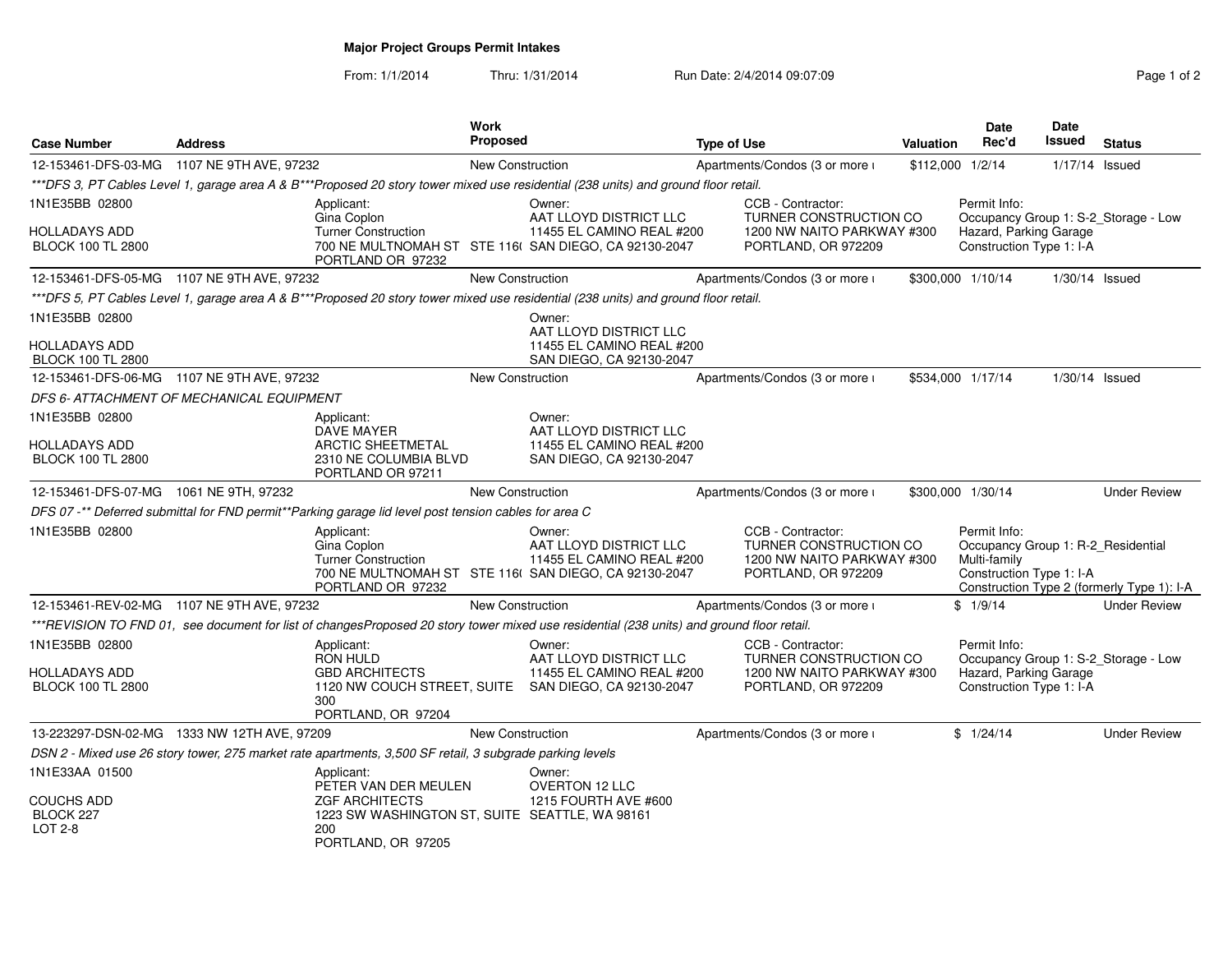# **Major Project Groups Permit Intakes**

From: 1/1/2014Thru: 1/31/2014 Run Date: 2/4/2014 09:07:09 Rege 2 of 2

| <b>Case Number</b>  | <b>Address</b>                                                      | <b>Work</b><br>Proposed                                                                                                                                                                                                                                          | <b>Type of Use</b>                                             | Valuation                                                           | <b>Date</b><br>Rec'd                                                                               | Date<br><b>Issued</b> | <b>Status</b>                                                                      |
|---------------------|---------------------------------------------------------------------|------------------------------------------------------------------------------------------------------------------------------------------------------------------------------------------------------------------------------------------------------------------|----------------------------------------------------------------|---------------------------------------------------------------------|----------------------------------------------------------------------------------------------------|-----------------------|------------------------------------------------------------------------------------|
| 11-140071-DFS-36-MG | 0650 SW MEADE ST, 97201                                             | New Construction                                                                                                                                                                                                                                                 | <b>Business</b>                                                | \$87,141,784 1/13/14                                                |                                                                                                    |                       | <b>Under Review</b>                                                                |
|                     | DFS 36 - hydronic and plumbing systems seismic supports and bracing |                                                                                                                                                                                                                                                                  |                                                                |                                                                     |                                                                                                    |                       |                                                                                    |
| 1S1E10<br>00200     | Applicant:<br>Chris Kaufman<br>JH Kelly                             | Owner:<br>OREGON HEALTH<br>3181 SW SAM JACKSON PARK RD<br>PORTLAND, OR 97239-3011<br>Owner:<br><b>SCIENCE</b><br>3181 SW SAM JACKSON PARK RD<br>PORTLAND, OR 97239-3011<br>Owner:<br><b>UNIVERSITY</b><br>3181 SW SAM JACKSON PARK RD<br>PORTLAND, OR 97239-3011 | CCB - Contractor:<br>437 N COLUMBIA BLVD<br>PORTLAND, OR 97209 | JE DUNN CONSTRUCTION CO                                             | Permit Info:<br>Occupancy Group 1: A-3 Assembly -<br>General<br>Construction Type 1: I-A<br>612011 |                       | Construction Type 2 (formerly Type 1): I-A<br>Total Square Footage - Display Only: |
|                     | Total # of MG New Construction permit intakes: 7                    |                                                                                                                                                                                                                                                                  |                                                                | Total valuation of MG New Construction permit intakes: \$88,387,784 |                                                                                                    |                       |                                                                                    |

**Total # of Major Project Groups Permit intakes: 7**

**Total valuation of Major Project Groups Permit intakes: \$88,387,784**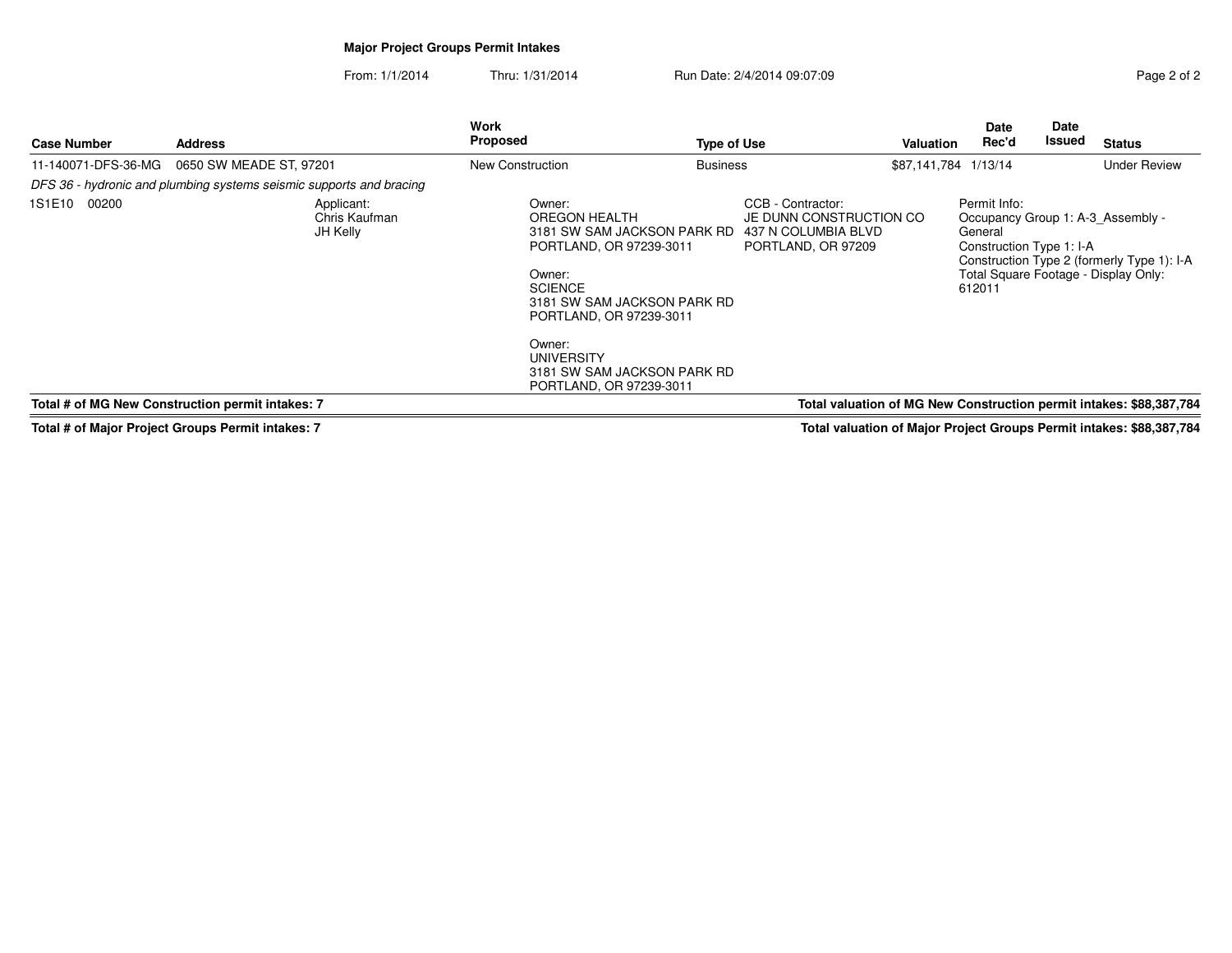## **Site Development Permit Intakes**

From: 1/1/2014Thru: 1/31/2014 Run Date: 2/4/2014 09:07:09 Run Date: 2/4/2014 09:07:09

| <b>Case Number</b>                                | <b>Address</b>                                                                                                    | Work<br><b>Proposed</b>                                                         | <b>Type of Use</b>                                                                        | Valuation       | Date<br>Rec'd   | Date<br>Issued | <b>Status</b>                                         |
|---------------------------------------------------|-------------------------------------------------------------------------------------------------------------------|---------------------------------------------------------------------------------|-------------------------------------------------------------------------------------------|-----------------|-----------------|----------------|-------------------------------------------------------|
| 14-111495-000-00-SD                               | 3720 SW DOSCH RD, 97201                                                                                           | Grading                                                                         | <b>Existing Residential Site</b>                                                          |                 | \$1,000 1/30/14 |                | <b>Under Review</b>                                   |
|                                                   | CUT A PORTION OF DRIVEWAY AND REGRADE TO ADJACENT LOT - SEE PARENT SD PERMIT FOR WORK ON OTHER LOT/SAME OWNER     |                                                                                 |                                                                                           |                 |                 |                |                                                       |
| 1S1E08DB 05000                                    | Applicant:<br><b>VU NGUYEN</b>                                                                                    | Owner:<br>PETER F REYNOLDS                                                      | CCB - Contractor:<br><b>BOB WALTON</b>                                                    |                 |                 |                |                                                       |
| SECTION 08 1S 1E<br>TL 5000 0.69 ACRES            | AKS<br>Sherwood, Oregon 97140                                                                                     | 3720 SW DOSCH RD<br>13910 SW Galbreath Drive, Suite 10( PORTLAND, OR 97239-1429 | QUAIL CONSTRUCTION LLC<br>4501 NE MINNEHAHA #200<br>VANCOUVER, WA 98661-1848              |                 |                 |                |                                                       |
|                                                   |                                                                                                                   | Owner:<br>DENENE A REYNOLDS<br>3720 SW DOSCH RD<br>PORTLAND, OR 97239-1429      |                                                                                           |                 |                 |                |                                                       |
| Total # of SD Grading permit intakes: 1           |                                                                                                                   |                                                                                 |                                                                                           |                 |                 |                | Total valuation of SD Grading permit intakes: \$1,000 |
| 14-100512-000-00-SD                               | 14440 E BURNSIDE ST, 97233                                                                                        |                                                                                 | Multiple Dwellings/Single Lot Improvem Existing Residential Site                          | \$70,000 1/9/14 |                 |                | <b>Under Review</b>                                   |
|                                                   | SITE IMPROVEMENTS TO INCLUDE PRIVATE DRIVE, UTILITIES, LANDSCAPING, AND STORMWATER MANAGEMENT FOR BATCH SUBMITTAL |                                                                                 |                                                                                           |                 |                 |                |                                                       |
| 1N2E36CC 03100<br>ASCOT AC<br>LOT 187&188 TL 3100 | Applicant:<br>DONNA KEOUGH<br>508 NW 44TH ST<br>VANCOUVER, WA 98660                                               | Owner:<br>BW CONSTRUCTION INC<br>PO BOX 66910<br>PORTLAND, OR 97290-6910        | CCB - Contractor:<br>BW CONSTRUCTION INC<br>PO BOX 66910<br>PORTLAND OR 97290             |                 |                 |                |                                                       |
|                                                   | Total # of SD Multiple Dwellings/Single Lot Improvements permit intakes: 1                                        |                                                                                 | Total valuation of SD Multiple Dwellings/Single Lot Improvements permit intakes: \$70,000 |                 |                 |                |                                                       |

**Total # of Site Development Permit intakes: 2**

**Total valuation of Site Development Permit intakes: \$71,000**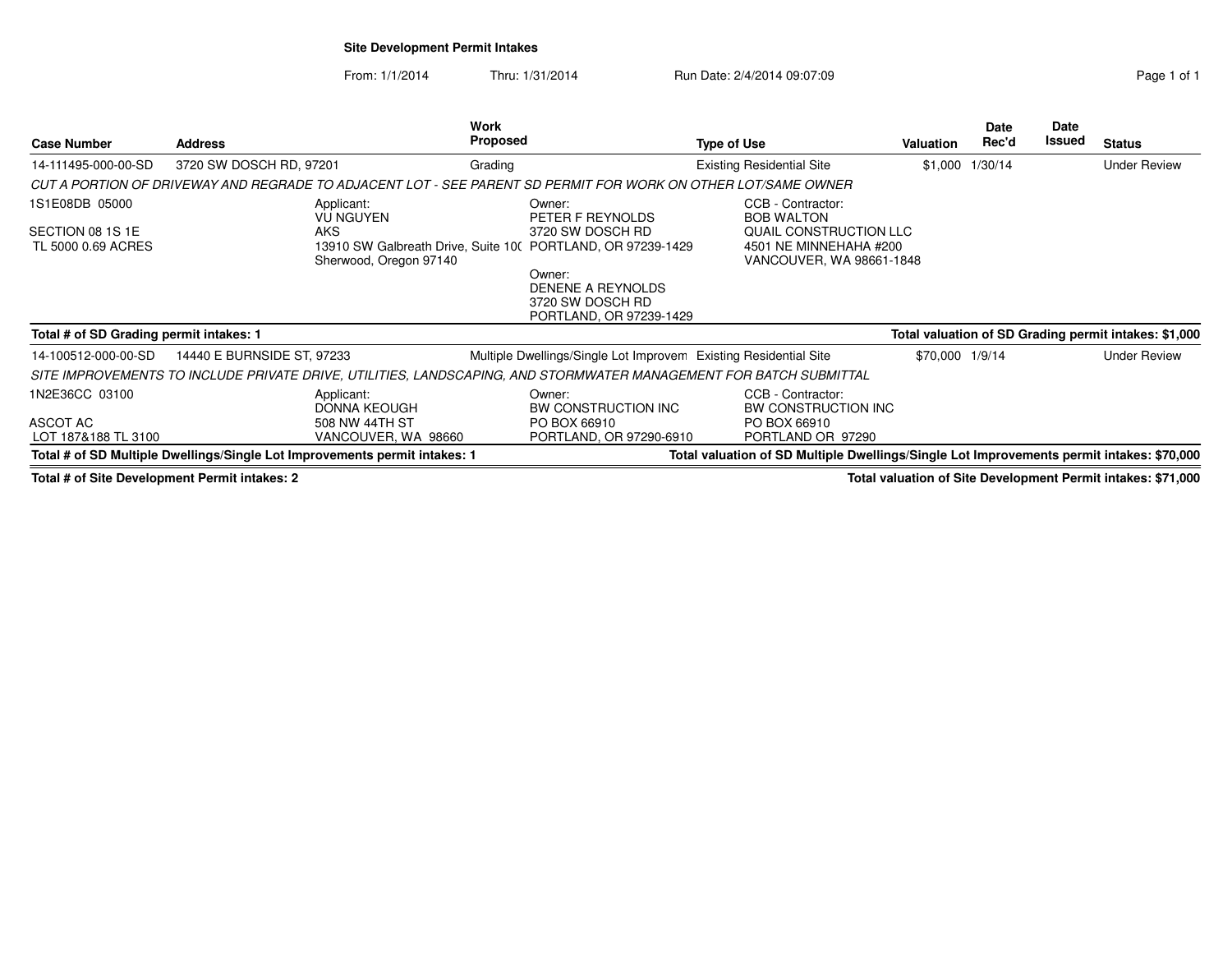**Zoning Permit Intakes**

From: 1/1/2014Thru: 1/31/2014 Run Date: 2/4/2014 09:07:09 Rege 1 of 4

| <b>Case Number</b>                                                       | <b>Address</b>              |                                                                                                                  | <b>Work</b><br><b>Proposed</b>                                                  | <b>Type of Use</b>                                                                                                                                                         | <b>Valuation</b> | Date<br>Rec'd      | Date<br>Issued | <b>Status</b>                                        |
|--------------------------------------------------------------------------|-----------------------------|------------------------------------------------------------------------------------------------------------------|---------------------------------------------------------------------------------|----------------------------------------------------------------------------------------------------------------------------------------------------------------------------|------------------|--------------------|----------------|------------------------------------------------------|
| 12-138926-REV-04-ZP                                                      | .97219                      |                                                                                                                  | Commercial                                                                      | <b>Code Compliance Requirements</b>                                                                                                                                        |                  | $$1 \quad 1/14/14$ |                | $1/14/14$ Issued                                     |
|                                                                          |                             |                                                                                                                  |                                                                                 | ***Revision to GRD-02, Revision to change limitsw of disturbance******Partial permit for Limits of Disturbance, Erosion Control, Tree Removal, Tree Protection Measures*** |                  |                    |                | (Main Permit is for inspection west side             |
| 1S1E22D 00200                                                            |                             | Applicant:                                                                                                       | Owner:                                                                          | CCB - Contractor:                                                                                                                                                          |                  |                    |                |                                                      |
| SECTION 22 1S 1E<br>TL 200 4.99 ACRES SPLIT LEVY R330625<br>(R991270270) |                             | <b>IAN CANNON</b><br>MULT CO C/O SELLWOOD<br><b>PROJECT OFFICE</b><br>2100 SW RIVER PARKWAY<br>PORTLAND OR 97201 | PORTLAND CITY OF<br>1120 SW 5TH AVE #1302<br>PORTLAND, OR 97204-1912            | <b>SLAYDEN CONSTRUCTION</b><br><b>GROUP INC &amp; SUNDT</b><br><b>CONSTRUCTION INC</b><br>PO BOX 247<br>STAYTON, OR 97383                                                  |                  |                    |                |                                                      |
|                                                                          |                             | Applicant:<br>Kristine Marshall<br>David Evans and Associates<br>2100 SW River Parkway<br>Portland, OR 97201     |                                                                                 |                                                                                                                                                                            |                  |                    |                |                                                      |
| 14-105988-000-00-ZP                                                      | 12649 SE DIVISION ST, 97233 |                                                                                                                  | Commercial                                                                      | Code Compliance Requirements                                                                                                                                               |                  | $$1 \t1/16/14$     |                | $1/16/14$ Issued                                     |
| PERIMETER LANDSCAPING TO RESOLVE CC CASE 13-235877                       |                             |                                                                                                                  |                                                                                 |                                                                                                                                                                            |                  |                    |                |                                                      |
| 1S2E02CC 10500                                                           |                             | Applicant:<br><b>JUDY Y CHEN</b>                                                                                 | Owner:<br>WAN X LI                                                              |                                                                                                                                                                            |                  |                    |                |                                                      |
| SECTION 02 1S 2E<br>TL 10500 0.28 ACRES                                  |                             | 16446 SE HIGH MEADOW LOOP<br>PORTLAND, OR 97236                                                                  | 16446 SE HIGH MEADOW LOOP<br>PORTLAND, OR 97236                                 |                                                                                                                                                                            |                  |                    |                |                                                      |
|                                                                          |                             |                                                                                                                  | Owner:<br><b>JUDY Y CHEN</b><br>16446 SE HIGH MEADOW LOOP<br>PORTLAND, OR 97236 |                                                                                                                                                                            |                  |                    |                |                                                      |
| 14-105767-000-00-ZP                                                      | 14015 NE GLISAN ST. 97230   |                                                                                                                  | Commercial                                                                      | Landscaping                                                                                                                                                                |                  | $$1 \quad 1/16/14$ |                | $1/16/14$ Issued                                     |
|                                                                          |                             |                                                                                                                  |                                                                                 | REMOVE EXISTING ASPHALT AREA AND REPLACE WITH PERVIOUS PAVERS TO CREATE PATIO WITH SMALL CONCRETE SEATS AT CORNERS, MINOR LANDSCAPING AROUND PATIO                         |                  |                    |                |                                                      |
|                                                                          |                             | Applicant:<br>Lydia Neill<br><b>METRO</b><br>600 NE GRAND AVENUE<br>PORTLAND OR                                  | Owner:<br>METRO(LEASED COURSE CO<br>600 NE GRAND AVE<br>PORTLAND, OR 97232-2736 | <b>Primary Contractor:</b><br>TO BID                                                                                                                                       |                  |                    |                |                                                      |
| Total # of ZP Commercial permit intakes: 3                               |                             |                                                                                                                  |                                                                                 |                                                                                                                                                                            |                  |                    |                | Total valuation of ZP Commercial permit intakes: \$3 |
| 14-108602-000-00-ZP                                                      | .97206                      |                                                                                                                  | Residential                                                                     | <b>LUR Condition Compliance</b>                                                                                                                                            | \$1,000 1/22/14  |                    |                | 1/22/14 Issued                                       |
| <b>INSTALL FENCE FOR TREE PROTECTION</b>                                 |                             |                                                                                                                  |                                                                                 |                                                                                                                                                                            |                  |                    |                |                                                      |
| 1S2E08DB 04600                                                           |                             | Applicant:<br>DOUGLAS MACLEOD                                                                                    | Owner:<br><b>FRANK LIN LLC</b>                                                  |                                                                                                                                                                            |                  |                    |                |                                                      |
| <b>ESSEX PK</b><br>S 51 2/3' OF N 61 2/3' OF W 140.5' OF LOT 28          |                             | 2251 SE CARUTHERS ST #5<br>PORTLAND, OR 97214                                                                    | 1730 SW SKYLINE BLVD #105<br>PORTLAND, OR 97221-2547                            |                                                                                                                                                                            |                  |                    |                |                                                      |
| 14-111654-000-00-ZP                                                      | , 97219                     |                                                                                                                  | Residential                                                                     | <b>LUR Condition Compliance</b>                                                                                                                                            | \$25,000 1/30/14 |                    |                | $1/30/14$ Issued                                     |
|                                                                          |                             | REPLANT APPROXIMATELY 2-2.5 ACRES OF TEMPORARY CONSTRUCTION DISURBANCE AREA                                      |                                                                                 |                                                                                                                                                                            |                  |                    |                |                                                      |
| 1S1E30CC 11600                                                           |                             | Applicant:                                                                                                       | Owner:                                                                          |                                                                                                                                                                            |                  |                    |                |                                                      |
| <b>WESTERLOOK HTS</b><br><b>BLOCK A</b><br>LOT <sub>22</sub>             |                             | <b>TERENCE CHAN</b><br><b>BES</b><br>1120 SW 5TH AVE, RM 1000<br>PORTLAND OR 97204                               | PORTLAND CITY OF<br>1120 SW 5TH AVE #1000<br>PORTLAND, OR 97204-1912            |                                                                                                                                                                            |                  |                    |                |                                                      |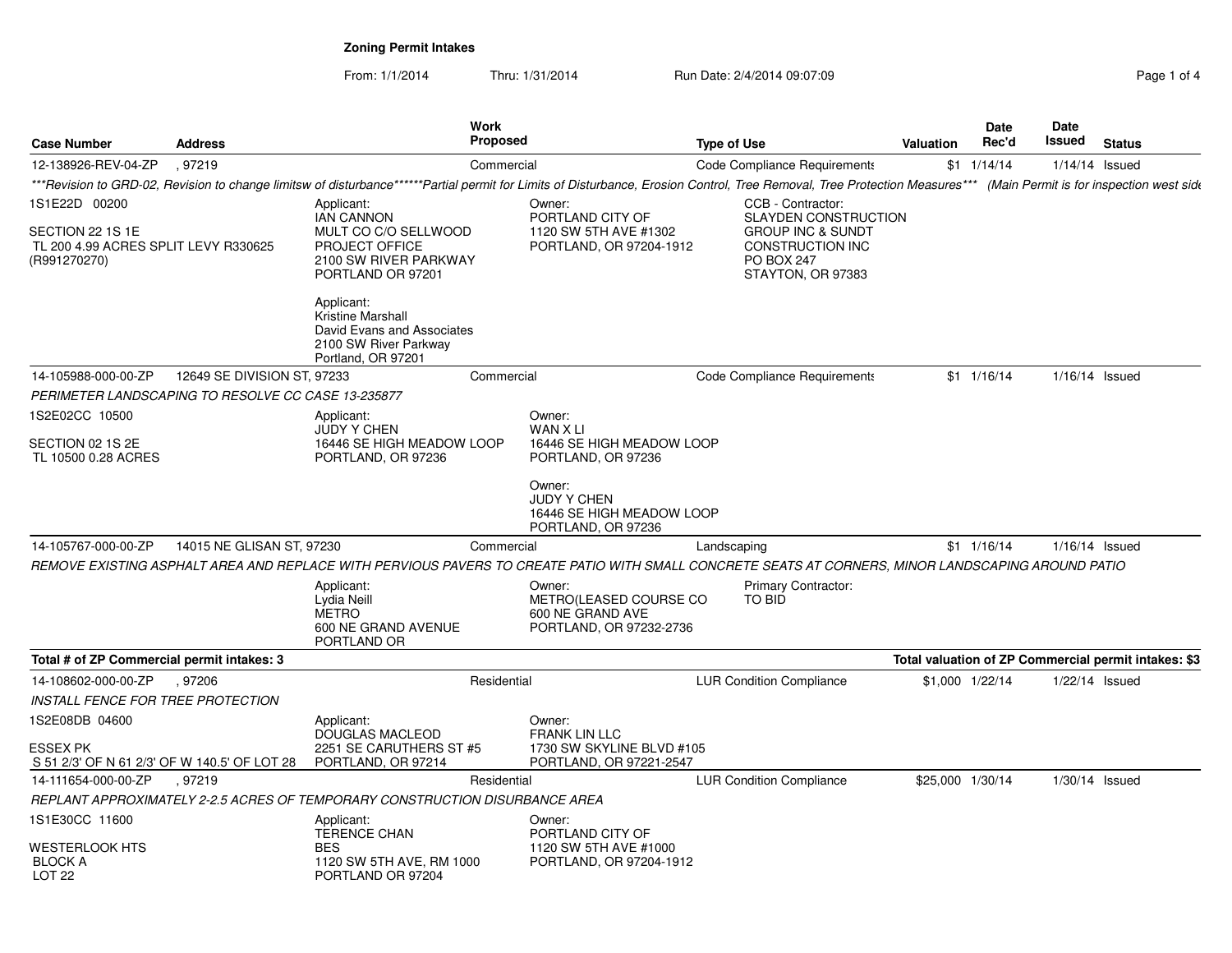**Zoning Permit Intakes**

From: 1/1/2014Thru: 1/31/2014 Run Date: 2/4/2014 09:07:09 Page 2 of 4

| Page 2 of 4 |  |  |
|-------------|--|--|
|             |  |  |

| <b>Case Number</b>                                                             | <b>Address</b>                               |                                                                                                        | <b>Work</b><br><b>Proposed</b> |                                                                                                                                          | <b>Type of Use</b> |                                                                                                                                                        | Valuation      | <b>Date</b><br>Rec'd | Date<br><b>Issued</b> | <b>Status</b> |
|--------------------------------------------------------------------------------|----------------------------------------------|--------------------------------------------------------------------------------------------------------|--------------------------------|------------------------------------------------------------------------------------------------------------------------------------------|--------------------|--------------------------------------------------------------------------------------------------------------------------------------------------------|----------------|----------------------|-----------------------|---------------|
| 14-112098-000-00-ZP                                                            | 6331 SE 15TH AVE, 97202                      |                                                                                                        |                                | Residential                                                                                                                              |                    | <b>LUR Condition Compliance</b>                                                                                                                        |                | $$300$ $1/31/14$     | $1/31/14$ Issued      |               |
|                                                                                |                                              |                                                                                                        |                                | WIDEN DRIVEWAY TO 9 FT WIDTH WITHIN THE FIRST 23 FEET TO HAVE THE REQUIRED 9 FT X 23 FT REQUIRED 9 FT X 18 PARKING SPACE OUTSIDE SETBACK |                    |                                                                                                                                                        |                |                      |                       |               |
| 1S1E14DC 19800<br><b>TOLMAN TR</b><br>LOT 5&8 BLOCK 20                         |                                              | Applicant:<br>DOUGLAS MACLEOD<br>2251 SE CARUTHERS ST #5<br>PORTLAND, OR 97214                         |                                | Owner:<br><b>BYRON M TWYMAN</b><br>6331 SE 15TH AVE<br>PORTLAND, OR 97202                                                                |                    |                                                                                                                                                        |                |                      |                       |               |
|                                                                                |                                              | Applicant:<br>BYRON M TWYMAN<br>6331 SE 15TH AVE<br>PORTLAND, OR 97202                                 |                                | Owner:<br><b>KERI K TWYMAN</b><br>6331 SE 15TH AVE<br>PORTLAND, OR 97202                                                                 |                    |                                                                                                                                                        |                |                      |                       |               |
| 14-103471-000-00-ZP                                                            | 5732 SE OGDEN ST, 97206                      |                                                                                                        | Residential                    |                                                                                                                                          | Landscaping        |                                                                                                                                                        |                | \$600 1/10/14        | 1/10/14 Final         |               |
|                                                                                |                                              |                                                                                                        |                                |                                                                                                                                          |                    | ADD 4 NEW TREES AT REAR OF PROPERTY, plus confirm two 2" tree in front of new house for total of 12" new inches of tree diameter as shown on site plan |                |                      |                       |               |
| 1S2E19AD 09700<br><b>ORAVILLE, LOT 13&amp;14 TL 9700</b><br>LOT 13&14 TL 9700  |                                              | Applicant:<br>Dan Williams<br>14334 NW EAGLERIDGE LANE<br>PORTLAND OR 97229                            |                                | Owner:<br>ROSE STREET PROPERTIES LLC<br>7175 SW BEVELAND RD #210<br>TIGARD, OR 97223-8665                                                |                    | CCB - Contractor:<br><b>BRIAN MCMILLEN LLC</b><br>15151 SE FRYE<br>HAPPY VALLEY, OR 97086                                                              |                |                      |                       |               |
| 14-109621-000-00-ZP                                                            | 4104 SE 148TH AVE, 97236                     |                                                                                                        | Residential                    |                                                                                                                                          | Landscaping        |                                                                                                                                                        |                | \$1,100 1/24/14      | 1/24/14 Issued        |               |
|                                                                                | REMOVE DOUGLAS FIR TREE AT FRONT OF PROPERTY |                                                                                                        |                                |                                                                                                                                          |                    |                                                                                                                                                        |                |                      |                       |               |
| 1S2E12CD 01900<br>KINGSGATE<br><b>BLOCK 4</b><br>LOT <sub>1</sub>              |                                              | Applicant:<br><b>TINA</b><br><b>MR TREE INC</b><br>8560 SE 172ND AV<br>HAPPY VALLEY, OR 97086          |                                | Owner:<br>KINGSGATE VILLAGE LLC<br>1725 SE 82ND AVE<br>PORTLAND, OR 97216-1401                                                           |                    | CCB - Contractor:<br><b>TINA</b><br>MR TREE INC<br>8560 SE 172ND AV<br>HAPPY VALLEY, OR 97086                                                          |                |                      |                       |               |
| 13-239697-000-00-ZP                                                            | 9004 SE CLAYBOURNE ST, 97266                 |                                                                                                        | Residential                    |                                                                                                                                          |                    | <b>Residential Driveway</b>                                                                                                                            |                | \$800 1/7/14         | $1/7/14$ Issued       |               |
| CONSTRUCT 9'x28' DRIVEWAY                                                      |                                              |                                                                                                        |                                |                                                                                                                                          |                    |                                                                                                                                                        |                |                      |                       |               |
| 1S2E21BA 07400<br><b>FILLEY PK</b><br>BLOCK <sub>2</sub><br><b>LOT 7&amp;8</b> |                                              | Applicant:<br><b>KEVIN PARTAIN</b><br><b>URBAN VISIONS</b><br>223 NE 56TH AVENUE<br>PORTLAND, OR 97213 |                                | Owner:<br><b>KARA INVESTMENTS LLC</b><br>8733 SE DIVISION ST #201<br>PORTLAND, OR 97266-1470                                             |                    | CCB - Contractor:<br><b>CHALET HOMES LLC</b><br>8733 SE DIVISION ST #201<br>PORTLAND, OR 97266                                                         |                |                      |                       |               |
| 14-100620-000-00-ZP                                                            | 1853 NE 129TH PL, 97230                      |                                                                                                        | Residential                    |                                                                                                                                          |                    | <b>Residential Driveway</b>                                                                                                                            | \$2.400 1/3/14 |                      | 1/3/14 Final          |               |
| NEW 55' X 9' RV PARKING PAD                                                    |                                              |                                                                                                        |                                |                                                                                                                                          |                    |                                                                                                                                                        |                |                      |                       |               |
| 1N2E26CD 06900<br><b>TALLY-HO</b>                                              |                                              | Applicant:<br><b>MANI FONUA</b><br>DATELINE CONCRETE                                                   |                                | Owner:<br><b>JERRY PHILLIPPE</b><br>1853 NE 129TH PL                                                                                     |                    | CCB - Contractor:<br><b>MANI FONUA</b><br>DATELINE CONCRETE                                                                                            |                |                      |                       |               |
| <b>BLOCK1</b><br>LOT <sub>6</sub>                                              |                                              | 6615 N ATLANTIC<br>PORTLAND, OR 97217                                                                  |                                | PORTLAND, OR 97230-2214                                                                                                                  |                    | 6615 N ATLANTIC<br>PORTLAND, OR 97217                                                                                                                  |                |                      |                       |               |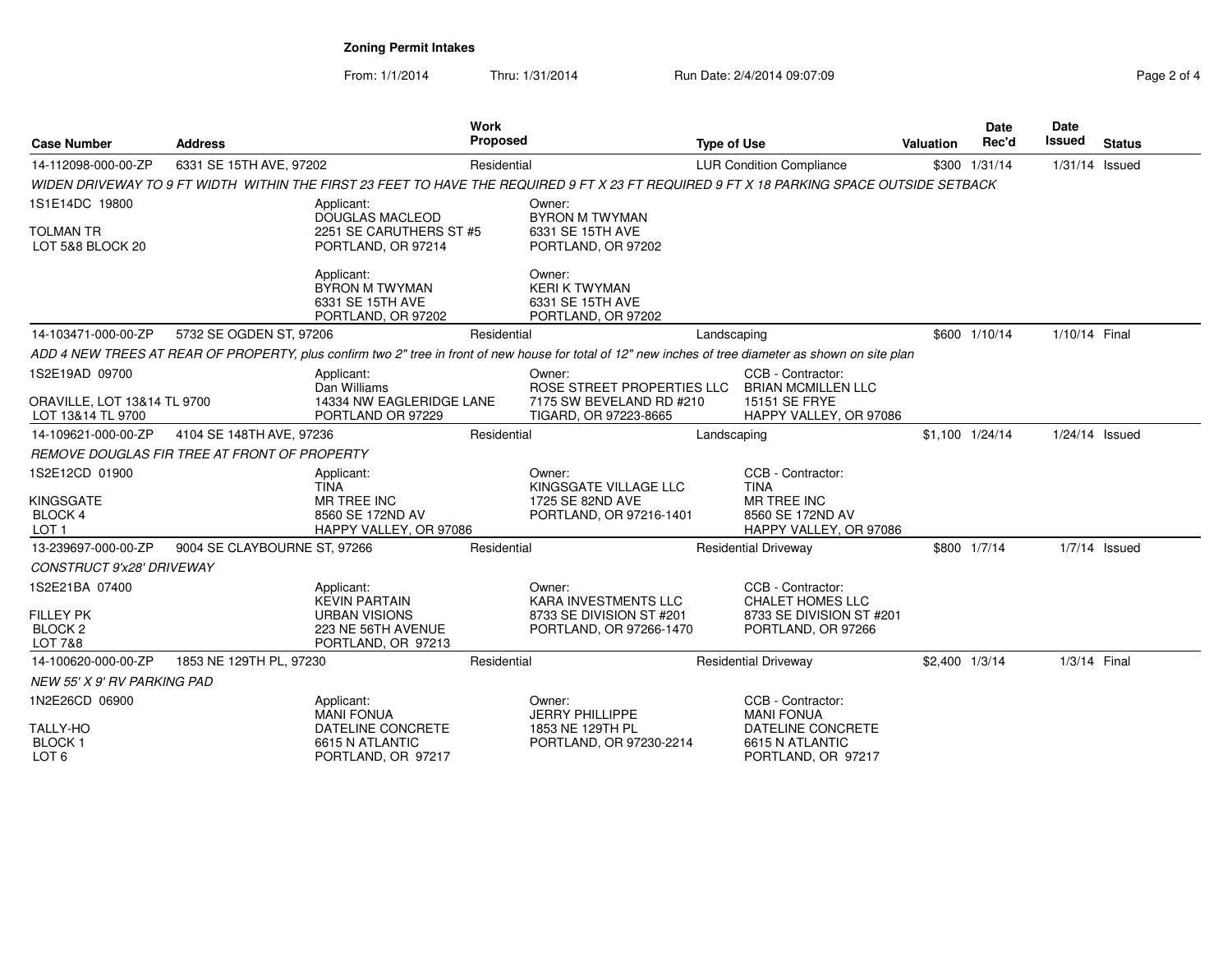# **Zoning Permit Intakes**

From: 1/1/2014Thru: 1/31/2014 Run Date: 2/4/2014 09:07:09 Reg

| Page 3 of 4 |  |  |
|-------------|--|--|
|-------------|--|--|

| <b>Case Number</b>                                                                | <b>Address</b>                         |                                                                                                                    | Work<br><b>Proposed</b> |                                                                                                | <b>Type of Use</b>                         |                                                                                                                       | <b>Valuation</b> | Date<br>Rec'd   | <b>Date</b><br>Issued | <b>Status</b>   |
|-----------------------------------------------------------------------------------|----------------------------------------|--------------------------------------------------------------------------------------------------------------------|-------------------------|------------------------------------------------------------------------------------------------|--------------------------------------------|-----------------------------------------------------------------------------------------------------------------------|------------------|-----------------|-----------------------|-----------------|
| 14-101927-000-00-ZP                                                               | 5329 SE 88TH AVE, 97266                |                                                                                                                    | Residential             |                                                                                                | <b>Residential Driveway</b>                |                                                                                                                       |                  | \$500 1/7/14    |                       | $1/7/14$ Issued |
| <b>EXTEND EXISTING DRIVEWAY</b>                                                   |                                        |                                                                                                                    |                         |                                                                                                |                                            |                                                                                                                       |                  |                 |                       |                 |
| 1S2E16BD 06000                                                                    |                                        | Applicant:                                                                                                         |                         | Owner:                                                                                         |                                            |                                                                                                                       |                  |                 |                       |                 |
| SHADYWOOD PK<br><b>BLOCK1</b><br>LOT <sub>4</sub>                                 |                                        | <b>DANNY CHU</b><br>5329 SE 88TH AVE<br>PORTLAND, OR 97266                                                         |                         | <b>DANNY CHU</b><br>5329 SE 88TH AVE<br>PORTLAND, OR 97266                                     |                                            |                                                                                                                       |                  |                 |                       |                 |
|                                                                                   |                                        |                                                                                                                    |                         | Owner:<br><b>HAO Y LIN</b><br>5329 SE 88TH AVE<br>PORTLAND, OR 97266                           |                                            |                                                                                                                       |                  |                 |                       |                 |
| 14-104918-000-00-ZP                                                               | 5830 SE TAYLOR ST, 97215               |                                                                                                                    | Residential             |                                                                                                | <b>Residential Driveway</b>                |                                                                                                                       |                  | \$800 1/28/14   | $1/28/14$ Issued      |                 |
|                                                                                   | NEW DRIVEWAY, PARKING PAD AND CURB CUT |                                                                                                                    |                         |                                                                                                |                                            |                                                                                                                       |                  |                 |                       |                 |
| 1S2E06AD 03300<br><b>EDGEWOOD</b><br>LOT 6                                        |                                        | Applicant:<br><b>DAN WILLIAMS</b><br><b>FASTER PERMITS</b><br>14334 NW EAGLERIDGE LANE<br>PORTLAND, OR 97229       |                         | Owner:<br><b>EVERETT CUSTOM HOMES INC</b><br>735 SW 158TH AVE #180<br>BEAVERTON, OR 97006-4952 |                                            | CCB - Contractor:<br><b>VIC REMMERS</b><br>EVERETT CUSTOM HOMES INC<br>735 SW 158TH AVE STE 180<br>BEAVERTON OR 97008 |                  |                 |                       |                 |
| 14-105284-000-00-ZP                                                               | 4231 NE 132ND AVE, 97230               |                                                                                                                    | Residential             |                                                                                                |                                            | <b>Residential Driveway</b>                                                                                           |                  | \$4,000 1/15/14 | 1/15/14 Issued        |                 |
| ADD NEW PARKING AND PARKING PAD                                                   |                                        |                                                                                                                    |                         |                                                                                                |                                            |                                                                                                                       |                  |                 |                       |                 |
| 1N2E23CA 08800<br>PRESTIGE PK<br>BLOCK <sub>8</sub>                               |                                        | Applicant:<br><b>FRANCIS PHAM</b><br>4231 NE 132ND AVE<br>PORTLAND, OR 97230-1429                                  |                         | Owner:<br><b>FRANCIS PHAM</b><br>4231 NE 132ND AVE<br>PORTLAND, OR 97230-1429                  |                                            | CCB - Contractor:<br><b>HAUATI KEINI OFA</b><br>6845 SE 47TH AVE<br>PORTLAND, OR 97206                                |                  |                 |                       |                 |
| LOT 8<br>14-106572-000-00-ZP                                                      | 5754 SE 20TH AVE, 97202                |                                                                                                                    | Residential             |                                                                                                |                                            | <b>Residential Driveway</b>                                                                                           |                  | \$7,000 1/17/14 | $1/17/14$ Issued      |                 |
|                                                                                   |                                        |                                                                                                                    |                         |                                                                                                |                                            |                                                                                                                       |                  |                 |                       |                 |
| 1S1E14DA 07900                                                                    | NEW DRIVEWAY APPROACH AND DRIVEWAY PAD | Applicant:                                                                                                         |                         | Owner:                                                                                         |                                            | CCB - Contractor:                                                                                                     |                  |                 |                       |                 |
| WESTMORELAND<br><b>BLOCK 44</b><br>LOT <sub>6</sub>                               |                                        | <b>TERRY BYTWORK</b><br>BYTWORK CONSTRUCTION INC<br>58047 NW WILSON RIVER HWY<br>FOREST GROVE, OR 97116            |                         | <b>GERALD J REAGAN</b><br>5754 SE 20TH AVE<br>PORTLAND, OR 97202-5224                          |                                            | <b>TERRY BYTWORK</b><br>BYTWORK CONSTRUCTION INC<br>58047 NW WILSON RIVER HWY<br>FOREST GROVE, OR 97116               |                  |                 |                       |                 |
|                                                                                   |                                        |                                                                                                                    |                         | Owner:<br>DANA J REAGAN<br>5754 SE 20TH AVE<br>PORTLAND, OR 97202-5224                         |                                            |                                                                                                                       |                  |                 |                       |                 |
| 14-106707-000-00-ZP                                                               | 3251 NE ALAMEDA TER, 97212             |                                                                                                                    | Residential             |                                                                                                |                                            | <b>Residential Driveway</b>                                                                                           | \$13,800 1/17/14 |                 | 1/17/14 Issued        |                 |
|                                                                                   |                                        | NEW DRIVEWAY FOR THE EXISTING HOUSE PER A REQUIREMENT 13-234848-PR PLA                                             |                         |                                                                                                |                                            |                                                                                                                       |                  |                 |                       |                 |
| 1N1E24CD 12100                                                                    |                                        | Applicant:<br><b>TRACY REYNOLDS</b><br>DARTER CONSTRUCTION LLC<br>7640 NE AIRPORT WAY #56115<br>PORLTAND, OR 97218 |                         | Owner:<br>EDEN ENTERPRISES LLC                                                                 | CCB - Contractor:<br><b>TRACY REYNOLDS</b> |                                                                                                                       |                  |                 |                       |                 |
| OLMSTED PK<br>BLOCK 5<br>ELY 1/2 OF LOT 9<br>LOT 10-12<br>W 1/2 OF LOT 14; LOT 15 |                                        |                                                                                                                    |                         | 5505 SW DELKER RD<br>TUALATIN, OR 97062-9710                                                   |                                            | DARTER CONSTRUCTION LLC<br>7640 NE AIRPORT WAY #56115<br>PORLTAND, OR 97218                                           |                  |                 |                       |                 |